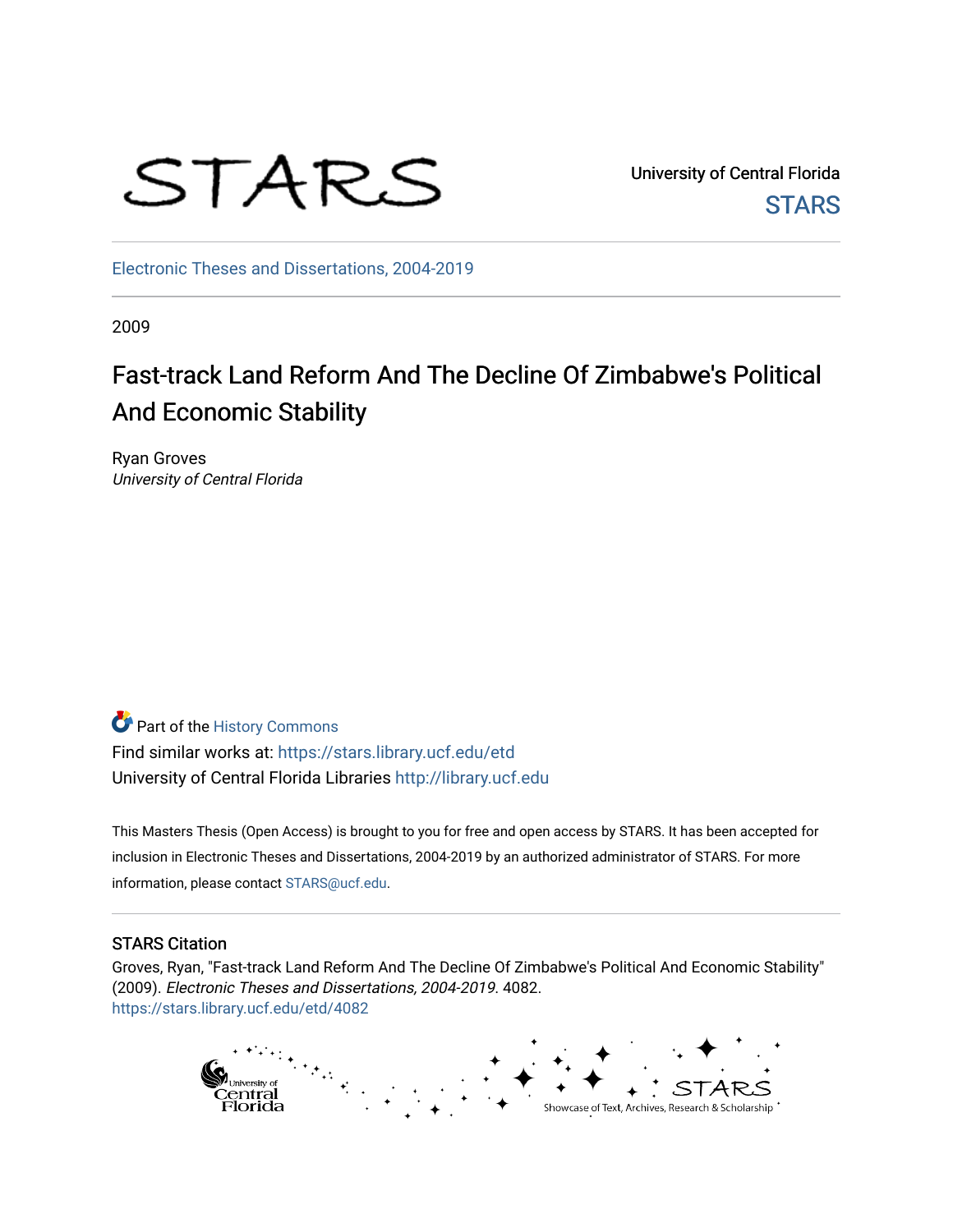### FAST-TRACK LAND REFORM AND THE DECLINE OF ZIMBABWE'S POLITICAL AND ECONOMIC STABILITY

by

### RYAN DALE GROVES B.A. West Virginia University, 2006

A thesis submitted in partial fulfillment of the requirements for the degree of Master of Arts in the Department of History in the College of Arts and Humanities at the University of Central Florida Orlando, Florida

> Summer Term 2009

Major Professor: Ezekiel Walker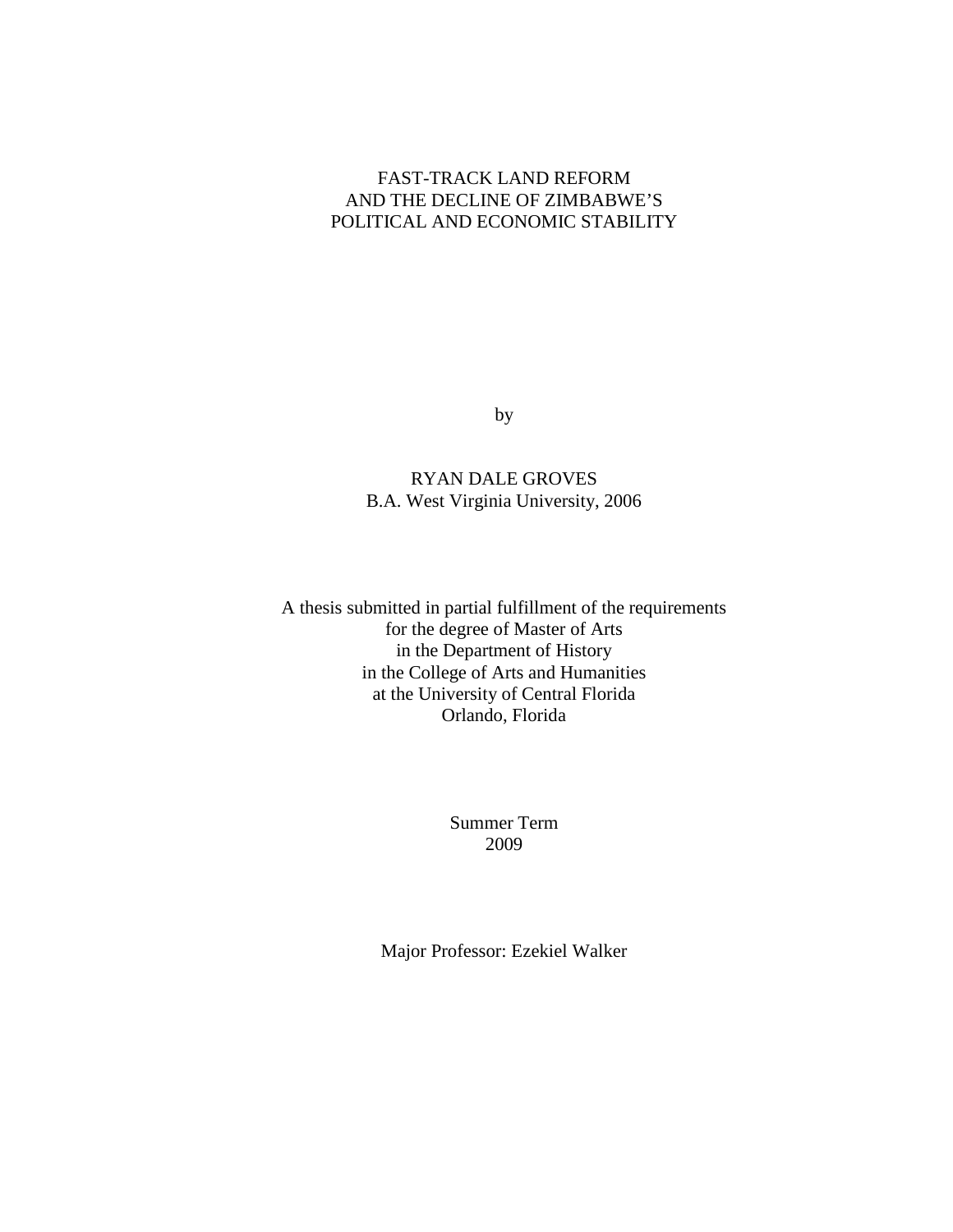©2009 Ryan D. Groves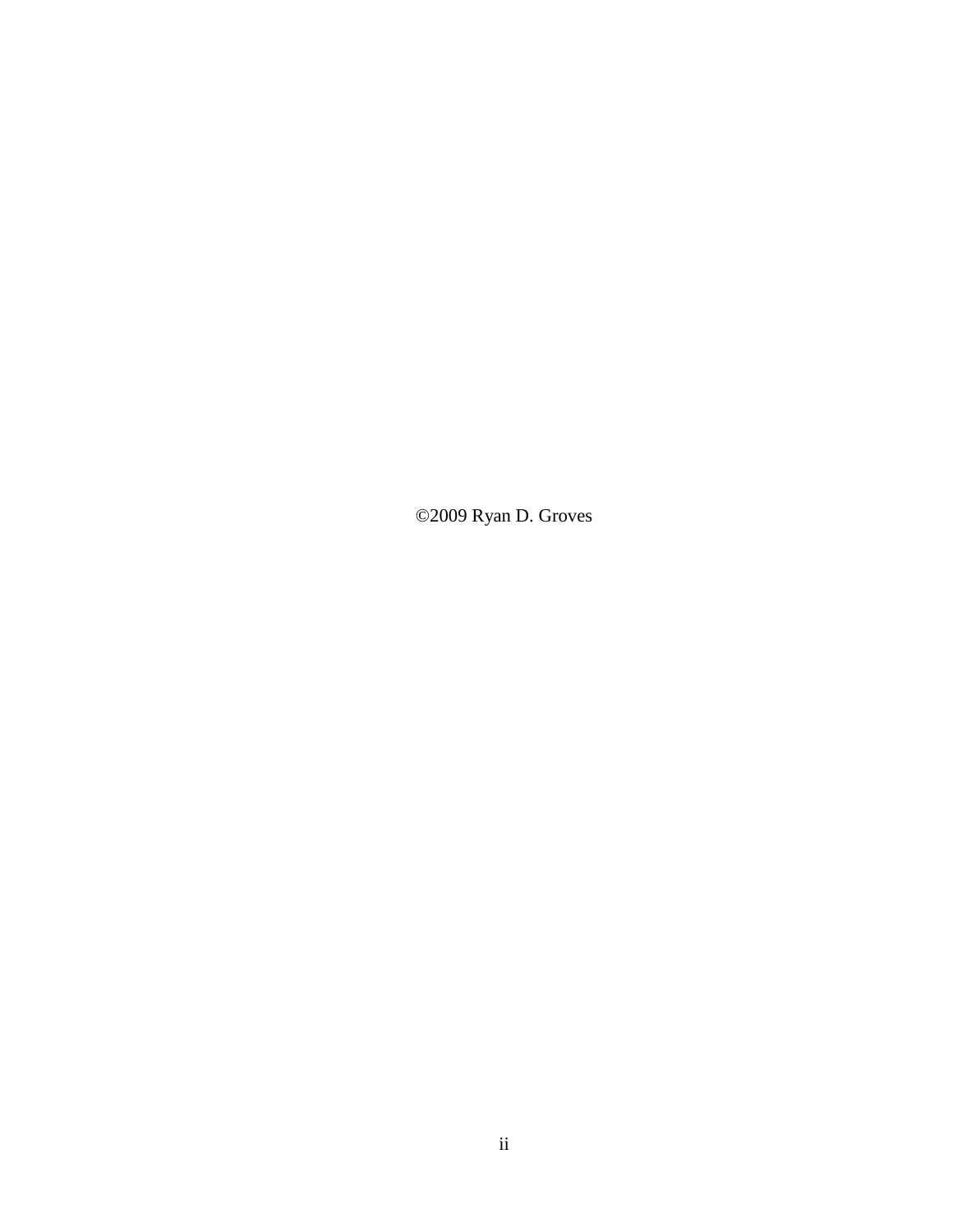### **ABSTRACT**

Once the breadbasket of Southern Africa, Zimbabwe has undergone a radical transformation presently characterized by ever increasing rates of HIV and AIDS, low population growth, acute food shortages, radically decreasing life expectancy, hyperinflation, and insecurity of life and property. Additionally, the growing brutality of political and electoral oppression has engendered significant domestic, regional, and international condemnation of the Zimbabwean government. News media, human rights organizations, and foreign governments have all voiced their concern for the rapid deterioration of Zimbabwe.

This thesis analyzes the course of Zimbabwe's economic, political, and social decline between its independence in 1980 and 2005. While popular interpretations place blame predominantly upon President Robert Mugabe and the Zimbabwe African Union-Patriotic Front, this thesis offers a more nuanced explanation for Zimbabwe's current crisis. This view contends that the structural adjustment policies of the Bretton Woods institutions, in concert with the breakdown of democratic institutions and the implementation of radical land reform policies led to Zimbabwe's current economic, political, and social decline.

iii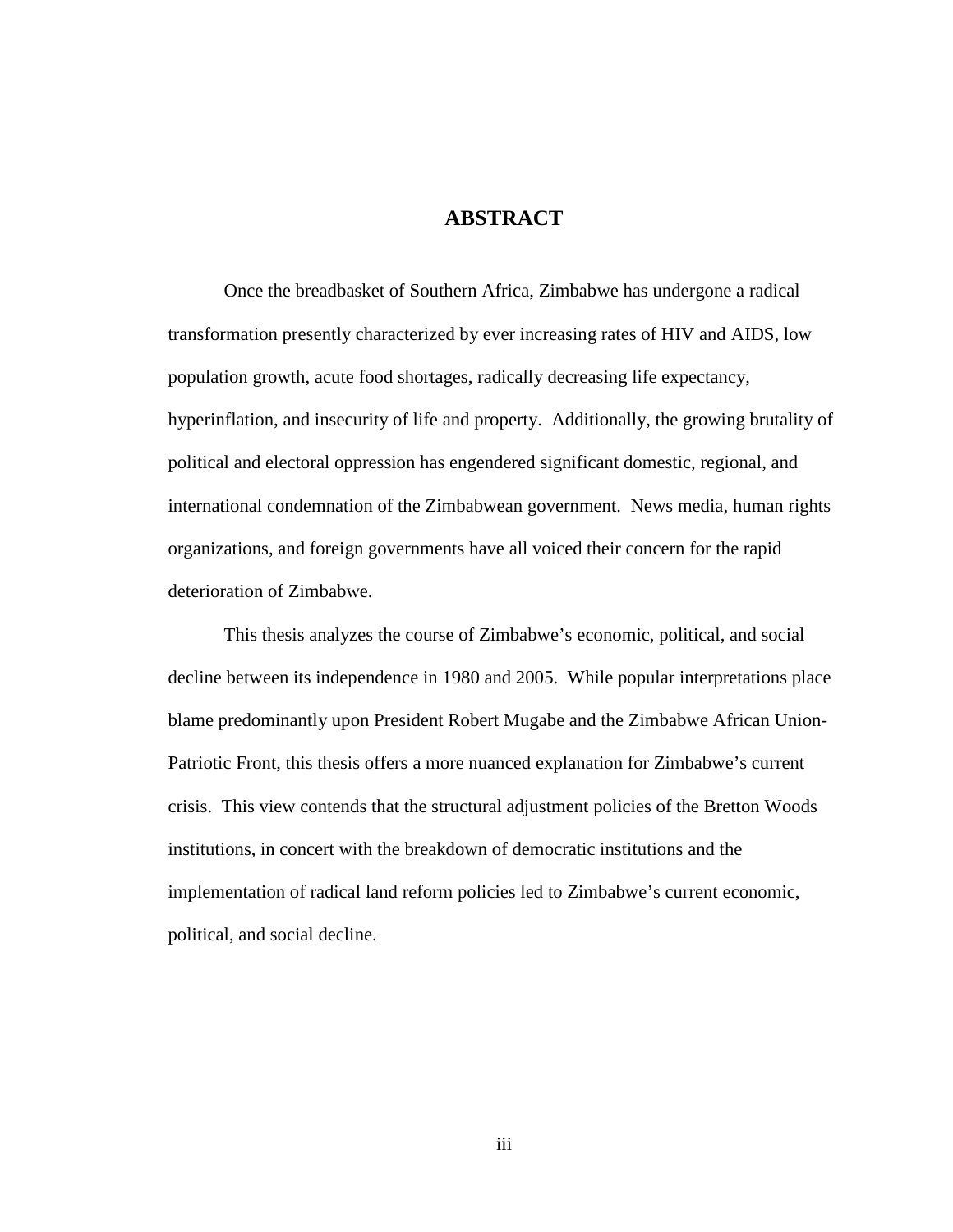For my parents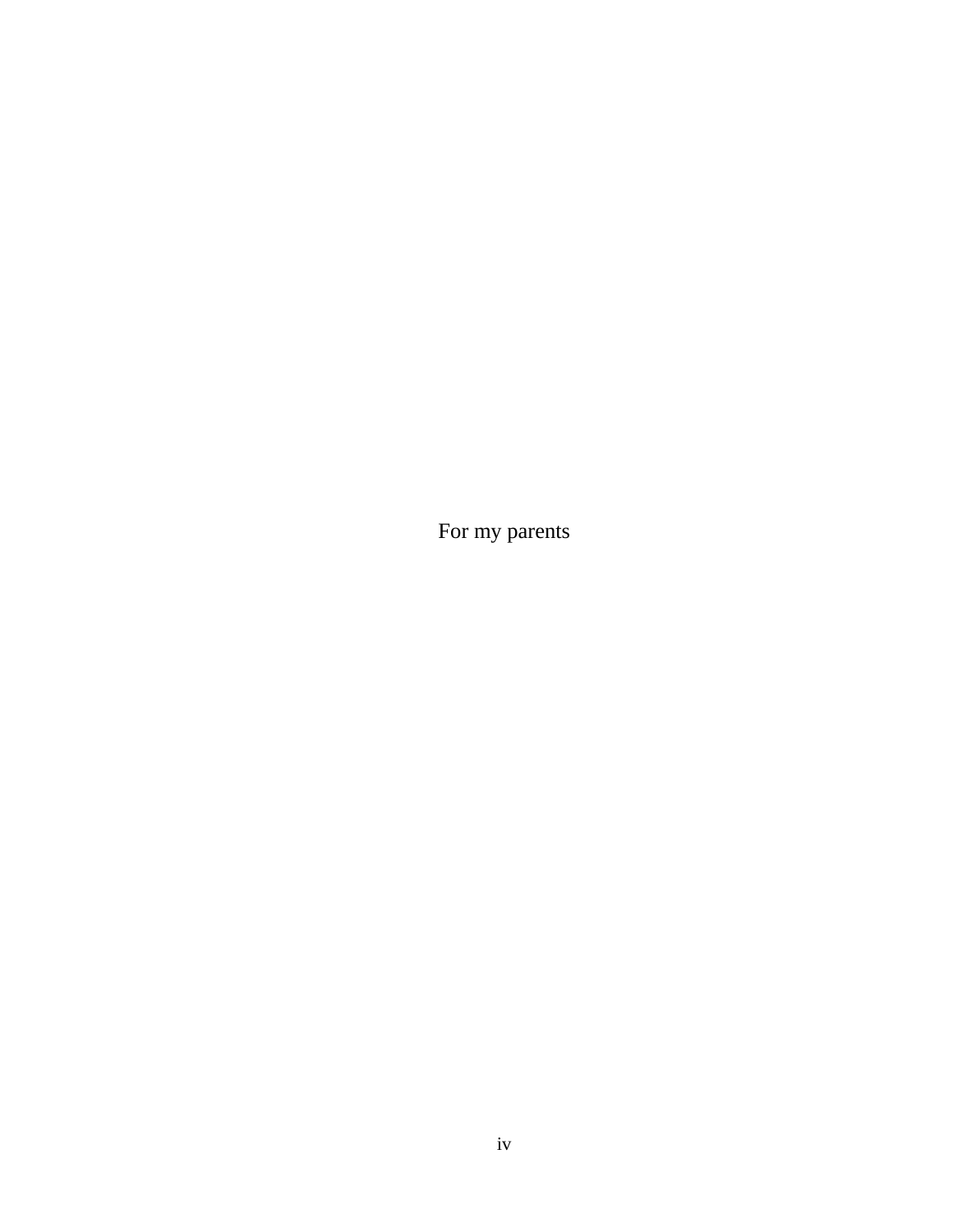### **ACKNOWLEDGMENTS**

First and foremost, I would like to thank my advisor, Professor Ezekiel Walker, for his guidance in this endeavor. Without his insight, enthusiasm, humor, and unwavering support this thesis would not have been possible.

I would also like to thank the members of my committee, Professor Luis Martínez-Fernández and Professor Hong Zhang for their tutelage and criticisms from which this thesis benefited greatly.

My gratitude also goes to my fellow graduate students in the History Department. We are all in this together. To Andrew and Dan, thank you for being a constant source of support and encouragement throughout this process.

Finally, I would like to thank my family for their love and encouragement throughout the past three years. Without you this goal would not have been realized.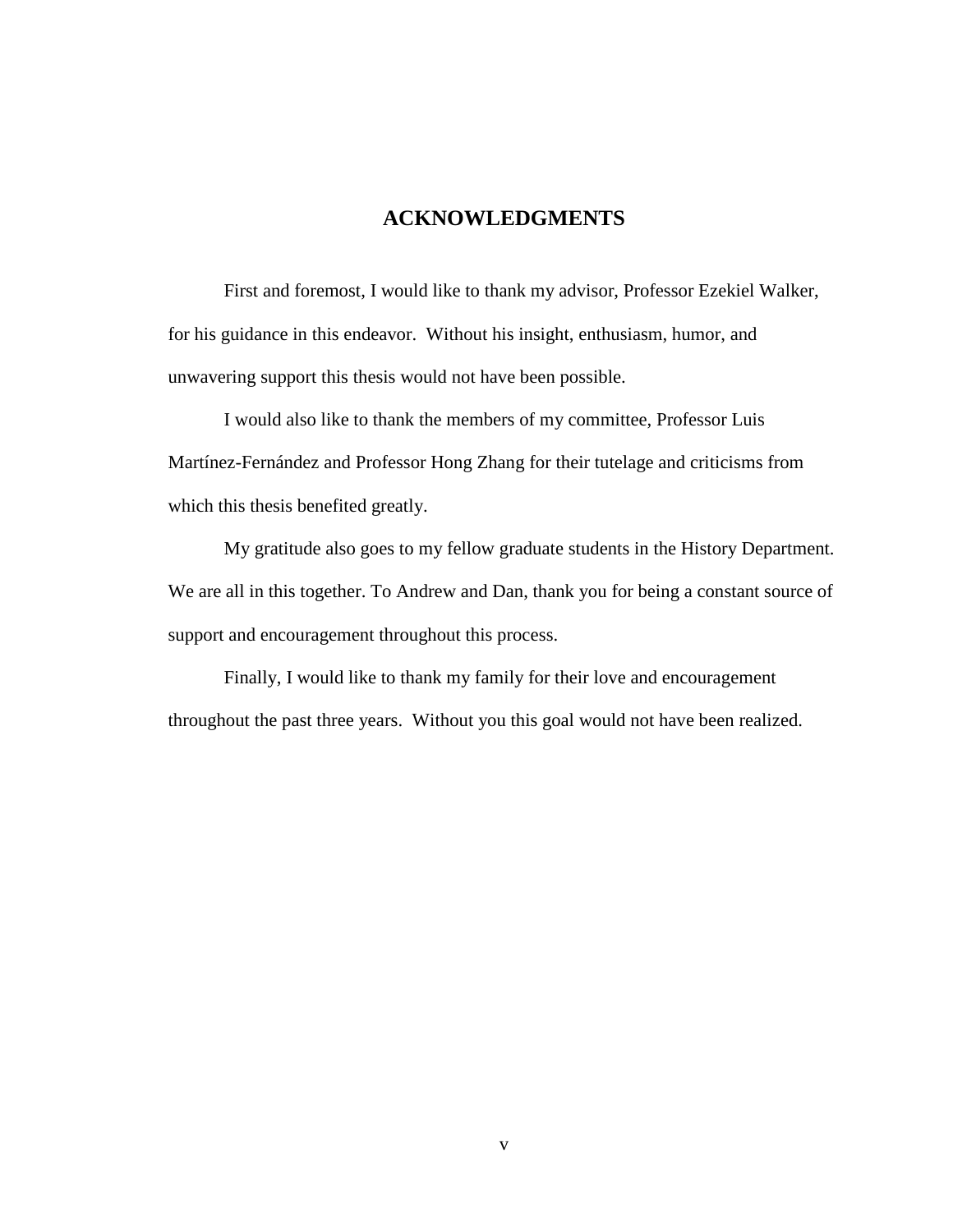# **TABLE OF CONTENTS**

| CHAPTER ONE: INTRODUCTION AND HISTORIOGRAPHICAL ANALYSIS 1                 |  |
|----------------------------------------------------------------------------|--|
|                                                                            |  |
|                                                                            |  |
|                                                                            |  |
|                                                                            |  |
|                                                                            |  |
|                                                                            |  |
| CHAPTER THREE: ZIMBABWE'S FIRST DECADE OF INDEPENDENCE  31                 |  |
|                                                                            |  |
| Economic Realities of Independence and the Rise of International Financial |  |
|                                                                            |  |
| CHAPTER FOUR: ZIMBABWE'S SECOND DECADE OF INDEPENDENCE  49                 |  |
|                                                                            |  |
|                                                                            |  |
|                                                                            |  |
|                                                                            |  |
| CHAPTER FIVE: MURAMBATSVINA AND THE AFTERMATH OF FAST-TRACK                |  |
|                                                                            |  |
|                                                                            |  |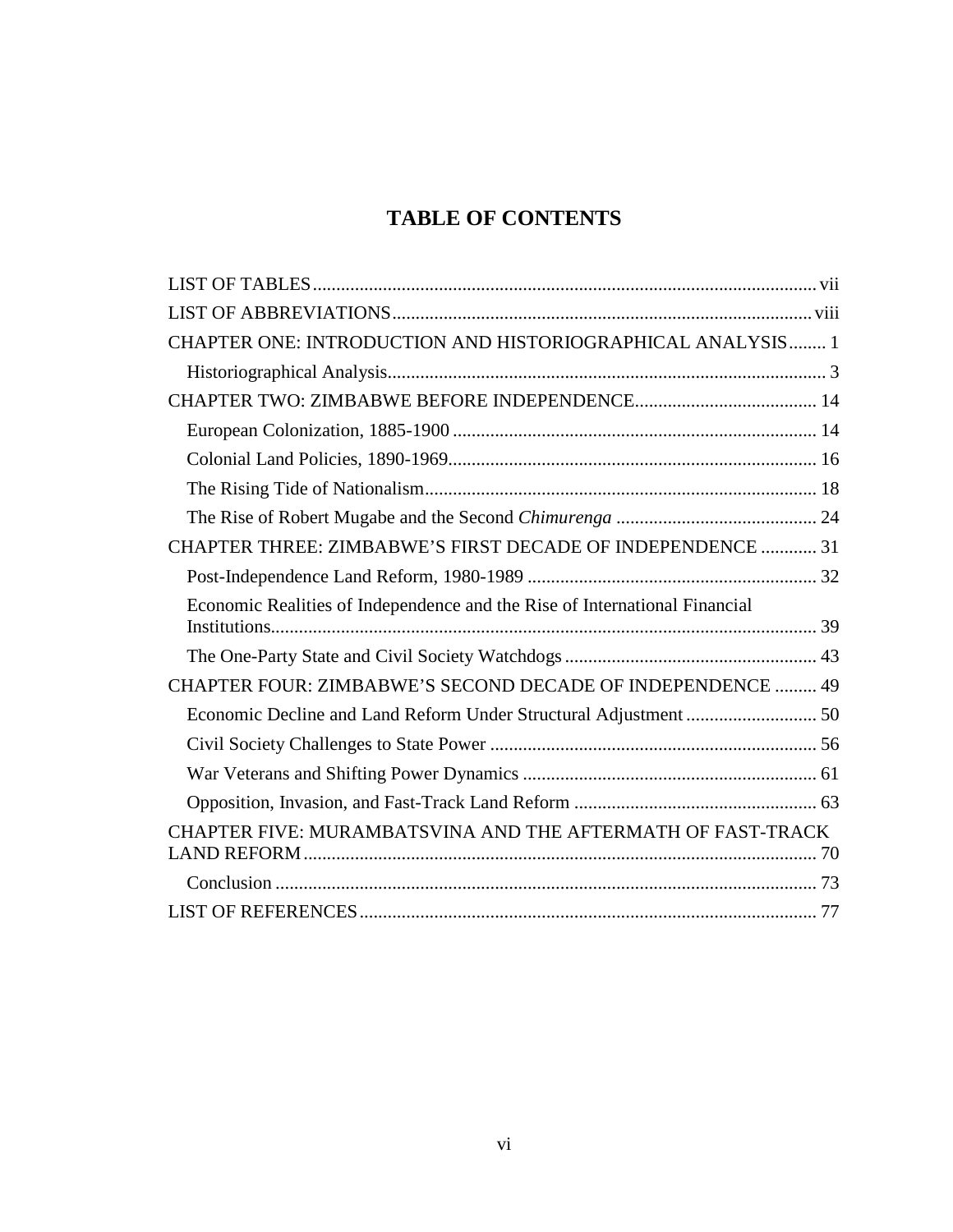## **LIST OF TABLES**

<span id="page-7-0"></span>

| Table 3.2. Distribution of Irrigation-Based Farming by Agricultural Subsector, 1981 36 |  |
|----------------------------------------------------------------------------------------|--|
|                                                                                        |  |
|                                                                                        |  |
|                                                                                        |  |
|                                                                                        |  |
|                                                                                        |  |
| Table 4.5. Land Settlement Patterns Before and After Fast-Track Resettlement 68        |  |
|                                                                                        |  |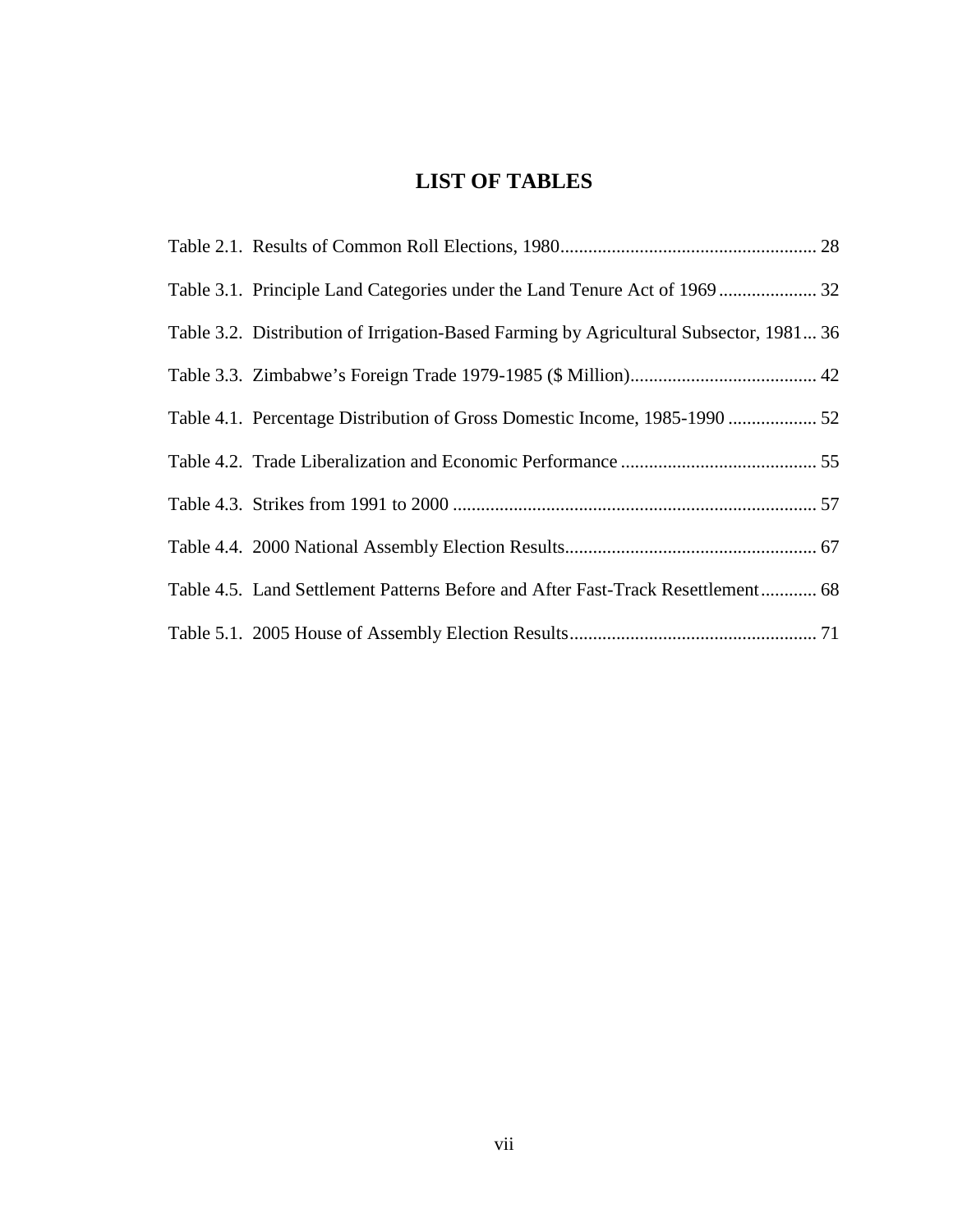### **LIST OF ABBREVIATIONS**

- <span id="page-8-0"></span>ANC African National Congress BSAC British South Africa Company CCJP Catholic Commission for Justice and Peace CFU Commercial Farmers Union CIO Central Intelligence Organization CSO Civil Society Organization CYL City Youth League DRC Democratic Republic of Congo ESAP Economic Structural Adjustment Program GAPWUZ General Agriculture and Plantation Workers Union of Zimbabwe IBDC Indigenous Business Development Center ICFU Indigenous Commercial Farmers Union IFI International Financial Institution IMF International Monetary Fund LRF Legal Resources Foundation MDC Movement for Democratic Change NCA National Constitutional Assembly NDC National Democratic Party NGO Non-Governmental Organization
- NIMBAR No Majority Before Majority African Rule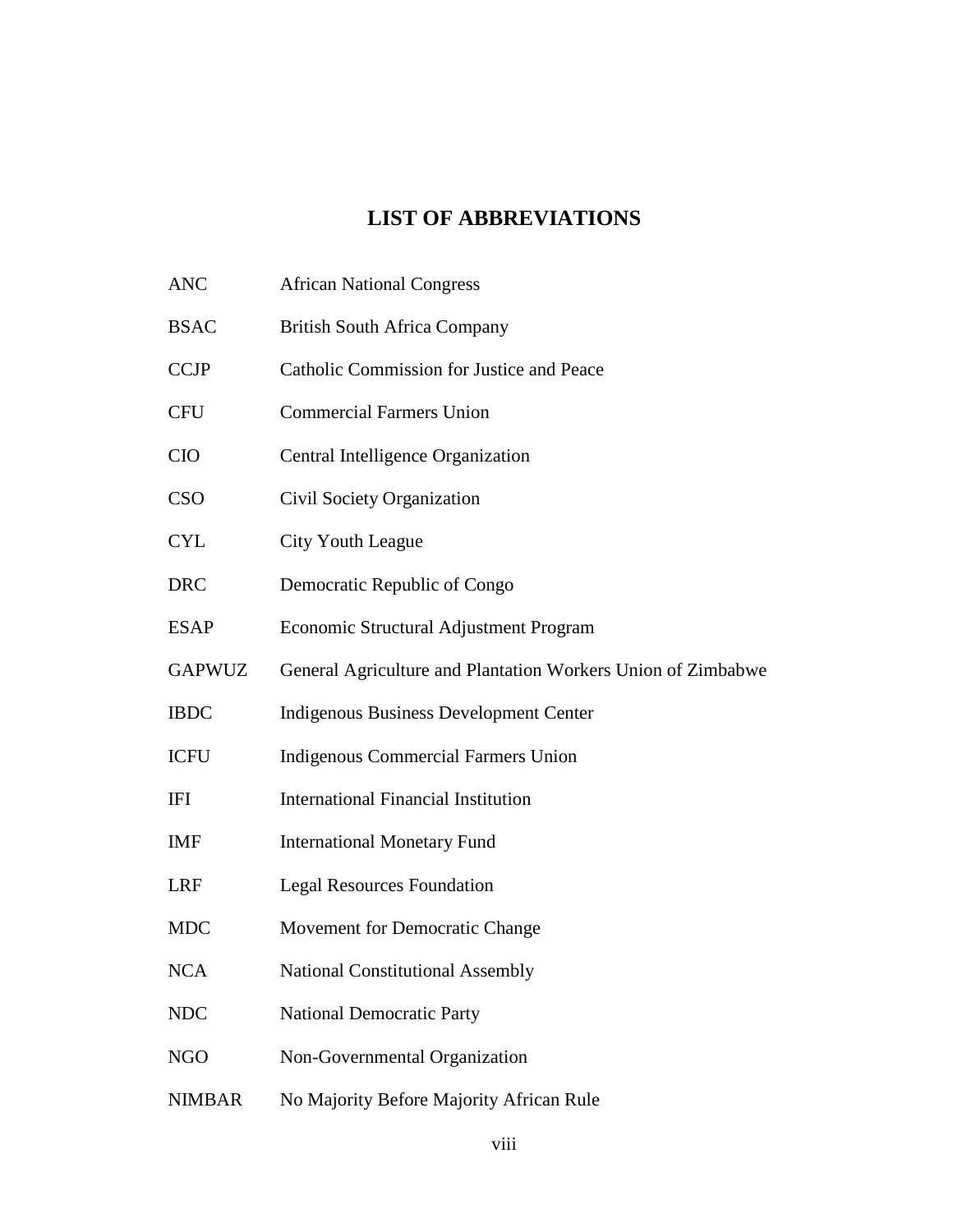| <b>NLWVA</b>    | National Liberation War Veterans' Association       |
|-----------------|-----------------------------------------------------|
| <b>SADC</b>     | South Africa Development Community                  |
| <b>SAPRI</b>    | Structural Adjustment Performance Review Institute  |
| <b>SRANC</b>    | Southern Rhodesia African National Congress         |
| <b>UDI</b>      | Unilateral Declaration of Independence              |
| <b>WVA</b>      | <b>War Veterans Association</b>                     |
| <b>ZANLA</b>    | Zimbabwe African National Liberation Army           |
| <b>ZANU</b>     | Zimbabwean African National Union                   |
| <b>ZANU-PF</b>  | Zimbabwean African National Union-Patriotic Front   |
| <b>ZAPU</b>     | Zimbabwe African People's Union                     |
| <b>ZAR</b>      | South African Republic                              |
| <b>ZCTU</b>     | Zimbabwe Congress of Trade Unions                   |
| <b>ZFU</b>      | Zimbabwe Farmers Union                              |
| <b>ZIMPREST</b> | Zimbabwe Program for Economic and Social Transition |
| <b>ZIPRA</b>    | Zimbabwe People's Liberation Army                   |
|                 |                                                     |

ZRP Zimbabwe Republican Poli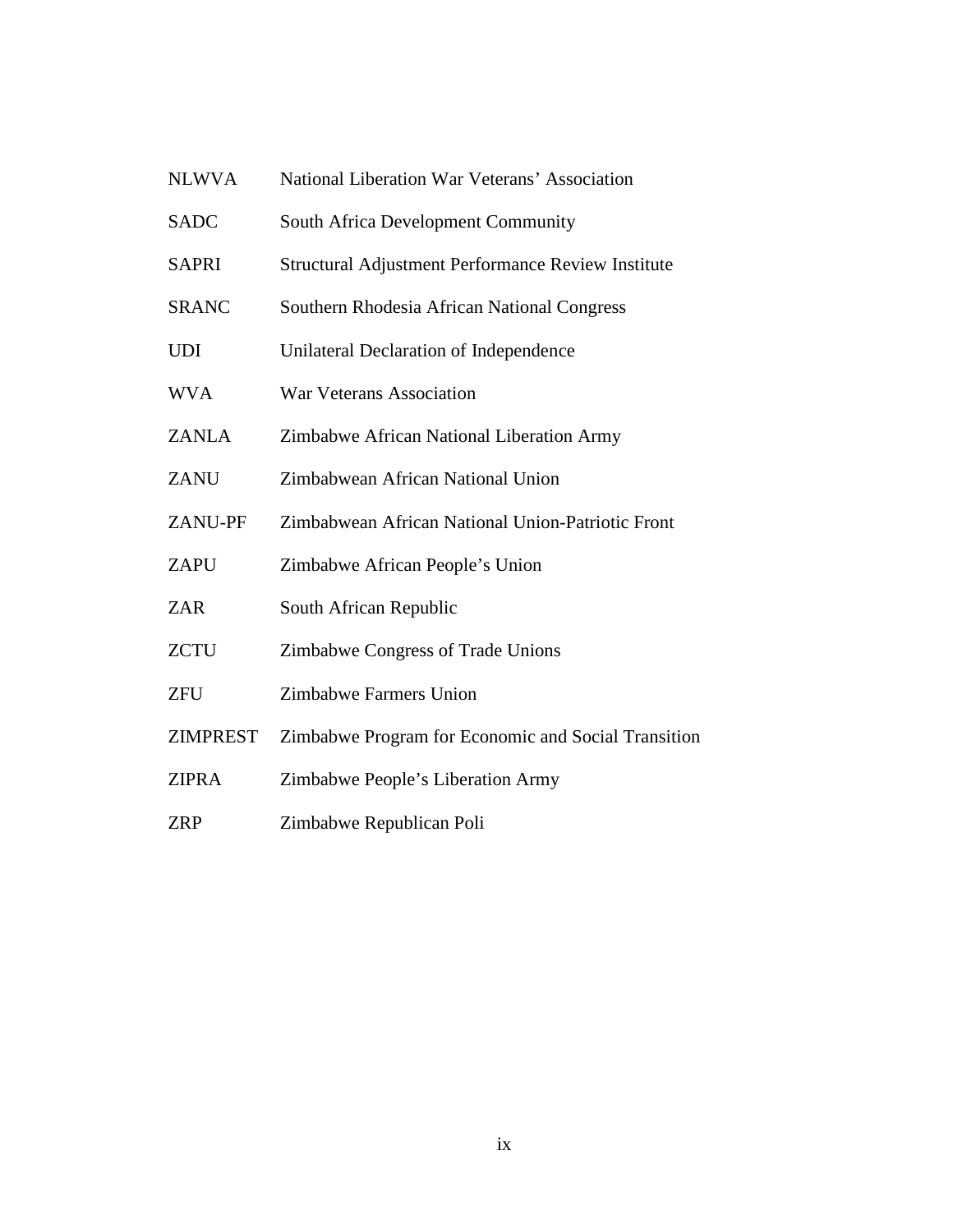### <span id="page-10-0"></span>**CHAPTER ONE: INTRODUCTION AND HISTORIOGRAPHICAL ANALYSIS**

Zimbabwe achieved independence from white minority rule in 1980 after a hardfought liberation struggle. However, the challenges for the newly independent state were many. The Zimbabwean economy was still dominated by the minority white commercial farmers who numbered about four thousand, but controlled one-third of the land. The black population, on the other hand, was relegated to areas that had poor soil, inadequate rainfall and weak infrastructure. Consequently, the options for the black population were limited to working on white farms for low wages. The Mugabe government, which came to power in 1980 with a radical socialist agenda, was faced with a dilemma. The economy was driven largely by the export-oriented large tobacco and maize farms of white-owned commercial farms. Additionally, white farmers also produced a broad range of crops for the domestic market. This settler-dominated economic system had to be balanced against a broad range of conflicting interests in Zimbabwe's black population, the most important one being land redistribution.

Throughout the first decade of independence, Robert Mugabe adopted a gradual approach to this controversial issue. This policy was shaped by two important factors. First, Zimbabwe's economy at independence was relatively prosperous and there was the real danger that radical reforms could jeopardize economic stability. Second, prior to 1990, the government was constrained by the stipulations of the Lancaster Accords which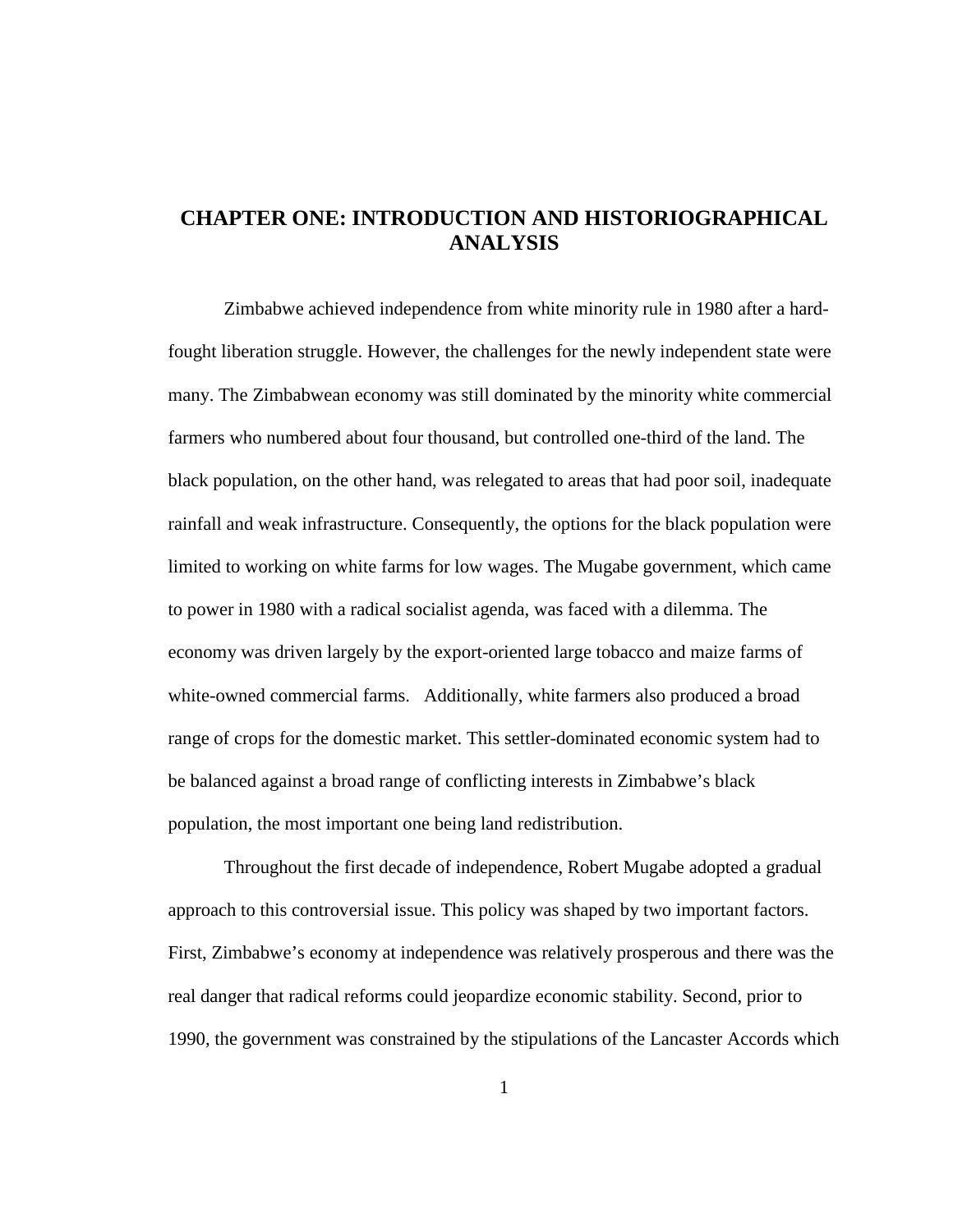prohibited seizing white farms without compensation. In spite of these constraints, the government made great strides in improving the living conditions of the majority black population and also providing skilled Africans opportunities in the white-dominated private sector.

In the past fifteen years, however, Zimbabwe's economy has experienced a significant downward spiral. This has led to two important developments. First, the Zimbabwe African Union-Patriotic Front (ZANU-PF) has abandoned its gradual policy of land redistribution in favor of a radical, Fast-Track approach. Second, there has been a dramatic shift from Mugabe's socialist ideology to a policy of economic liberalization. In addition to economic destabilization, corrupt policies favoring colonial institutions and severe governmental mismanagement have eroded Zimbabwe's democratic institutions. One-partyism, electoral fraud, intimidation tactics, and complete disregard for judicial authority and human rights have left Mugabe and ZANU-PF isolated from international support and facing intense opposition from civil society organizations.

A majority of the interpretations of Zimbabwe's economic, political, and social decline place the blame primarily on either the Zimbabwean government or the World Bank and International Monetary Fund's Economic Structural Adjustment Policy (ESAP). This thesis goes beyond the conventional scholarship of the past three decades to offer a more nuanced analysis of Zimbabwe's current economic, political, and social crisis and argues that the Fast-Track land reforms instituted in February 2000 are the culmination of structural and institutional deficiencies that have existed in Zimbabwe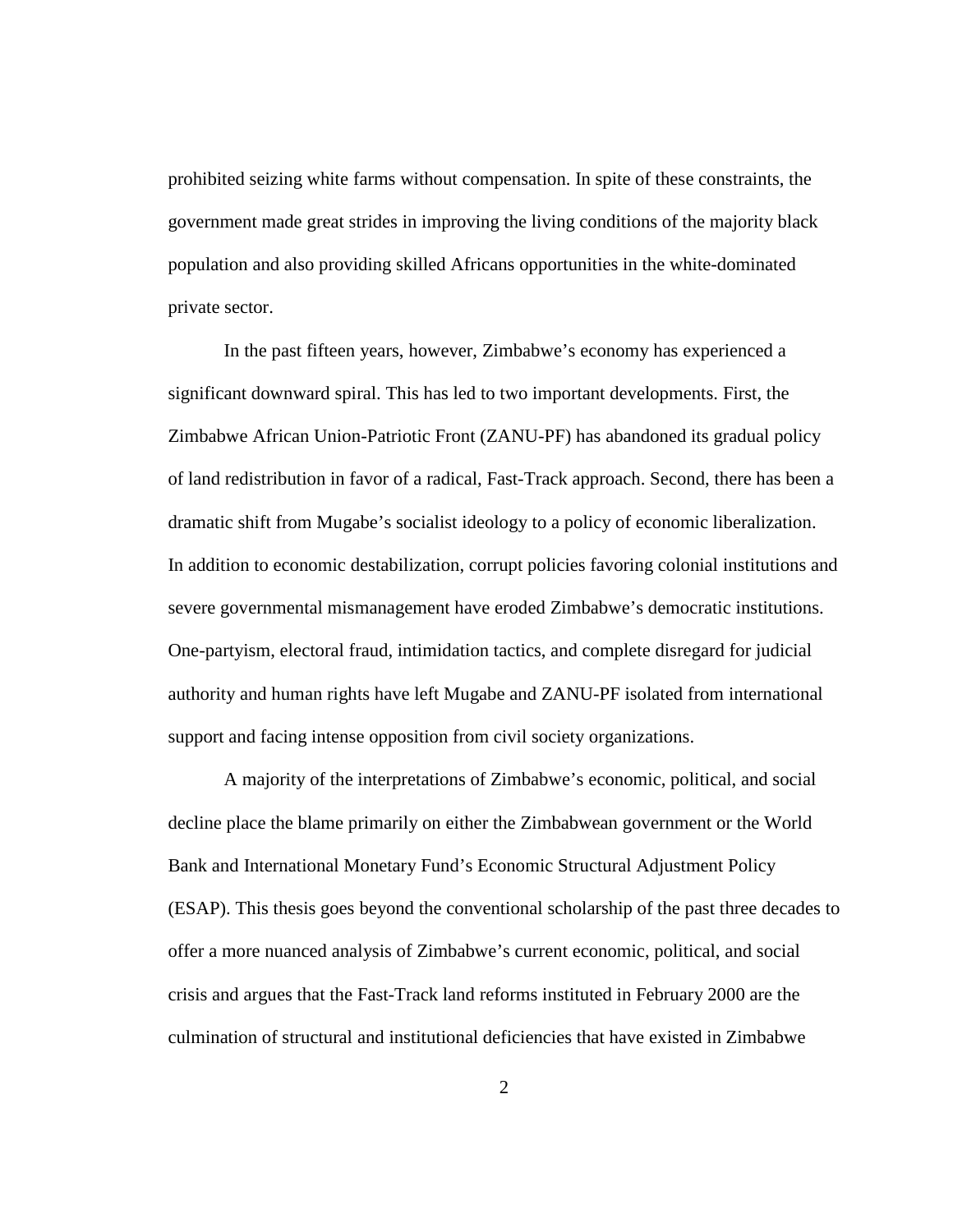since before independence. These reforms, which have been hurriedly orchestrated, are the results of the failure of ZANU-PF to properly resolve the weaknesses of the Zimbabwean economy at independence. They are also attempts at creating political legitimacy in the face of rising social disillusionment, spirited political opposition by Morgan Tsvangirai and the Movement for Democratic Change (MDC), and economic paralysis engendered by the liberalization policies of the World Bank and IMF.

#### Historiographical Analysis

<span id="page-12-0"></span>Post-independence Zimbabwean studies have undergone multiple transformations in the three decades following the transfer to majority rule. Since 1980, the literature has been divided into three primary phases: the transition to majority rule and the consolidation of power, democratization, and the rise of authoritarianism. Each phase is indicative of scholarly opinion of Zimbabwe and its leadership; specifically regarding the hope and promise of a racially harmonious and democratically constructed state.

Studies conducted during the transition period (1980-1988) were conceived in a sweeping wave of euphoria and international goodwill. As a result, scholars were often moderate in their criticisms; maintaining a reserved optimism and focusing primarily on the integration of old guard Zimbabwean Nationalists into the new majority government, Mugabe's Socialist rhetoric and its potential conflicts with private capital, and the shift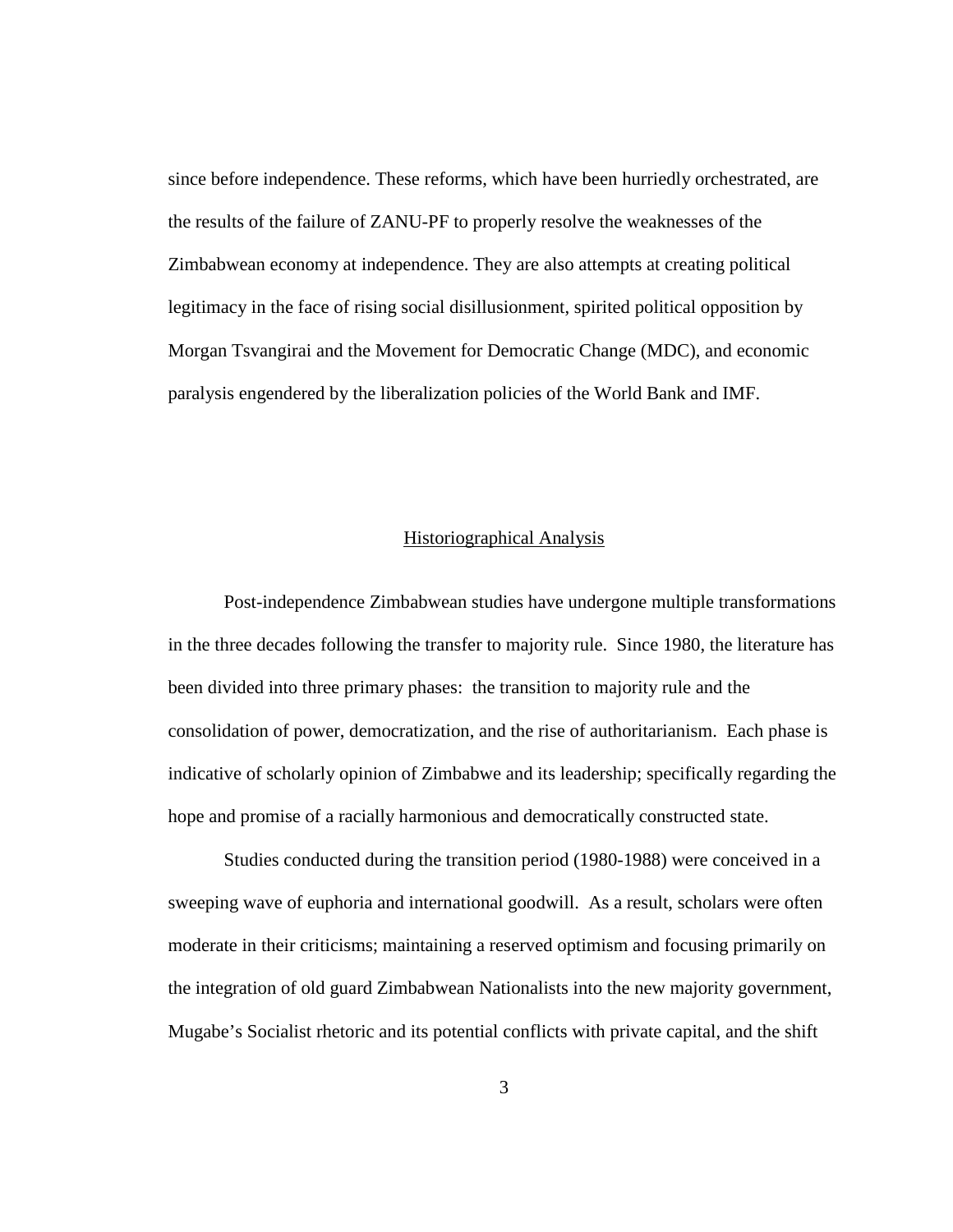from radical guerilla warfare to democratic governance. Additionally, limited knowledge resulted in only superficial scrutiny of ZANU-PF's shortcomings, notably economic development and human rights policies, during what Martin Meredith calls the Zimbabwean "Honeymoon" period of  $1980-1981$  $1980-1981$ .<sup>1</sup> In the words of historian Terence Ranger, "Any attempt to assess at this moment the prospects for radical change in Zimbabwe confronts a crippling imbalance of knowledge."<sup>[2](#page-13-1)</sup>

Throughout the 1980s, the continued repression of civil liberties and violent government reactions to opposition supporters were becoming commonplace. Still, these events were either completely ignored by Western scholars, or rationalized as after effects of Zimbabwe's repressive colonial legacy and the need for strong government intervention to assure regional stability.<sup>[3](#page-13-2)</sup> Recent literature interprets the absence of watchdogs within the academic community as a form of self-censorship. Many believed that drawing attention to human rights violations would only exacerbate already virulent tensions in the region, and limited scrutiny constituted an assurance of continued stability in Zimbabwe and Southern Africa.<sup>[4](#page-13-3)</sup>

However, by the early 1990s, the optimism of the first decade of independence had dissipated at the hands of mounting economic concerns and growing

<span id="page-13-1"></span><span id="page-13-0"></span><sup>&</sup>lt;sup>1</sup> Meredith, *Mugabe: Power and Plunder*, 41-57.<br><sup>2</sup> Terence Ranger, "The Changing of the Old Guard: Robert Mugabe and the revival of ZANU," *Journal of Southern African Studies* 7, no. 1 (October 1980), 71.<br><sup>3</sup> Ronald Weitzer, "In Search of Regime Security: Zimbabwe Since Independence," *The Journal of Modern* 

<span id="page-13-2"></span>*African Studies* 22, no. 4 (1984): 529-557. <sup>4</sup> Liisa Laakso, "Research Debates in Zimbabwe: From Analysis to Practice," in *Twenty Years of* 

<span id="page-13-3"></span>*Independence in Zimbabwe: From Liberation to Authoritarianism*, eds. Staffan Darnolf and Liisa Laakso (New York: Palgrave MacMillan, 2003), 4.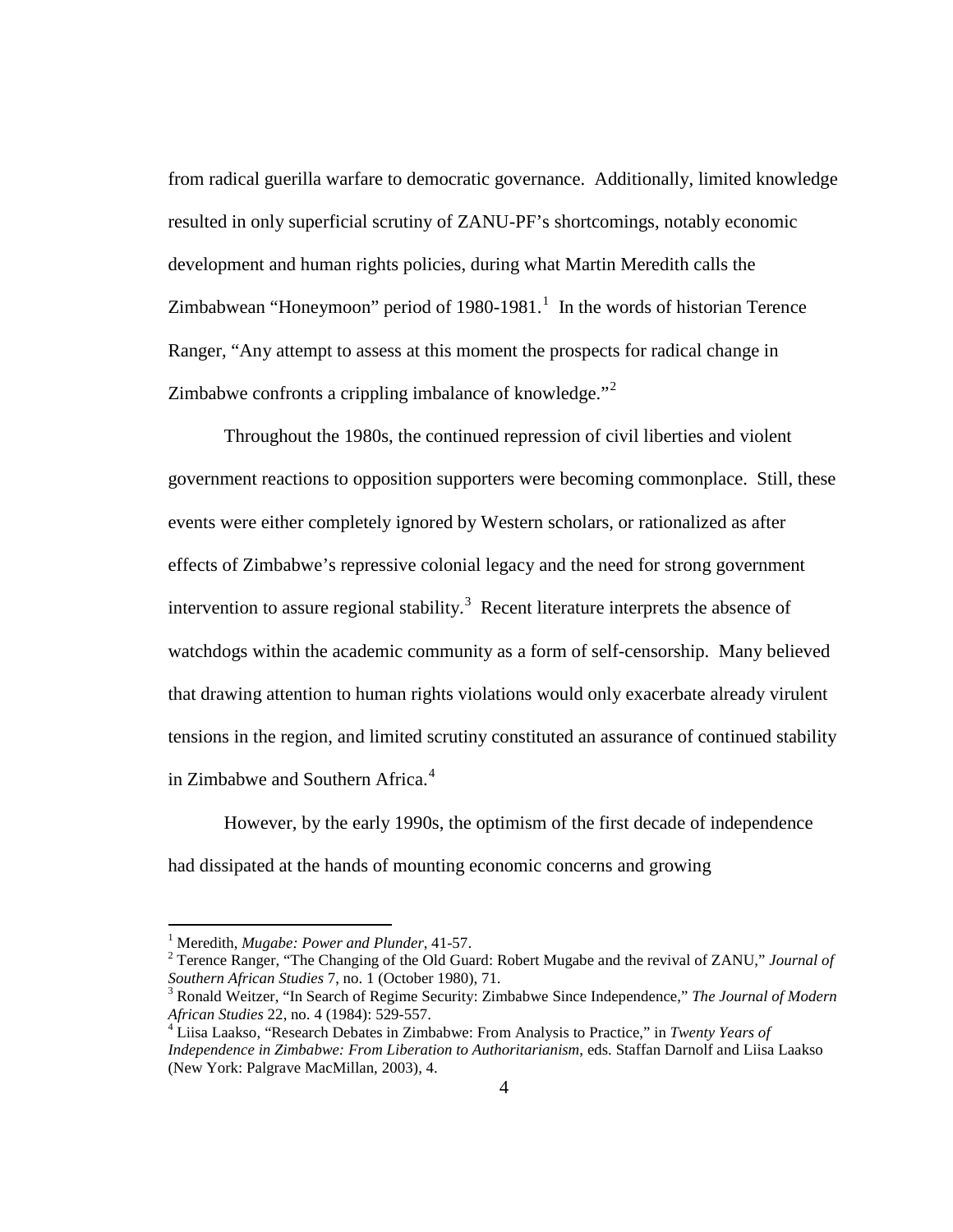authoritarianism. Consequently, scholarly interpretations of Zimbabwe assumed a much more historical approach based on empirical data. Revisionist literature began to challenge the existing nationalist narrative of Zimbabwe's liberation struggle. Also, the incorporation of gender studies allowed for the inclusion of previously unheard voices of the liberation struggle. More than anything, this period saw a transformation in the academic community's perception of Zimbabwe from a possible beacon of democracy and racial tolerance in Southern Africa to an increasingly pragmatic and interest-based state, particularly with regards to economic liberalization and privatization.<sup>[5](#page-14-0)</sup>

With a decade of governance to analyze, researchers began to probe deeper into Zimbabwe's political process, stressing the need for multi-party politics and criticizing the one-party state that had existed since the merger of ZANU-PF and ZAPU-PF in 1987. Transition-era literature had created a façade of pragmatism, reconciliation, and relative governmental strength steeped in socialist ideals. Initially, Zimbabwe was seen as a hybrid state, a combination of neopatrimonialism and competitive multi-party politics.<sup>[6](#page-14-1)</sup> However, beginning in the late 1980s scholars began to question both Zimbabwe's governmental stability and its legitimacy as a Socialist state.

Criticism stemmed from two primary factors. First, the growth of multi-party states throughout Eastern Europe and the rest of Africa raised significant questions about the democratic legitimacy of Zimbabwe's one-party system. Second, the liberalization of

 $<sup>5</sup>$  Ibid., 5.</sup>

<span id="page-14-1"></span><span id="page-14-0"></span><sup>6</sup> Bratton, Michael and Nicholas Van De Walle, *Democratic Experiments in Africa: Regime Transitions in Comparative Perspectives* (New York: Cambridge University Press, 1997), 79, 82.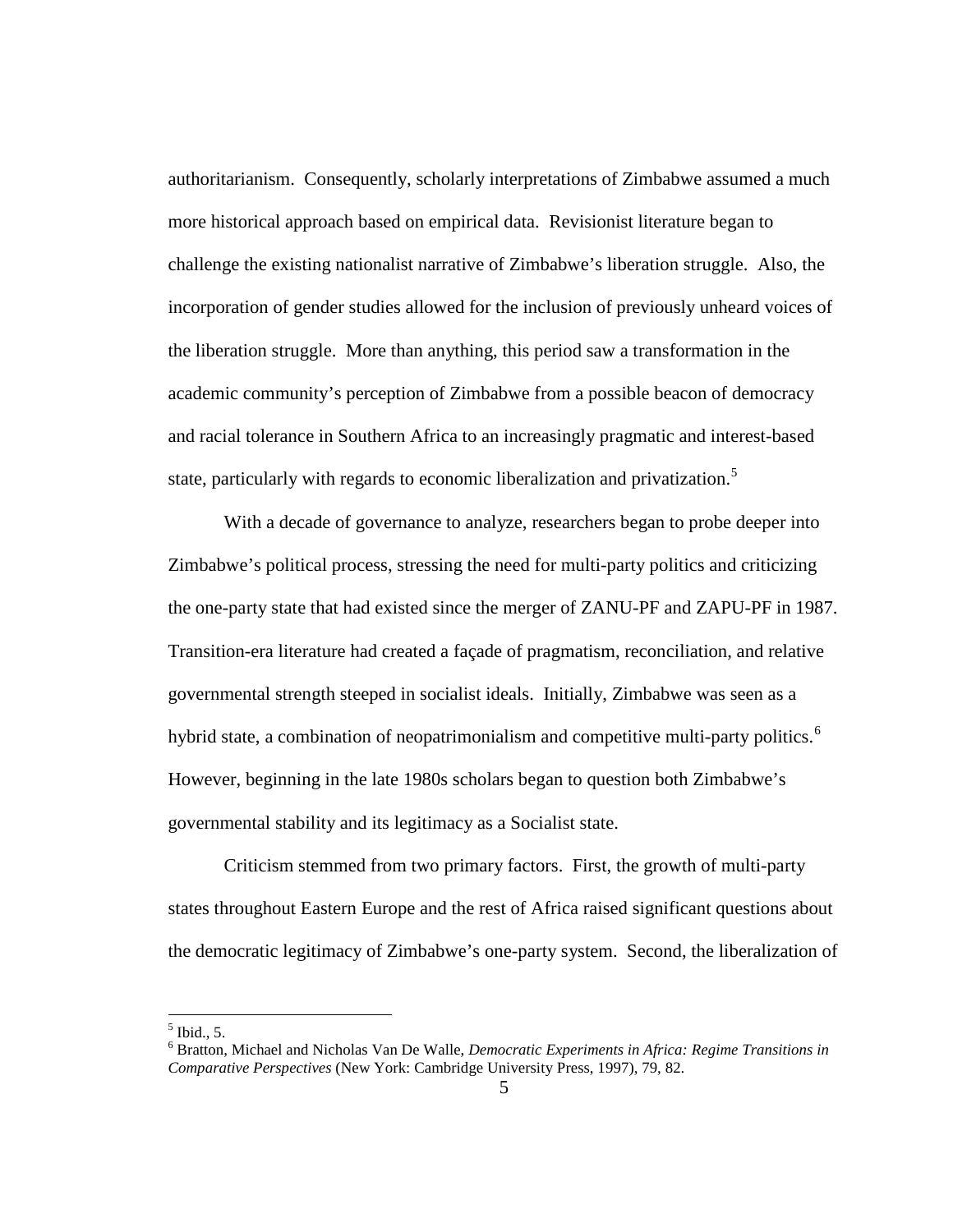the economy along the model pushed by the World Bank and IMF signaled an end of the Socialist revolution at the heart of Zimbabwe's independence movement. Institution of the Economic Structural Adjustment Program (ESAP) in 1991 significantly damaged the reputation and authority of Mugabe and ZANU-PF due to their inability to rely on the rhetoric of the previous decade.<sup>[7](#page-15-0)</sup>

Structural adjustment caused many to question the advantages of economic liberalization on Zimbabwe's economic standing. According to Jørn Rattsø and Ragnar Torvik, the advantages of trade liberalization affected only the export of raw materials (minerals, agricultural produce, and horticulture) instead of manufactured goods. This dependency model stressed what most researchers have held true for the past decade of Zimbabwean studies; that the ESAP instituted in cooperation with the World Bank and IMF has significantly disrupted and retarded the growth and diversification of Zimbabwe's economy by placing greater emphasis on the privatization of industry and incorporation into the world market. According to Alfred Nhema:

"[S]cholars recognized that the revolutionary zeal that had characterized ZANU-PF's liberation struggle had dissipated after independence. A common theme pervading these analyses is the notion, steeped in dependency theory, which views the ruling elites as too weak and reliant on foreign capital. As such they were merely a neo-colonial governing African petit-bourgeoisie pliantly serving the goals of their colonial masters."<sup>[8](#page-15-1)</sup>

 $^7$  Laakso, 9.

<span id="page-15-1"></span><span id="page-15-0"></span><sup>8</sup> Alfred Nhema, *Democracy in Zimbabwe: From Liberation to Liberalization* (Harare: University of Zimbabwe Press, 2002), 107.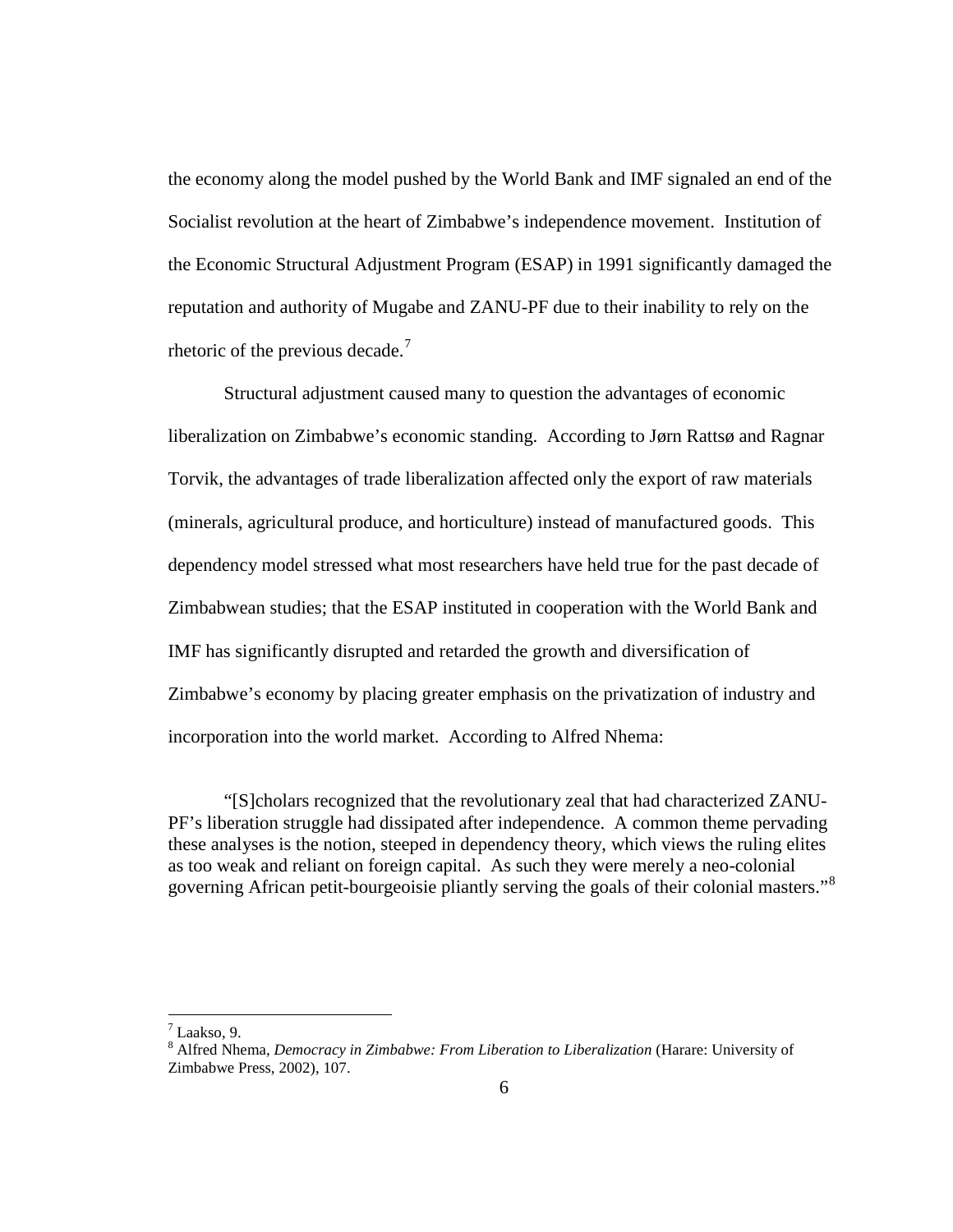In addition to its economic stability, the democratic institutions in Zimbabwe were also called into question. Scholars like Masipula Sithole analyzed the shift from a nation and government born in guerilla warfare to a centralized state fearful of opposition and political instability.<sup>[9](#page-16-0)</sup> Since the mid 1980s, various Non-Governmental Organizations (NGOs) had been reporting of human rights violations perpetrated under governmental authority. Notably, the Catholic Commission for Justice and Peace (CCJP) and the Legal Resources Foundation's (LRF) report on atrocities in the Matabeleland and Midlands provinces between 1980 and 1988 was instrumental in increased international pressure on the Zimbabwean government for the preservation of multi-party democracy and human rights. $^{10}$  $^{10}$  $^{10}$ 

By the mid-to-late 1990s, response to the CCJP/LRF report, declining economic stability, and new international pressure spearheaded by Great Britain, Zimbabwean civil society, and international lenders resulted in widespread criticism of ZANU-PF and Robert Mugabe. As a result, Zimbabwean studies underwent yet another thematic transformation focused on the state's growing authoritarianism and socio-economic crisis that has since divided the academic community. Beginning in the mid-1990s, a number of books, including Martin Meredith's *Mugabe: Power, Plunder, and the Struggle for Zimbabwe* and Stephen Chan's *Robert Mugabe: A Life of Power and Violence*, have established corrupt governance by Robert Mugabe and ZANU-PF as the primary causes

<span id="page-16-0"></span> <sup>9</sup> Masipula Sithole, *Democracy and the One-Party State Debate in Africa: The Case of Zimbabwe* (Harare: Sapes Books, 1992).

<span id="page-16-1"></span><sup>&</sup>lt;sup>10</sup> Catholic Commission for Justice and Peace and Legal Resources Foundation, *Breaking the Silence*, *Building True Peace: A Report on the Disturbances in Matabeleland and the Midlands, 1980-1988* (Harare: Legal Resources Foundation Legal Publications Unit, 1999).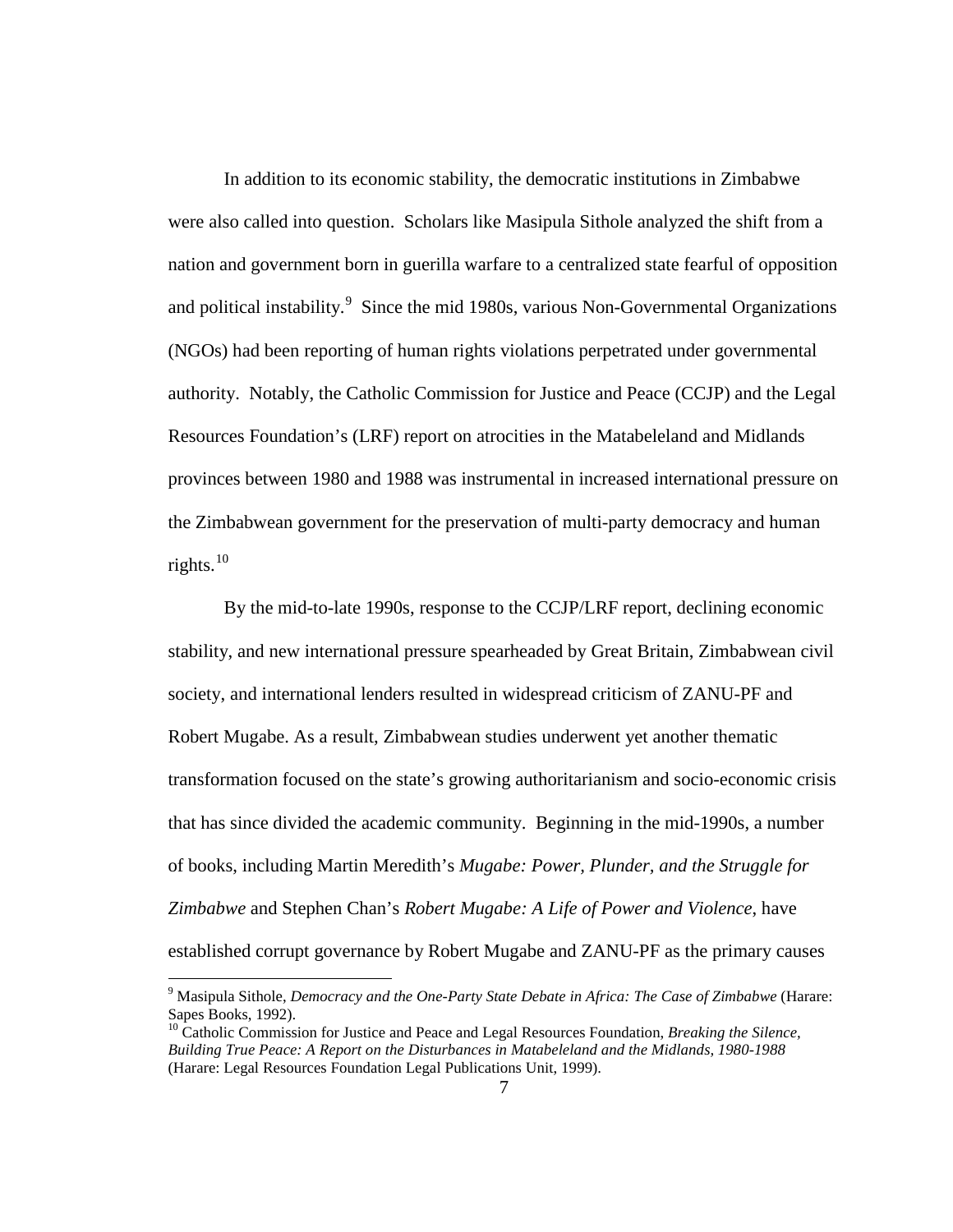in Zimbabwe's economic and social collapse. However, there are those who question such a simplistic analysis, and instead interpret Mugabe's policies within a broader international context. John L. Moore posits that the Western interpretation of the crisis is misguided and myopic, and that the effects of the World Bank and IMF structural adjustment policies are primarily responsible for the deterioration of Zimbabwe's economy and social stability. $11$ 

Structural adjustment as an institution has come under fire in recent debates about the validity of economic liberalization in developing nations. Those like Sarah Bracking claim that while unnecessary:

"[S]tructural adjustment did work: it closes a brief historical chapter when political independence partially disrupted the dependent economic linkage between the countries of Africa and the core creditor states of global capitalism. It did work because it represents a conjuncture where holders of international money and those of domestic political power were reunited and consolidated in the governance structures of the indebted states."<sup>[12](#page-17-1)</sup>

However, scholars like Moore, L. M. Sachikonye<sup>[13](#page-17-2)</sup> and William Brown<sup>[14](#page-17-3)</sup> severely question the effectiveness of structural adjustment and criticize oversight on the part of Bretton Woods institutions, the EU, and other Western lenders in the disbursement of needed economic stimulus in the early 1990s.

<span id="page-17-1"></span><span id="page-17-0"></span><sup>&</sup>lt;sup>11</sup> Moore, *Zimbabwe's Fight to the Finish*.<br><sup>12</sup> Sarah Bracking, "Structural Adjustment: Why It Wasn't Necessary & Why It Did Work," *Review of African Political Economy* 26, no. 80 (June 1999), 208.

<span id="page-17-2"></span><sup>&</sup>lt;sup>13</sup> L. M. Sachikonye, "Zimbabwe: Drought, Food, and Adjustment," *Review of African Political Economy*, no. 53 (March 1992), 92.

<span id="page-17-3"></span><sup>&</sup>lt;sup>14</sup> William Brown, "The EU & Structural Adjustment: The Case of Lomé IV & Zimbabwe," *Review of African Political Economy* 26, no. 79 (March 1999),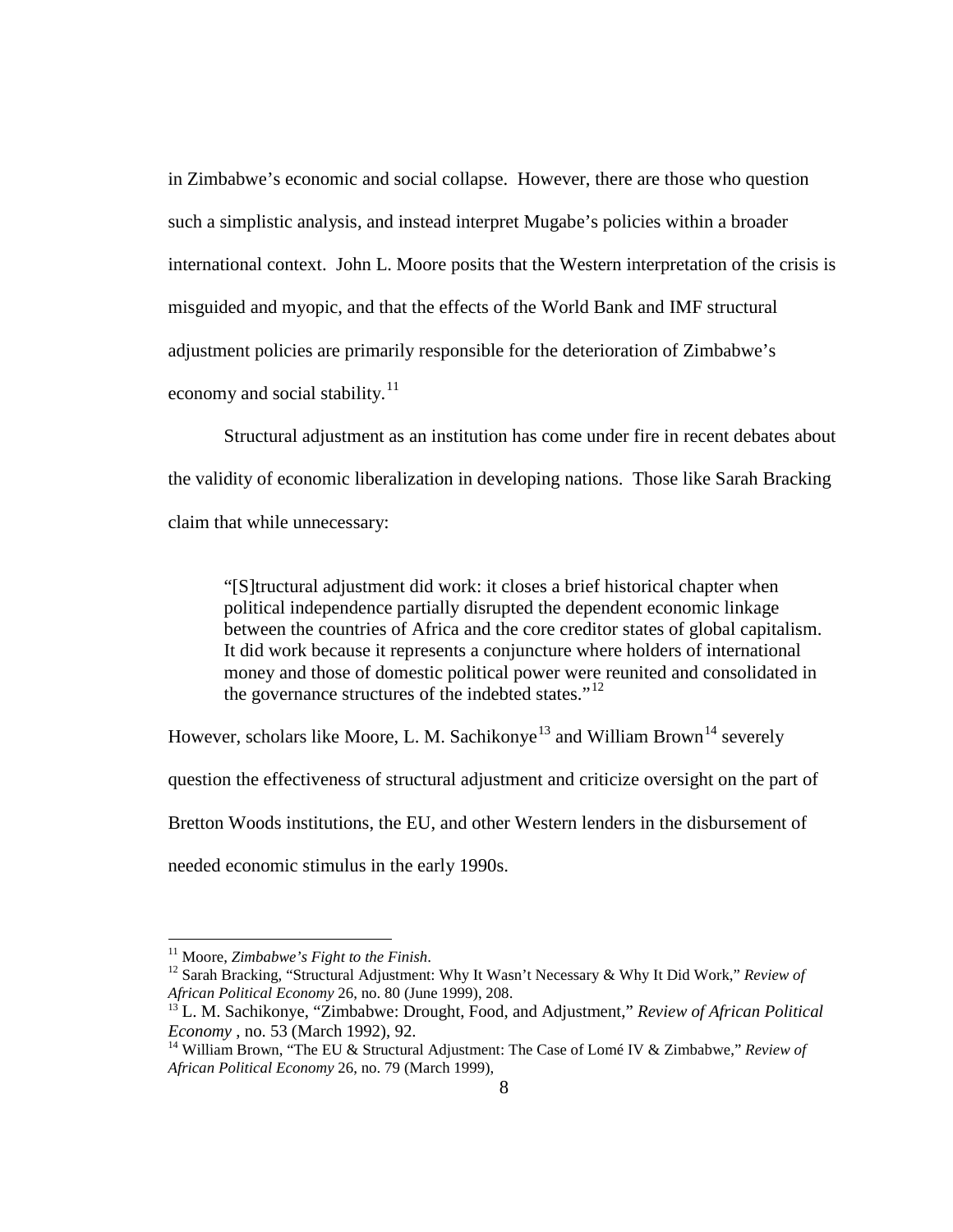Beyond structural adjustment, recent scholarship has branched off to study the various actors in Zimbabwe's ongoing crisis, their contemporary relevance, and how the past three decades have altered their roles within society and government. Alfred Nhema's book titled *Democracy in Zimbabwe: From Liberation to Liberalization* emphasizes the impact of civil society groups (business interests, labor, women's movements, professional associations, social and religious organizations, and the media) on the power and authority of the Zimbabwean government. Nhema maintains that the decision by the post-independence Zimbabwean government to maintain aspects of the exclusionary UDI framework to forward their explicit goal of a one-party state caused clashes with civil society organizations who were attempting to cement their own authority as watchdogs.

Perhaps the most important of these civil society groups are the war veterans of the Second *Chimurenga*. The Zimbabwe National Liberation War Veterans Association (ZNLWVA) became an instrumental force in pressuring Mugabe and ZANU-PF in allocating compensation for veterans and their families. As a result of their 1997 demonstrations, the Mugabe regime was thoroughly shaken and forced to pay a significant lump sum (Z\$ 50,000), monthly pensions (Z\$ 2,000), free education, and reevaluate its land redistribution policies.<sup>[15](#page-18-0)</sup> After the failed constitutional referendum three years later, war veterans' direct involvement in precipitating and enacting the land seizures of 2000 caused scholars to begin dissecting the material and ideological

<span id="page-18-0"></span> <sup>15</sup> Nhema, *Democracy in Zimbabwe*, 144.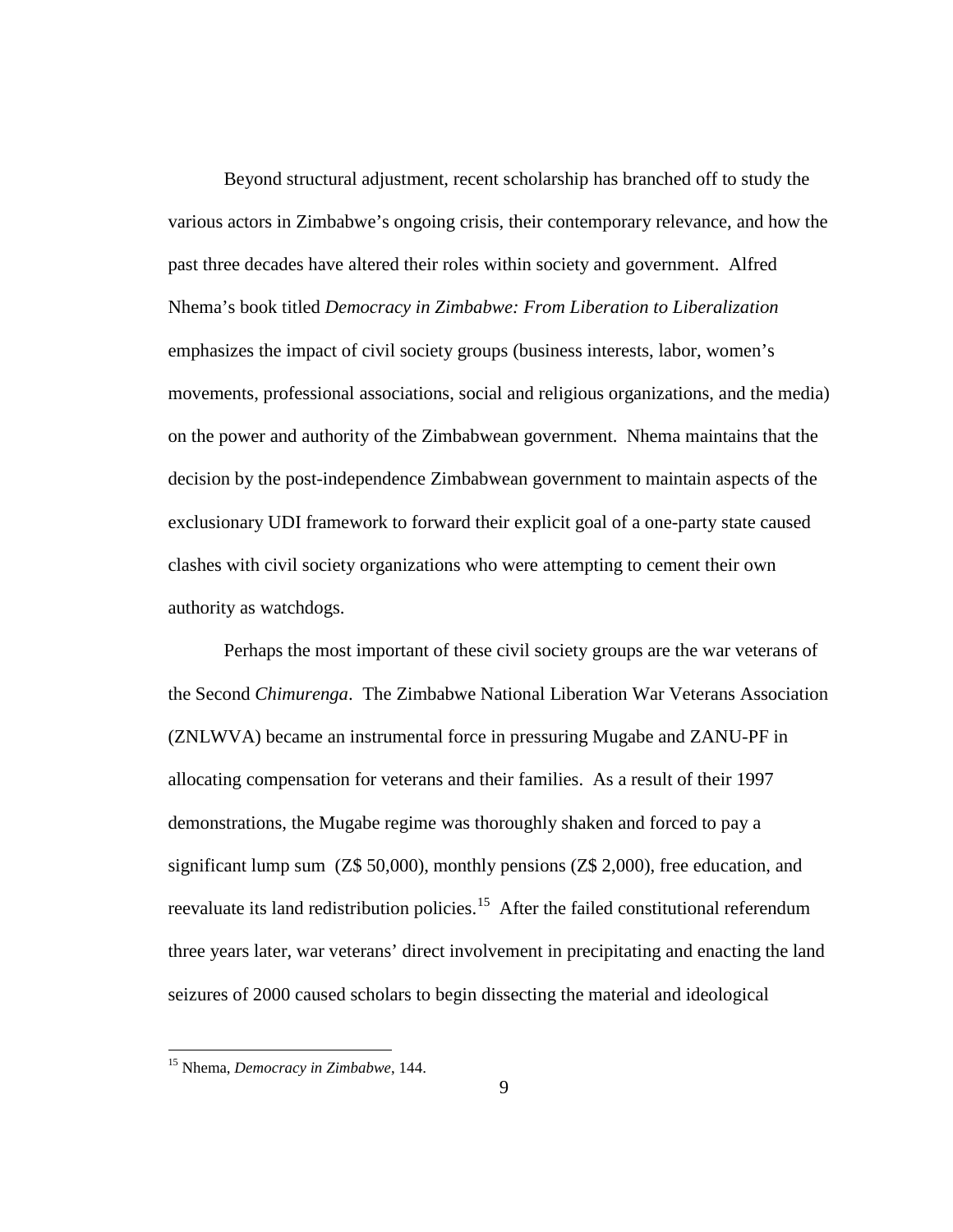motivations of this group as well as their relationship with the Zimbabwean government. Norma Krieger's chapter titled "Zimbabwe's War Veterans and the Ruling Party: Continuities in Political Dynamics" analyzes this relationship in detail. Specifically, she notes the failures of ZANU-PF in providing adequate compensation for liberation fighters and the ability of these individuals to challenge state power through a united front.<sup>16</sup> Jocelyn Alexander reiterates this claim. She emphasizes the economic hardships throughout the early-to-mid 1990s as a primary reason for the rise in veteran movements against the government. $17$ 

Building on her studies of the war veteran movement, Alexander has also contributed one of the seminal works on Zimbabwe's relationship to its land and the government's use of the issue for appeasement and mass mobilization. *The Unsettled Land: State-Making and the Politics of Land in Zimbabwe, 1893-2003* explores the multifaceted impetus of the war veteran-spurred land seizures through a mix of historical analysis and contemporary case studies. Alexander effectively shows how shifting policy dynamics in the wake of structural adjustment have caused land to be the primary political currency in the failing Mugabe regime.

While most scholars argue that literature concerning Zimbabwe is divided into three distinct periods: the transition to majority rule and the consolidation of power,

<span id="page-19-0"></span><sup>&</sup>lt;sup>16</sup> Norma Krieger, "Zimbabwe's War Veterans and the Ruling Party: Continuities in Political Dynamics," in *Twenty Years of Independence in Zimbabwe: From Liberation to Authoritarianism* eds. Staffan Darnold

<span id="page-19-1"></span><sup>&</sup>lt;sup>17</sup> Jocelyn Alexander, "'Squaters', Veterans and the State in Zimbabwe," in *Zimbabwe's Unfinished Business: Rethinking Land, State and Nation in the Context of Crisis*, eds. Amanda Hammar, Brian Raftopoulos, and Stig Jensen (Harare: Weaver Press, 2003),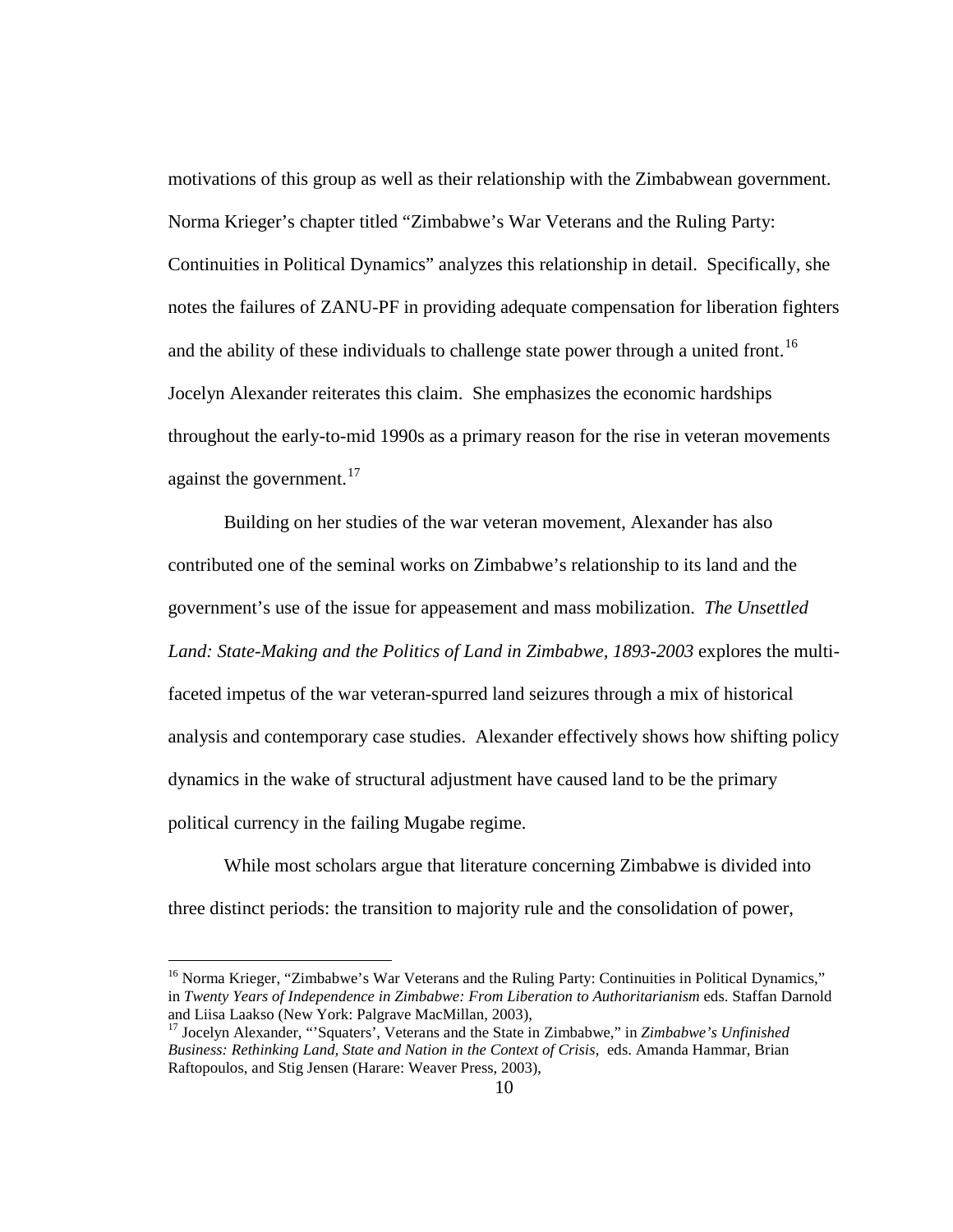democratization, and the rise of authoritarianism, I maintain that recent events demand a fourth installment into the nation's historiography. Following the failed constitutional referendum of 2000 and the subsequent land seizures by "war veterans," new dynamics emerged which have further exacerbated the already virulent tensions brewing from the previous decade. The current "crisis literature" that had emerged is reflective of increased scholarly interest and criticism. In Jocelyn Alexander's words:

"It suddenly seem[s] possible to write about politics in Zimbabwe, and specifically about land, without reference to the high modernism or customary projects of previous decades. Analysis [has] shifted to a focus on the partisan violence of veterans, youth militias and security forces, to ZANU-PF's manipulations of nationalist history, and the struggles of civic organizations, trade unions and the political opposition...Zimbabwe seemed to be entering the world described by political scientists of Africa elsewhere – the 'politics of disorder', the 'politics of the belly'."<sup>[18](#page-20-0)</sup>

My own thesis falls squarely within the realm of crisis literature. I contend that fundamental structural problems within the state that have existed since before independence have resulted in the limited economic sovereignty and collapse of Zimbabwe. This poor governance, rooted in the shortsighted economic policies and ideological goals of a one-party state, created an environment which exacerbated the structural adjustment policies pushed by the Bretton Woods institutions. Additionally, the rise of civil society in the form of trade unions, human rights organizations, and multi-national advocacy groups placed further stress on an already limited toleration of opposition by the Zimbabwean government.

<span id="page-20-0"></span> <sup>18</sup> Jocelyn Alexander, *The Unsettled Land: State-Making & the Politics of Land in Zimbabwe, 1893-2003* (Athens, OH: Ohio University Press, 2006), 180.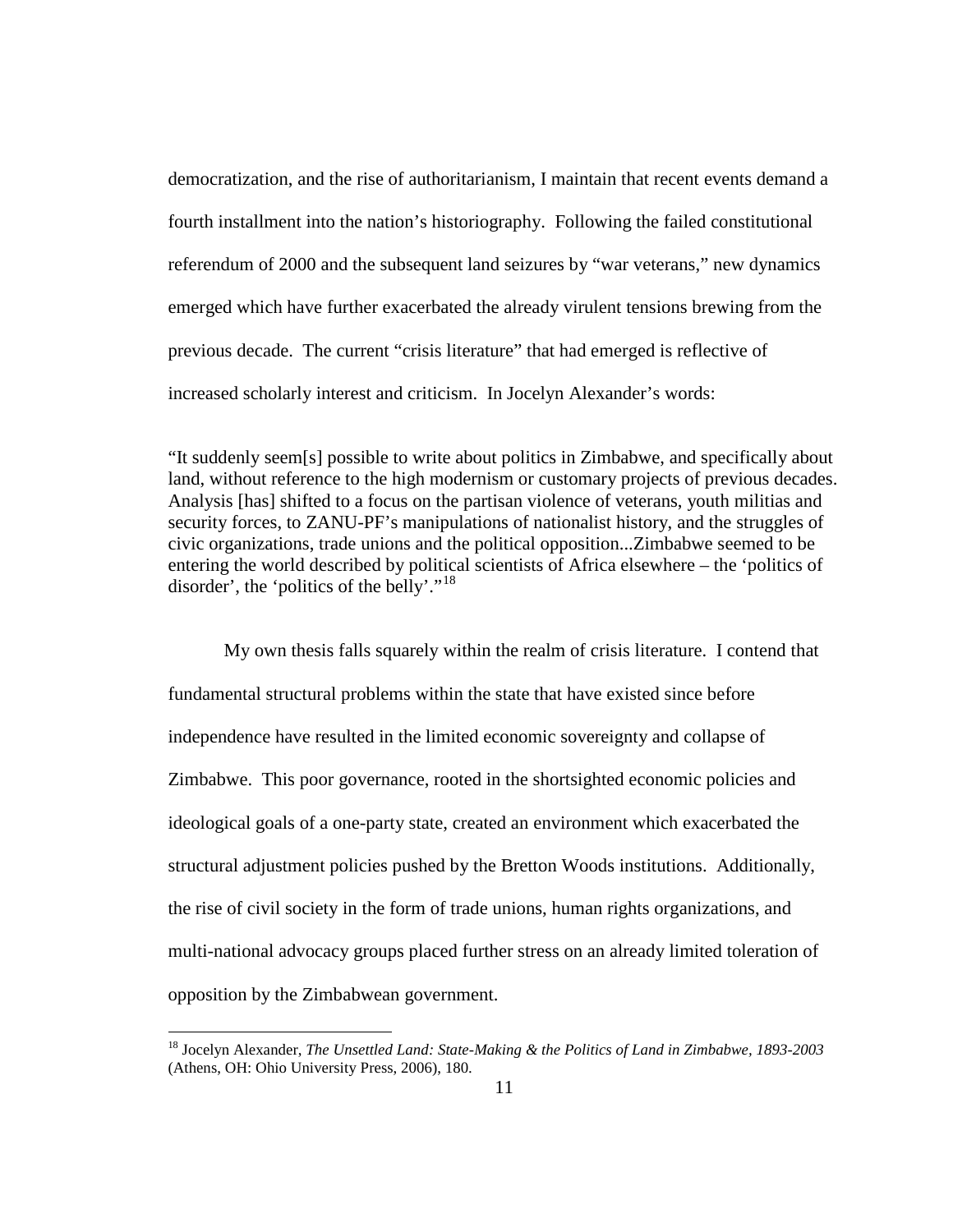The following chapters analyze the course of post-independence Zimbabwe from its roots in Marxist-Leninist ideology through its decline as result of economic liberalization, governmental mismanagement, rampant corruption, and the failure of democratic institutions. Chapter two analyzes the historical background of Zimbabwe's current crisis. Beginning with the unchecked wave of European colonialism in the late nineteenth century, it discusses the British push into Southern Africa, the subsequent subjugation of native populations, and the issue of land in the colonial context. Additionally, it chronicles the rise of nationalism in Southern Rhodesia and the racial impetus for the Unilateral Declaration of Independence in 1965. Finally, chapter two analyzes the rise of Robert Mugabe to national and international prominence during Zimbabwe's liberation war and transition to majority rule.

Chapter three analyzes the first decade of independence, spanning from the Lancaster House Agreements to the beginnings of land redistribution and the onset of economic liberalization. Specifically, it focuses on ZANU-PF's attempts to cultivate a Socialist state through one-partyism and Mugabe's penchant for violent repression of opposition forces. Finally, chapter three will highlight the evolving role of civil society organizations and their often contentious relationship with the Mugabe government.

Chapter four analyzes the domestic and international factors that contributed to the economic, political, and social decline of Zimbabwe in the second decade of independence. Beginning with structural adjustment and economic liberalization by the World Bank and IMF, this chapter discusses the tumultuous relationship between Robert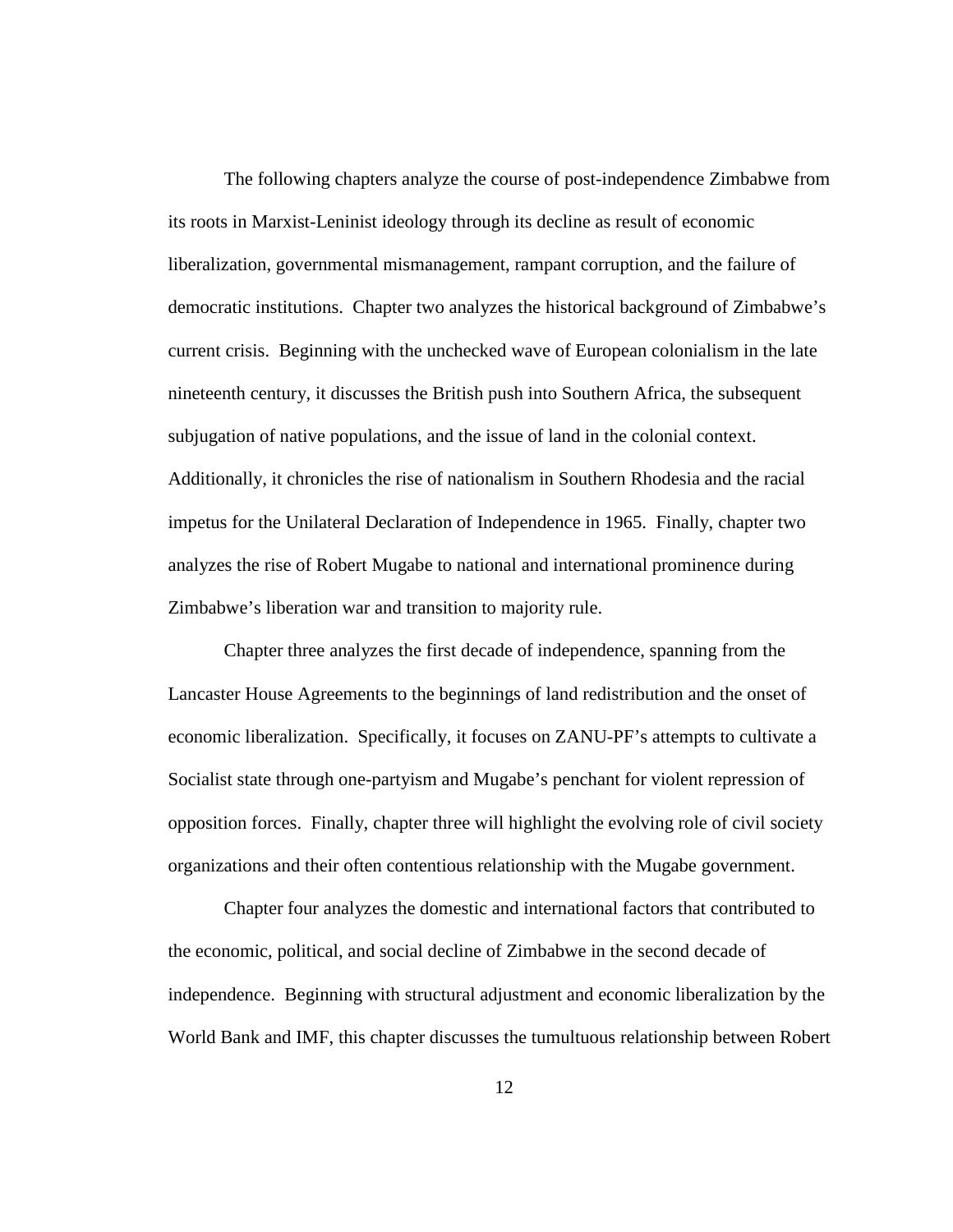Mugabe and the West. In addition, chapter four analyzes the economic and political destabilization of Zimbabwe through military intervention in the Democratic Republic of Congo, rising tensions between the government and civil society organizations, dissension by war veteran groups, and the rise of the Movement for Democratic Change. Finally, the aforementioned factors are shown to cause the breakdown of democratic institutions and necessitate the implementation of Fast-Track land resettlement for the sake of political expediency.

Chapter five analyzes the aftermath of Fast-Track land reform and the continued deterioration of Zimbabwe's political, economic, and social stability. Specifically, it details the devastation wrought by Mugabe's attempts to quell opposition support through violence, intimidation, and electoral fraud in the 2002 presidential elections and 2005 House of Assembly elections. In addition, this chapter discusses Operation *Murambatsvina*, during which Mugabe ordered the clearing of city centers under the pretense of urban renewal, leaving hundreds of thousands homeless and drawing the condemnation of the international community. Finally, chapter five places Zimbabwe's current crisis in the larger historical context and draws correlations between recent events and themes prevalent throughout Africa's colonial and post-colonial history.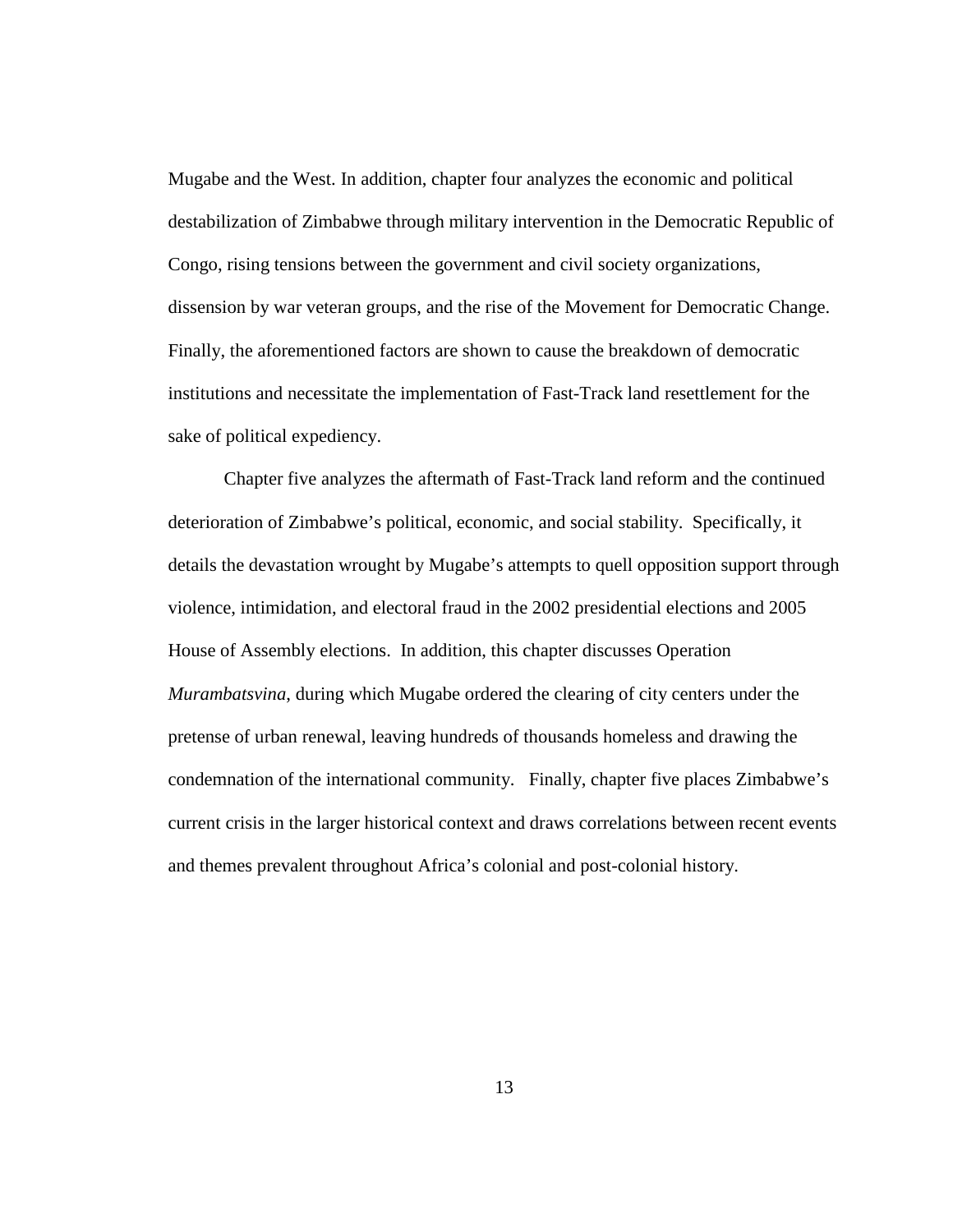### <span id="page-23-0"></span>**CHAPTER TWO: ZIMBABWE BEFORE INDEPENDENCE**

In order to properly understand the historical context land reform, it is necessary to first explore the colonial period in Southern Africa. By understanding Zimbabwe's early colonial legacy, and later the nationalist struggle for independence which culminated in the Second *Chimurenga*, the importance of land in Zimbabwean society will have greater clarity in the post-colonial context. Additionally, causes of Zimbabwe's political, economic, and social paralysis will begin to take on a broader focus to include international economic interests.

#### European Colonization, 1885-1900

<span id="page-23-1"></span>By the 1880s, European incursions into Africa began to escalate into a scramble for territory aimed at expanding traditional spheres of influence. At the urging of Portugal, German Chancellor Otto von Bismarck called an international conference in Berlin to which he invited representatives from the Netherlands, Belgium, Spain, Portugal, Austria-Hungary, Great Britain, France, Denmark, Russia, Italy, Sweden-Norway, the Ottoman Empire, and the United States. From November 1884 to February 1885, the Berlin Conference established rules for the colonization of Africa by European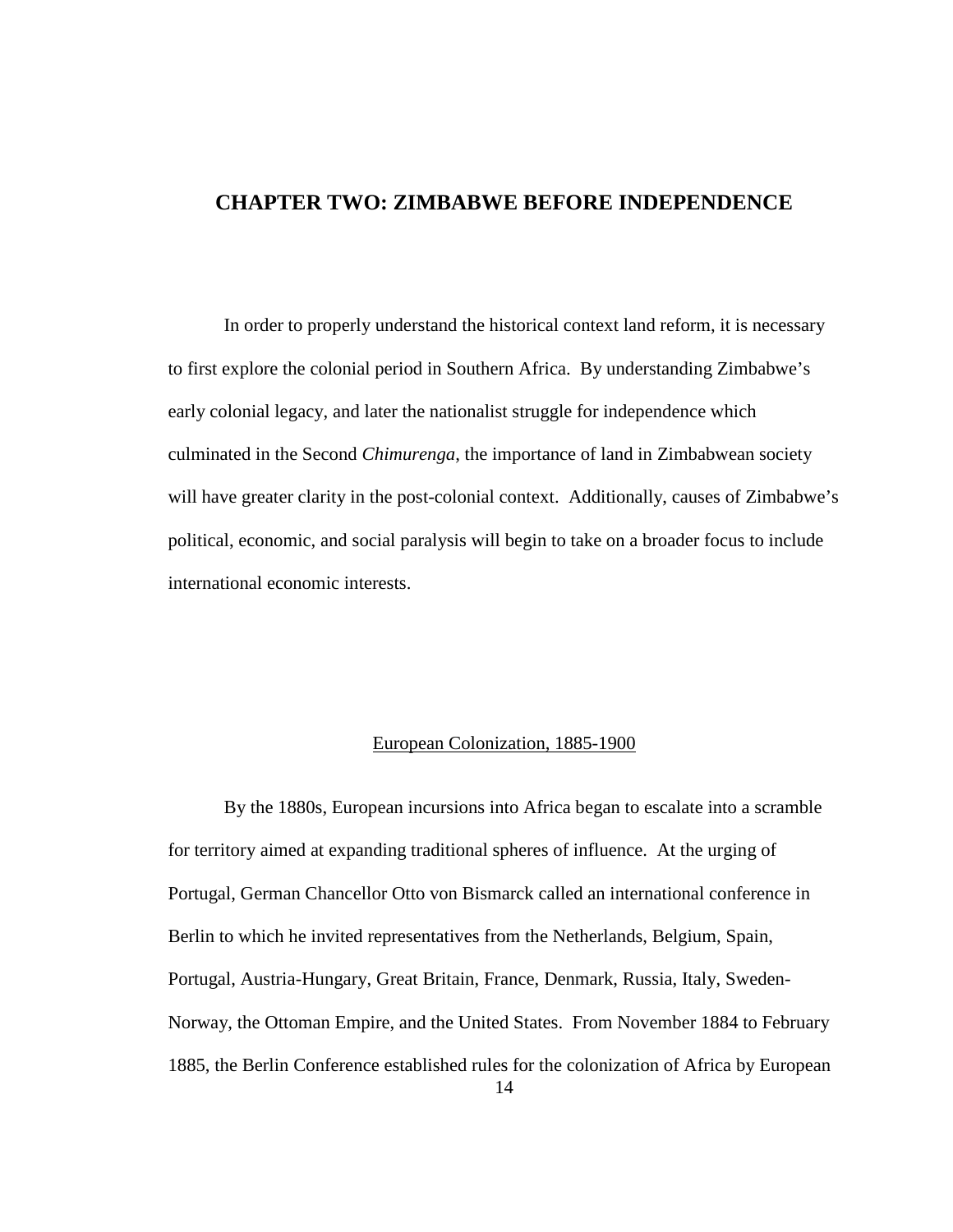powers. Consequently, Africa was partitioned into regions, or spheres, dominated by Germany, France, Great Britain, and Portugal. France gained control of the majority of West Africa, Belgium maintained their control of Central Africa, the British East and South Africa, Portugal gained small areas in West and South Africa, and Germany controlled areas in all four geographical regions.

British incursions into Southern Africa began almost a decade before with their annexation of the South African Republic (ZAR) in 1877. After the First Boer War (1880-1881) returned independence to the Boers, Britain declared its own protectorate in the region by intervening in Bechuanaland (Botswana) in 1885. Discovery of gold in the ZAR a year later prompted Britain to charter Cecil B. Rhodes's British South African Company (BSAC) in 1899 after the diamond magnate was able to secure mineral rights from King Lobegula of the Ndebele. Hoping that gold found north of the Transvaal could counter ZAR domination in the region, Rhodes led his settler columns into the region between the Limpopo River and Lake Tanganyika in 1890.<sup>[19](#page-24-0)</sup> While gold prospects proved to be disappointing, settlers were able to occupy nearly one-sixth of the chartered territory during the 1890s, primarily on the rich central highveld, constituting nearly the entire Ndebele kingdom.<sup>[20](#page-24-1)</sup>

The area known initially as South Zambezi -- and after 1901 Southern Rhodesia - was the center of much conflict in the mid 1890s. Between 1893 and 1894, the First Matabele War pitted King Lobegula and the Ndebele against BSAC settler forces. While

<span id="page-24-1"></span><span id="page-24-0"></span><sup>&</sup>lt;sup>19</sup> John Iliffe, *Africans: The History of a Continent* (Cambridge: Cambridge University Press, 1995), 191.<br><sup>20</sup> Ibid., 205.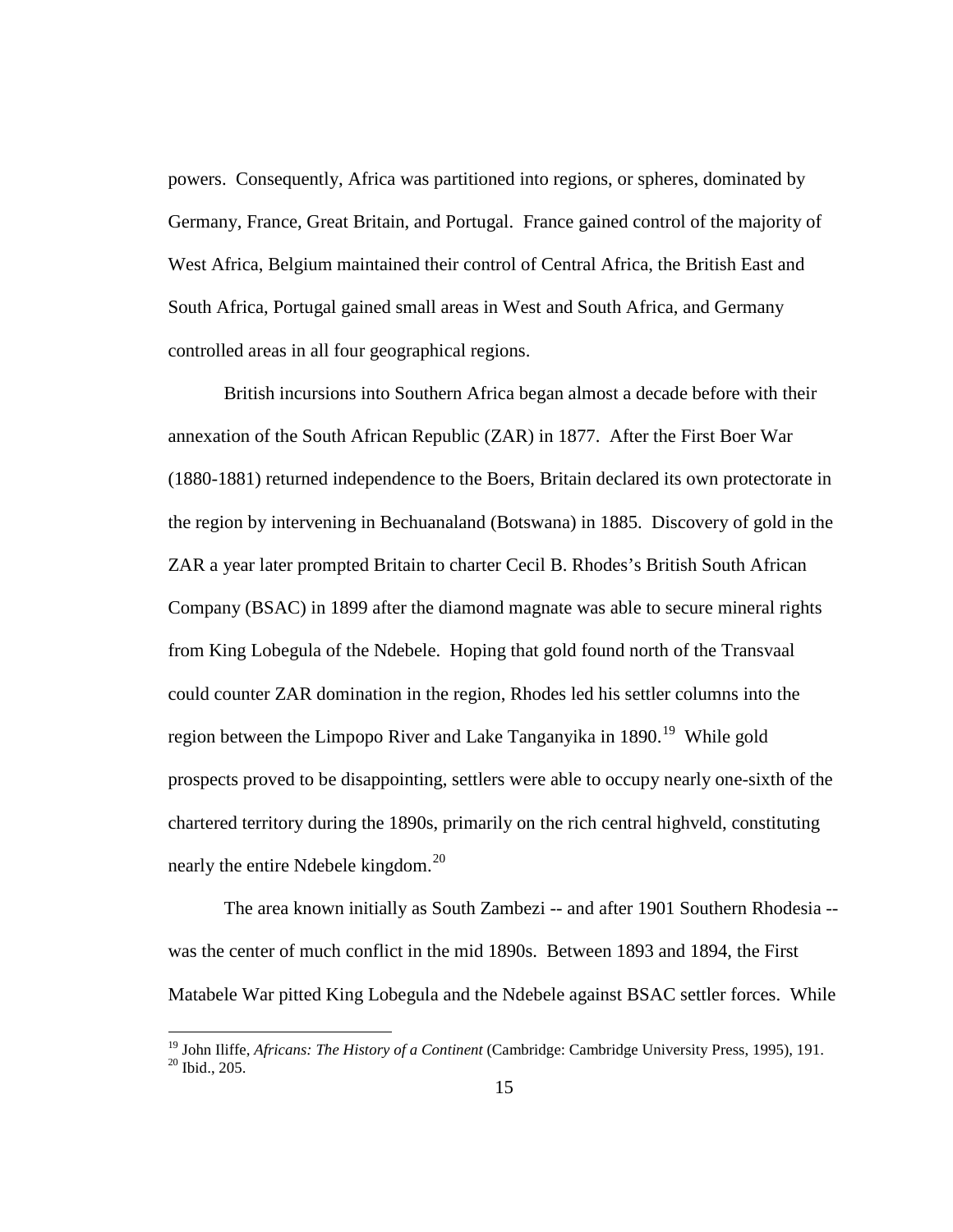severely outnumbered, the superior firepower of the British proved overwhelming for the Ndebele. After the suspicious death of Lobegula in 1894, the Ndebele submitted to BSAC authority and Matabeleland was brought under settler control.

However, the BSAC's newfound authority was short-lived. In response to the aggressive white seizure of land, drought, cattle plague, and locust invasion, the Ndebele of Matabeleland, followed by the Shona of Mashonaland, rebelled in 1896 in a series of continuous, well organized, and intensely violent acts of dissent against colonial forces. What would later become known as the Second Matabele War, or First *Chimurenga[21](#page-25-1)* , would constitute the official end of native control in the region and leave a bitter memory of defeat and subjugation in the hearts and minds of the native population.

#### Colonial Land Policies, 1890-1969

<span id="page-25-0"></span>Zimbabwean political discourse has been dominated by the issue of land since the first pioneer columns of the BSAC arrived in Mashonaland in 1890. Initial speculation consisted of two hundred free farms amounting to fifteen hundred morgen (3,175 acres) each. However, the continued arrival of speculators, military personnel, missionaries, and pseudo-aristocrats in following years caused land holdings by the meager white

<span id="page-25-1"></span><sup>&</sup>lt;sup>21</sup> *Chimurenga* is a Shona word meaning "struggle."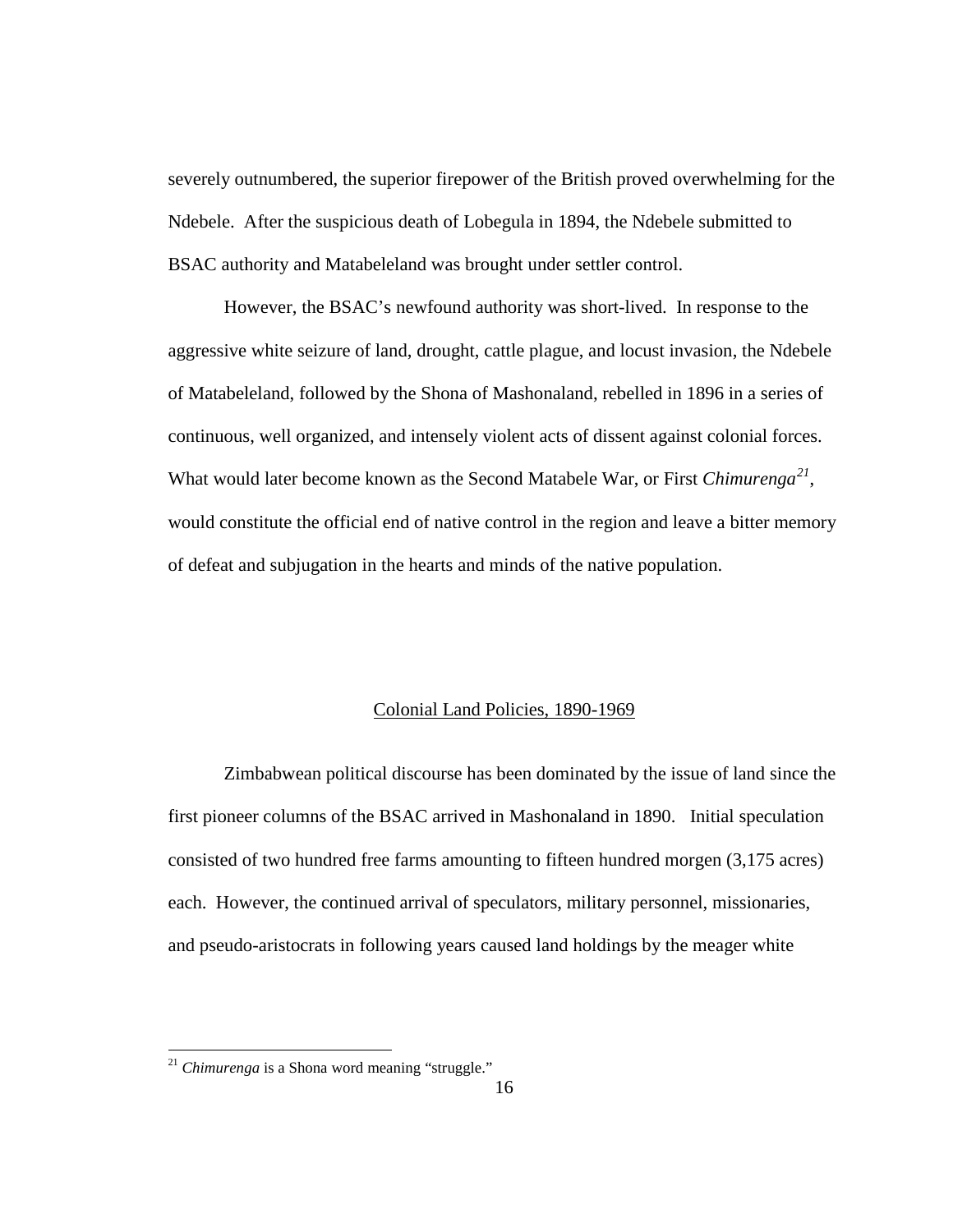population to expand to include some sixteen million acres, or nearly one-sixth of all available land, by the turn of the century.

Exacerbating the already virulent tension over white consumption of land was the institution of a reserve system in the first decade of the twentieth century which placed nearly two-thirds of the Shona population within reserves totaling 37 percent of available land in Mashonaland. Similar systems were put into place for the Ndebele in which onethird of the population lived on just 16 percent of previously held lands. At roughly 750,000, the black population was initially capable of surviving within the constraints of the reserve system. However, with the rapid population growth of the following decades, overcrowding became a severe problem. Additionally, despite the possibility that blacks would be able to purchase lands outside of the reservations, few could realistically afford relocation.

With the formalized division between black and white land holdings in Zimbabwe through the 1931 Land Appointment Act, explicitly exclusive and racially biased division lines were drawn in Southern Rhodesia. White held lands continued to consume black territory not only quantitatively, but also qualitatively. White settlers -- as of 1931 numbering less than fifty thousand, with only eleven thousand settled on farms -- now possessed nearly half of available land and unquestionably the richest and most fertile soil. The one million strong black population was relegated to roughly twenty million acres of sub-standard, often barren territory.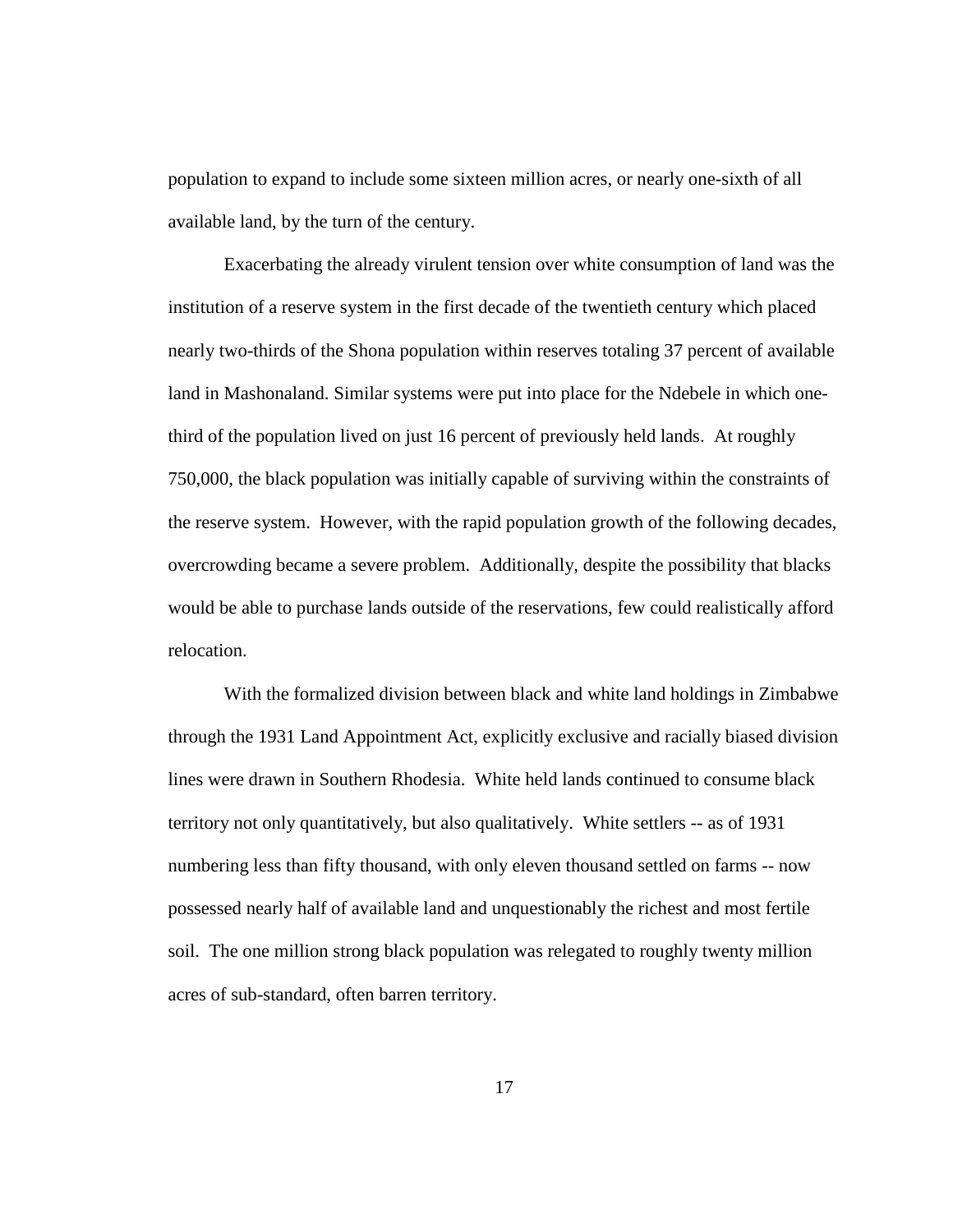Rapid agricultural expansion following the end of the Second World War and subsequent immigration from Europe between 1945 and 1960 created the continual need for increasing amounts of land for white settlers. As a result, greater numbers of blacks were forced onto reservations that were already severely overcrowded by a population of between two and three million. Mounting hardships both inside and outside the reserves led to rapidly increasing levels of discontent among the black population. Consequently, the post-war years saw the emergence of a swelling tide of nationalism and a call for majority rule. The resulting backlash would result in thirty years of continuously repressive legislation by the Southern Rhodesian government and increasingly violent responses from the black majority.

#### The Rising Tide of Nationalism

<span id="page-27-0"></span>Early attempts at social reform in Southern Rhodesia were a direct response to the overwhelming poverty of their constituents. The foundation of multiracial societies, such as the African Capricorn Society, in the early 1950s were not calls for open rebellion, but instead championed the end to exclusionary policies instituted by the Southern Rhodesian government. However, with the settler regime's continued unwillingness to grant Africans equal rights under the law, the scope and focus of social movements in the mid-1950s became far more politicized. By the end of the decade, Africans in Southern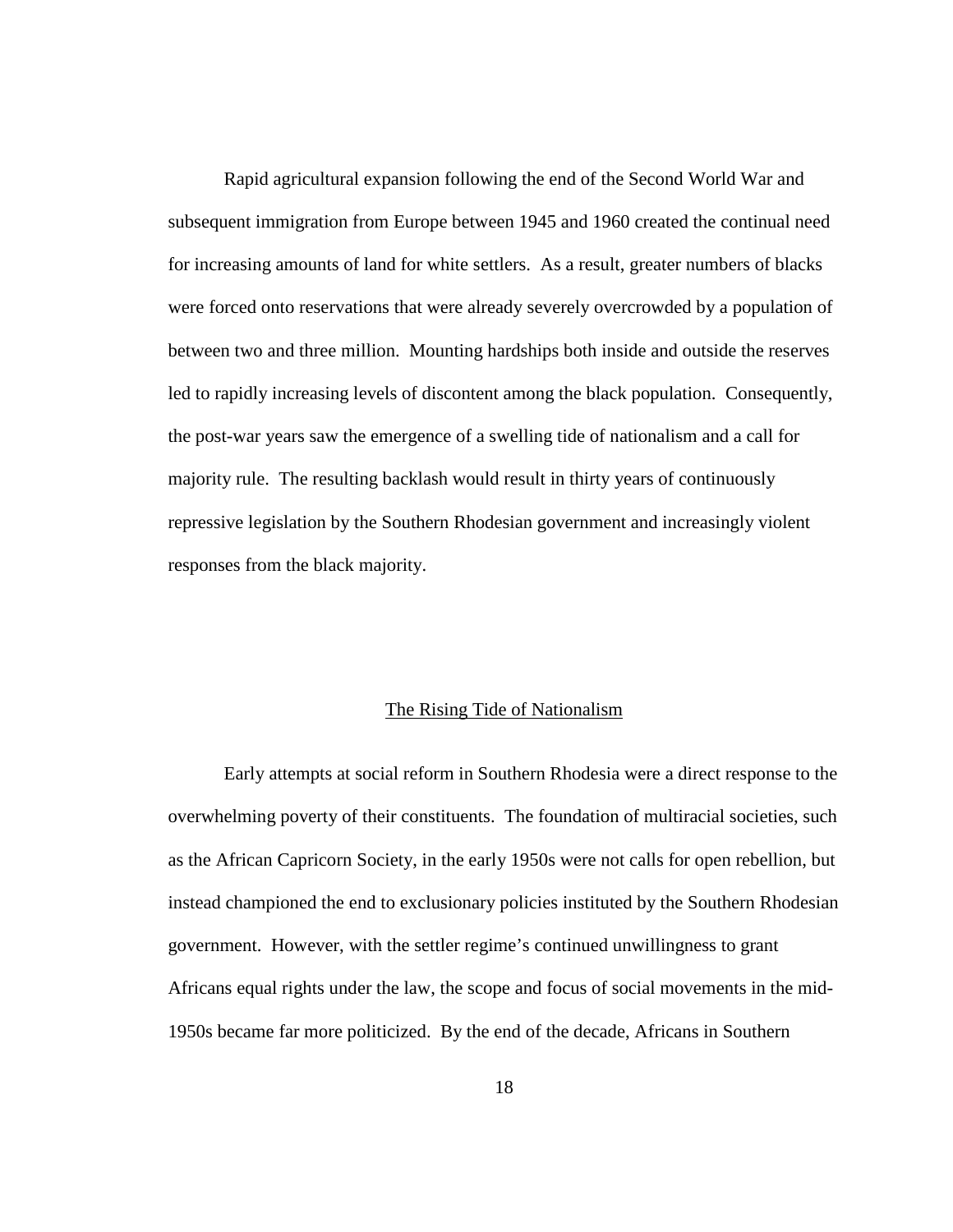Rhodesia were represented by three political organizations: the City Youth League (CYL), the African Voice Association, and the African National Congress (ANC). To further their goals of raising African political consciousness, regardless of education or background, the three parties combined to create a unified national party. The Southern Rhodesia African National Congress (SRANC) was launched on September 12, 1957 with ANC President Joshua Nkomo retaining his position and former CYL party chair James Chickerema as Vice-President.<sup>[22](#page-28-0)</sup>

As the new party increased its influence and spurred rural resistance, the Southern Rhodesian government -- despite resignations of influential members such as Federal Chief Justice Sir Robert Tredgold -- responded by passing even more restrictive legislation including the Unlawful Organizations Act, the Law and Order (Maintenance) Act, the Native Affairs Amendment Act, the Preventative Detention Act, and the Emergency Powers Act. Finally, in February 1959, over five hundred members of the SRANC were arrested and detained and the party declared unlawful.<sup>[23](#page-28-1)</sup>

Despite the banning of the SRANC, nationalists were not deterred in their efforts and formed the National Democratic Party (NDP) on January 1, 1960. Soon afterwards, with Nkomo reclaiming his position as President, the NDC petitioned the British government to hold a constitutional conference that allowed equal representation for all parties. In 1961, Britain acquiesced and an agreement was reached in which Africans

<span id="page-28-1"></span><span id="page-28-0"></span><sup>&</sup>lt;sup>22</sup> Nhema, *Democracy in Zimbabwe*, 79-80.<br><sup>23</sup> SRANC President Joshua Nkomo was able to escape and spent the next eighteen months self-exiled in England.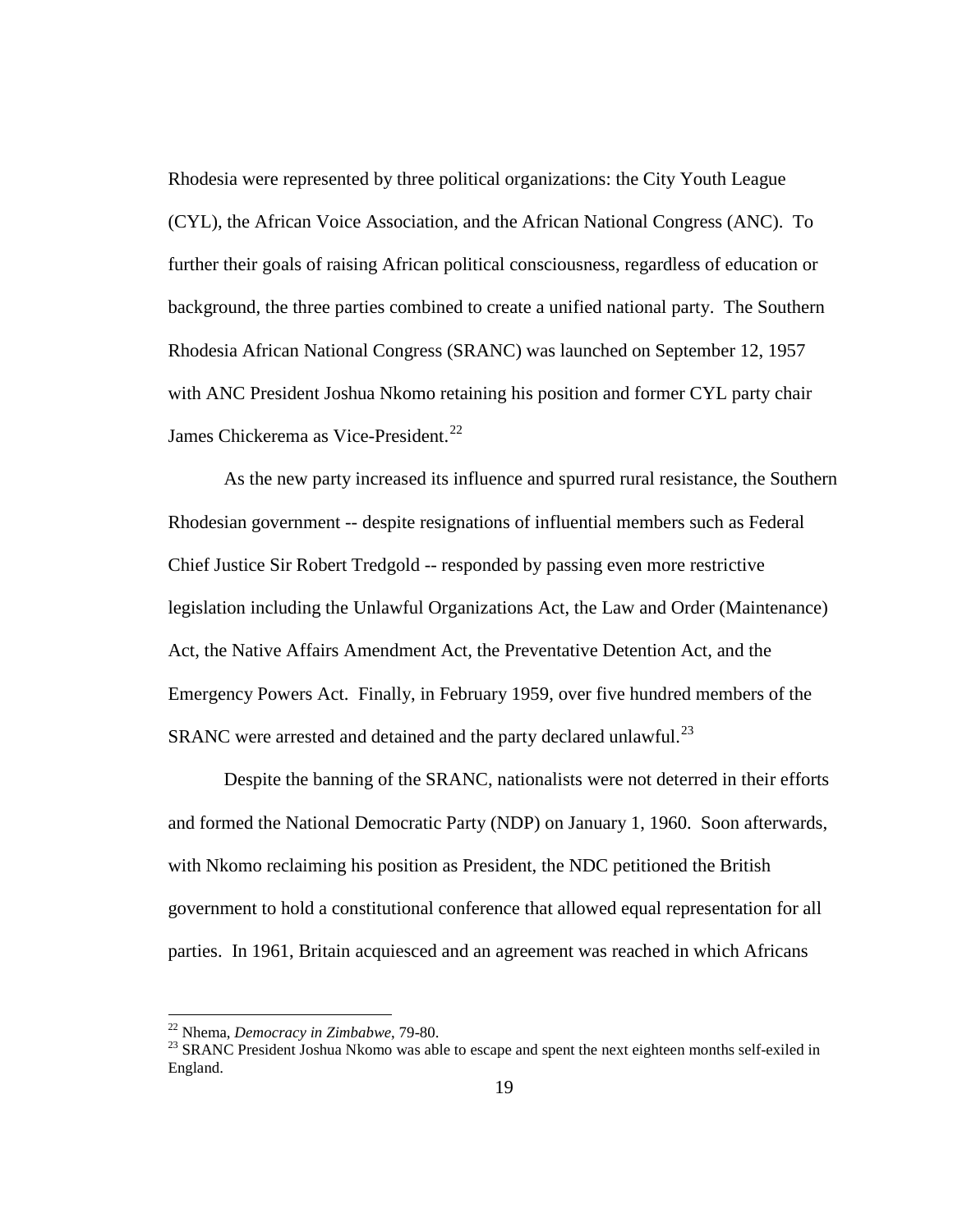were allotted fifteen out of a possible sixty-five seats in the legislature. Widespread discontent swept through nationalist camps, particularly regarding the weakness of Nkomo in handling the situation. As a result, several leading members of the NDP publically criticized Nkomo and refused to recognize the new constitution. Violent tactics were employed to prevent Africans from participating in the following year's elections, and by the time relative peace was restored in December 1961 the NDP was banned and its leadership – with the exception of Nkomo – was arrested.<sup>[24](#page-29-0)</sup>

Eight days after the banning of the NDP, Nkomo formed the Zimbabwe African Peoples' Union (ZAPU). While a direct heritor of the nationalist cause, ZAPU broadened its objectives to include:

<span id="page-29-0"></span> <sup>24</sup> Nhema, *Democracy in Zimbabwe*, 80-82.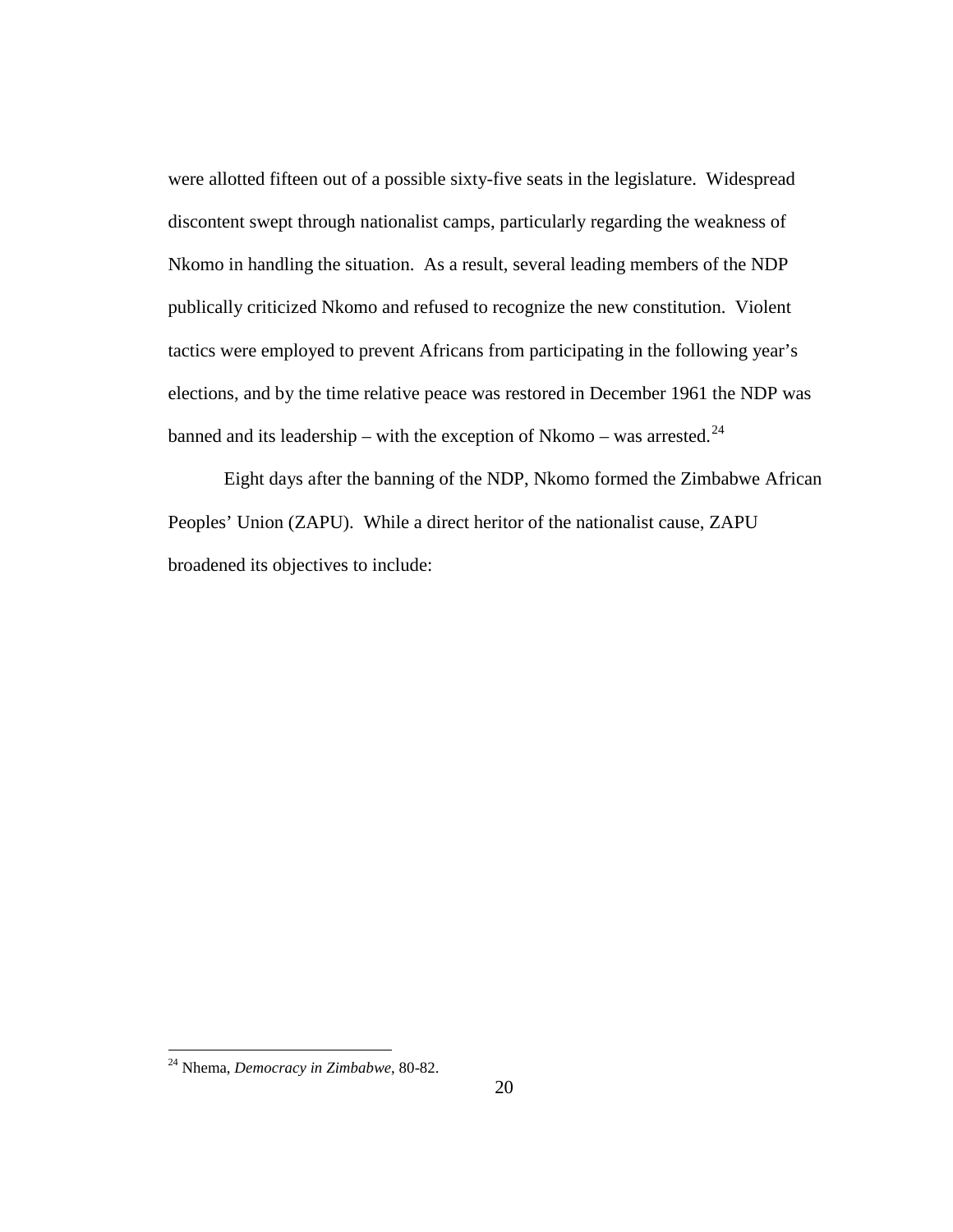- the institution of a policy of one man, one vote as the basis of government;
- to maintain the spirit of democracy and love of liberty among the people of Zimbabwe;
- to fight for the total liquidation of imperialism and colonialism, direct and indirect and to cooperate with any international forces supporting this struggle;
- to create conditions for the economic prosperity of the people under a government based on the principle of one man, one vote;
- to foster the spirit of Pan-Africanism and work cooperatively with other movements in Africa and elsewhere supporting the spirit of Pan-Africanism;
- to promote the development of the best values in African culture and traditions with a view to establishing a desirable order<sup>[25](#page-30-0)</sup>

ZAPU represented Nkomo's attempt to bring Zimbabwean independence, and the end of colonialism in Southern Africa, to the international stage. While Nkomo was able to garner support in the United Nations Assembly and achieve a resolution calling for a new constitution, the Rhodesian government responded with increasingly restrictive legislation designed to further hamper nationalist insurrection. ZAPU was banned on September 20, 1962, and responding to pressures by Julius Nyerere and other African leaders, Nkomo returned to Southern Rhodesia to join his fellow nationalists in

<span id="page-30-0"></span> <sup>25</sup> Nathan M. Shamuyarira, *Crisis in Rhodesia* (London: A. Deutsch, 1965), 71.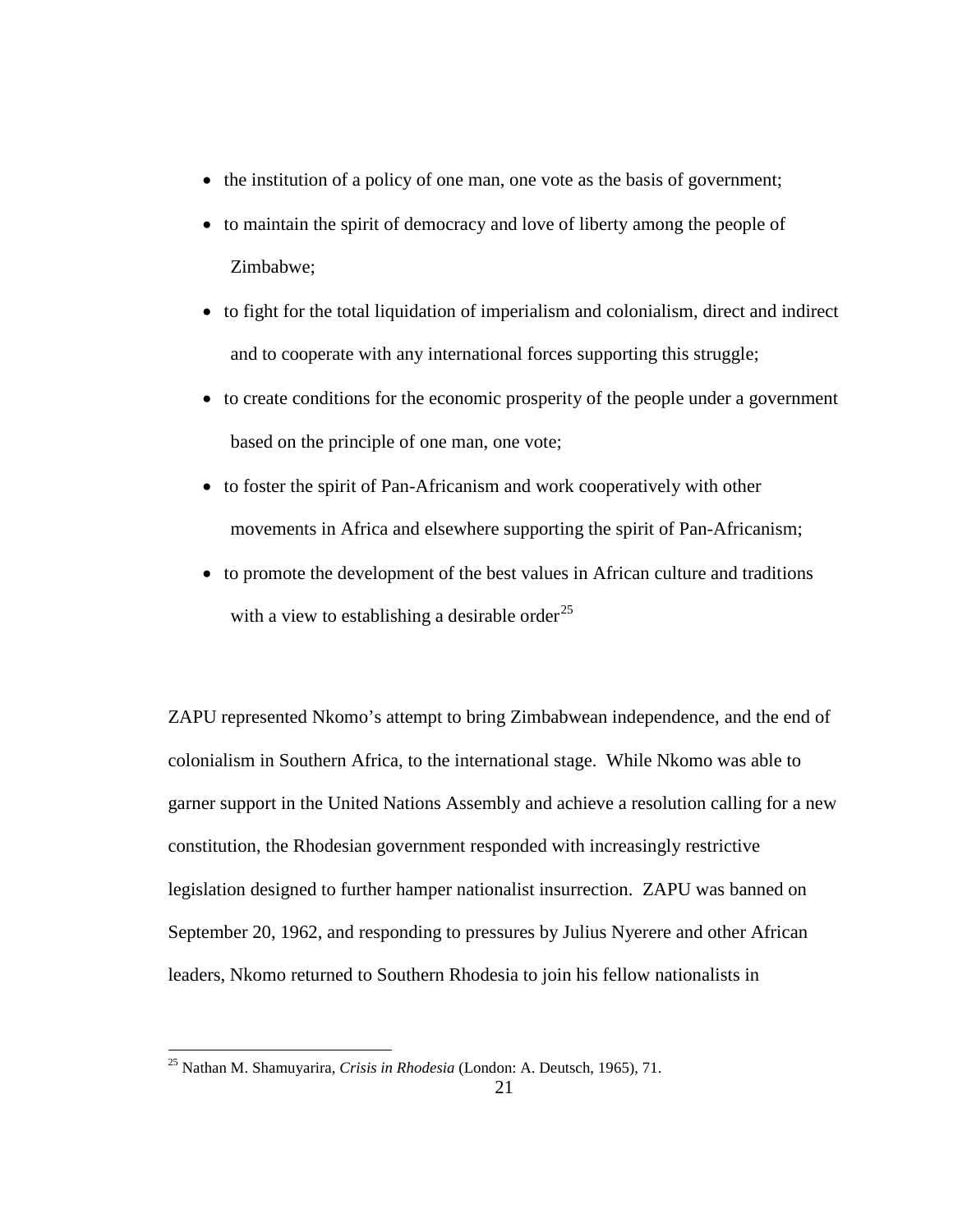confinement. By 1963 ZAPU had yet to set into place a clear and decisive course for Zimbabwe's independence beyond petitioning the United Nations and Great Britain.

Compounding problems, a new settler regime lead by the right-wing Rhodesian Front gained power in 1962 with promises to quell African nationalism and maintain white rule. The death penalty was introduced and the powers of the Law and Order (Maintenance) Act were increased. In response to this new threat, divisions arose within ZAPU and resulted in the formation of two rival nationalist organizations, the People's Caretaker Council (PCC) -- a front for Nkomo's ZAPU -- and the Zimbabwe African National Union (ZANU), lead by the Methodist clergyman Reverend Ndabaningi Sithole in August 1963. Discord between the two groups soon resulted in violent conflicts characterized by pitched battles, gang warfare, petrol bombings, arson, stoning, and assaults.<sup>[26](#page-31-0)</sup>

As the infighting between the PCC and ZANU spread into the white community, the Rhodesian Front government feared that Great Britain would give into nationalist pressures for majority rule. Rhodesian Front leaders saw such an action as an irreversible end to their privileged status and the prosperity of Southern Rhodesia. In response to Prime Minister Winston Fields' unwillingness to enact plans for white independence, he was replaced by his deputy Ian Smith. Smith played on the fears of the white community and effectively quelled any voice of dissent by banning all African political parties, detaining over two thousand Africans without trial, and banning all national newspapers

<span id="page-31-0"></span> <sup>26</sup> Meredith, *Mugabe: Power and Plunder*, 33.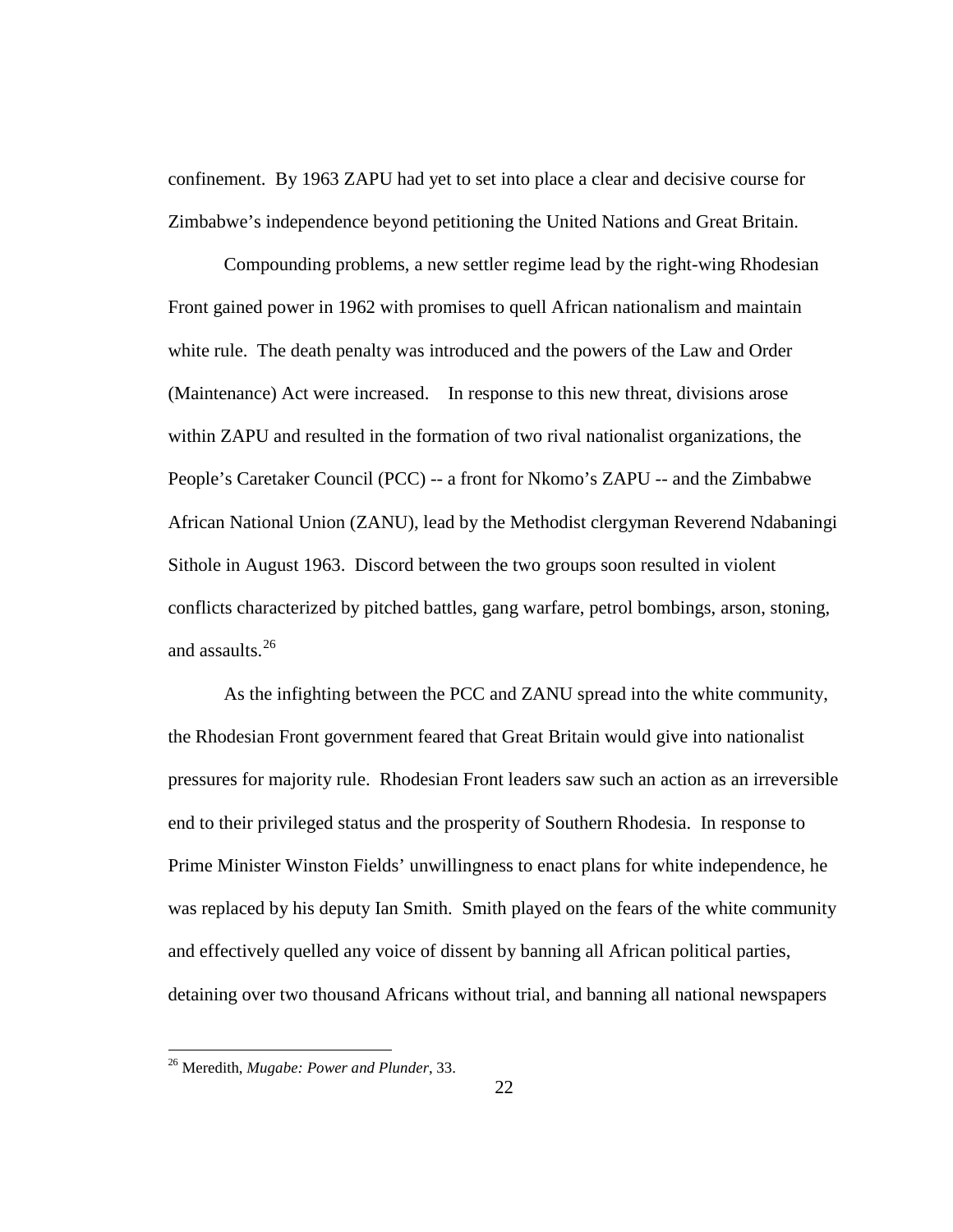such as *The African Daily News, Zimbabwe Sun,* and *Chapupu*, which championed African viewpoints. Finally, when all negotiations with Great Britain failed to resolve the issue of majority rule, Smith announced the unlawful Unilateral Declaration of Independence (UDI) on November 11, 1965.

The UDI was initially met with acts of domestic terrorism such as sabotage and crop destruction, and organized protests in urban areas. In total, eighty incidents of sabotage occurred between November 1965 and July 1966. Smith's racist and exceedingly restrictive policies under the Law and Order (Maintenance) Act would foster more militant attitudes from the PCC and ZANU. The abolition of African political parties, the institution of the Land Tenure  $Act^{27}$ , and new Rhodesian Constitution in 1969<sup>[28](#page-32-1)</sup> further cemented Smith's desire to "[sound] the death knell of the notion of majority rule."

The final straw in the increasingly tense state of Rhodesian race relations came in response to the November 1971 Anglo-Rhodesian constitutional proposals granting Africans limited franchise and allowing for a gradual increase of Africans in the legislature. The increase would follow a formula which would maintain a white majority in the legislature and a *de facto* one-party state until 2035, resulting in a backlash of what Bishop Abel Muzorewa called "the repressed fear, restless silence, forced tolerance and hidden hatred" within the African population. As a result of continued repression by

<span id="page-32-0"></span> $27$  The Land Tenure Act to permanently infixed racially-based land divisions with a quantitatively balanced bisection of territory (forty five million acres each). However, the most agriculturally prosperous areas were retained by the white minority.

<span id="page-32-1"></span> $28$  The 1969 Land Tenure Act increased the proportion of land designated for white occupation.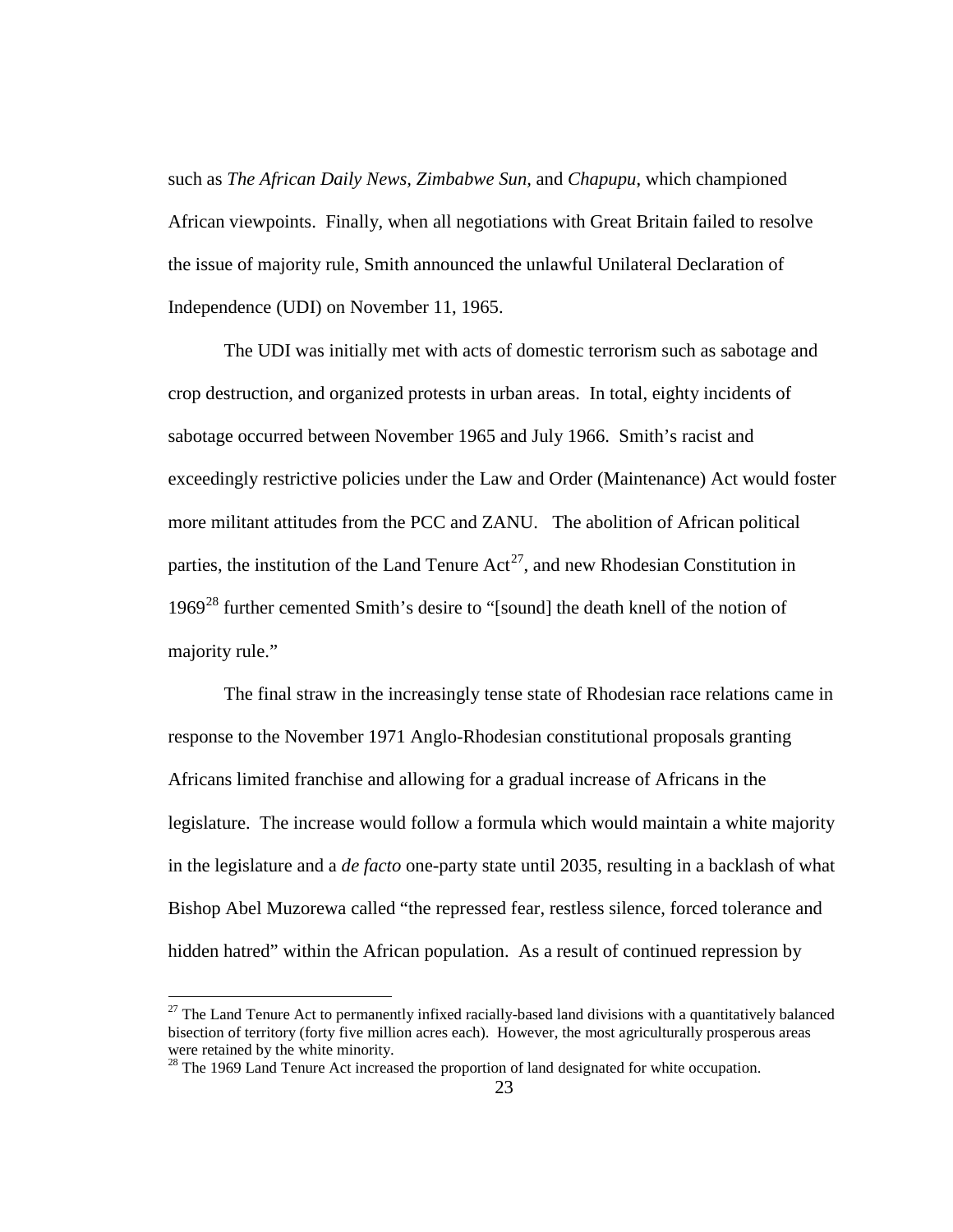Smith and the Rhodesian Front, and contemptible attempts in granting African franchise, escalated guerilla war broke out in December 1972, beginning almost seven years of continued warfare and the end of minority rule in Rhodesia.

Attitudes of suppression and the resulting powerlessness of the black population would result in a crusade to recover lost lands. The Second *Chimurenga* of the 1970s would be the violent articulation of these attitudes. More importantly, Robert Mugabe, by 1975 one of the two prominent voices of the war for majority rule<sup>[29](#page-33-1)</sup>, first used the promise of land to lend mass support to his movement. This would not be the last instance of Mugabe using land reform as a tool of mass mobilization.

#### The Rise of Robert Mugabe and the Second *Chimurenga*

<span id="page-33-0"></span>Robert Mugabe's story is a common one in African nationalism. Born Robert Gabriel Mugabe on February 21, 1924 to a carpenter father and catechism-teaching mother, he was an exceptional student and model example of the Catholic mission system. After receiving his teaching diploma in 1945, Mugabe held multiple positions throughout Southern Rhodesia, and in 1949 won a scholarship to Fort Hare University College in South Africa. It was at Fort Hare that Mugabe was first exposed to Marxist thought and the nationalist movement. By the time of his return to Southern Rhodesia in

<span id="page-33-1"></span><sup>&</sup>lt;sup>29</sup> Joshua Nkomo was the second major leader in the war for independence. His Zimbabwe African People's Union (ZAPU) party constituted the second half in the divided and often contentious resistance movement.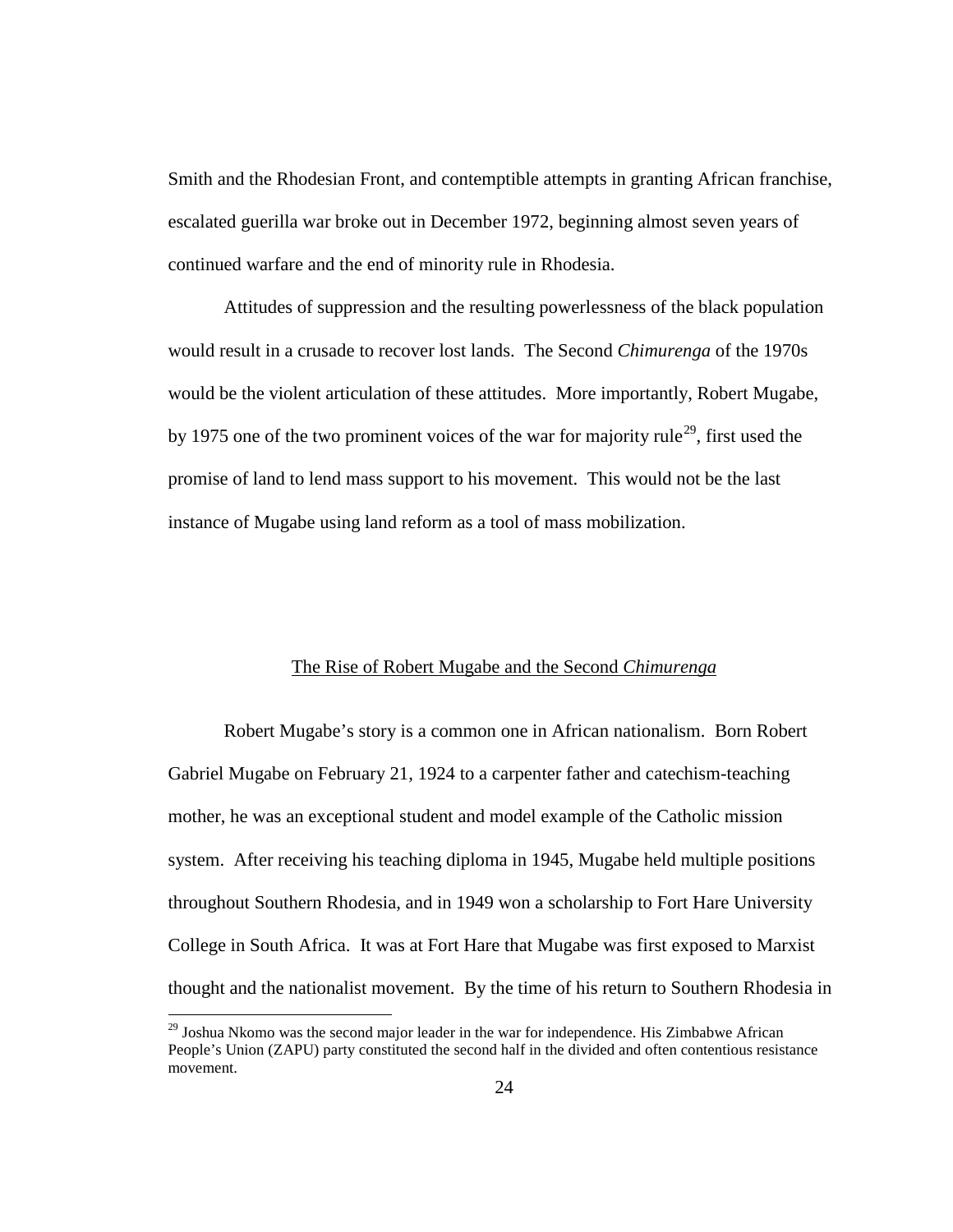1952 -- and throughout his time in Northern Rhodesia (now Zambia) in the following years -- Mugabe had become disenchanted with the system and yet remained distant to the calls for independence and resistance.

Not until his move to Ghana in 1958 did Mugabe become enamored with the prospect of an independent and unified Africa. As the continent's first independent nation in 1957, Ghana represented the hope and possibility that was unimaginable in neighboring colonies. However, it was on a visit to Southern Rhodesia in May 1960 to introduce his fiancée to his parents when Mugabe became a fully awakened nationalist by protesting the arrest of friends belonging to the NDP and taking part in what has become known as the March of the Seven Thousand. This transformative experience prompted Muagbe to resign his post in Ghana and become a full-time activist.

For the greater part of the 1960s, Mugabe, along with the majority of highranking Zimbabwean nationalists, was held in indefinite detention. Between his arrest in 1963, and his release in 1974, Mugabe underwent intense personal and ideological evolutions brought on by the death of his son and his continued academic studies.<sup>30</sup> Emerging from his eleven years of imprisonment, Mugabe was dedicated to the cause of revolutionary struggle and the freedom of Zimbabwe from the tyranny of minority rule.<sup>[31](#page-34-1)</sup>

<span id="page-34-0"></span> $30$  Mugabe has earned a total of seven degrees from various academic institutions. These include a Bachelor of Arts in Education from the University of Fort Hare, a Bachelor of Science in Economics from the University of London, a Master of Science in Economics from the University of South Africa, as well as a Bachelor of Law, Master of Laws, Bachelor of Administration, and Bachelor of Education from the University of South Africa. He also holds thirteen honorary degrees.

<span id="page-34-1"></span><sup>31</sup> Meredith, *Mugabe: Power and Plunder*, 37.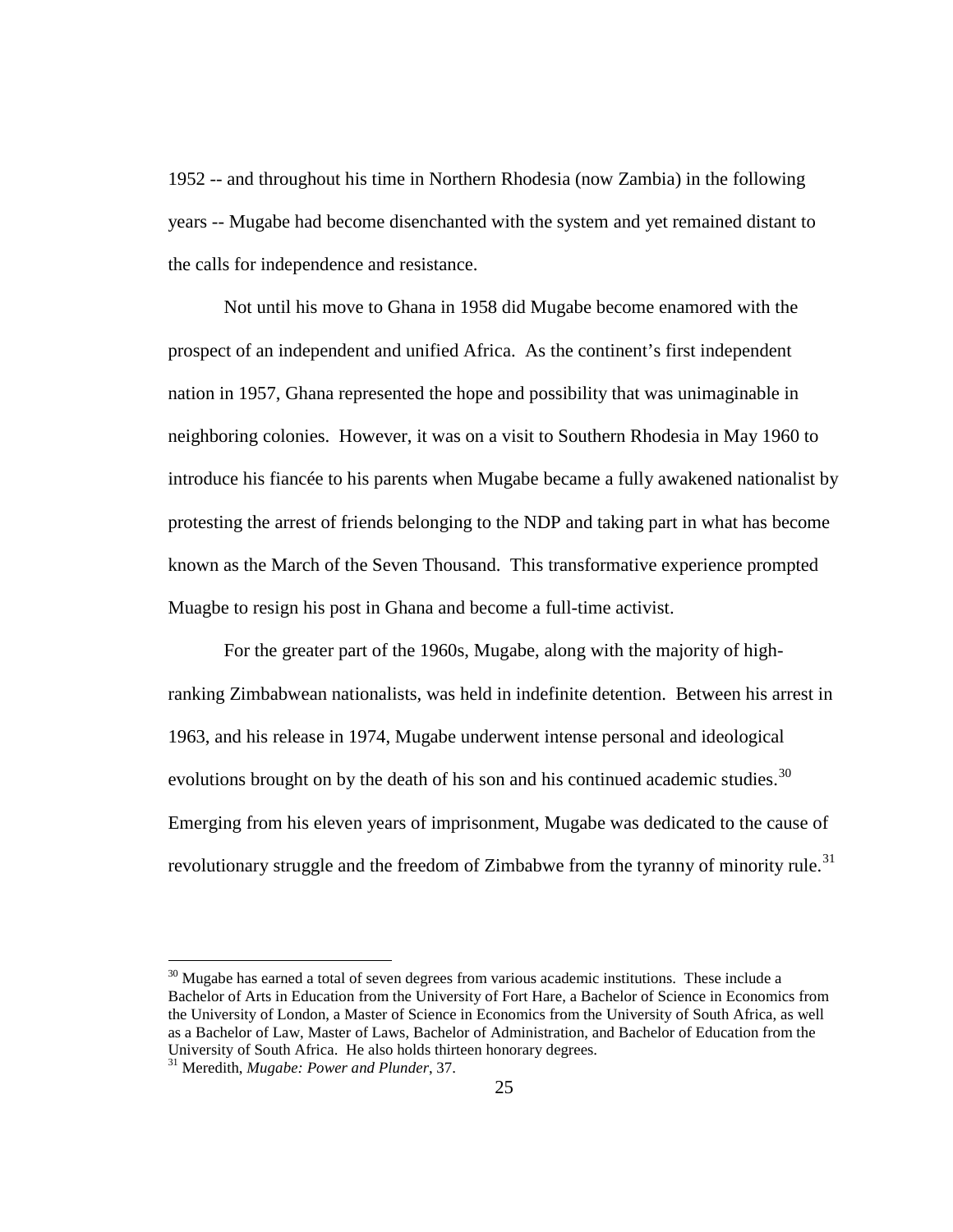His soft-spoken nature, brilliant intellect, and single-minded ambition served as a both a source of admiration and caution amongst his fellow nationalists.

Upon his release, Mugabe was determined to reconstitute the liberation struggle under the ZANU banner. However, several prominent African statesmen -- notably Julius Nyerere of Tanzania and Kenneth Kaunda of Zambia -- saw Mugabe's ambitions as counterproductive to their goal of a unified front between ZAPU and ZANU. When, in November 1974, ZANU elected Mugabe to replace Ndabaningi Sithole as President, Kaunda threatened sanctions against the Zimbabwe African Liberation Army (ZANLA), based in Zambia. Additionally, conflict between the Shona-based ZANLA and the Ndebele-dominated Zimbabwe People's Liberation Army (ZIPRA) $^{32}$  $^{32}$  $^{32}$  resulted in open conflict between the rival organizations. However, by 1977, primarily due to his efforts in organizing guerillas in Mozambique, the assassination of popular ZANLA commander Herbert Chipeto, and his ability to discredit Sithole, Mugabe was able to gain the support of guerilla leaders and bring ZANU fully under his control, forcing his immediate recognition as the primary leader of armed resistance in Rhodesia.

By 1976, the pressures of constant warfare had exacerbated the decade-old embargos of the UDI and forced the Rhodesian government to adjust their stance on majority rule. As of 1978, the war accounted for 40 percent of government spending, and 15 percent of the GDP.<sup>[33](#page-35-1)</sup> Additionally, in 1979 Smith announced that the cost of the war

<span id="page-35-0"></span> $32$  ZANLA was the military wing of ZANU, while ZIPRA was the military wing of ZAPU, both conducted military operations from bases in Zambia and Mozambique.

<span id="page-35-1"></span><sup>33</sup> EIU, *Quarterly Economic Review*, first quarter 1978, 3.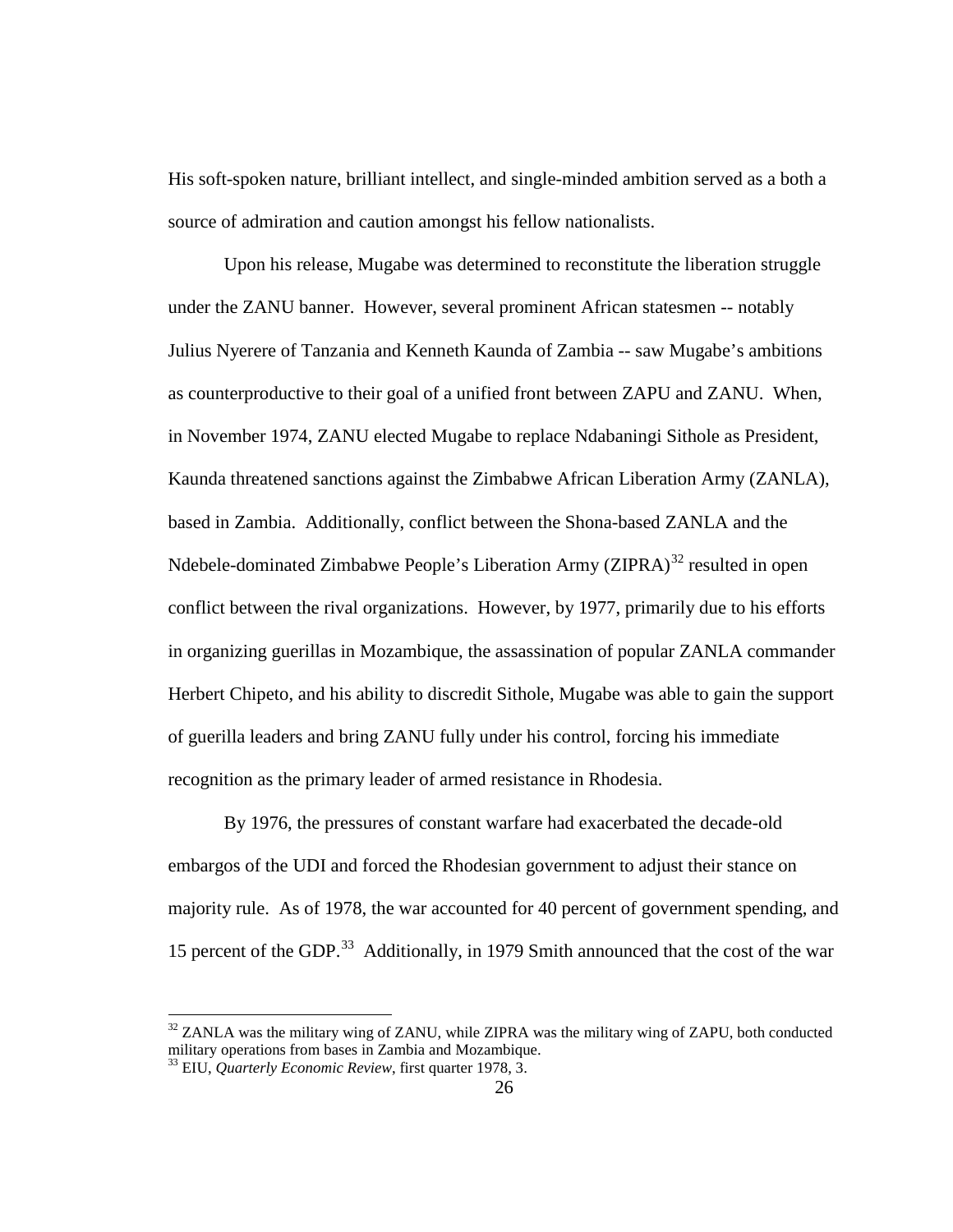had quadrupled over its five years.  $34$  In the 1979-1980 budget, defense and security accounted for 37 percent of projected expenditures and the national deficit had grown to  $$Rh 460,000,000.<sup>35</sup>$  $$Rh 460,000,000.<sup>35</sup>$  $$Rh 460,000,000.<sup>35</sup>$ 

After being rejected in their earlier advances by nationalist still residing in Salisbury, the Smith regime finally submitted to a settlement that would grant majority rule while protecting white interests, much to the distaste of ZANU and ZAPU. However, when it became clear in mid-1979 that the British government would not recognize the new Zimbabwe Rhodesia government under Bishop Abel Muzorewa all nationalist organizations joined in new negotiations at Lancaster House in London.<sup>[36](#page-36-2)</sup> After three months of intense debate and bargaining, an agreement was reached that established a new constitution and procedures for a transfer of power. In mid-December British authority was temporarily reinstated and a cease-fire effected, and United Nations sanctions lifted.

From February 27-29, 1980, closely supervised elections were held that included nine political parties. The Zimbabwe African Union-Patriotic Front (ZANU-PF) won an overwhelming majority, fifty-seven seats and 63 percent of the vote. Mugabe was asked to form the new government as Prime Minister while Canaan Banana, a Methodist minister and long-time advocate for racial justice, was named President.<sup>37</sup>

<span id="page-36-1"></span><span id="page-36-0"></span>

<sup>&</sup>lt;sup>34</sup> Financial Times, July 27, 1979.<br><sup>35</sup> Robert Fraser, ed., *Keesing's Contemporary Archives* (London: Keesing's Ltd., 1979)<br><sup>36</sup> Under the initial agreement, Rhodesia was renamed Zimbabwe Rhodesia.<br><sup>37</sup> Harold D. Nelson

<span id="page-36-3"></span><span id="page-36-2"></span>American University, 1983), xxxi-xxxii.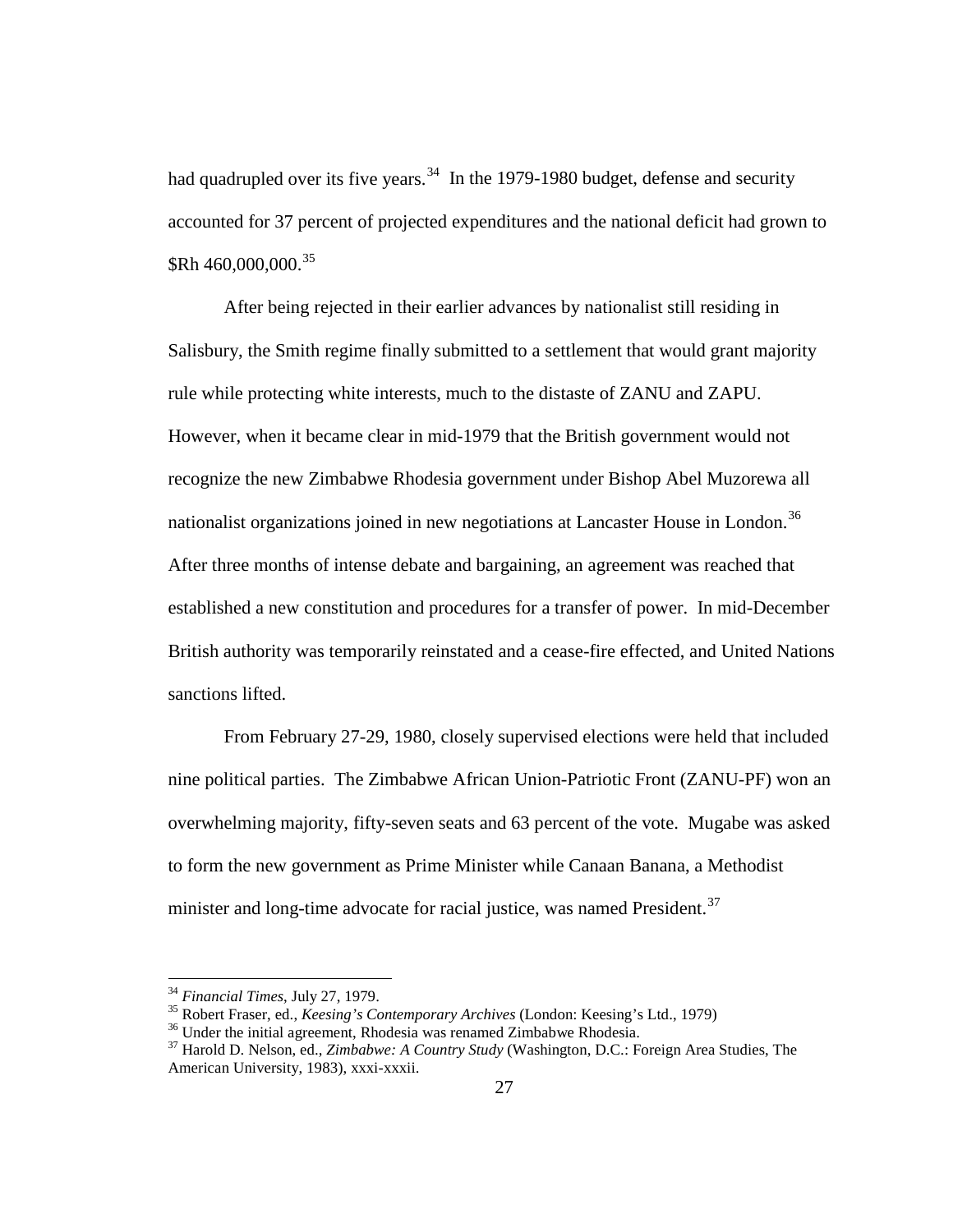| Party       | <b>Total Valid Votes</b> | Percent of Valid | Seats    |  |
|-------------|--------------------------|------------------|----------|--|
|             | Cast                     | Votes            |          |  |
| NDU         | 15,056                   | 0.568            | $\theta$ |  |
| <b>NFZ</b>  | 18,794                   | 0.709            | $\theta$ |  |
| PF          | 638,879                  | 24.113           | 20       |  |
| <b>UANC</b> | 219,307                  | 8.277            | 3        |  |
| <b>UNFP</b> | 5,796                    | 0.219            | $\Omega$ |  |
| <b>UPAM</b> | 1,181                    | 0.045            | $\Omega$ |  |
| <b>ZANU</b> | 53,343                   | 2.013            | $\Omega$ |  |
| ZANU (PF)   | 1,668,992                | 62.992           | 57       |  |
| <b>ZDP</b>  | 28,181                   | 1.064            |          |  |

**Table 2.1. Results of Common Roll Elections, 1980**

*Source:* House of Representatives, Committee on Foreign Affairs, Subcommittee on Africa,  $96<sup>th</sup>$  Cong., 2d sess.

Few thought the election of Mugabe, a noted Marxist and radical guerilla organizer, as Prime Minister to be plausible. However, according to Richard M. Moose, former Assistant Secretary of State for African Affairs, Mugabe's candidacy was strengthened when viewed in the African context as well as from several factors including: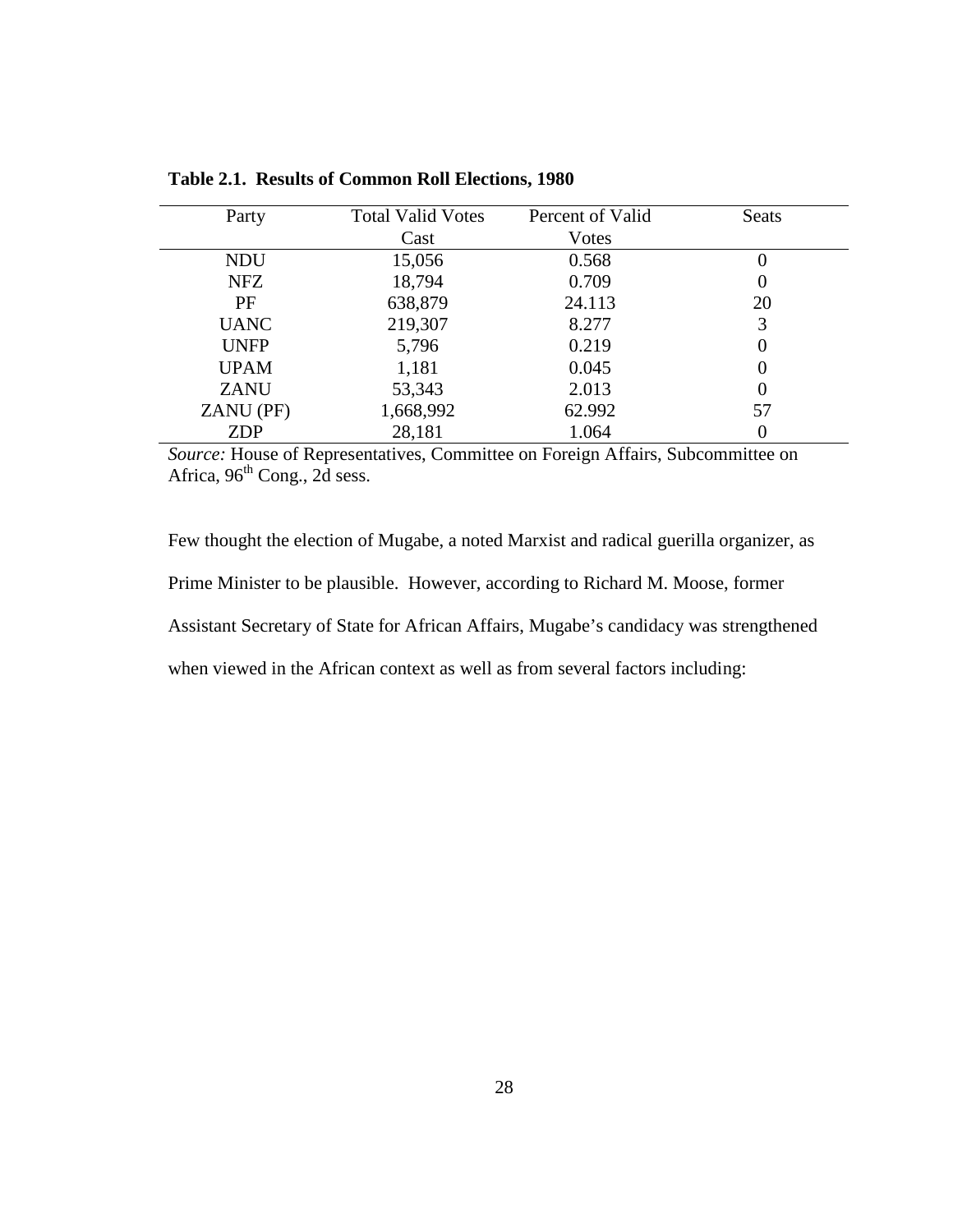- his image as a nationalist who organized the principal and most successful fighting force;
- his identification with the majority Shona tribal group;
- his ability to project himself as a winner;
- Muzorewa's relatively lackluster performance during his period in office and his close identification with the whites and with South Africa.<sup>[38](#page-38-0)</sup>

For Nkomo, who believed himself to be the "Father of Zimbabwe," the loss to ZANU-PF was a bitter pill to swallow. His victory in the Matabeleland Province had granted his Patriotic Front twenty seats, but relegated Nkomo to nothing more than a regional leader of the Ndebele and Kalanga people. Initially offered the ceremonial post of President, Nkomo declined and instead accepted the position of Minister of Home Affairs, which controlled the police. However, the distrust and political humiliation suffered at the hands of Mugabe would foreshadow the continued feud between the two prominent figures of Zimbabwean independence.

Zimbabwe's independence marked the end of seventy years of economic, political, and social oppression at the hands of settler society. Under the socialist vision of Robert Mugabe, Zimbabwe attempted to rectify the injustices of the colonial period while simultaneously seeking reconciliation with long-time enemies. However, the

<span id="page-38-0"></span> <sup>38</sup> Congress, House, Committee on Foreign Affairs, Subcommittee on Africa, *Results of the Recent Elections in Zimbabwe*,  $96<sup>th</sup>$  Cong., 2d sess., 8.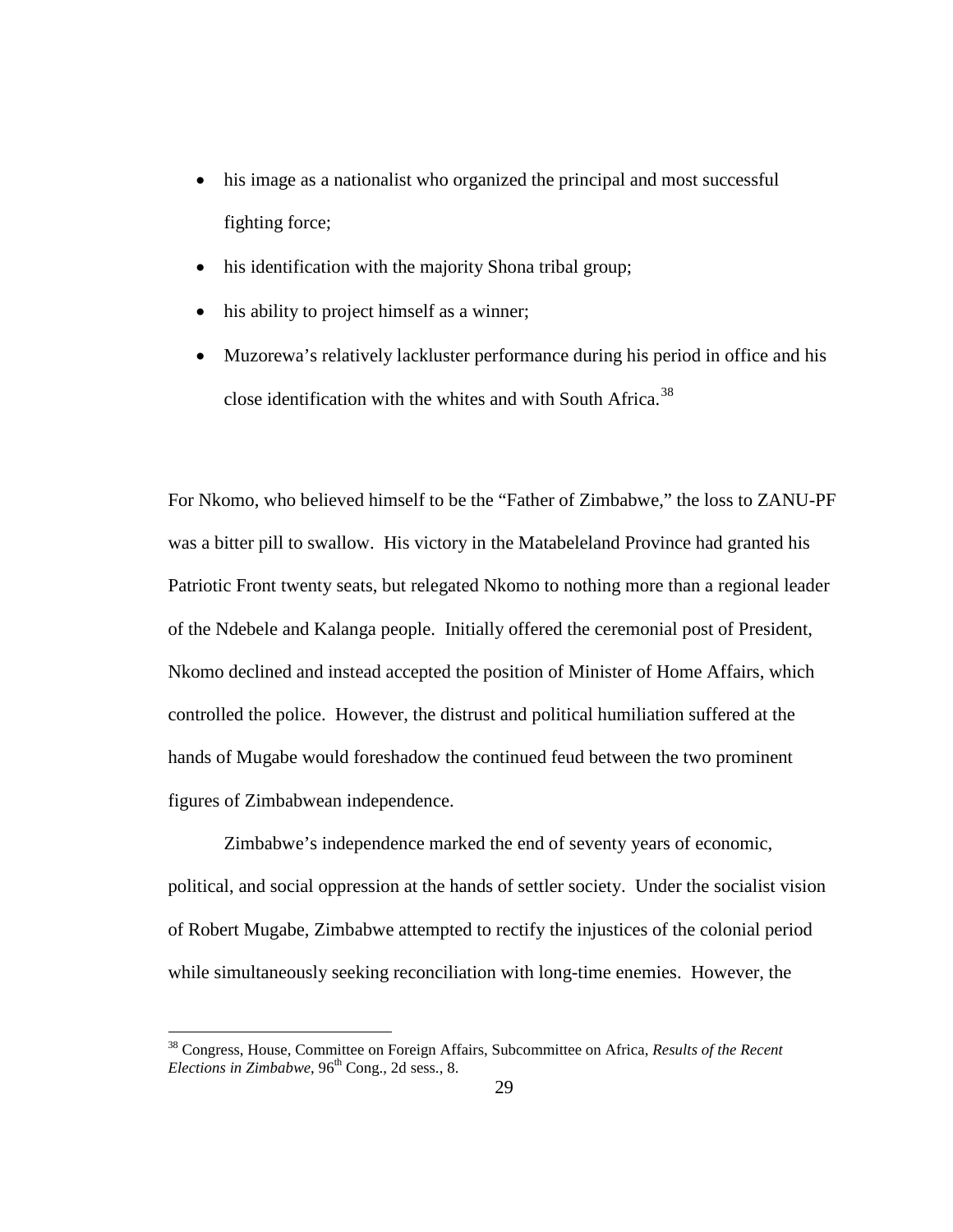divided nature of Zimbabwean society -- punctuated by decades of land stratification and subjugation by the minority white population -- remained despite the transfer to majority rule. Additionally, competition between Mugabe and Nkomo fostered deep distrust among their respective political parties, placing strain on democratic principles. As Zimbabwe entered its first decade of independence, it faced significant questions about the integration of colonial institutions into the new majority government, the redistribution of land to the dispossessed masses, the impact of international donor aide on Zimbabwe's economic performance, and potential conflict between Mugabe's socialist vision and Western democratic principles. The following chapter will analyze these issues as well as how Mugabe and Zimbabwe's fledgling government strove to define themselves as an independent people free from the chains of colonialism.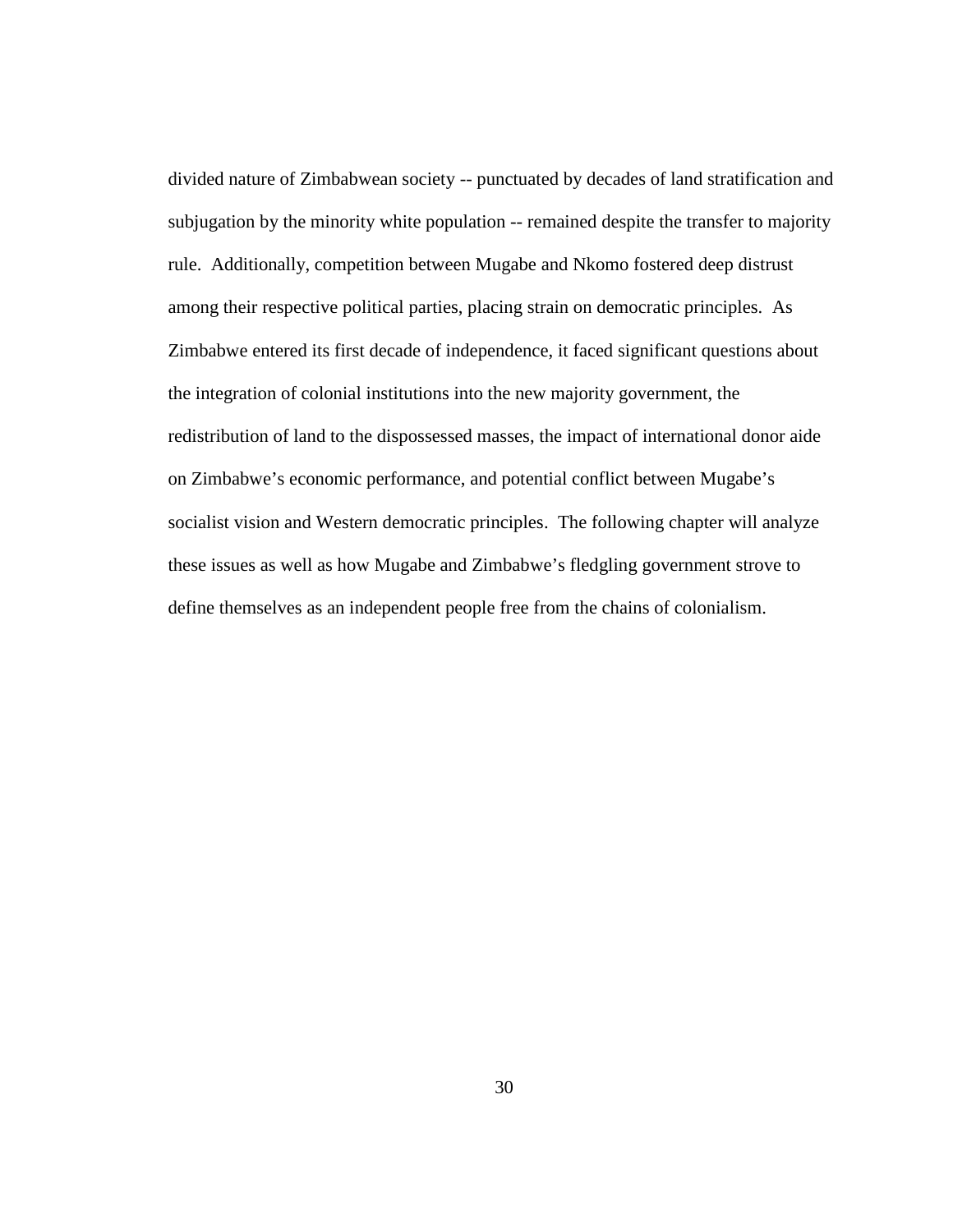# **CHAPTER THREE: ZIMBABWE'S FIRST DECADE OF INDEPENDENCE**

This chapter analyzes the first decade of Zimbabwe's independence under majority rule and the political developments that contributed to economic, social, and political crises in the following decades. It traces the evolution of ZANU-PF from an organization born in the midst of radical guerilla warfare and intense political oppression to one attempting political consolidation and ideological revolution. Specifically, this chapter illustrates three key factors that shaped the first decade of Zimbabwean development. First, the virulent issue of land reform and the unwillingness of the new majority government to abolish policies that strengthened colonial institutions and forged unhealthy relationships between private enterprise and government interests. Second, the changing global market and international lenders' impact on Zimbabwe's economy, and third, the rise of a *de facto* one-party state following the Matabeleland Massacres and rising unrest among civil society groups.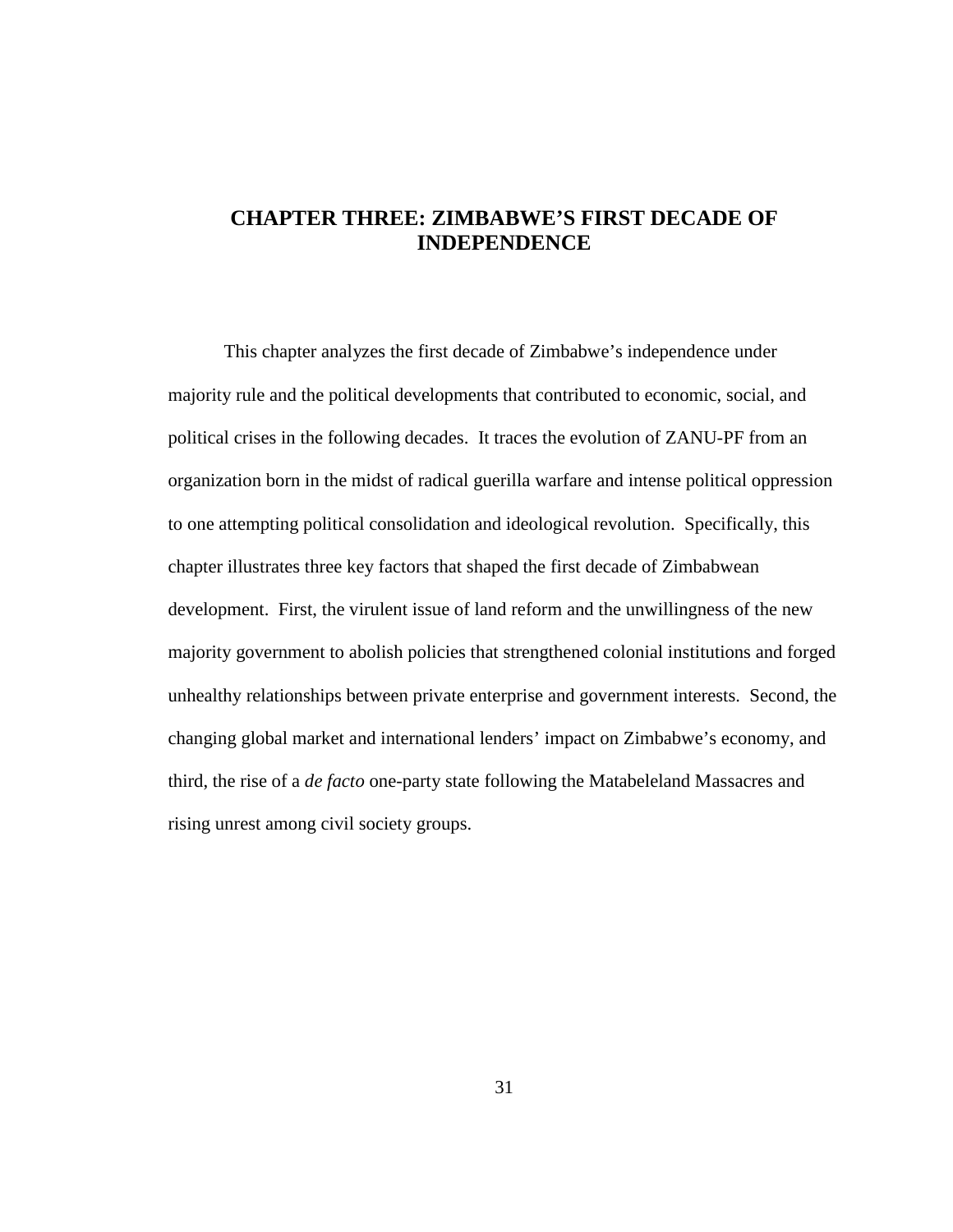### Post-Independence Land Reform, 1980-1989

Zimbabwe's independence and the introduction of a multi-racial democratic society marked the end of seventy years of oppressive political, economic, and social controls. Despite its newfound sovereignty, one of the major obstacles facing the fledgling government was the unequal allocation of quality land and the inability of small-scale commercial farmers to procure arable tracts. Under the Land Tenure Act of 1969, land was quantitatively equal, but was qualitatively poor for black Zimbabweans.

| <b>Land Category</b>              | Area (Hectacres) | Percent of Total |
|-----------------------------------|------------------|------------------|
| European Land                     |                  |                  |
| <b>General Farming Land</b>       | 15,337,096       | 39.4             |
| Other Land – Parks, Forests, etc. | 2,768,020        | 7.1              |
| Total                             | 18,145,116       | 46.5             |
| African Land                      |                  |                  |
| Tribal Trust Land (Communal)      | 16,291,670       | 41.7             |
| APL (SSCF)                        | 1,415,921        | 3.6              |
| Other Land – Parks, Forests, etc. | 494,617          | 1.6              |
| Total                             | 18,202,084       | 46.6             |
| National Land                     | 2,727,617        | 6.9              |
| <b>Total Zimbabwean Land</b>      | 39,074,817       | 100.0            |

**Table 3.1. Principle Land Categories under the Land Tenure Act of 1969**

*Source:* Sam Moyo, "The Land Question," *Zimbabwe: The Political Economy of Transition, 1980-1986*, ed. Ibbo Mandaza (Dakar, Senegal: Codesria, 1986), 168.

The impetus of resettlement was derived from a historical precedent of landlessness at the hands of white settlers, and represented a vehicle of mass mobilization utilized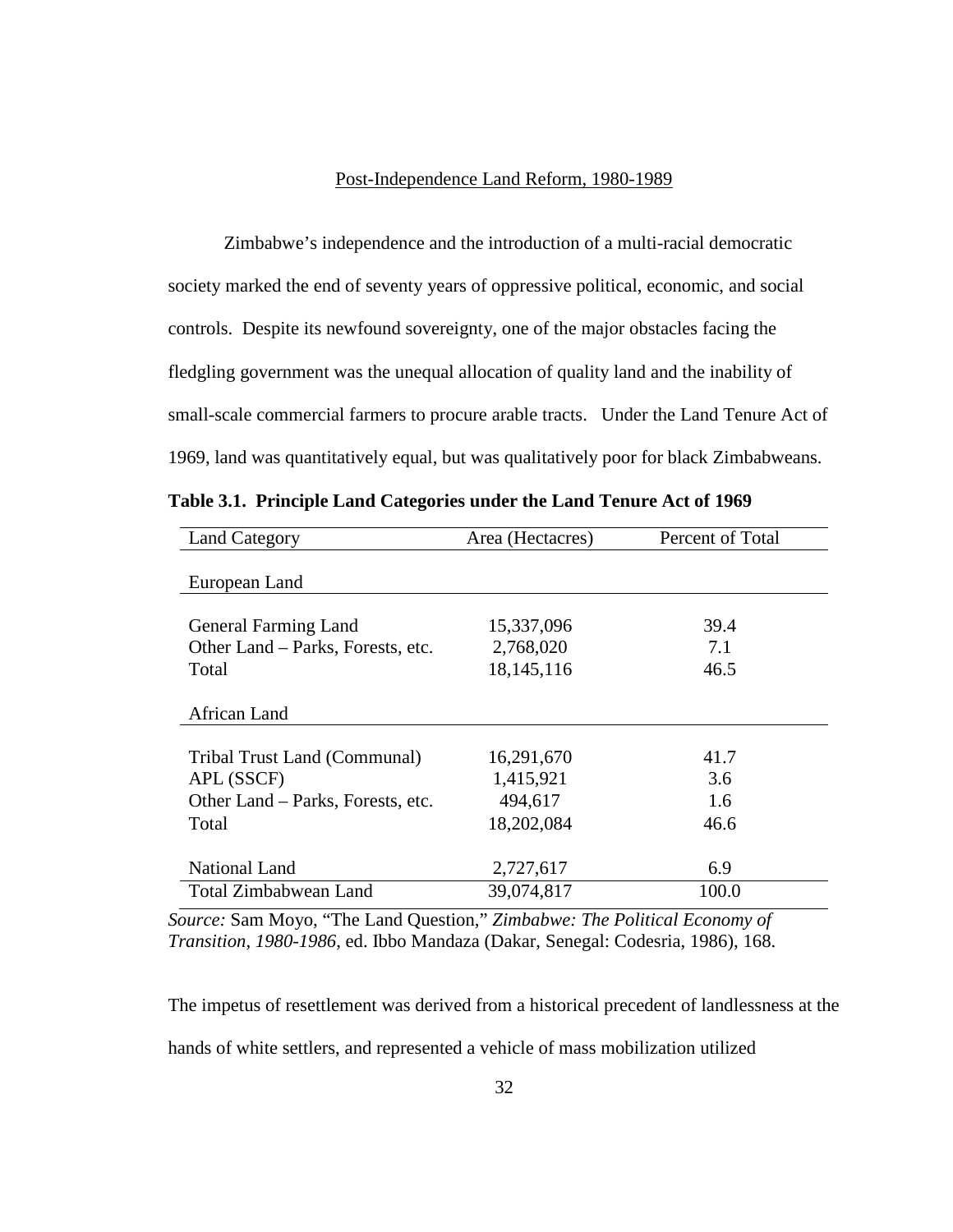extensively during the liberation war. After independence, the landless majority sought reparations for the seven decades of injustice imposed upon them by settlers. However, under the terms of the Lancaster House Agreements foreign aid was dependent upon the reallocation of land on a willing buyer-willing seller basis. This practice would result in divisions between the socialist goals of Mugabe and the complexities of Zimbabwe's inherited economic system, entrench of the white minority for years to come, and create a festering desire for radical resettlement in the following decades.

While the majority of the African population believed that the new majority government would bring about radical social, political, and economic changes, Mugabe declared shortly after ZANU-PF's victory that:

"We will ensure that there is a place for everyone in this country. We want to ensure a sense of security for both the winners and the losers. There will be no sweeping nationalization; the pensions and jobs of civil servants are guaranteed; farmers will keep their land. Let us forgive and forget. Let us join hands in a new amity.<sup>[39](#page-42-0)</sup>

Therefore, rather than dismantling the old guard, Mugabe instead curbed the socialist ambitions of his constituency and maintained the long-held *status quo*, continuing the statist economy that had strictly regulated foreign exchange, imports, and prices for the past fifteen years. According to Alfred Nhema:

<span id="page-42-0"></span><sup>&</sup>lt;sup>39</sup> David Caute, *Under the Skin: The Death of White Rhodesia* (Evanston, IL: Northwestern University Press, 1983), quoted in Ibbo Mandaza, ed., *Zimbabwe: The Political Economy of Transition, 1980-1986* (Dakar, Senegal: Codesria, 1986), 42.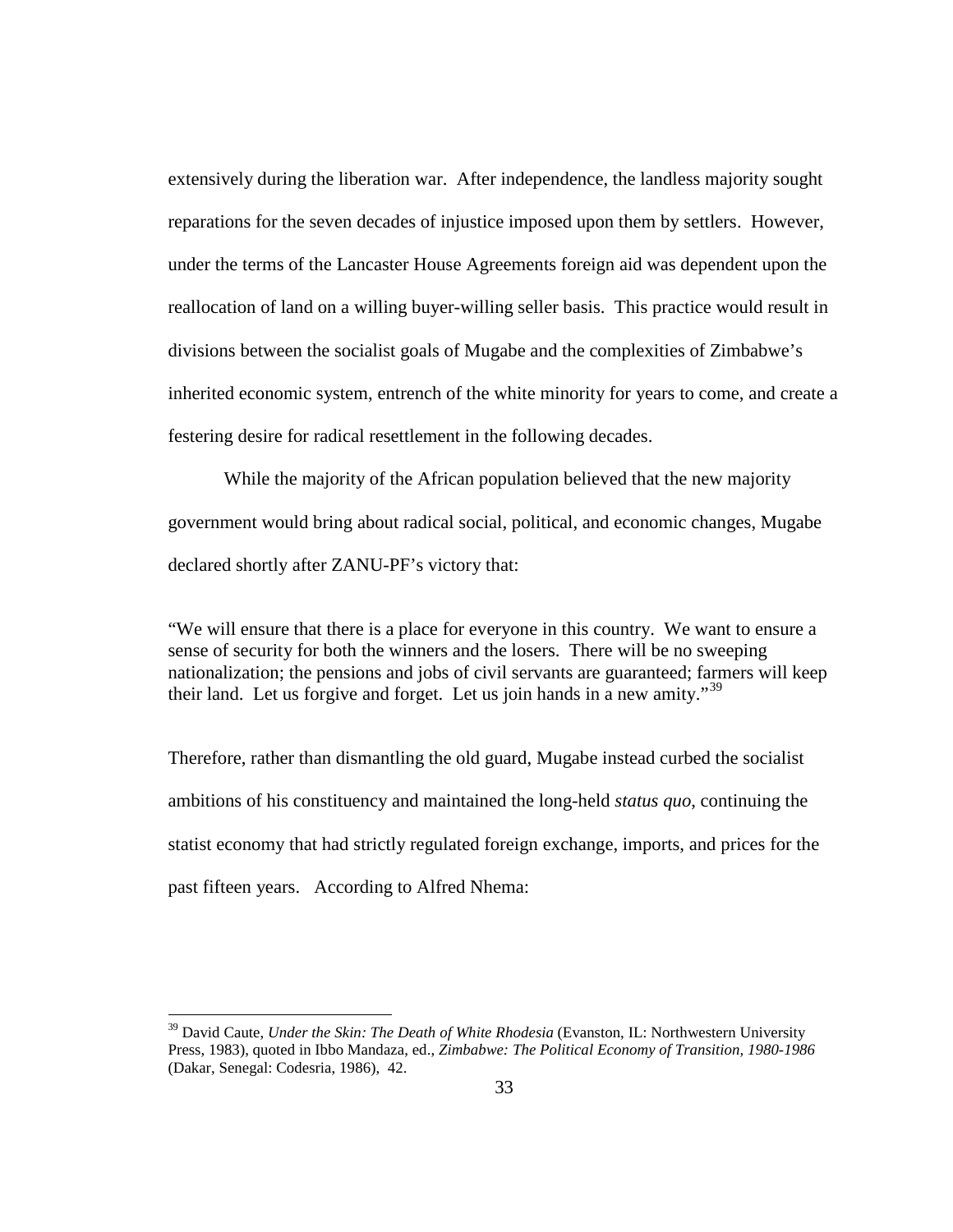"While Mugabe extolled the virtues of socialism to his own African supporters, no exhortations of that nature were preached to white capitalists. To their pleasant surprise the whites discovered that hegemonic control they had attained through military and political means could still be retained via the forces of economics."<sup>[40](#page-43-0)</sup>

With the overwhelming majority of Zimbabwe's GDP coming from white owned industry, mining, and business, it was imperative for the economic stability of Zimbabwe that the white community be allowed to maintain their holdings after independence. In the prophetic words of Ian Smith, "They [whites] have the skills and the capital. I'm not a racist, but it's the story of Africa: Every black country that forces its whites to leave has become a tragedy."<sup>41</sup> The aforementioned provisions in the Lancaster House Agreements made foreign aid contingent on the protection of property, specifically land, thus making ZANU-PF's goal of radical redistribution unfeasible. While some see Lancaster House as a continuation of unequal land policies and a direct bridge from imperialism to neocolonialism, the fact remains that after witnessing the chaotic destabilization that occurred after the white exodus from Mozambique, Mugabe and ZANU-PF recognized the pragmatism behind maintaining large-scale agricultural production and a white cornerstone of the economy. In 1981, agricultural exports accounted for 46 percent of Zimbabwe's total domestic export value.<sup>[42](#page-43-2)</sup> Therefore, with the appointment of Dennis Norman of the Commercial Farmers Union (CFU) as Agriculture Minister, the cooperation between settler strongholds and the new Zimbabwean government began.

<span id="page-43-1"></span><span id="page-43-0"></span><sup>&</sup>lt;sup>40</sup> Nhema, *Democracy in Zimbabwe* (Harare, Zimbabwe: University of Zimbabwe Publications, 2002), 104.<br><sup>41</sup> Ian Smith, interview in *Newsweek*, March 9, 1981, 13, quoted in Alan F. Pater, *What They Said in 1981* (Beverly Hills, CA: Monitor Books Co., 1982).

<span id="page-43-2"></span> $^{22}$  Sam Moyo, "The Land Question," in *Zimbabwe: The Political Economy of Transition, 1980-1986*, ed. Ibbo Mandaza (Dakar, Senegal: Codesria, 1986), 191.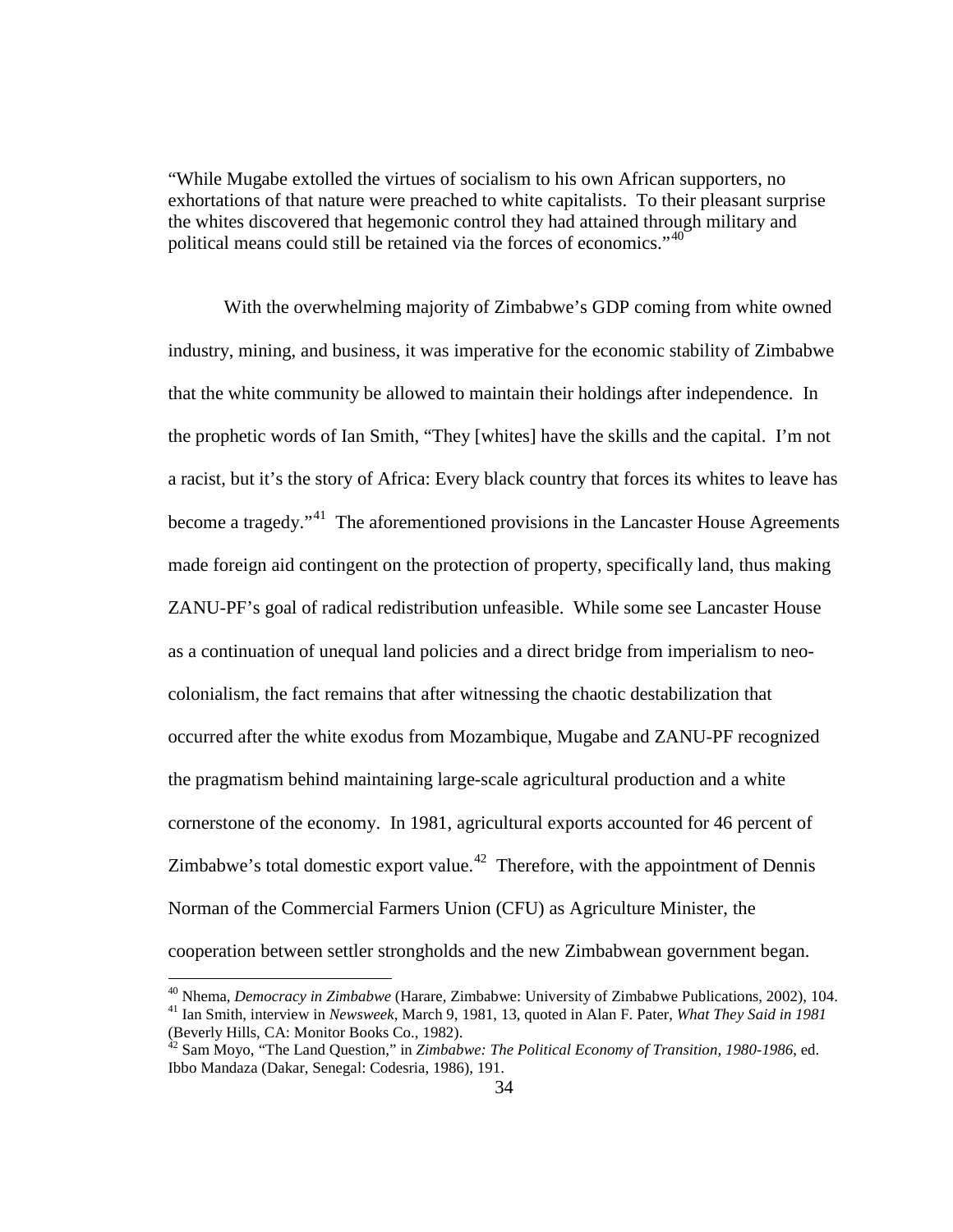Despite the early limitations placed on ZANU-PF, the government began implementing limited land reform through the policy of "moderation and reconciliation" in 1981. A White Paper on economic policy entitled "Growth with Equity," published in February 1981, stated that one of the government's main objectives was "to end imperialist exploitation and achieve a greater and more equitable degree of ownership of natural resources, including land, and to promote participation in, and ownership of, a significant portion of the economy by nationals and the state.<sup> $34$ </sup> However, the plan also stressed the importance of the white community in maintaining Zimbabwe's economy, thus making white farmers "something of a protected species."<sup>[44](#page-44-1)</sup>

Under "moderation and reconciliation" the majority of Rhodesia's state bureaucracy and officials retained their positions. While Mugabe's Africanization policy assured that the majority of Zimbabwe's civil servants were black<sup>45</sup>, whites still comprised the upper echelons of power. In a blatant contradiction of their liberation war promises of land redistribution on the people's terms, ZANU-PF offered land not as the historical right of the dispossessed, but instead under the banner of production and state regulation.<sup>[46](#page-44-3)</sup> Throughout the early 1980s, resettlement goals grew at substantial rates. 1980 target goals were eighteen thousand families, based primarily on need and effectively managing the communal reserves. By 1981, the number was tripled to fifty-

<span id="page-44-0"></span> <sup>43</sup> Government of Zimbabwe, *Growth With Equity: An Economic Policy Statement* (Harare: Government

<span id="page-44-2"></span><span id="page-44-1"></span>Printer, 1981). 44 Robin Palmer, "Land Reform in Zimbabwe, 1980-1990," *African Affairs* 89, no. 355 (April 1990), 167. <sup>45</sup> Fraser, *Keesings*, 1981, 33129. <sup>46</sup> Alexander, *The Unsettled Land*, 106.

<span id="page-44-3"></span>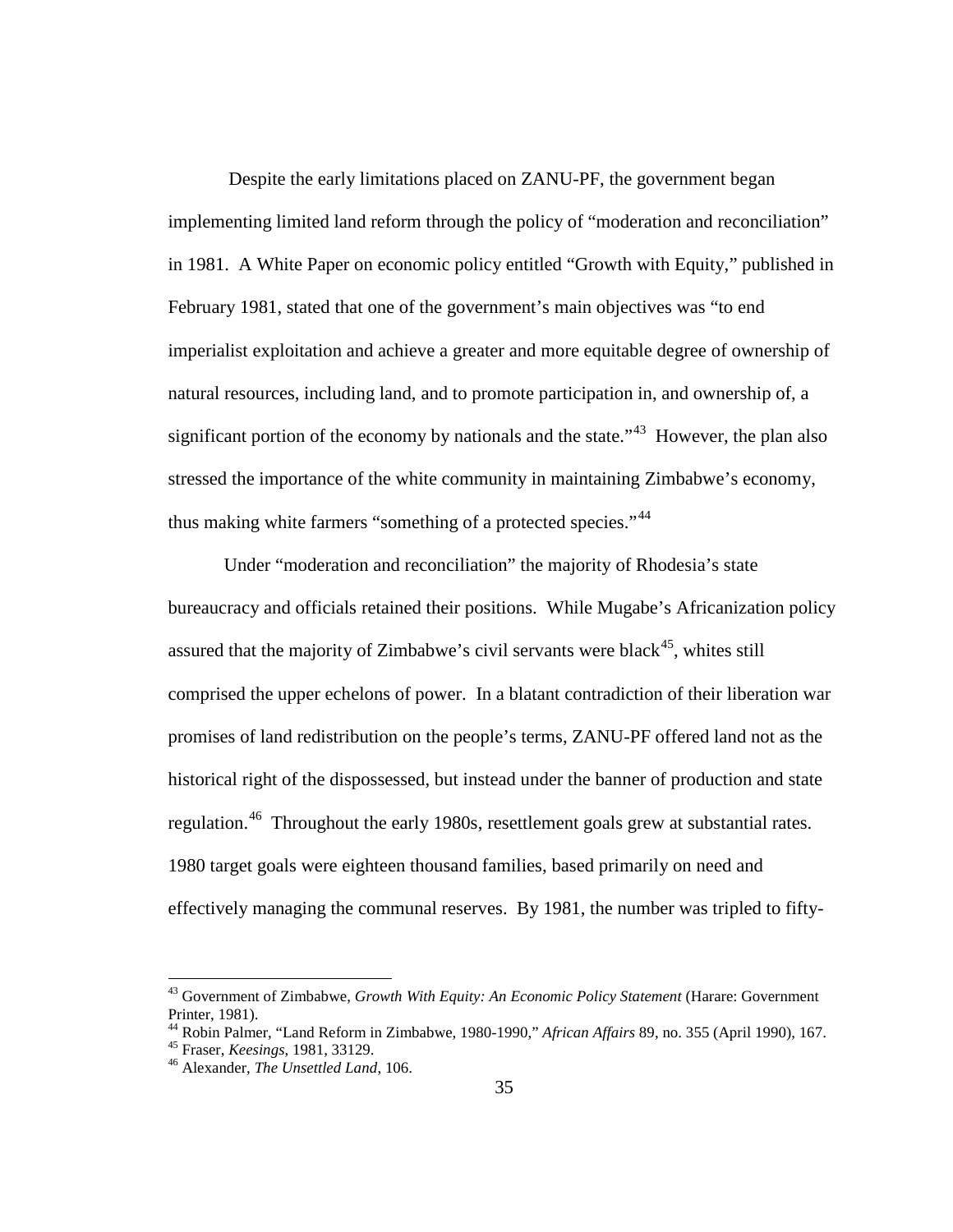four thousand families, and in 1982 tripled again to 162,000 families.<sup>[47](#page-45-0)</sup> While the 1981-1982 and 1982-1983 financial years accounted for seventy percent of land purchases through 1989, by 1985, only thirty-five thousand families had been resettled on the lessdesired tracts of former "European" land.

Therefore, the fundamental question surrounding land redistribution in the first decade of independence was the comprehensive value of settled lands. Quantity, natural quality, and access to water for irrigation were all of significant consequence for those seeking tracts for private and small-scale commercial use. More so, at the outset of independence, the distribution of arable land still reflected the qualitative inequality of land settlement.<sup>[48](#page-45-1)</sup>

**Table 3.2. Distribution of Irrigation-Based Farming by Agricultural Subsector, 1981**

| Area in          |
|------------------|
| Percentage       |
| <b>Hectares</b>  |
|                  |
| 30,400<br>23.4   |
| 10,500<br>8.1    |
| 80,000<br>61.5   |
| 5,900<br>4.5     |
| 2,800<br>2.2     |
| 400<br>0.3       |
| 130,000<br>100.0 |
|                  |

<span id="page-45-1"></span><span id="page-45-0"></span><sup>&</sup>lt;sup>47</sup> Ibid., 113.<br><sup>48</sup> Sam Moyo, "The Land Question," in *Zimbabwe: The Political Economy of Transition, 1980-1986*, ed. Ibbo Mandaza (Dakar, Senegal: Codesria, 1986), 180.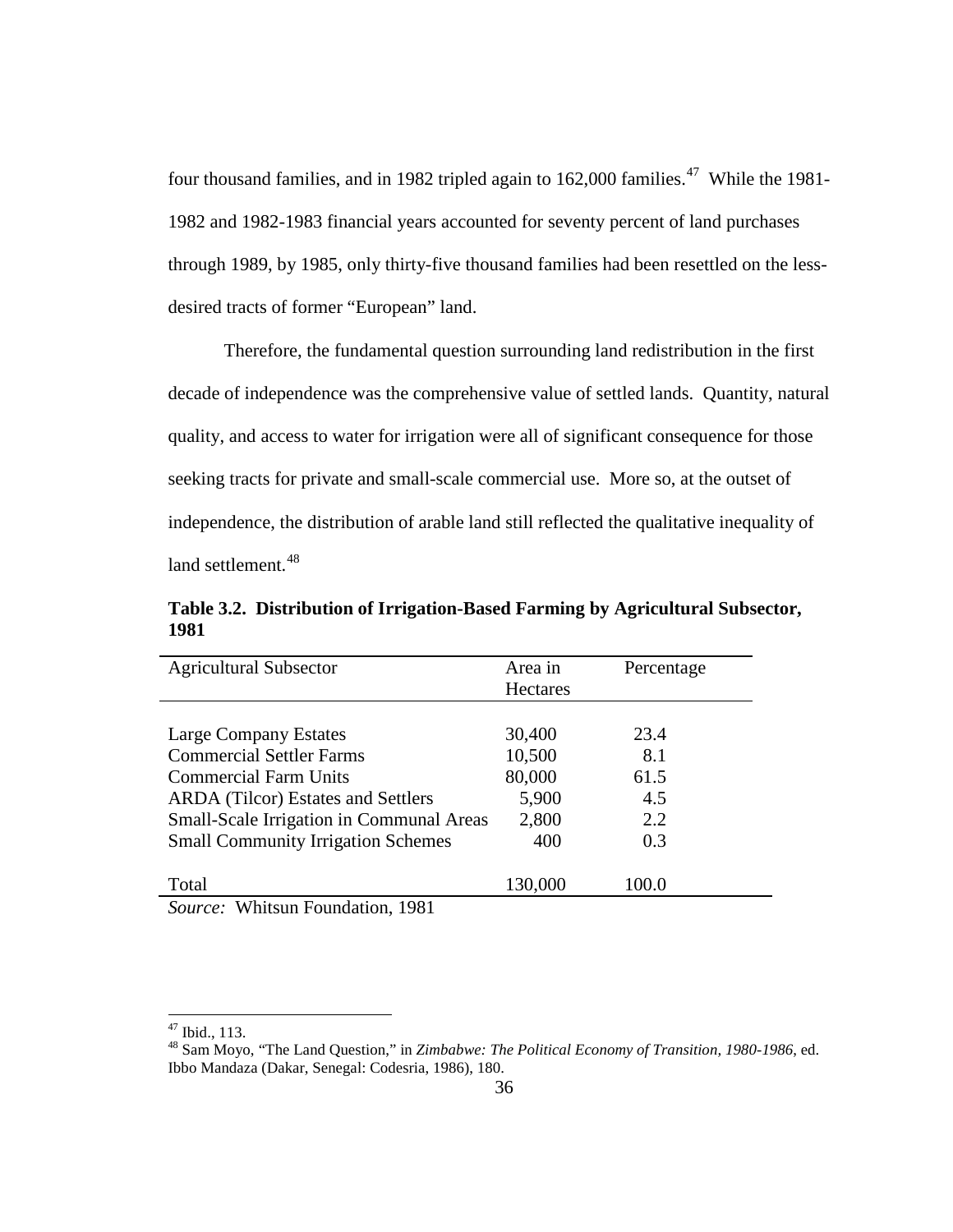However, a lack of international funding for the purchase of new lands, coupled with a new emphasis on production, caused a significant shift in land reform during the mid-1980s. The rising black middle class feared that the reallocation of land to a relatively unskilled black peasantry would inevitably harm Zimbabwe's economic prosperity. With the publication of the *Communal Lands Development Plan* in 1985 and the *First Five-Year Plan* in 1986, agrarian reform expanded its definition to include "translocation settlement" (what had traditionally been known as merely "resettlement") and "internal resettlement" (a reorganization of the reserves where the majority of the population lived). Under internal resettlement twenty thousand families were to be moved annually into planned villages located in each district while arable land was divided into blocks with rotational grazing and irrigation programs. As a result, the redistribution of land became of secondary importance, and a technocratic policy centered on maintaining pre-independence production levels superseded the traditional communal social hierarchies. The choice of villigisation over resettlement proceeded slowly and caused misgivings from both those scheduled for resettlement as well as from the district councils. Additionally, the lack of cooperation, coordination, and education on the part of the councils caused many of the pilot villages to remain unoccupied as late as  $1988^{49}$  $1988^{49}$  $1988^{49}$ 

By the end of the 1980s, land reform came to represent the contradictory policies of first decade of independence. While public policy advocated social welfarism and the

<span id="page-46-0"></span> <sup>49</sup> Alexander, *The Unsettled Land*, 118-122.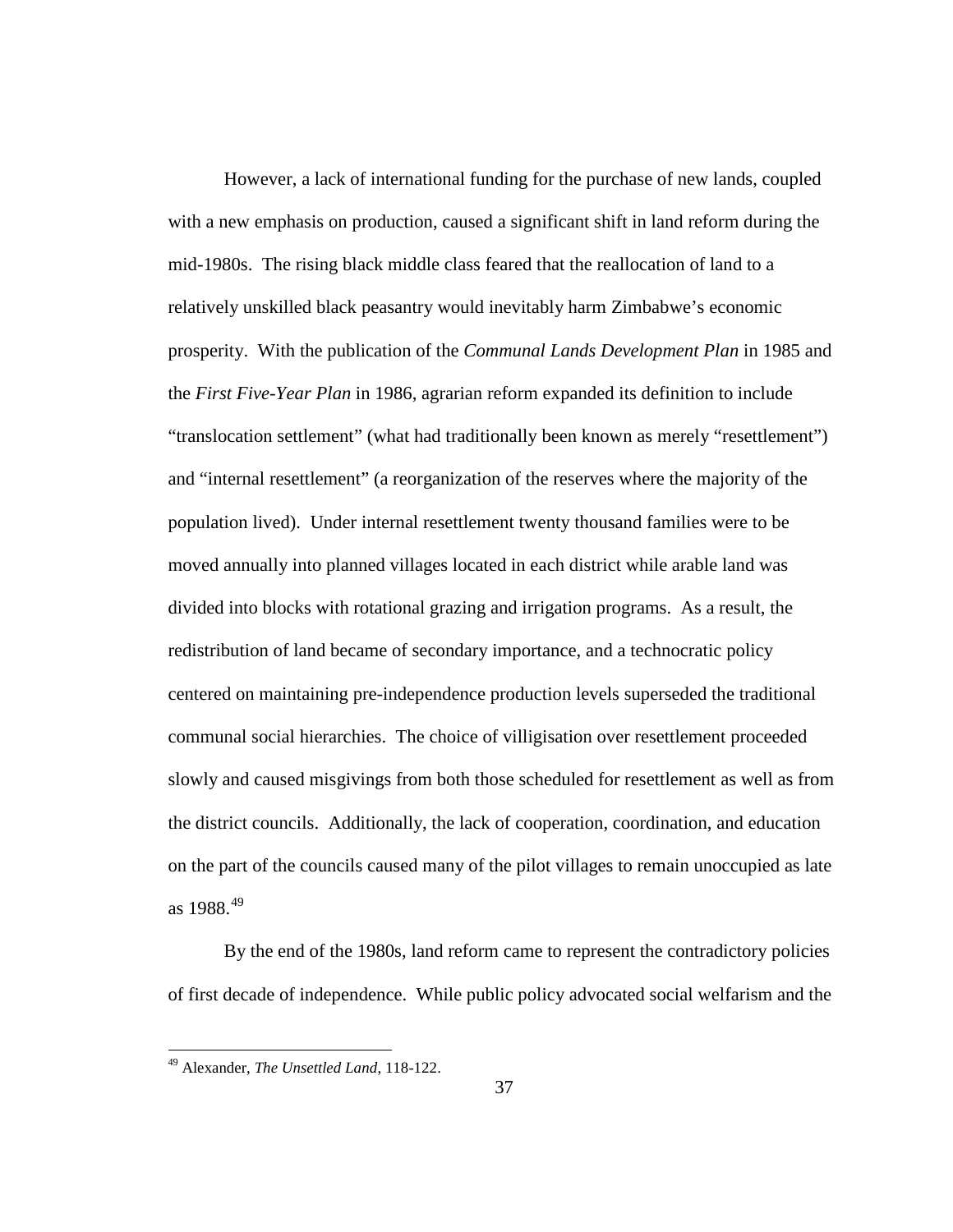resettlement of underutilized land on a willing buyer-willing seller basis, the lack of international financial support, resistance by the CFU, and the emergence of a technocratic policy of villigisation and internal resettlement overtook the socialist ideals of the liberation war. In the words of Hevina Dashwood:

"While some saw justice [redistribution of wealth] as based on the concept of scientific socialism, others saw justice as the right to take part in and profit from the existing capitalist structure, a right which had been largely denied them under the previous racist regimes."[50](#page-47-0)

Additionally, the aforementioned rise of the new black middle class drastically altered the political and economic composition of Zimbabwe in the first decade of independence. With the emergence of black entrepreneurs as owners of large scale commercial farms and the embourgeoisement of the new ruling elite, significant divisions arose within the state that pressed for a market-based economy and minimal land redistribution instead of socialism. However, decreased production as a result of drought, changes in international politics following the end of the Cold War, increased corruption within the Zimbabwean government, and clashes with civil society resulted in drastic changes in Zimbabwe's economic and political collateral. These issues will be addressed with greater detail in the next chapter. First, it is necessary to examine Zimbabwe's economy in the first decade of independence and the impacts it had on the political stability of the country.

<span id="page-47-0"></span> <sup>50</sup> Hevina S. Dashwood, *Zimbabwe: The Political Economy of Transformation* (Toronto: University of Toronto Press, 2000), 32.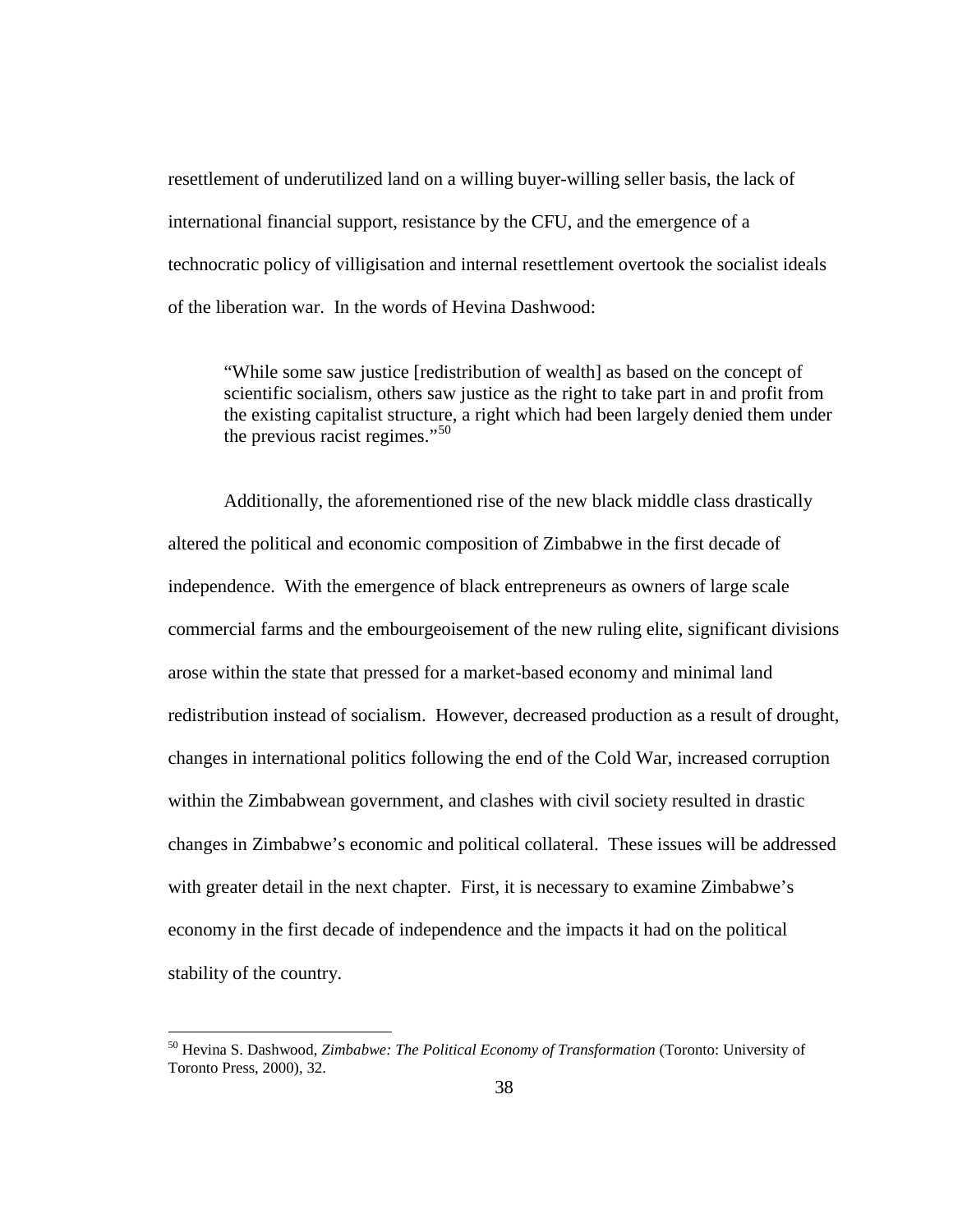## Economic Realities of Independence and the Rise of International Financial Institutions

Zimbabwe's post-independence economy has been the subject of much scholarly debate since the institution of structural adjustment and economic liberalization in 1991. Scholars have focused on the government's preservation of power superseding the implementation of its war-time promises of wealth redistribution. While early policy emphasized rural development, increased access to public services, employment opportunities, and reconciliation with the white community, Mugabe quickly recognized the necessity of co-opting white business interests over socialist reform. Despite early dissention and mistrust by both sides, by the time of Mugabe's reelection in 1985 and the consolidation of ZANU-PF power following the 1987 Unity Accords, white business interests also realized the necessity of cooperation and national unity for economic stability.

Throughout the early 1980s, Zimbabwe's statist economy maintained strong oversight on foreign exchange, imports, and prices. Industry was protected from foreign competition, and state-owned businesses monopolized the domestic market. A large portion of commodities (beef, dairy, grain, etc.) were heavily regulated, and ZANU-PF took control over industry and financial institutions.<sup>[51](#page-48-0)</sup> Maintaining Ian Smith's isolationist mindset, Zimbabwe's ideological stance existed in opposition to conservative governments in the United States and Western Europe who were in favor of

<span id="page-48-0"></span> <sup>51</sup> Laasko, Liisa, "Research Debates in Zimbabwe: From Analysis to Practice," in *Twenty Years of Independence in Zimbabwe: From Liberation to Authoritarianism* (New York: Palgrave MacMillan, 2003), 19.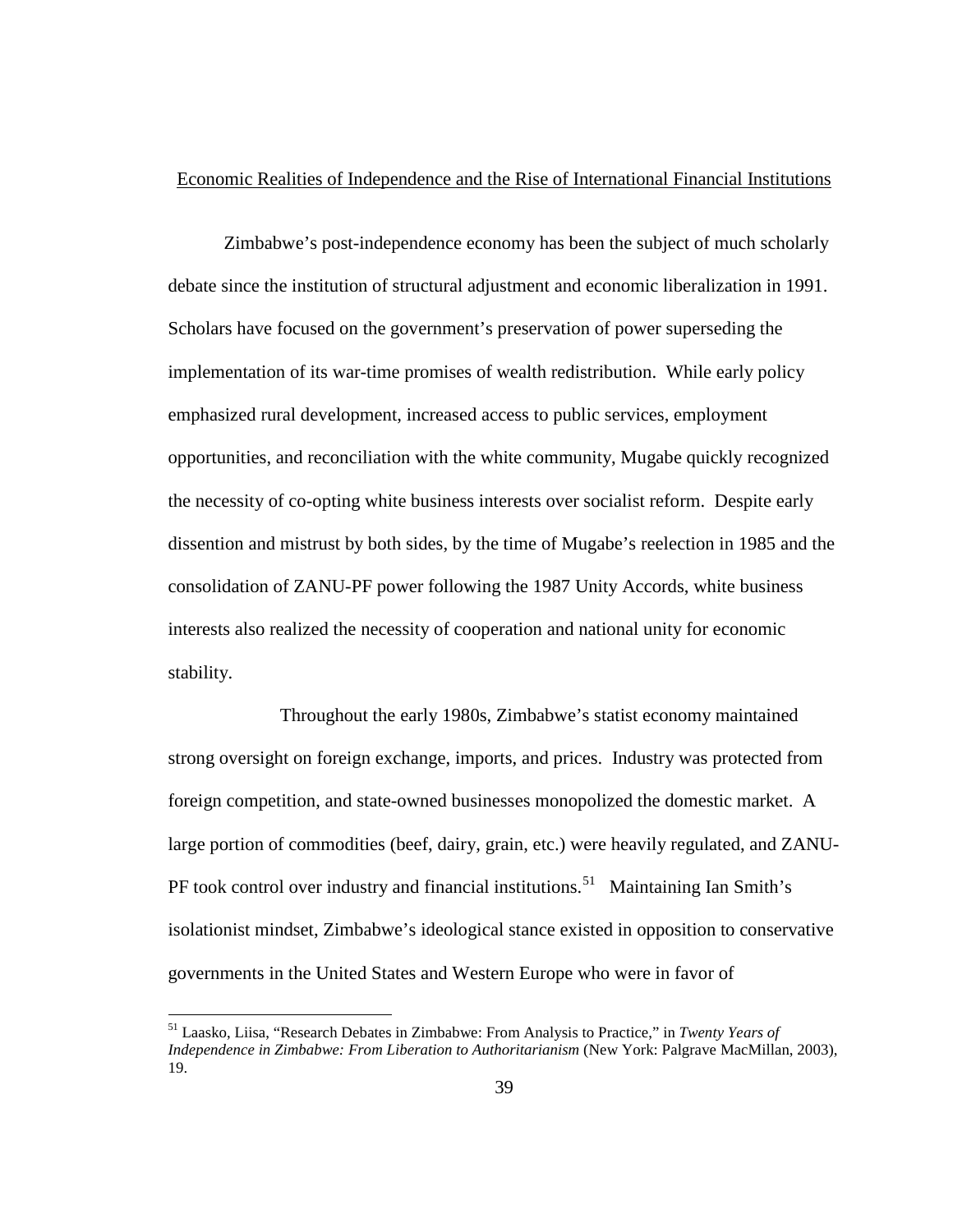privatization.[52](#page-49-0) The country's *First Five-Year National Development Plan* laid out the groundwork through which Zimbabwe would attempt to achieve sustained economic expansion through state investment and cooperation with private enterprise. According to the plan, growth would be achieved through:

<span id="page-49-0"></span> <sup>52</sup> Nhema, *Democracy in Zimbabwe* (Harare: University of Zimbabwe Publications, 2002), 105.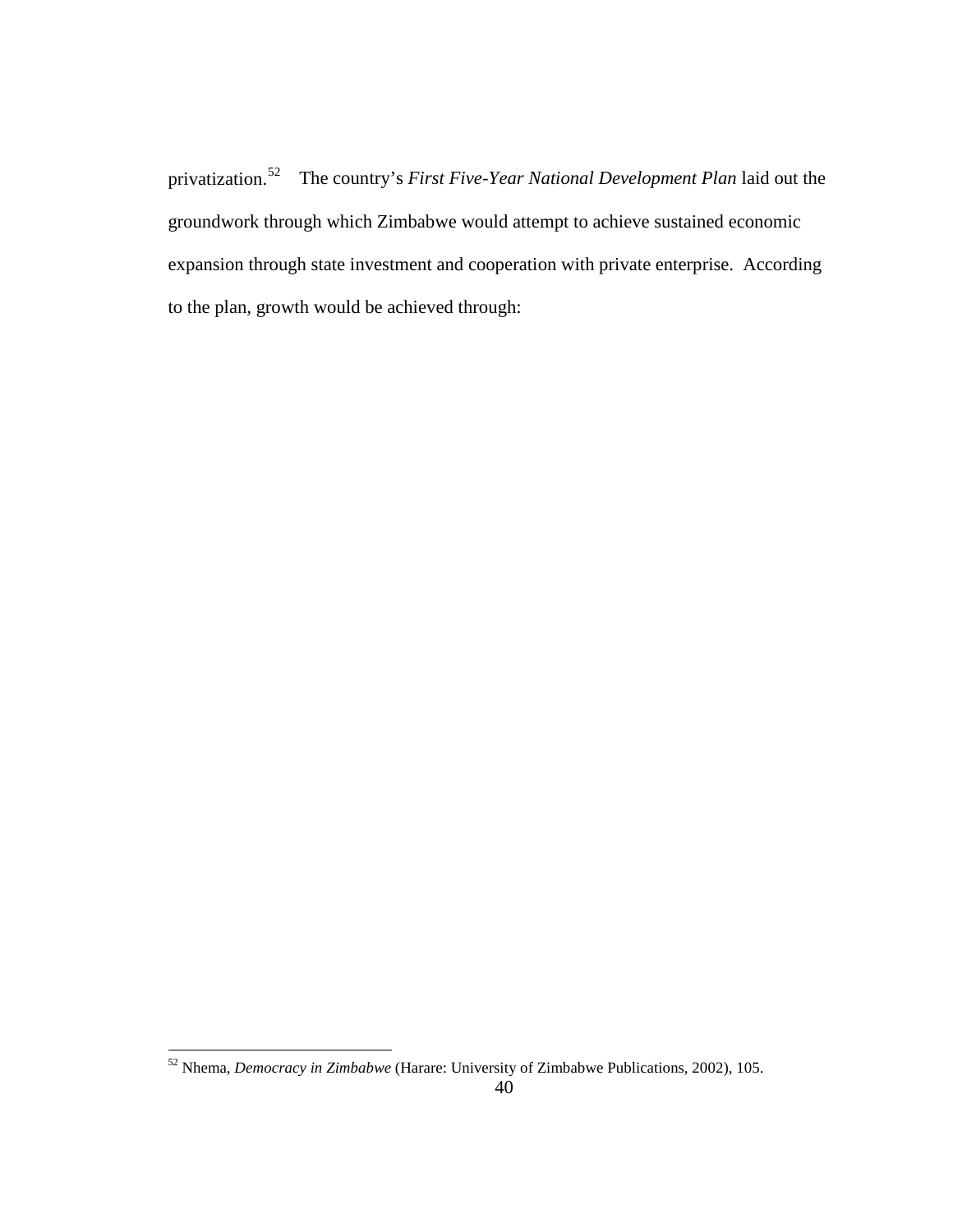- (I) establishment by the state of new enterprises in strategic industries;
- (II) state participation in existing strategic enterprises with the role of the state gradually increasing until majority or full ownership by the state;
- (III) joint ventures between the state and private capital on terms which allow for eventual ownership by the state;
- (IV) establishment of co-operative ventures in industry, commerce, trade and agriculture as well as participation of local authorities in the economy;
- (V) workers' education in management, technical skills and ideology in order to increase the efficiency of workers and their ability to participate in the running of enterprises as well as increase their ideological consciousness; and
- (VI) encouragement and acceptance of private local investment and foreign investment on terms conducive to, or consistent with socialist transformation $^{53}$  $^{53}$  $^{53}$

Between 1980 and 1982 Zimbabwe's economy saw booms resulting from renewed international investment, the lifting of UDI sanctions, and favorable harvests. However, by 1982 the growth of the previous two years was overtaken by sharp global economic decline and regional drought. While the IMF and World Bank were able to curtail the slump in 1983, Zimbabwe's economy never returned to its previous levels. Heavy

<span id="page-50-0"></span> <sup>53</sup> Republic of Zimbabwe, *First Five-Year National Development Plan*, *1986-1990* (Harare, Zimbabwe: Ministry of Finance, Economic Planning and Development, 1986), 10.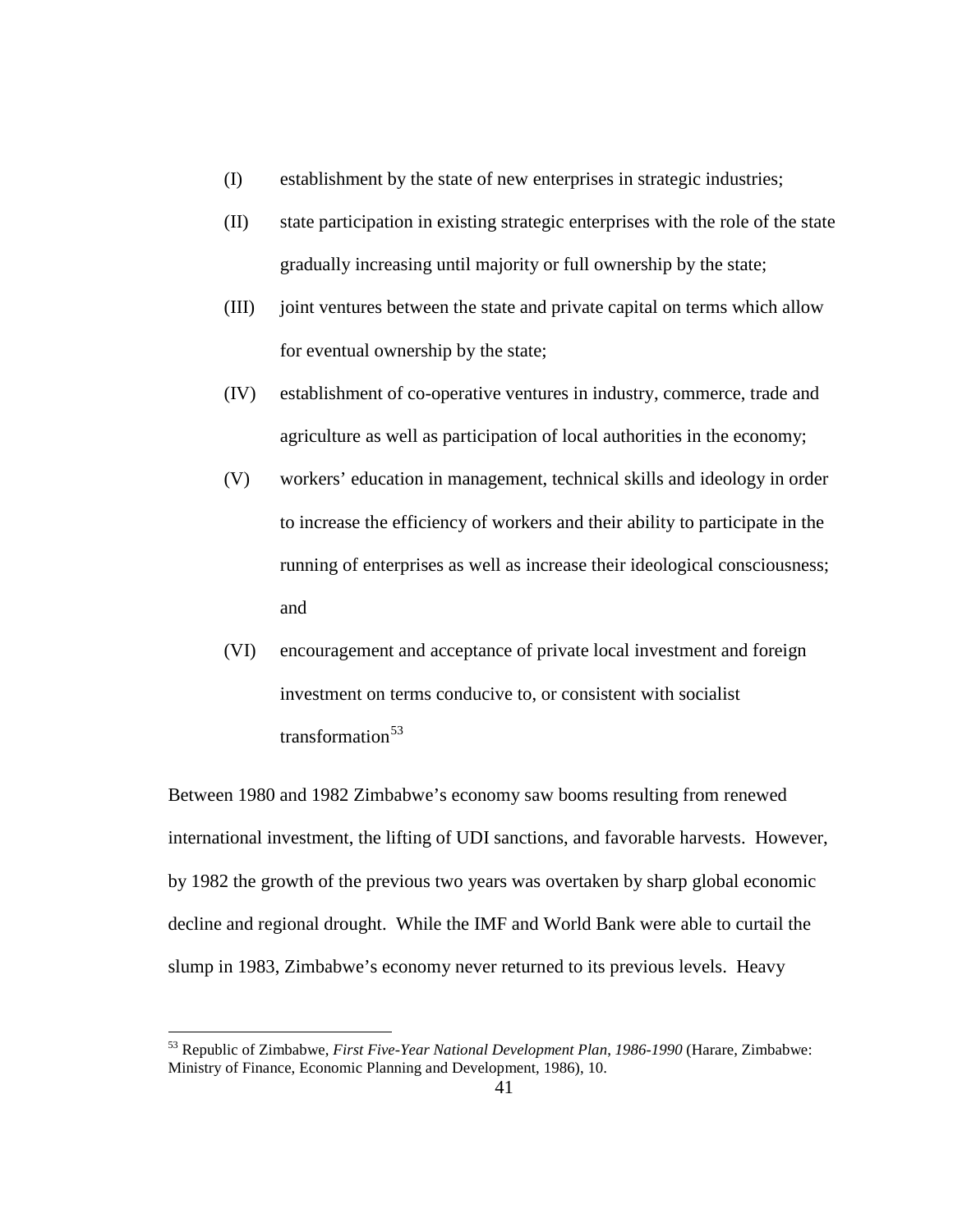emphasis on social welfare programs only exacerbated spending and forced the government to radically shift its development goals. Unlike many African countries, Zimbabwe was able to effectively manage this debt; however, it was ultimately forced to curb heavy spending on healthcare, education, and land reform in order to maintain production levels for debt repayment.

**Table 3.3. Zimbabwe's Foreign Trade 1979-1985 (\$ Million)**

|                                                      | 1979 | 1980   | 1981 | 1982 | 1983 | 1984 | 1985 |  |  |  |
|------------------------------------------------------|------|--------|------|------|------|------|------|--|--|--|
| Export FOB                                           | 1080 | - 1446 | 1451 | 1312 | 1154 | 1174 | 1243 |  |  |  |
| Import FOB 875                                       |      | 1339   | 1534 | 1472 | 1070 | 989  | 1003 |  |  |  |
| $\mathcal{C}_{\text{source}}$ Depublic of Timbels of |      |        |      |      |      |      |      |  |  |  |

*Source:* Republic of Zimbabwe

Zimbabwe's continued economic deterioration was a result of failure by ZANU-PF to reform the statist economic structures inherited from the UDI and international factors including drastically rising interest rates, oil costs, and a drop in the price of commodities.<sup>[54](#page-51-0)</sup> While the drop in commodity prices in the 1980s was offset by increased volume, it was unavoidable for Zimbabwe and many Sub-Saharan African countries to borrow heavily from International Financial Institutions (IFIs) to counter trade deficits and balance of payments. Even though Zimbabwe had strong international support in the early 1980s, donor aide and income levels were not substantial enough to curtail rising foreign debt. Additionally, increased cooperation between IFIs and major donor countries such as the United States and Great Britain only cemented the relationship between the Bretton Woods institutions and international aid to Africa. By the beginning

<span id="page-51-0"></span> <sup>54</sup> Dashwood, *Zimbabwe: The Political Economy*, 58.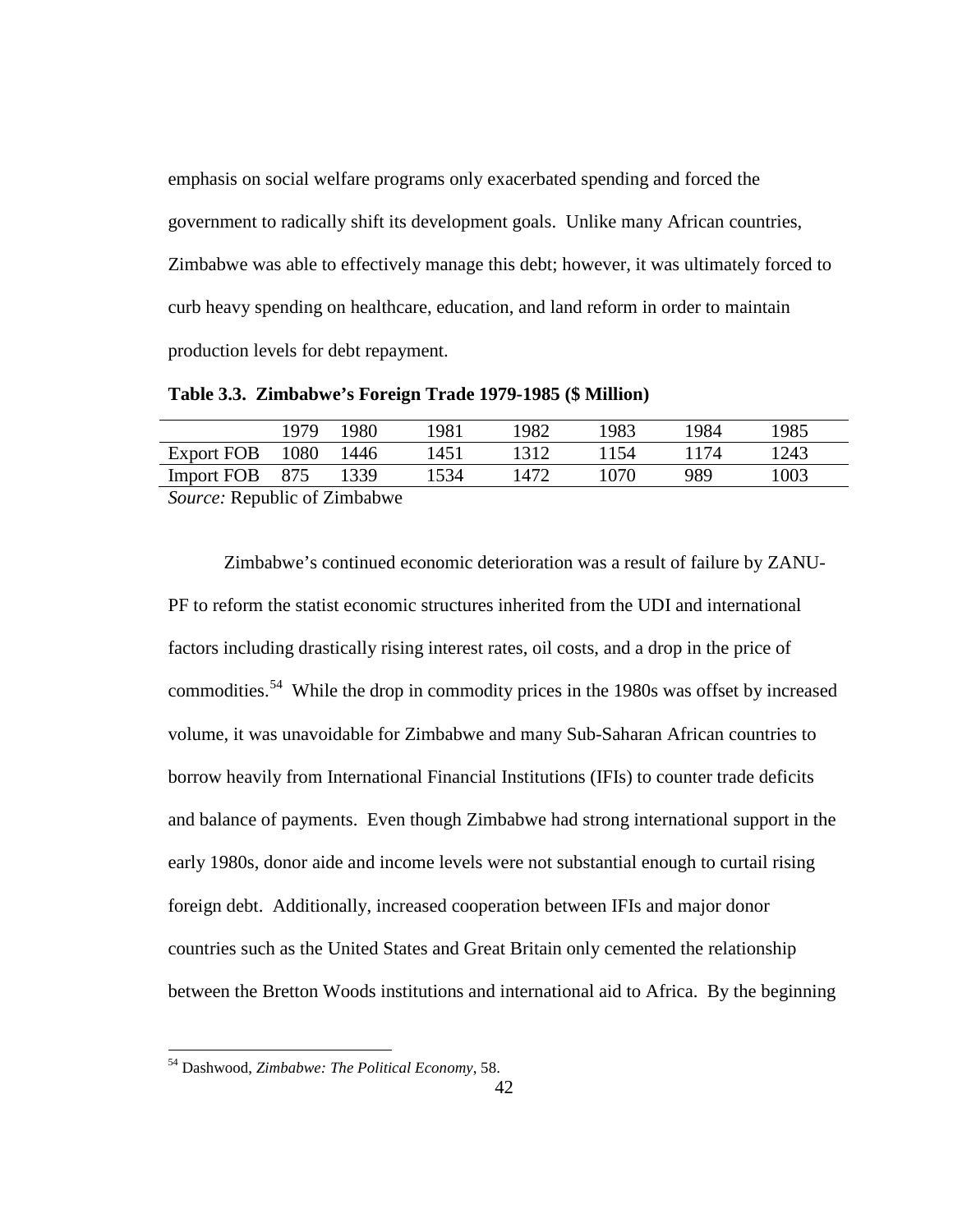of the 1990s, this relationship would be central in the push for structural adjustment and Zimbabwe's eminent crisis.

However, by the end of the decade, the ineptitude of Zimbabwe's state-business nexus became obvious. Excess and graft overran the bureaucracy, causing it to swell to monumental proportions. As a result, budget deficits and public debt skyrocketed, the country became increasingly dependent on external markets, and foreign investment rapidly decreased. As a result of fiscal ineptitude and the necessity of economic liberalization, civil society groups that had once been the source of strength for Mugabe and ZANU-PF began to exercise their roles as watchdogs with ever-increasing prejudice.

## The One-Party State and Civil Society Watchdogs

While the 1980s are generally considered a period of relative stability and progress in Zimbabwe, the fear of counter-revolution supported by ZAPU was a constant source of concern for ZANU-PF. Between 1980 and 1988, the Matabeleland Provinces of western and southern Zimbabwe were inundated with dissident attacks and government reprisals. Even though scholars have dismissed the popular belief that these insurrections were the result of ethnic rivalries between ZANU and ZAPU; facts substantiate that ethic affiliations played a major role in dissident activities. While the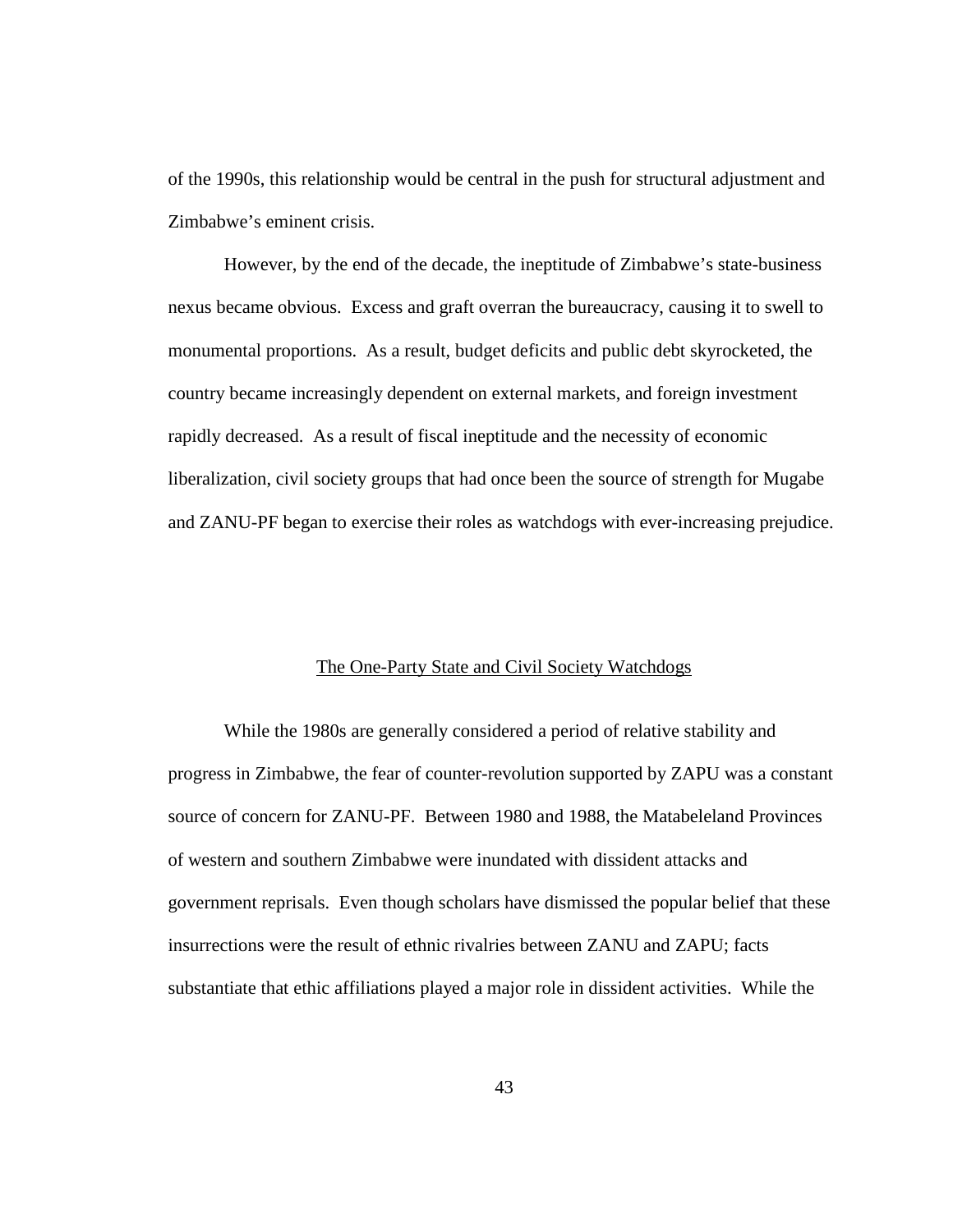majority of those considered dissidents came from ex-ZIPRA units, Mugabe and ZANU-PF relied heavily on a Shona-centric Task Force to assure regional stability.

The most blatant example of ethnic favoritism was the formation of the North Korean trained Five Brigade in October 1981. Their existence outside of the normal army command structure, Shona background, and direct control by the Prime Minister's office assured a rapid and direct response to any perceived threat. Despite limited acts of insurrection in the first two years of independence, when arms caches were discovered on land owned by ZAPU in 1982, Mugabe immediately expelled Nkomo and three of his senior advisors from the cabinet. Less than a year later, in January 1983, Five Brigade was dispatched to Matabeleland North, murdering over two thousand civilians, beating countless more, and burning hundreds of homesteads. By January 1984, Five Brigade had moved into Matabeleland South and implemented strict curfews and transportation restrictions.<sup>[55](#page-53-0)</sup> Official reasoning for such heavy-handed tactics was that without Five Brigade, dissidents would have overwhelmed the provinces, allowing South Africa to gain a foothold in the region.

In retrospect, the motivations of Operation *Gukurahundi* [56](#page-53-1) were purely political. Removal of Joshua Nkomo's ZAPU opposition, whose support was based in the Ndebele population of the Matabelelands, was of paramount importance to Mugabe heading into the 1985 general elections. When votes were tallied, Mugabe was once again victorious,

<span id="page-53-0"></span> <sup>55</sup> Catholic Commission for Justice and Peace and Legal Resources Foundation, *Breaking the Silence, Building True Peace: A Report on the Disturbances in Matabeleland and the Midlands, 1980-1988*

<span id="page-53-1"></span><sup>&</sup>lt;sup>56</sup> Gukurahundi is a Shona word meaning "the rain which washes away the chaff before the spring rains."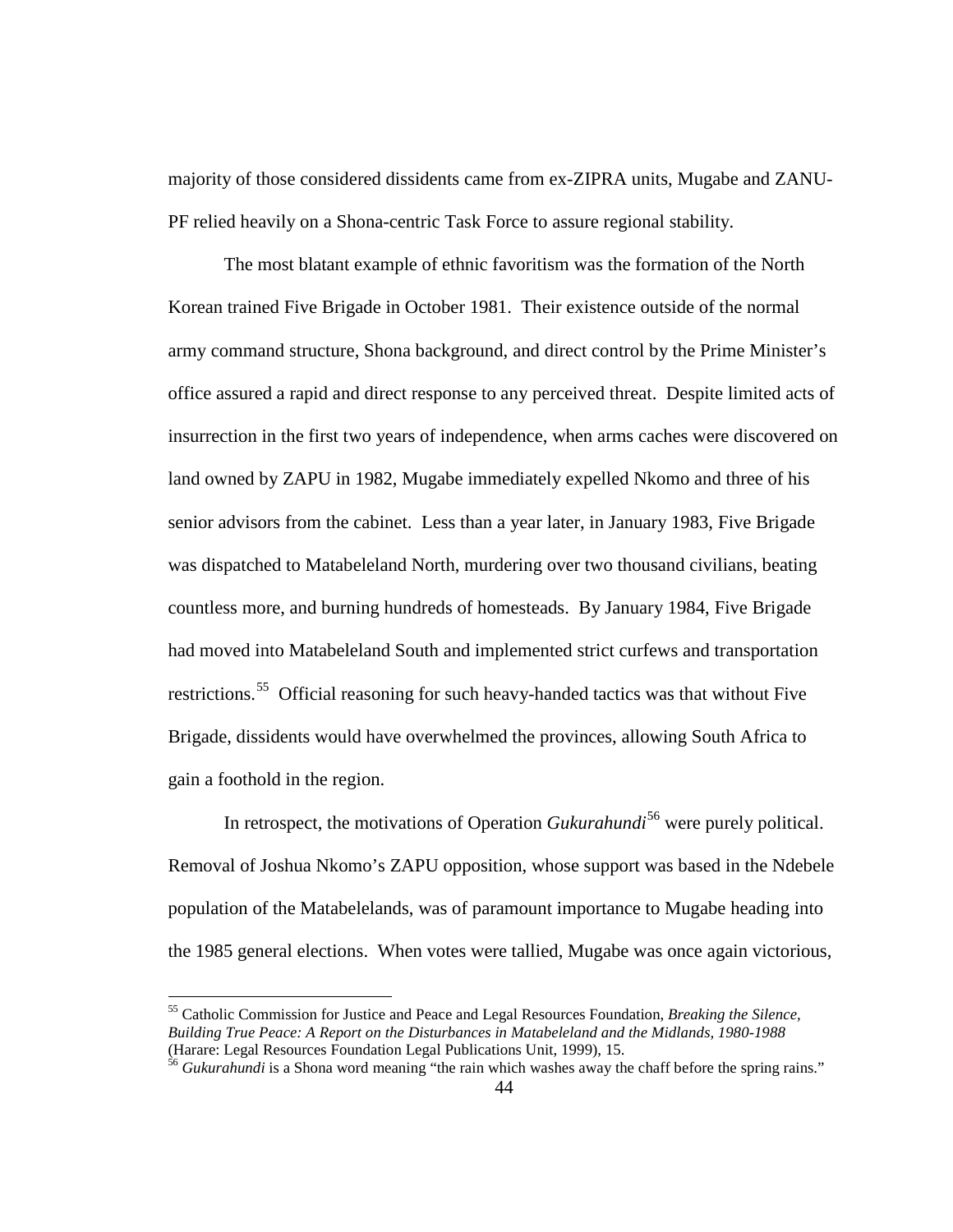gaining 76 percent of the vote (a 12 percent increase). While ZAPU was able to gain fifteen seats in the legislature (a five seat loss), the party was no longer able to function as a stable political entity due to its imprisoned and displaced leadership and absence from Muagbe's cabinet.

Beginning in late 1985, ZANU-PF began negotiating the integration of ZAPU into ZANU-PF with little success. In response to Nkomo's refusal of integration and demands for a coalition government, and claiming that ZAPU actively supported dissident movements, Cain Nkala, Minister of Public Affairs, banned ZAPU public meetings, closed its offices nationwide, and dissolved six ZAPU-dominated local governments.<sup>57</sup> As a result of their newfound political impotency and increased harassment at the hands of ZANU-PF, Nkomo reluctantly agreed to resume talks. On December 22, 1987 the Unity Accord Agreement was signed, officially integrating ZAPU in ZANU-PF, cementing Mugabe as head of both parties, and beginning a *de facto* one-party state in Zimbabwe.[58](#page-54-1)

Ultimately, the Unity Accords were a political contradiction. While the power of the executive had been significantly increased, the senate was abolished and thirty non-constituency seats were added in Parliament, including twelve presidential appointees.<sup>[59](#page-54-2)</sup> In response to stagnant economic policies and the unchecked power of the one-party state, civil society organizations grew in militancy and took on an ever-increasing role as

<span id="page-54-0"></span> <sup>57</sup> Eliakim M. Sibanda, *The Zimbabwe African People's Union, 1961-87: A Political History of Insurgency in Southern Rhodesia* (Trenton, NJ: Africa Word Press, Inc., 2005), 272. <sup>58</sup> Government o Zimbabwe, *Unity Accord Agreement*, December 22, 1987.

<span id="page-54-1"></span>

<span id="page-54-2"></span><sup>59</sup> Liisa Laasko, "Opposition Politics in Independent Zimbabwe," *African Studies Quarterly* 7, no.2 & 3 (Spring 2003).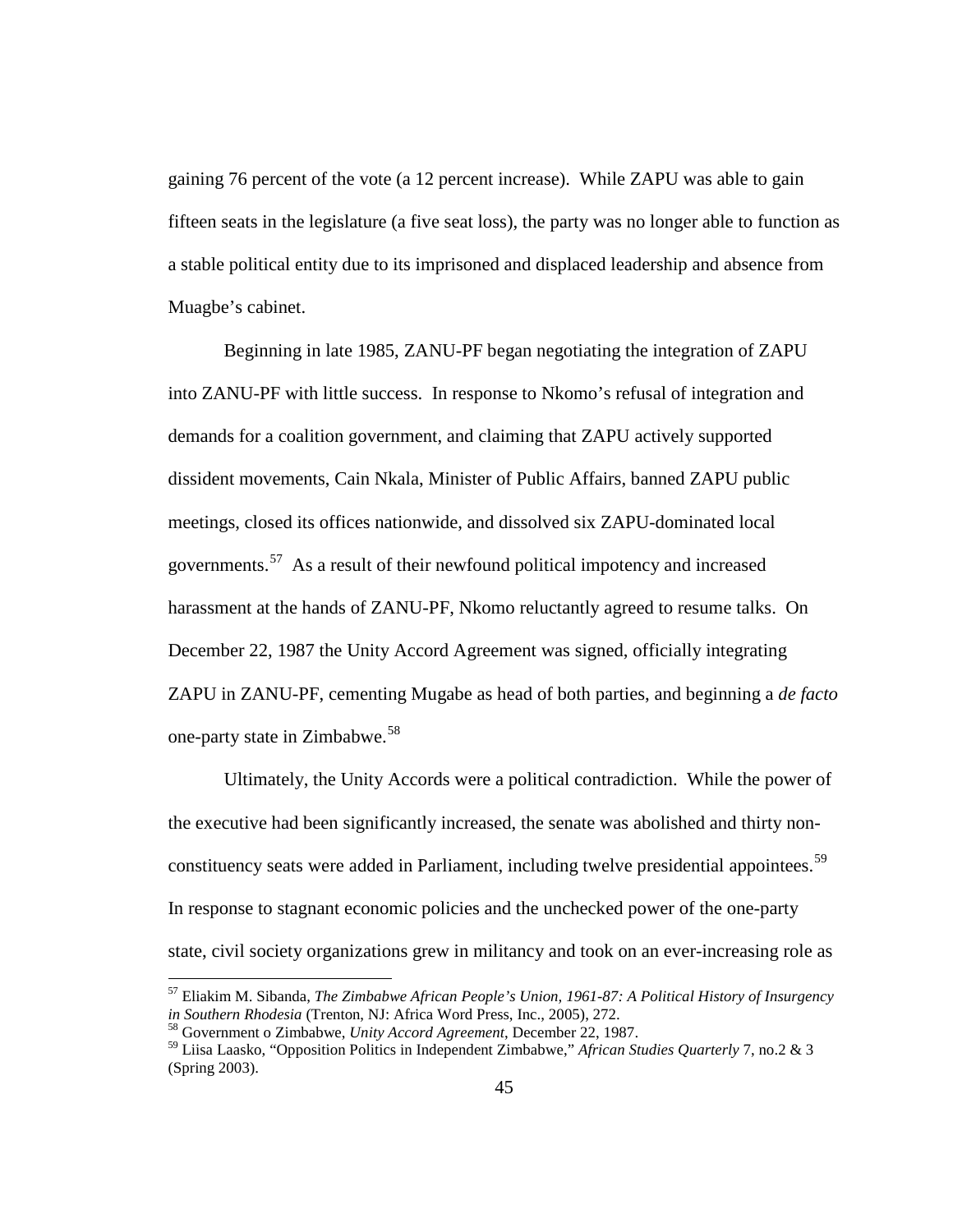government watchdogs. Through media outlets, trade and labor unions, NGOs, churches, and student movements, ZANU-PF found themselves under an increasing cloud of scrutiny. This trend would reach its zenith in the mid-to-late 1990s.

The primary concern for civil society groups was the need for democratization and pluralism following the Unity Accords. Mugabe's unabashed call for a one-party state and ZANU-PF's increasing involvement in corruption scandals led student organizations to publically protest the state of affairs. Government overreaction in the form of riot police, arrests, and closing of the University of Zimbabwe harkened back to the oppressive tactics employed under the Smith regime. Consequently, union leaders such as Morgan Tsvangirai, secretary-general of the Zimbabwe Congress of Trade Unions (ZCTU), publically supported student protests. He was afterwards detained for six weeks without trial. $60$ 

However, no amount of political pressure or fear tactics could prevent the graft and cronyism of ZANU-PF from eventually coming out. Scandals such as Willowgate, in which businessmen, politicians, and civil servants attempted to sell automobiles on the black market at inflated prices, revealed how the new elite were attempting to use their positions of power and influence for personal financial gains, a direct affront to the Marxist-Leninist principles they publically subscribed to. Additionally, discrepancies in the salaries and standards of living for ministers and many dispossessed ex-combatants

<span id="page-55-0"></span> <sup>60</sup> Nhema, *Democracy in Zimbabwe*, 130.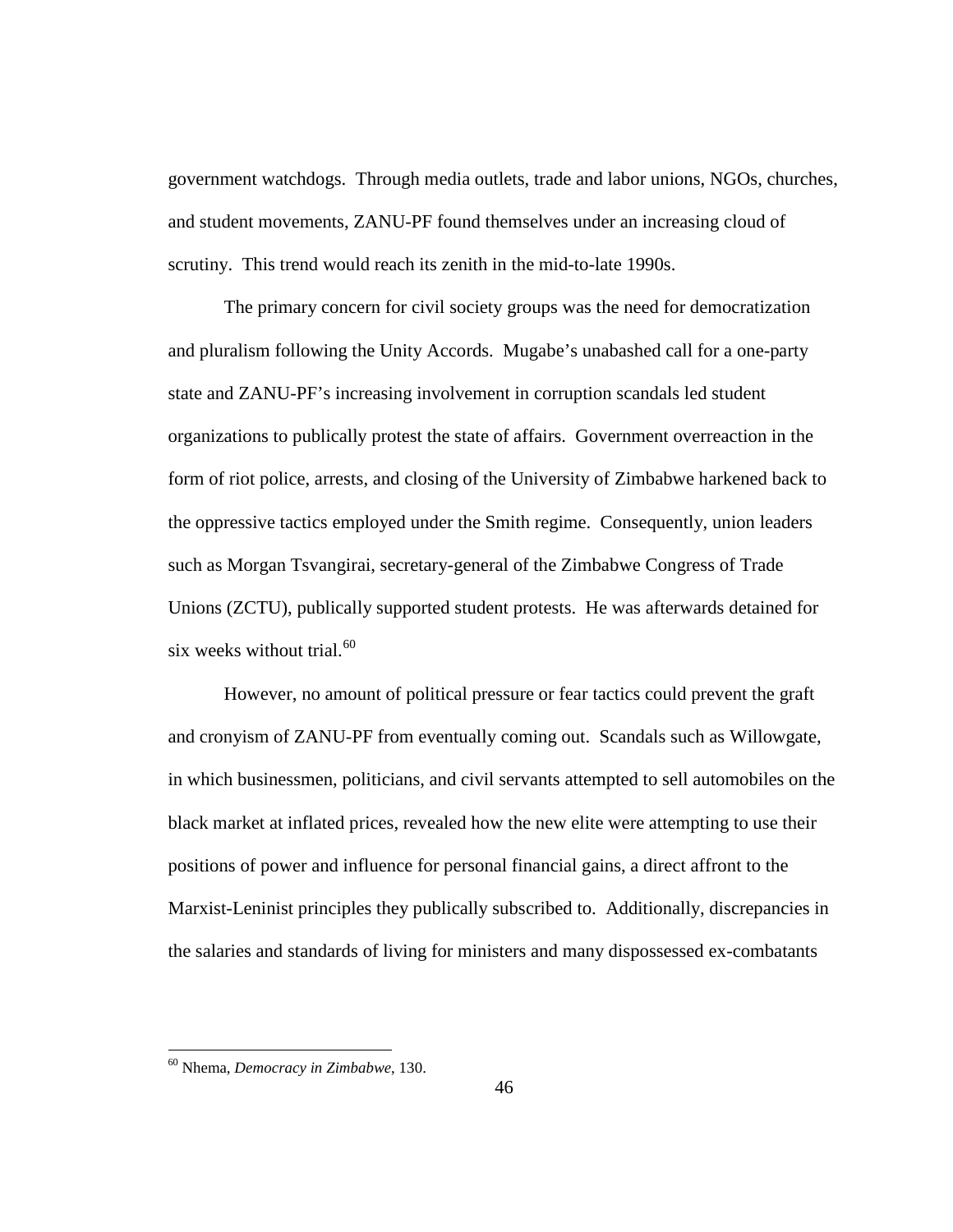lead to deep disillusionment and frustration compounded by Zimbabwe's declining economy.

Defense of multipartyism in the 1980s culminated with the formation of the Zimbabwe United Movement (ZUM) by former ZANU-PF Secretary-General Edgar Tekere in 1989. ZUM represented the pervasive cynicism in Zimbabwean society and the desire for an end to the corruption that had began to cripple its government and economy. Unfortunately, due to harassment, financial limitations, and a lack of media access, Tekere and ZUM won only two out of a possible 120 seats and achieved no lasting political change in the 1990 general elections. However, by gaining 18 percent of the vote in parliamentary elections and 17 percent for Tekere, ZUM laid the foundation for a society where discourse and pluralism superseded repression and one-partyism.

As the 1980s drew to a close, Zimbabwe had undergone a transformation from an isolationist nation dominated by the vestiges of colonialism and minority rule to the great hope of Sub-Saharan Africa. However, as the second decade of independence began, Zimbabwe faced increasing pressures to abide by the mandates of a neo-liberal Western economy in the post-Cold War era. In addition to mounting debts and falling commodities, the ideological revolution that had defined the independence movement for fifteen years failed to inspire a critical citizenry. With this new era came mounting obstacles and increasingly vocal opponents who threatened ZANU-PF's stranglehold on power. The following chapter will analyze Mugabe's reactions to these challengers, as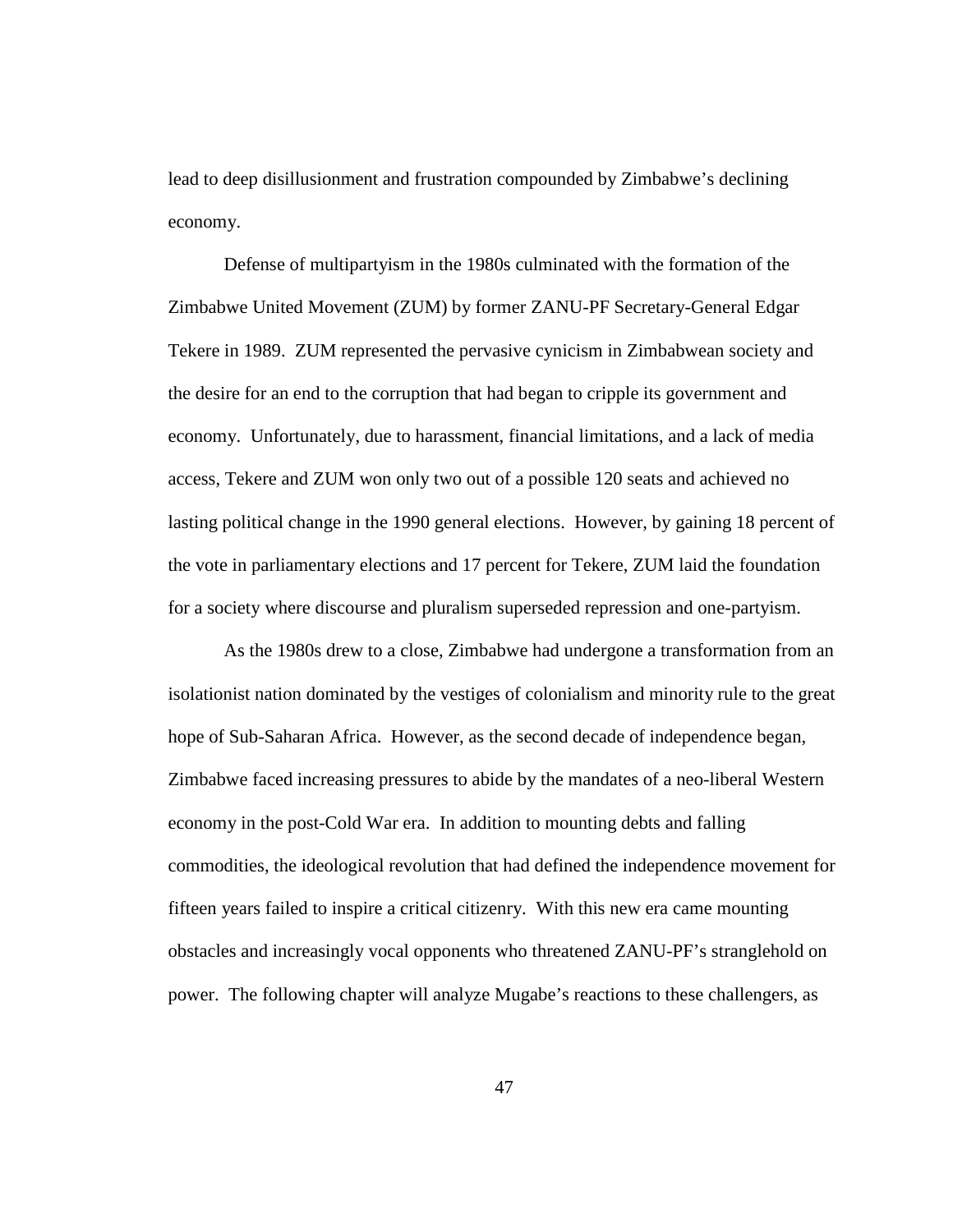well as how Zimbabwe declined into a nation defined by authoritarianism and reactionary politics.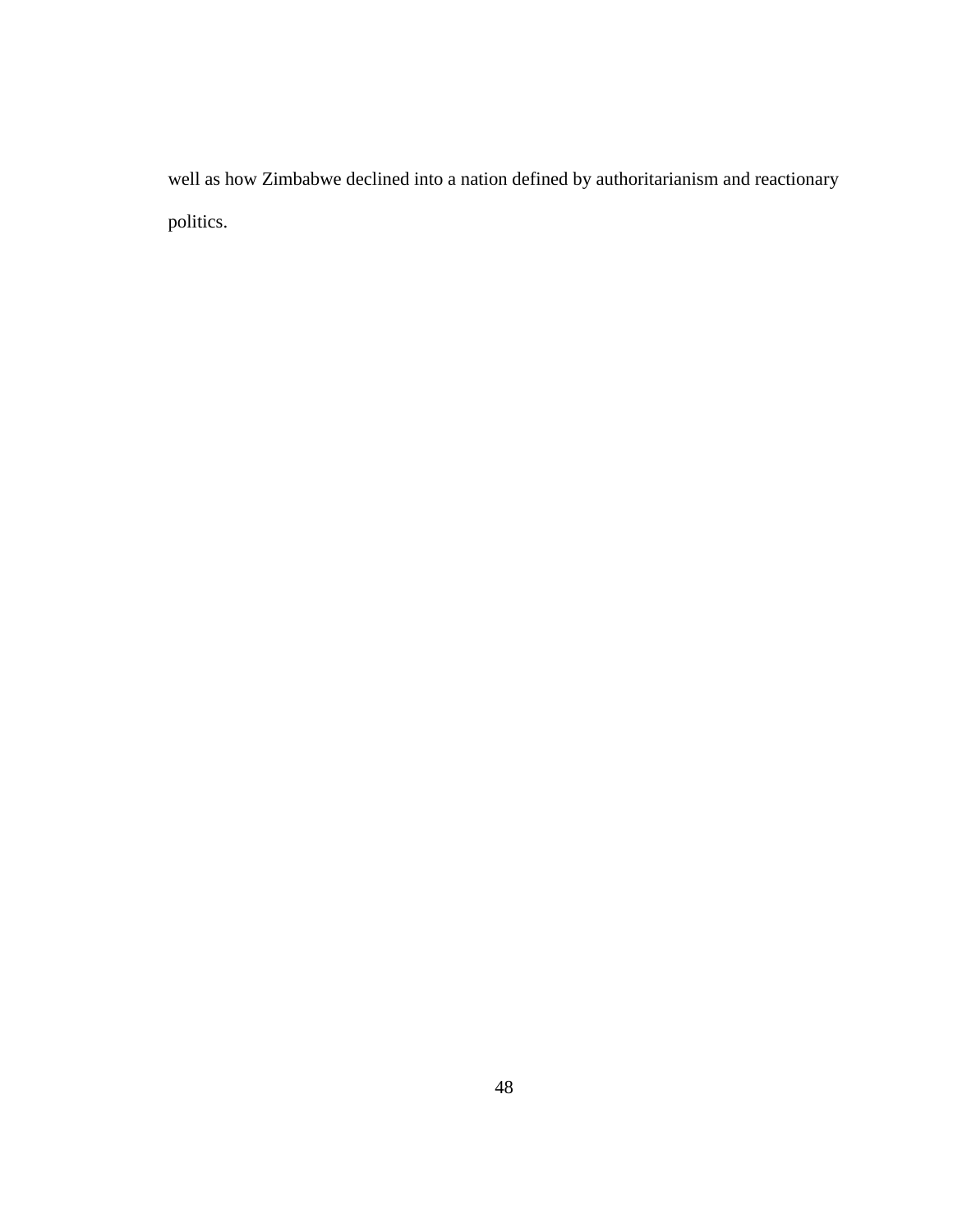# **CHAPTER FOUR: ZIMBABWE'S SECOND DECADE OF INDEPENDENCE**

This chapter analyzes the international and domestic issues which defined Zimbabwe's second decade under majority rule, beginning with the onset of economic, political, and social problems at the end of the 1980s and leading to radical land redistribution by the end of the decade. Specifically, it examines three primary issues central to the rise of authoritarianism and the eventual dissolution of democratic institutions. First, World Bank and IMF sponsored economic liberalization and its impact on Zimbabwe's economy and land redistribution schemes; second, the rising tension between civil society organizations (CSOs) and the Zimbabwean government over a breakdown in democratic institutions, intervention in the Democratic Republic of Congo and the lack of compensation for long-forgotten veterans of the Second *Chimurenga*; and third, widespread land seizures by war veterans following the failed constitutional referendum of 2000 and ZANU-PF's implementation of Fast-Track land reform.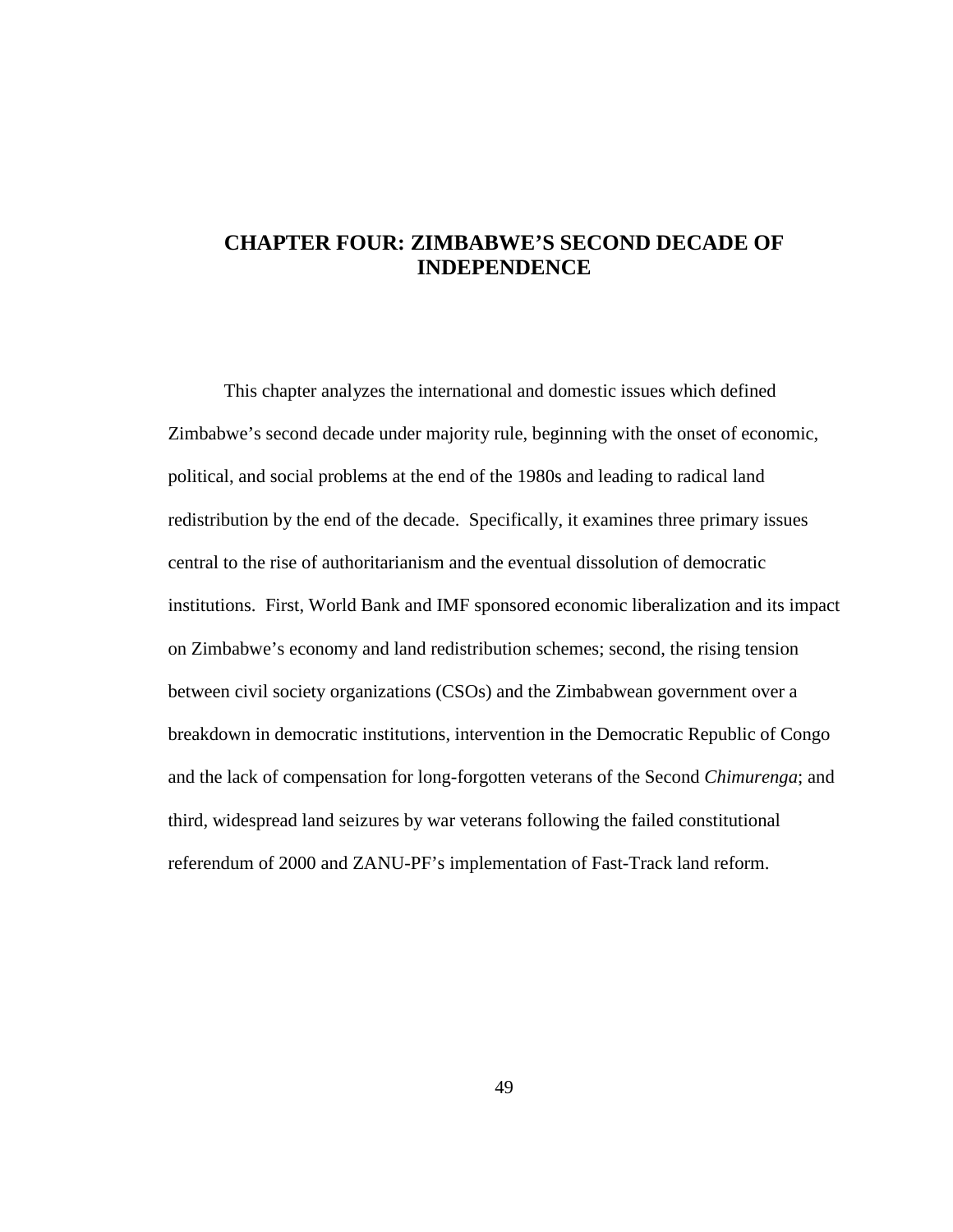#### Economic Decline and Land Reform Under Structural Adjustment

Zimbabwe's economic deterioration at the end of the 1980s was primarily due to wasteful state expenditure and policies that favored colonial institutions deemed necessary for economic viability. Widespread corruption and cronyism, failed management of parastatals, dependence on external markets, and the loss of private investment led to increasing public debt. By 1990, continued development along the lines of Mugabe's socialist vision was unfeasible and conflicted with the realities of neoliberal Western economics. Therefore, under pressure from the World Bank and IMF, the Ministry of Finance announced in 1991 the adoption of an Economic Structural Adjustment Program (ESAP) package. The ESAP package mandated the following conditions: economic liberalization, currency devaluation, and removal of government subsidies.

ESAP was derived from neo-liberal economic theory, which believes companies grow best through trade liberalization and access to new production methods. Competition through importation encourages specialization and diversification and weeds out inefficient producers through a form of economic natural selection. Furthermore, open trade improves welfare conditions due to increased opportunity and decreased poverty. A more concise definition describes neo-liberalism as "a means towards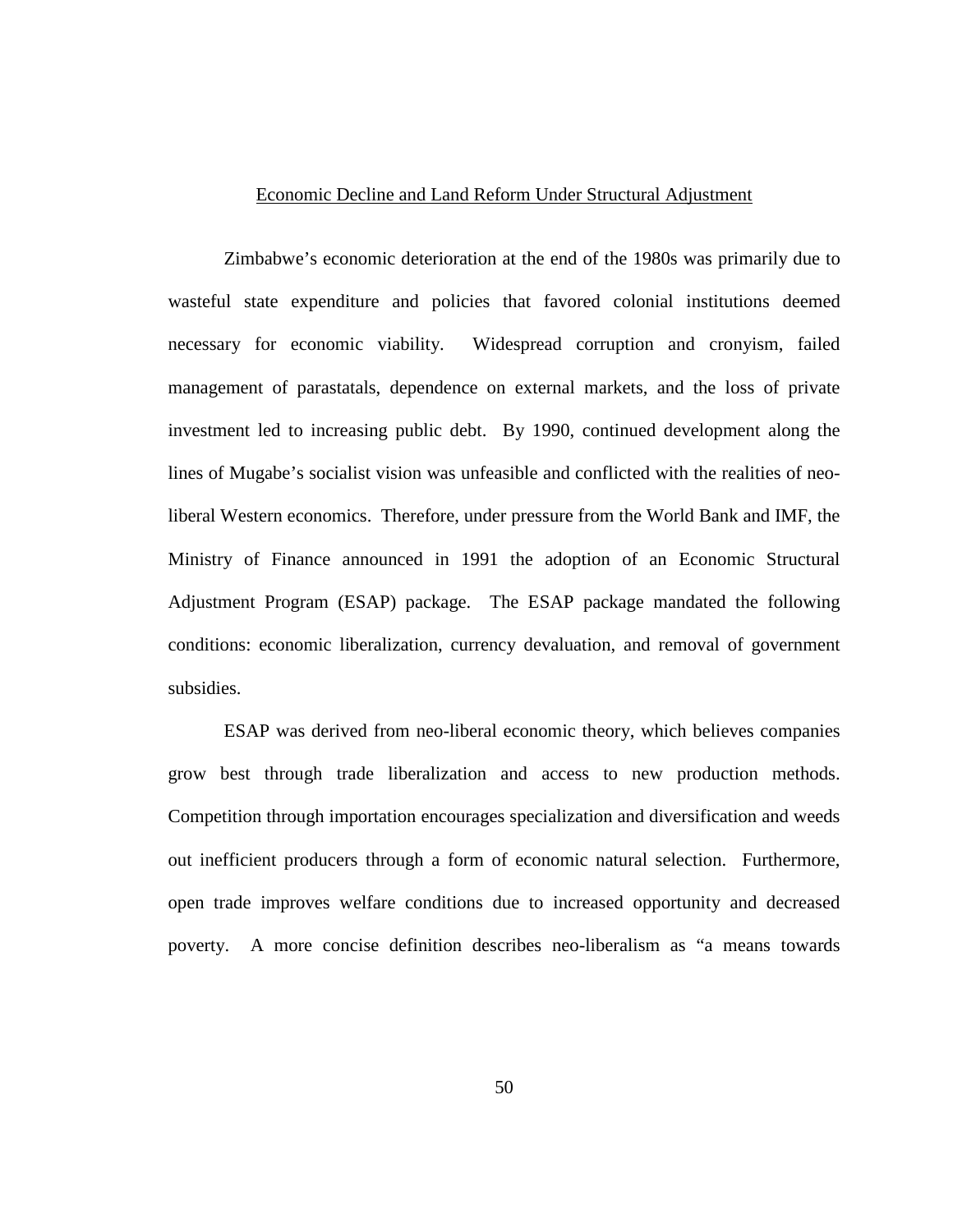enhancing human development, social welfare, and sustainable growth and development."<sup>[61](#page-60-0)</sup>

Despite previous failures where structural adjustment caused "misery, increased hardships, deterioration of human development, destruction of poor peoples' livelihoods, [destruction of the] environment, high rates of inequality, [and the] marginalization of poor countries and their communities,"<sup>[62](#page-60-1)</sup> Zimbabwe was forced to accept ESAP in order to receive additional loans from Bretton Woods institutions. To combat critics of ESAP, officials emphasized the program's "homegrown" nature, claiming that unlike previous attempts to introduce neo-liberal economic reforms in the developing world, Zimbabwe would protect its citizenry from the pitfalls of liberalization. However, critics of ESAP have recently posited that ZANU-PF's true motivation for introducing economic liberalization was that after a decade of independence the state was no longer a viable medium for wealth acquisition.<sup>[63](#page-60-2)</sup> Regardless, structural adjustment effectively ended the decades-old state interventionalism that had resulted in a bloated bureaucracy a little room for capital investment.

<span id="page-60-0"></span><sup>&</sup>lt;sup>61</sup> Moses Tekere, "Trade Liberalization Under Structural Economic Adjustment-Impact on Social Welfare in Zimbabwe," (paper presented at the Poverty Reduction Forum for the Structural Adjustment Program Review Initiative, Harare, Zimbabwe, April 9-10, 2001), 4.<br>
<sup>62</sup> Ibid., 4.<br>
<sup>63</sup> Rob Davies, "Memories of Underdevelopment: A Personal Experience of Zimbabwe's Economic

<span id="page-60-2"></span><span id="page-60-1"></span>Decline," in *Zimbabwe: Injustice and Political Reconciliation*, eds. Brian Raftopoulos and Tyrone Savage (Harare: Waver Press, 2004), 29.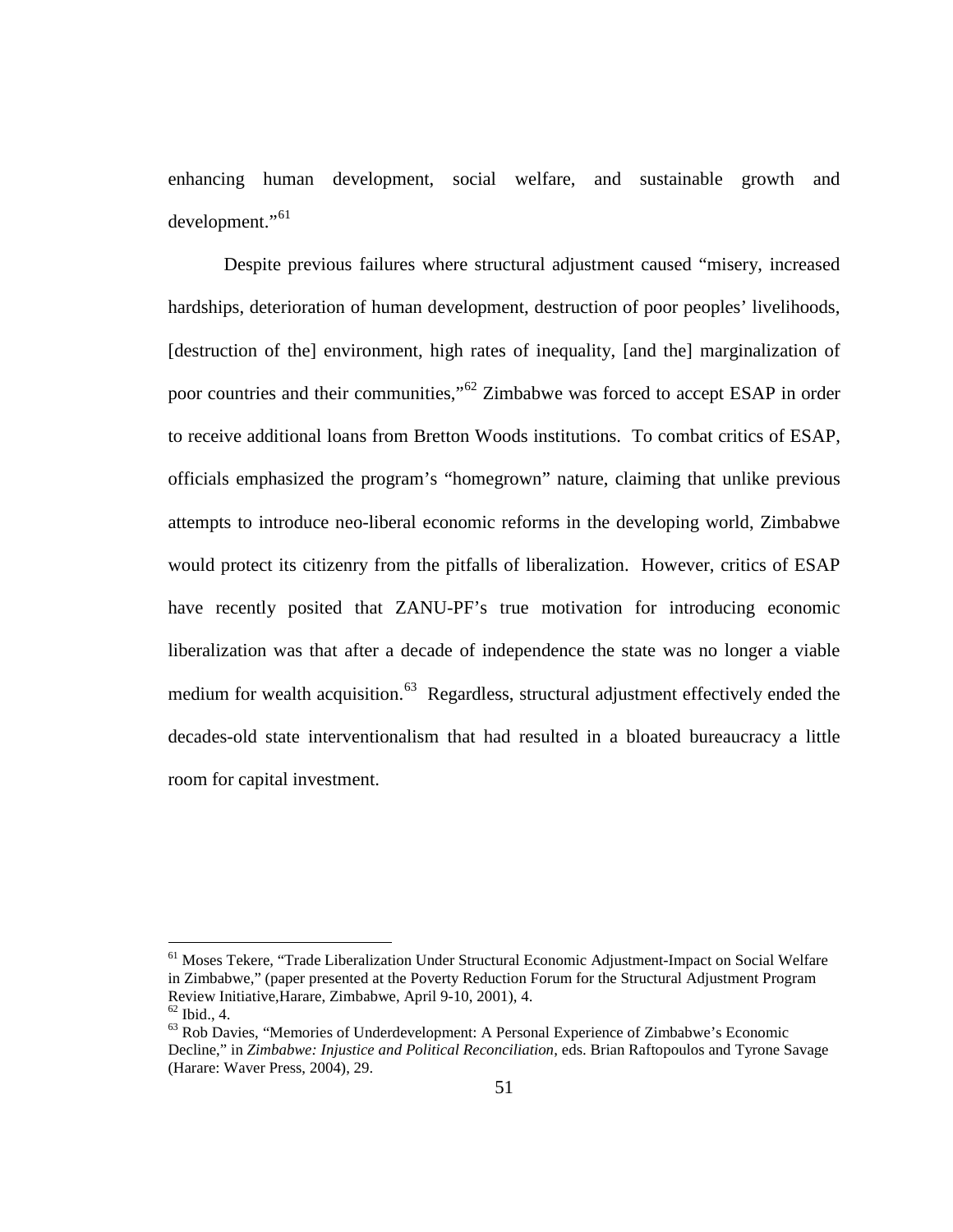**Table 4.1. Percentage Distribution of Gross Domestic Income, 1985-1990**

|                  | 1985 | 1986 | 1987 | 1988 | 1989 | 1990 |  |
|------------------|------|------|------|------|------|------|--|
| Wages & Salaries | 47.7 | 49.1 | 53.7 | 49.1 | 47.2 | 47.0 |  |
| Surplus          | 52.9 | 51.4 | 46.7 | 50.8 | 52.4 | 52.9 |  |
| Rent             | 1.9  | 2.0  | 2.4  | 2.5  | 2.6  | 2.3  |  |

*Source:* Calculated from *Quarterly Digest of Statistics*, CSO December 1999 in Godfrey Kanyenze, "Performance of the Zimbabwean Economy, 1980-2000," in *Twenty Years f Independence in Zimbabwe*.

Key goals of the ESAP were:

- Achieve GDP growth of 5 percent between 1991-1995;
- Raise savings to 25 percent of the GDP;
- Raise investment to 25 percent of the GDP;
- Achieve and export growth of 9 percent per annum;
- Reduce the budget deficit from over 10 percent of the GDP to five percent by 1995;
- Reduce inflation from 17.7 percent to 10 percent by  $1995^{64}$  $1995^{64}$  $1995^{64}$

While the primary reasoning for structural adjustment was to help countries prevent crippling debt, currency devaluation and higher interest rates made repayment more expensive, further increasing budget deficits. In order to achieve their adjustment goals, the Zimbabwean government suspended its statist measures of price controls and

<span id="page-61-0"></span> <sup>64</sup> Godfrey Kanyenze, "Performance of the Zimbabwean Economy, 1980-2000," in *Twenty Years of Independence in Zimbabwe: From Liberation to Authoritarianism*, eds. Staffan Darnold and Liisa Laakso (New York: Palgrave MacMillan, 2003), 56.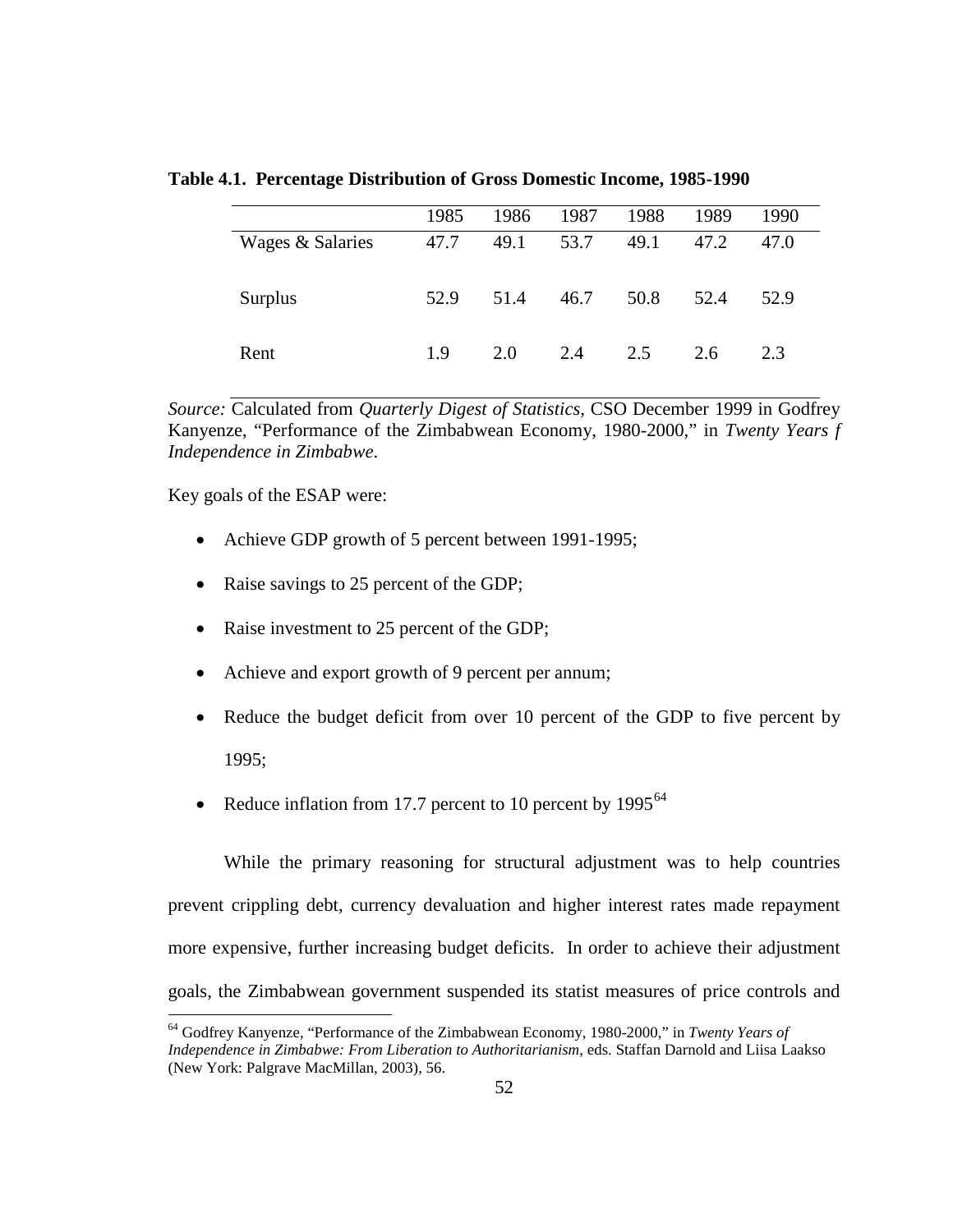subsidies, and set specific goals that included the removal of export incentives, phasing out import licensing, eliminating foreign currency controls, reducing tariffs, removing surtaxes, raising the minimum duty to 10 percent, and achieving an export growth rate of 9 percent from 1991 to 1995. Unfortunately, core stakeholder groups such as small scale commercial farmers, labor, and small businesses were not thoroughly consulted before the policy was implemented resulting in a lack of national ownership. However, big business groups, and especially the black bourgeoisie, were well informed and represented by the government-sponsored Indigenous Business Development Center (IBDC).

Central to Zimbabwe's structural adjustment was the effect of liberalization on land redistribution and the conflict between white and black capital. Due to sweeping indigenization programs of the late 1980s and early 1990s many indigenous elites sought to become large scale commercial farmers.<sup>[65](#page-62-0)</sup> While the indigenization lobby pressed for deracilization and land ownership reclassification, reforms continued to benefit whiteowned large scale farms, further retarding rural development and deepening racial divides. While the IBDC's initial mission was to aid small and medium-sized black entrepreneurs, as the decade progressed the organization became further aligned with the international donor community, shifting their focus towards acquiring equity in large corporations rather than supporting the development of new ones.

<span id="page-62-0"></span> $<sup>65</sup>$  Sam Moyo, "Land Reform and Zimbabwe's Troubled Transition to Democratic Governance," in</sup> *Political Liberalization and Democratization in Africa: Lessons from Country Experiences*, eds. Julius Omozuanvbo Ihonvbere and John Mukum Mbaku (Westport, CT: Praeger Publishers, 2003), 324.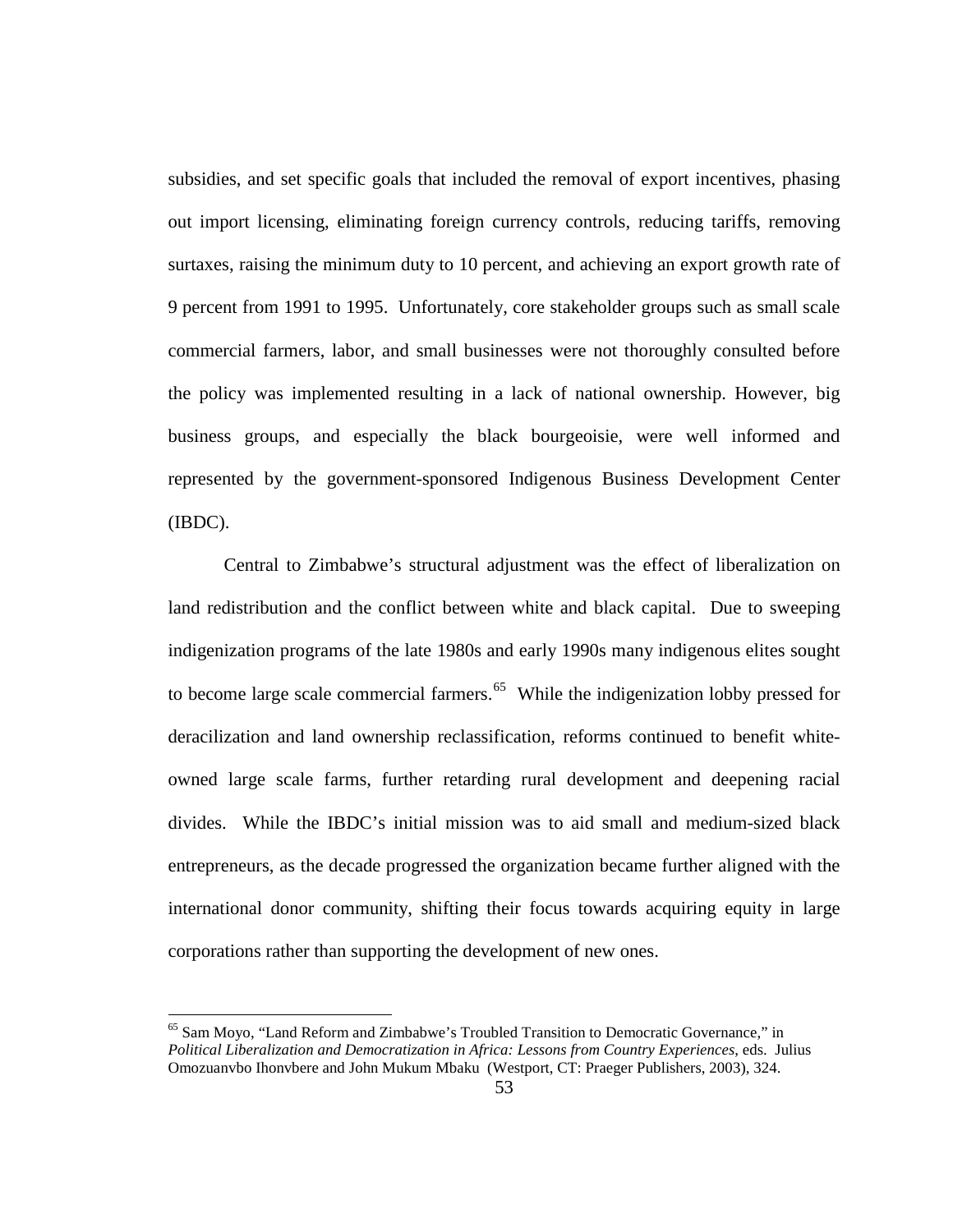ESAP represented a fundamental shift in the priorities of land redistribution. Policies in the 1980s sought to rectify unequal allocation by affording property rights to a wide spectrum of the population. The government hoped that by appropriating land for the landless, war veterans, commercial farm workers, and refugees, that economic growth and a heightened level of political stability would be reached through promoting national self-sufficiency and agricultural development.<sup>[66](#page-63-0)</sup> Under structural adjustment and its emphasis on diversification, large-scale farmers were able to erode the land rights of the peasant majority by promising economic growth. Therefore, land policies shifted from an emphasis on wealth realignment and indigenization to capitalizing on the most profitable export-based commodities.

By failing to adhere to a strict fiscal policy and succumbing to the destabilizing affects of structural adjustment, Zimbabwe's economy began a half-decade of serious decline and increased indebtedness. Real economic growth decreased from a rate of 4 percent from 1985-1990 to a paltry 0.9 percent during ESAP. Employment grew at only 0.8 percent, compared to 2.4 percent in the previous five years, and inflation skyrocketed from an annual average of 11.6 percent to 27.6 percent. Reduction of government subsidies severely degraded public enterprises, amounting to \$3.8 billion in losses from 1992 to 1994. Consequently, the government had to borrow heavily causing outstanding

<span id="page-63-0"></span> <sup>66</sup> Ibid., 326.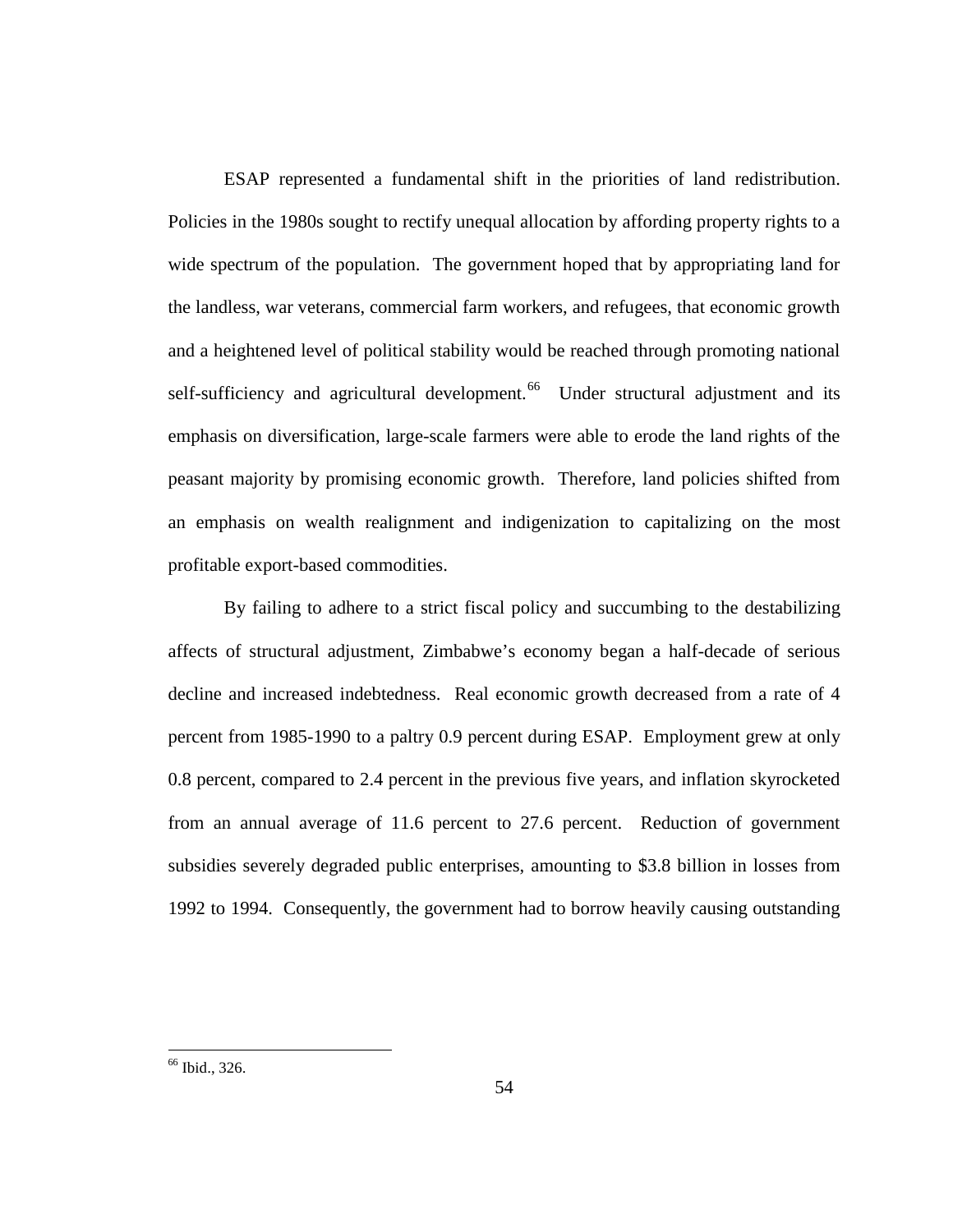debt to rise from 42.5 percent of the GDP in 1990 to 82.6 percent in 1993 before dropping to 66.9 percent in 1995. $67$ 

| Economic Sector | Before ESAP (1985-1991) | After ESAP (1992-1997) |
|-----------------|-------------------------|------------------------|
| Real GDP Growth | 5.3%                    | 3.2%                   |
| Agriculture     | 6.6%                    | 10.0%                  |
| Manufacturing   | 8.9%                    | $-0.7\%$               |
| Mining          | 4.5%                    | 2.3%                   |

**Table 4.2. Trade Liberalization and Economic Performance**

*Source:* Moses Tekere, "Trade Liberalization Under Structural Economic Adjustment-Impact on Social Welfare in Zimbabwe," (paper presented at the Poverty Reduction Forum for the Structural Adjustment Program Review Initiative, April 2001), 7.

By 1995, NGO poverty analysts concluded that the negative impacts of structural

adjustment on the economy and poverty alleviation far outweighed any positives. World

Bank assessments concurred with independent studies and conceded that:

"The concerns…go beyond the issues of pace and design: the comprehensiveness of the program seems a fundamental issue, especially given the objective of reducing poverty. Given the highly dualistic nature of Zimbabwe's economy (where the white minority dominates formal sector economic activity and owns two-thirds of high potential land, and the black majority is concentrated in rural, communal areas and the urban informal sector), it would appear that some basic questions were not explicitly addressed at the outset. First, would ESAP, predicated on the formal sector acting as an engine of growth create sufficient jobs, quickly enough, to address the serious problems of employment?...Even realization of the most optimistic scenarios for formal sector growth will not provide a quick solution to the unemployment problem."<sup>[68](#page-64-1)</sup>

Regardless of ESAP's flawed design, the IMF's suspension of loans in 1995 had little to

do with their own shortcomings and everything to do with Zimbabwe's inability to curb

their budget deficit and manage their balance of payments. Ultimately, "[L]iberalization

<span id="page-64-1"></span><span id="page-64-0"></span><sup>67</sup> Kanyenze, "The Zimbabwean Economy 1980-2003," 124. 68 World Bank, *Performance Audit Report: Zimbabwe Structural Adjustment Program*, Report no. 14751, June 30, 1995, 23.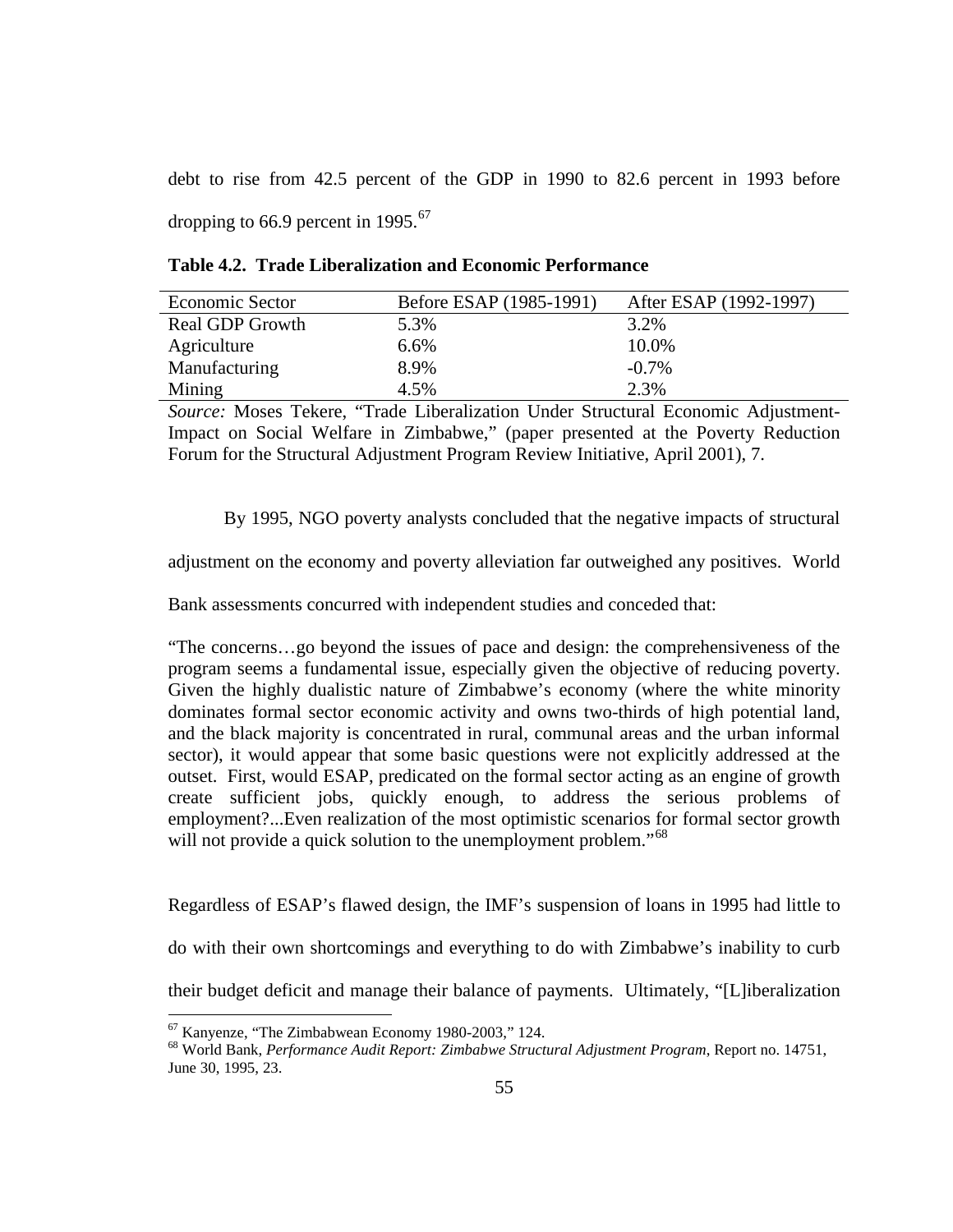proceed[ed] ahead of deficit control, leading to declining growth and insurmountable obstacles to debt reduction."[69](#page-65-0)

#### Civil Society Challenges to State Power

ESAP's failure and the Zimbabwe's deteriorating economic climate caused the government to look for alternative means of economic revitalization. However, the widespread unpopularity of ESAP resulted in two years of indecision on the part of economic policy makers. It was not until 1998 that the government launched the Zimbabwe Program for Economic and Social Transformation (ZIMPREST). Under ZIMPREST Zimbabwe sought an annual GDP growth of 6 percent, the addition of 42,200 new jobs per annum, a per capita income growth of 3.4 percent, and a 4.4 percent growth in consumption. To achieve these goals, Zimbabwe needed to decrease their budget from 10 to 5 percent of their GDP, reduce inflation from 20 percent to single digits by the year 2000, increase levels of saving and investment, and increase export growth by a minimum of 9 percent.<sup>[70](#page-65-1)</sup>

ZIMPREST emphasized the need for strict fiscal responsibility, civil service and parastatals reform, and stakeholder participation in policy decisions. However, these changes were never implemented. Additional calls for democratization reform, good

<span id="page-65-1"></span><span id="page-65-0"></span>

 $^{69}$  Brown, "The EU and Structural Adjustment," 80.<br><sup>70</sup> Godfrey Kanyenze, "The Zimbabwean Economy 1980-2003," 129.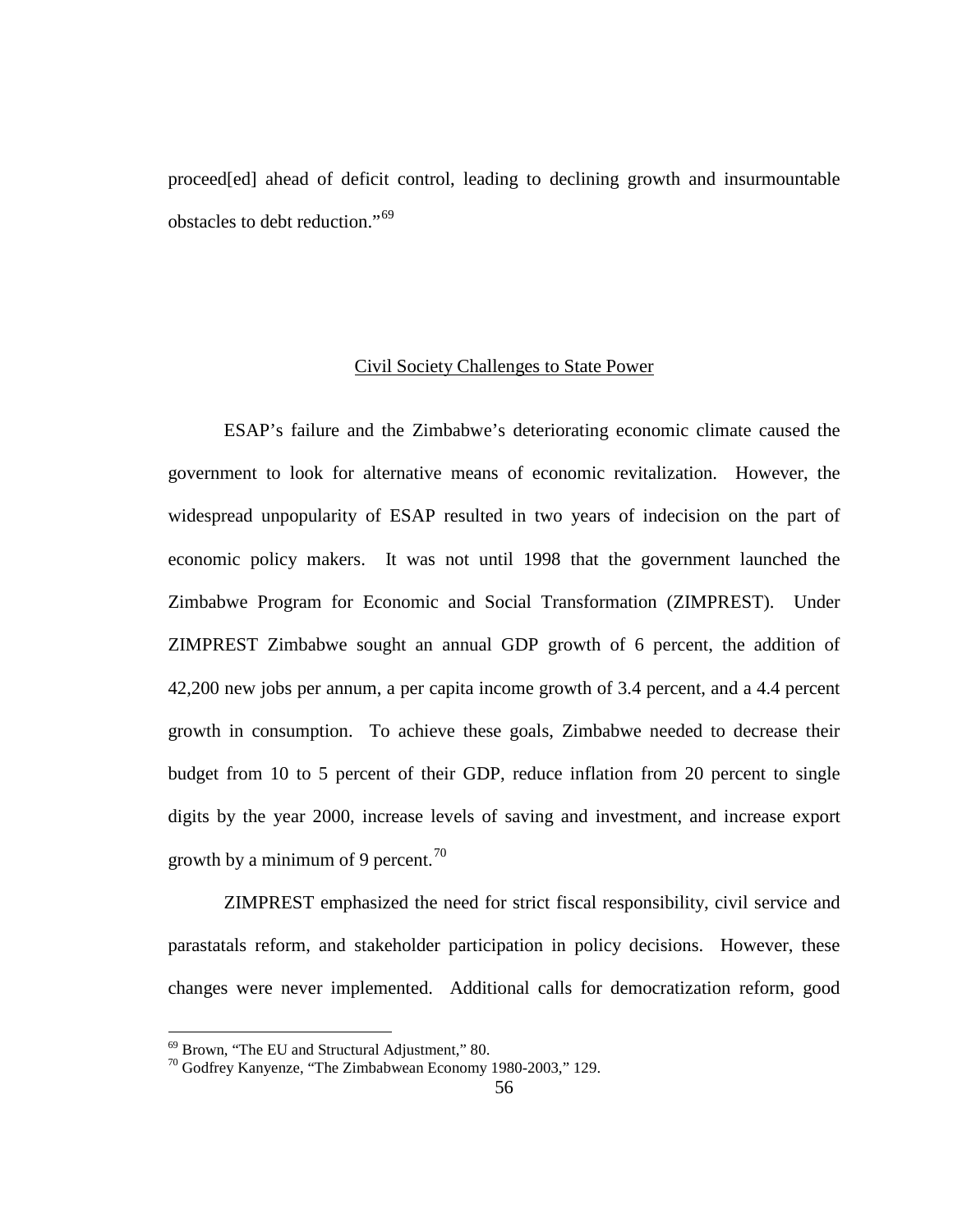governance, and the elimination of corruption were ignored.<sup>71</sup> In response to rising unemployment, record inflation and interest rates, ever-increasing deficits, continued corruption, and mismanagement within the government, civil society organizations (CSOs) -- notably trade unions and veterans' organizations -- began pressing for more transparent representation from their elected officials and demanding a greater voice in the political process.<sup>[72](#page-66-1)</sup> 1996 saw the beginnings of mass strikes throughout the public sector culminating in 232 strikes in 1997, more than in any year since independence. Additionally, stay-aways and public protests showed the ability of organizations like the ZCTU and their Secretary General Morgan Tsvangirai to mobilize large groups against government policy and action.

|      | Jan            | Feb      | Mar      | Apr      | May            | Jun      | Jul      | Aug            | Sept     |          | Oct Nov  | Dec            | Total |
|------|----------------|----------|----------|----------|----------------|----------|----------|----------------|----------|----------|----------|----------------|-------|
| 1991 | $\theta$       | $\theta$ | $\theta$ | $\theta$ | $\overline{0}$ | $\theta$ | $\theta$ | $\overline{0}$ | O        | $\theta$ | $\theta$ | 5              | 5     |
| 1992 |                | 2        | 2        | 0        |                | 3        |          | $\theta$       |          |          | 0        | 3              | 14    |
| 1993 | 5              | 2        | 3        | 3        | 3              | $\theta$ |          | $\Omega$       | 3        | 3        | $\theta$ | $\theta$       | 23    |
| 1994 | 2              | $\Omega$ | $\Omega$ | $\theta$ | $\Omega$       | $\Omega$ | $\theta$ | $\Omega$       | $\theta$ | $\theta$ | $\theta$ | $\theta$       | 2     |
| 1995 | $\overline{2}$ | 2        |          | 6        | 4              | 4        | 6        | 12             | 8        | 9        | 11       | $\Omega$       | 65    |
| 1996 | $\theta$       | $\theta$ | $\theta$ | 12       | 9              | 6        | 8        | 3              | 4        | 12       |          | $\theta$       | 62    |
| 1997 | 3              | 3        | 6        | 7        | 19             | 18       | 28       | 16             | 22       | 98       | 5        | 7              | 232   |
| 1998 | 6              | 9        | 21       | 9        | $\Omega$       | $\Omega$ | 3        | 3              | 16       | 10       | 5        | 17             | 119   |
| 1999 | 6              | 28       | 5        | 14       | 8              | 4        | 11       | 6              | 13       | 19       | 17       | 17             | 148   |
| 2000 | 5              | 12       | 14       | 8        | 16             | 12       | 10       | 22             | 10       | 9        | 12       | $\overline{0}$ | 130   |

**Table 4.3. Strikes from 1991 to 2000**

*Source:* Government of Zimbabwe, Ministry of Public Service, Labor and Social Welfare, 2001.

<span id="page-66-1"></span><span id="page-66-0"></span><sup>71</sup> Ibid., 129. <sup>72</sup> "Zimbabwe on the brink of anarchy: civic groups," *Zimbabwe Independent*, January 23, 1998.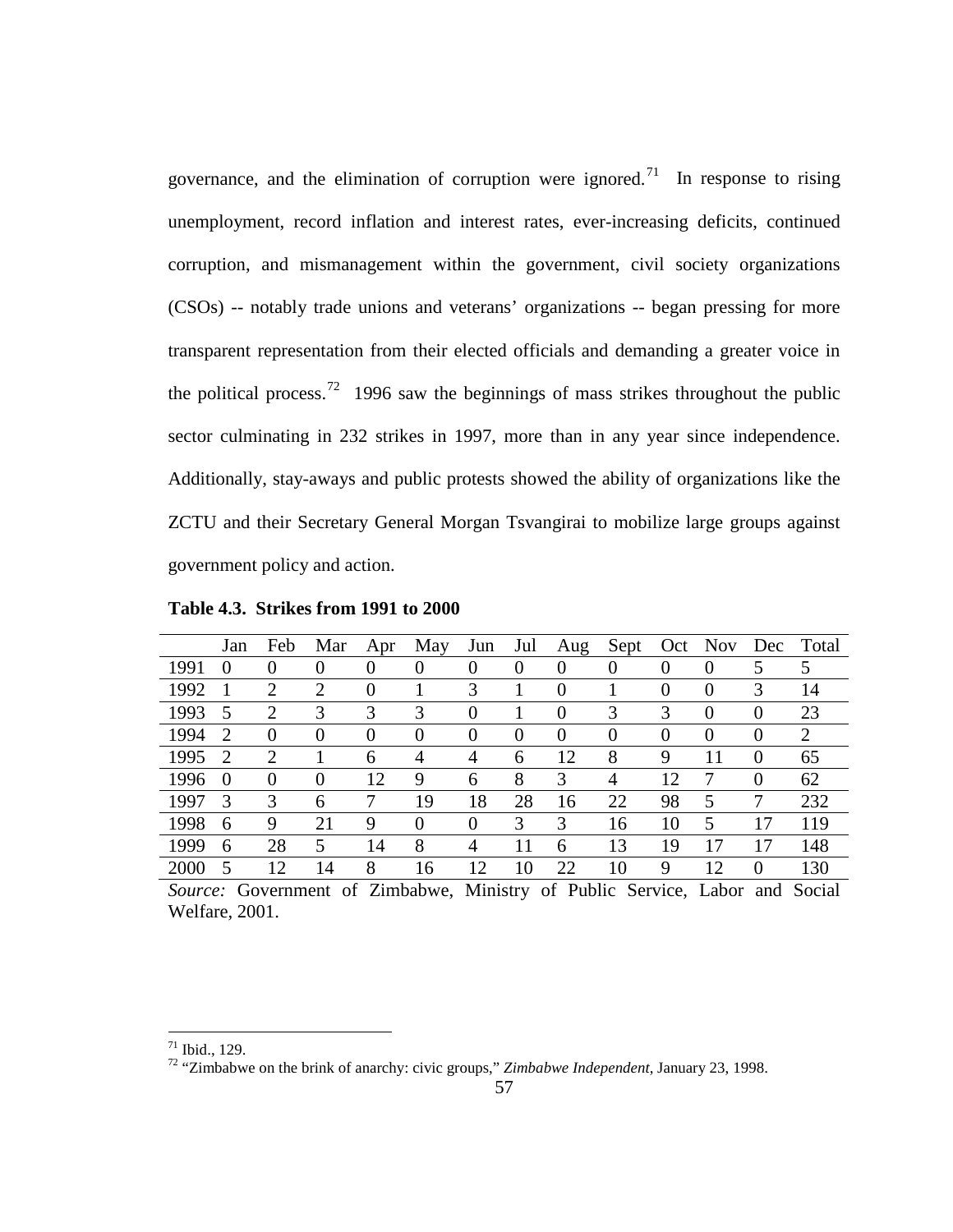To protest their absence from political involvement and the rising authoritarianism of ZANU-PF, labor movements, student and youth groups, women's organizations, churches, business and lawyers' groups, and NGOs formed the National Constitutional Assembly (NCA) in May 1997. Launched in January 1998<sup>73</sup>, the NCA's goal of "[S]triv[ing] to protect, promote, deepen and broaden the concepts and practice of democracy, transparency, good governance, justice and tolerance in the Republic of Zimbabwe $174$  $174$  was part of a broader effort to forge an alternative political voice which stressed counter-hegemonic ideologies that incorporated a wide spectrum of business and social interests. In addition to consolidating domestic support, the NCA also sought the support of international civil society organizations.<sup>[75](#page-67-2)</sup>

Additional criticism came from independent human rights organizations, most notably the Catholic Church. In March 1997, the Catholic Commission for Justice and Peace (CCJP) published their damning *Report on the Disturbances in Matabeleland & Midlands*. The report detailed the regional context behind ZANU-PF's fear of subversion and the methods by which they quelled perceived resistance during their consolidation of power in the first decade of independence.

In addition to human rights, militarism continued to play a central role in criticism over Mugabe's intervention in the Democratic Republic of Congo (DRC) in 1998.

<span id="page-67-0"></span> <sup>73</sup> "Zimbabwe: National constitutional assembly to be launched," *Zimbabwe Independent*, January 30, 1998.<br><sup>74</sup> Constitution of the National Constitutional Assembly, 1997.

<span id="page-67-2"></span><span id="page-67-1"></span><sup>&</sup>lt;sup>75</sup> L.M. Sachikonye, "The Institutional Development of Unions in Zimbabwe," in *Striking Back: The Labor Movement and the Post Colonial State in Zimbabwe, 1980-2000*, eds. Brian Raftopoulos & Lloyd Sachikonye (Harare: Weaver Press, 2001), 101.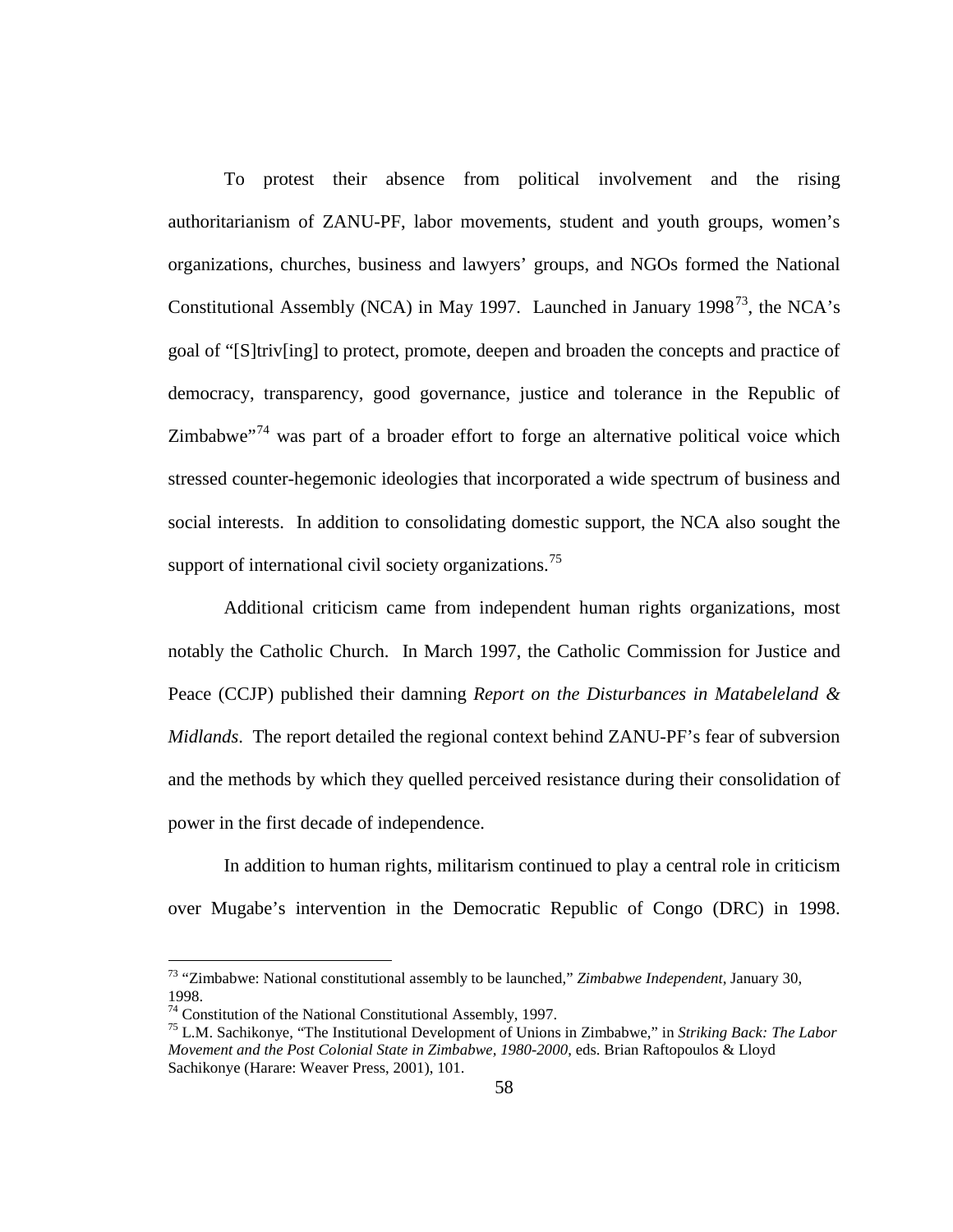Following the Rwandan genocide in 1994, the new Tutsi-dominated government, aided by Uganda and Eretria, decided to attack the Hutu army residing in the Congolese borderlands. Zimbabwe, along with fellow South African states Namibia and Angola, sent troops to help support the Kabila regime due to the vast amount of mineral wealth possessed by the DRC and its potential membership in a Southern Africa economic consortium.[76](#page-68-0)

Intervention in the DRC facilitated two key desires of Mugabe and Zimbabwe's ruling elite. First, the conflict led to high levels of profiteering by military and government officials through mining concessions, preferential trade, and the supply of arms, food, and goods. Second, since the end of Apartheid, Mugabe desperately sought to regain the international prominence he once held as leader of Front Line States. Upon gaining control of the defense arm of the South African Development Community (SADC) in 1996, Mugabe set out to assert his influence in regional conflict mediation.

Zimbabwe's initial involvement in the DRC consisted of three thousand troops, combat aircraft, and armored vehicles. This number would eventually reach eleven thousand with a daily operating cost of U.S. \$1 million in 1998. It is estimated that in all, Zimbabwe spent nearly U.S. \$263 million in the DRC, with some claiming significantly higher totals. As casualties and costs mounted, severe criticisms arose from the news media<sup>[77](#page-68-1)</sup> and CSOs and caused the IMF and Western lenders to question future investments. Additionally, the Zimbabwean military itself was beginning to question

<span id="page-68-1"></span>

<span id="page-68-0"></span><sup>&</sup>lt;sup>76</sup> Chan, *Robert Mugabe*, 136.<br><sup>77</sup> Editorial, "A nation crying out for leadership," *Zimbabwe Independent*, October 25, 1998.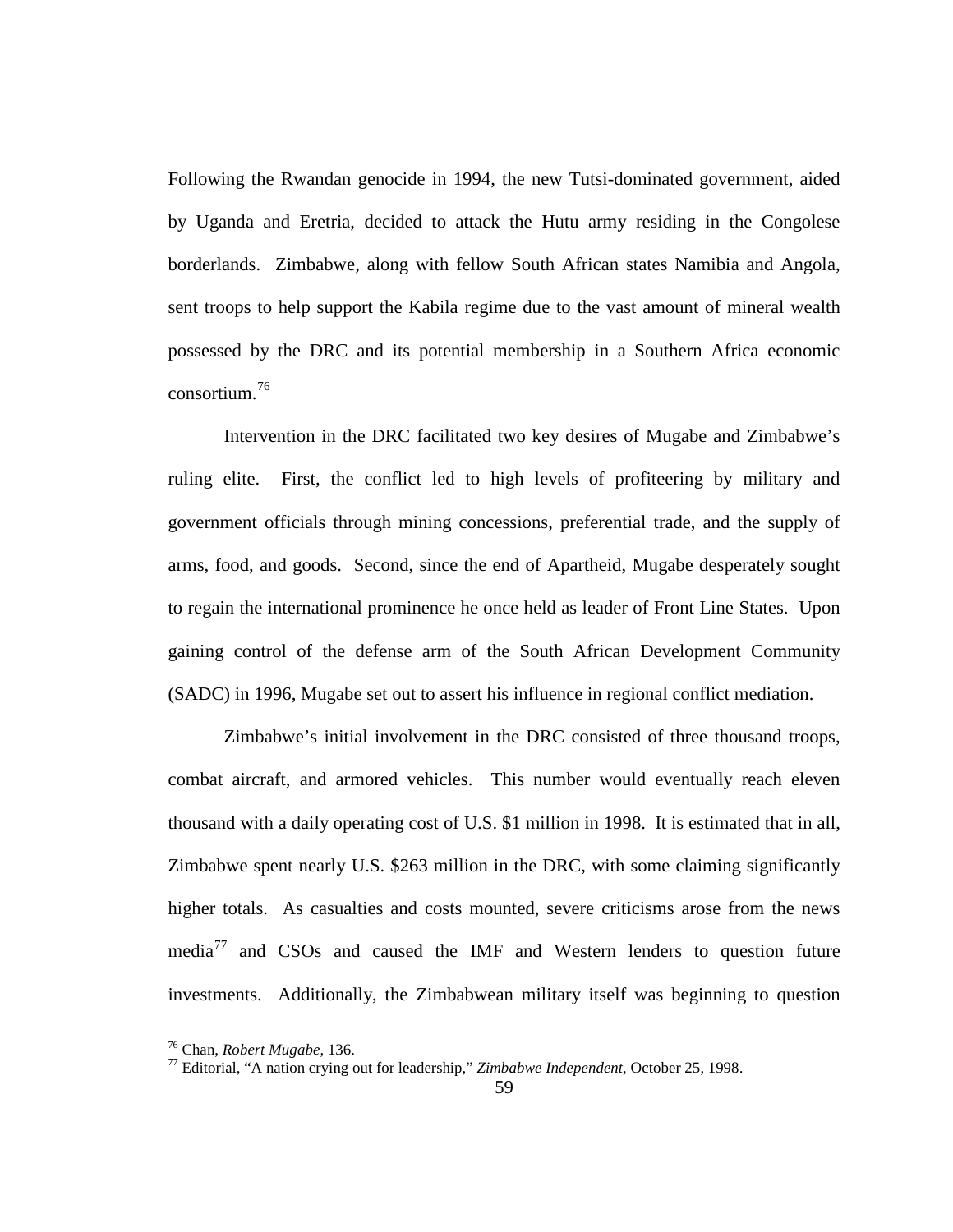their presence in the DRC. A report by the *Standard* in January 1999 claimed that twenty-three officers had been arrested in December 1998 for planning a coup against the government.<sup>[78](#page-69-0)</sup> Mugabe's enraged reaction and the Central Intelligence Organization's (CIO) prolonged detention and abusive interrogation of *Standard* editor Mark Chavunduka demonstrated the desperation of the government to quell any perceived dissent as well as their complete disregard for civil rights, the private media, and judicial process.[79](#page-69-1)

By the end of the decade, Zimbabwe had successfully alienated itself from the majority of the international community. Continued concerns over human rights and pervasive corruption lost Mugabe the support of Western governments while his blatant refusal to adhere to Word Bank and IMF conditions demanding a reduction in government payroll, relaxation of import controls, and streamlined regulations aiding the start-up of small and medium-sized businesses resulted in the loss of support from both organizations.<sup>[80](#page-69-2)</sup> However, it would not be the cessation of international aide which would cause disastrous upheaval in Zimbabwe's next decade of independence, but the dissention of war veterans of the Second *Chimurenga*, the men and women who Mugabe had built his support upon twenty-five years prior.

<span id="page-69-2"></span><span id="page-69-1"></span>

<span id="page-69-0"></span><sup>&</sup>lt;sup>78</sup> "Senior Army Officers Arrested," *Zimbabwe Standard*, January 10, 1999.<br><sup>79</sup> Meredith, *Mugabe: Power and* Violence, 147-149.<br><sup>80</sup> Geoff Hill, *The Battle for Zimbabwe: The Final Countdown* (Cape Town: Zebra Press, 2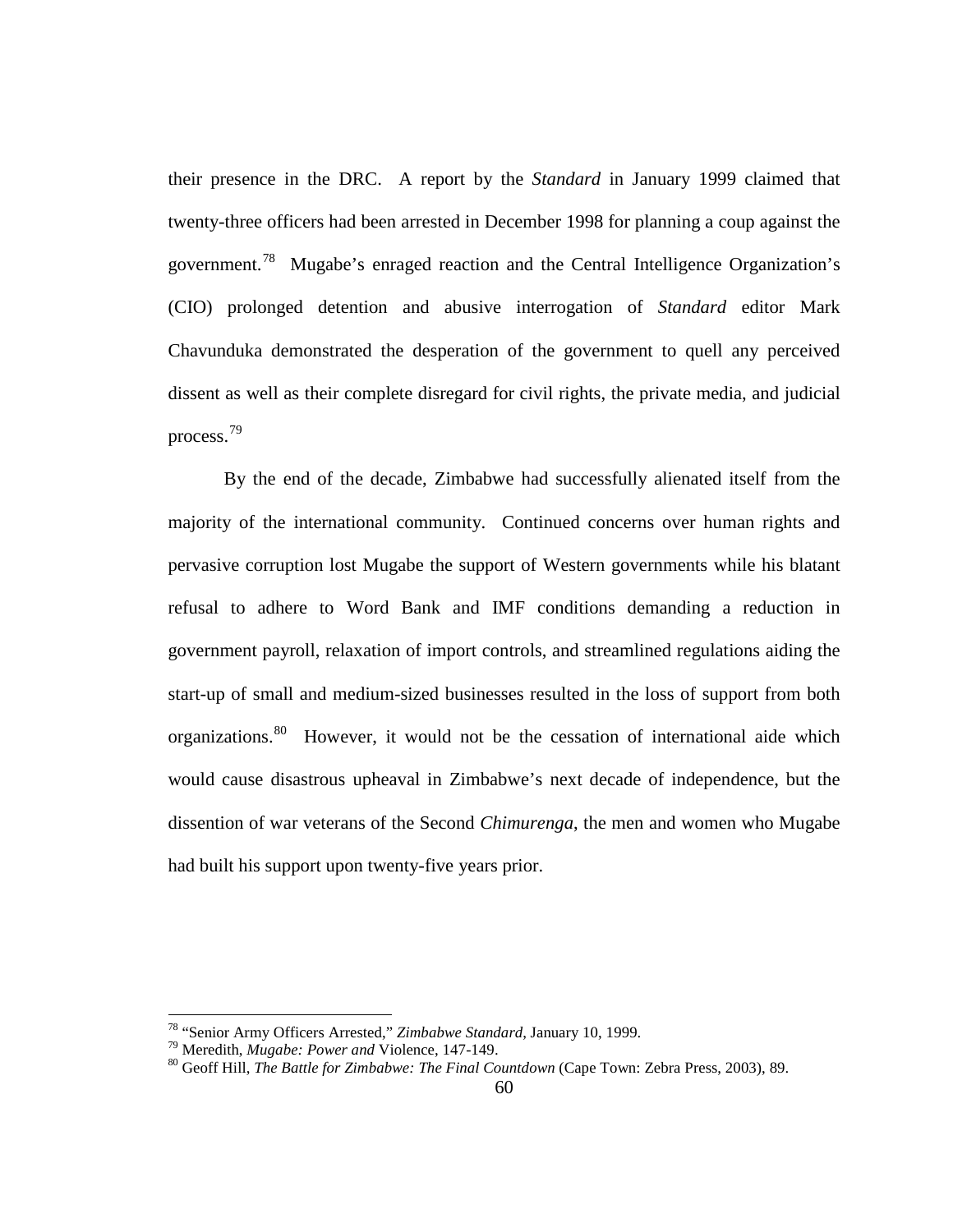### War Veterans and Shifting Power Dynamics

No group reflected the deep disillusionment of Zimbabwe, or would have a more lasting impact on the relationship between the state and the governed, than the war veterans of the Second *Chimurenga*. By the late 1990s veterans became central actors in the escalation of Zimbabwe's economic and political deterioration due to their ability to transcend the constraints of authoritarianism and successfully challenge state power.

By late 1997, veterans of Zimbabwe's liberation war had become exceedingly frustrated over unfulfilled wartime promises for land and wealth redistribution. Ironically, the liberation war remained ZANU-PFs primary source of political legitimacy, with veterans representing a key constituency. However, due to a lack of organization, veterans found themselves marginalized for over a decade and a half while Mugabe extolled revolutionary rhetoric for his own political gains.

Beginning in March 1997, tensions reached a boiling point when the Zimbabwean government was forced to suspend payments from the War Victims' Compensation Fund due to excessive corruption and theft. After Mugabe continually dismissed their grievances, war veterans altered their tactics from negotiation to outright confrontation. Protestors harassed party officials and organized rallies in major cities, culminating on August 11th with a mass demonstration against ZANU-PF during Mugabe's Heroes' Day Speech. To prevent a violent escalation, Mugabe agreed to resume payments and award gratuities to each of the fifty thousand veterans claiming compensation. The estimated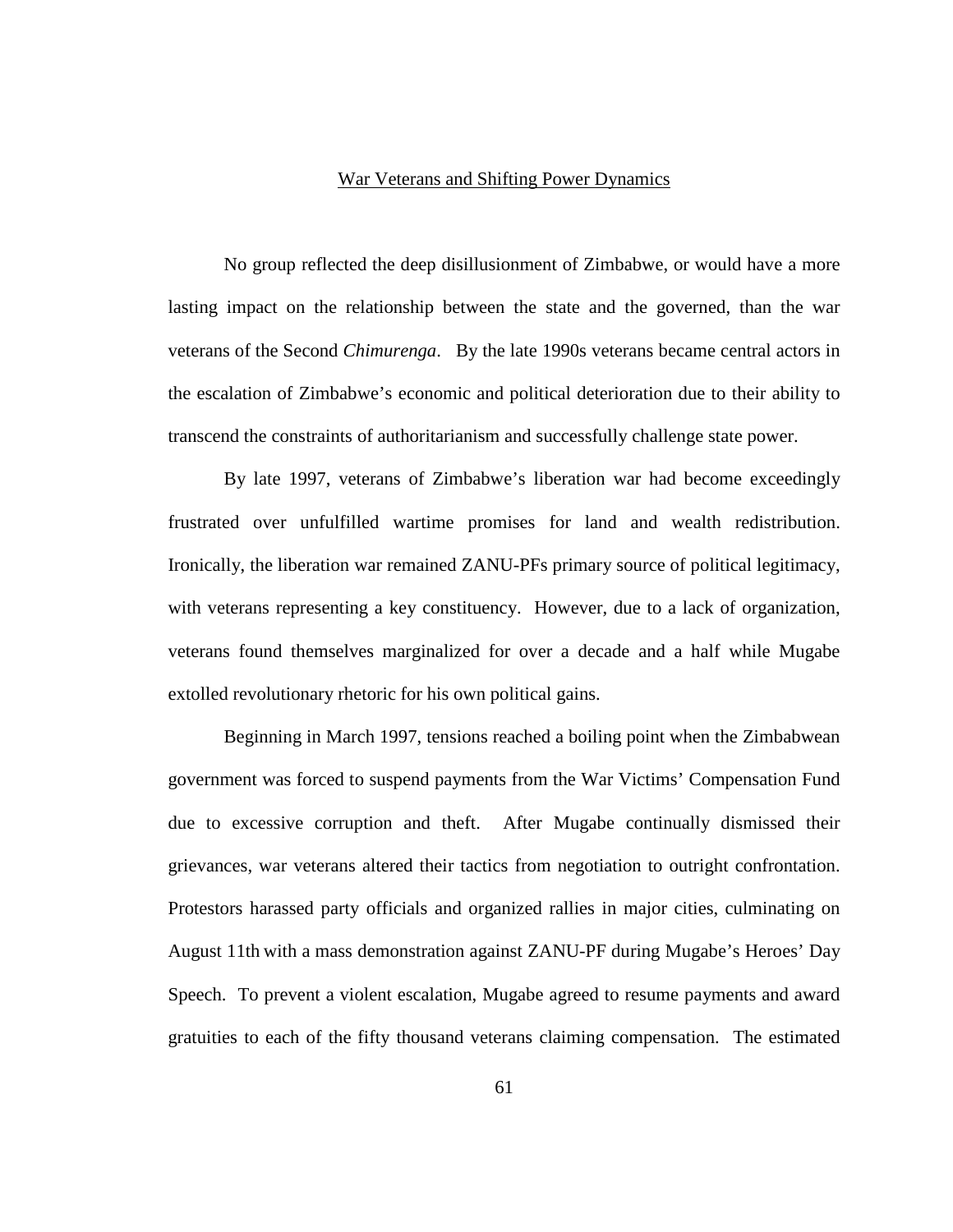total cost was an unbudgeted Z\$4 billion that tripled currency devaluation to U.S. \$30 and brought about an economic crisis from which the country has yet to recover.

In addition to the economic fallout, Mugabe's capitulation left the state vulnerable to a further devolution of authority. Desire for a politically expedient resolution had significantly weakened Mugabe's hold on power. Specifically, the dynamic between the state and the governed had been inverted with the government finding itself at the mercy of those who had been longstanding instruments of ZANU-PF's political machine. Now organized and motivated by success, the War Veterans' Association (WVA) and their leader Chenjerai "Hitler" Hunzvi sought greater political gains by articulating the landlessness of many disenchanted Zimbabweans.

As part of its agreement with the WVA a \$50,000 gratuity, \$2,000 tax-free monthly pension, and free healthcare and education would be provided to veterans and their families.<sup>81</sup> Additionally, 20 percent of all those selected for resettlement were to be ex-combatants.<sup>82</sup> Since land was one of the few commodities that could still effect mass political mobilization, in late 1997 ZANU-PF selected 1,471 commercial farms for compulsory acquisition and resettlement. However, the careless nature in which lands were seized caused open contention within the courts. Of the farms designated for resettlement, 625 were undesignated. Land hungry veterans, incited by ZANU-PF's false promises, began occupying rural areas between June and August 1998.<sup>[83](#page-71-2)</sup> In addition to

<sup>&</sup>lt;sup>81</sup> Cyril Zenda, "War vets now shameless mercenaries," Zimbabwe Independent, June, 12 1998.<br><sup>82</sup> Dashwood, *Zimbabwe: The Political Economy*, 103.<br><sup>83</sup> Editorial, "Rural anarchy looms as government sits by," *Zimbabwe In* 

<span id="page-71-1"></span><span id="page-71-0"></span>

<span id="page-71-2"></span>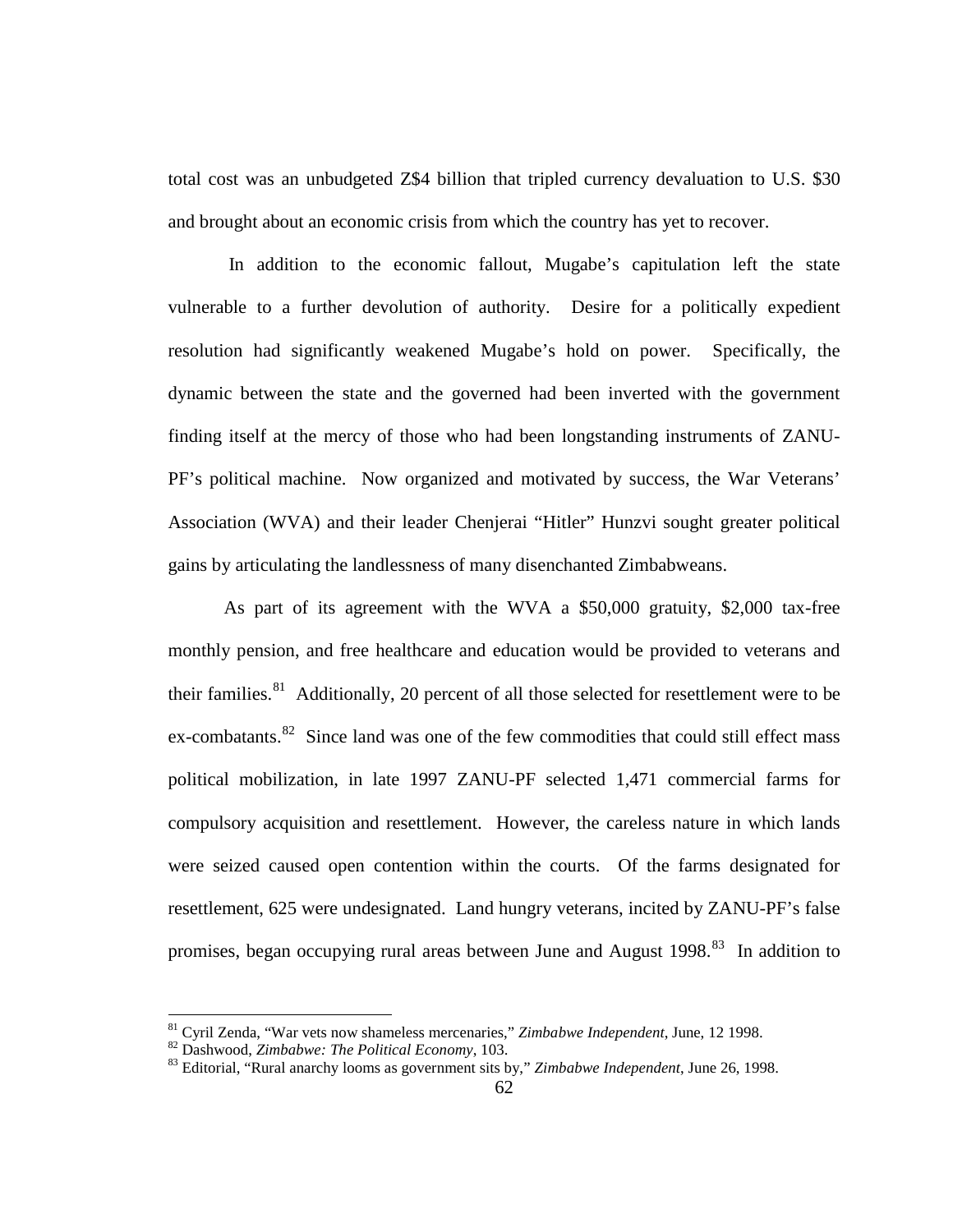actual veterans, the WVA's ranks began to grow with an influx of unemployed youths who found the veteran movement to be the only effective vehicle of advancement free from state intervention. It was this contingent that carried out the majority of violent seizures in the following years.

However, while war veterans represented the most aggressive threat to Mugabe's power, it was the rise of the opposition Movement for Democratic Change (MDC) which constituted the greatest long term threat to ZANU-PF's political hegemony. Mugabe's overriding fear of his waning popularity and MDC support would become the impetus for the final chapter in Zimbabwe's decline into economic, social, and political chaos marked by violent land seizures and economic ruin.

### Opposition, Invasion, and Fast-Track Land Reform

By the late 1990s, Mugabe found himself at the center of an international storm due to Zimbabwe's failing economy, questions over human rights, and their continued intervention in the DRC. Additionally, threats from war veterans and CSOs, and strikes and demonstrations by organized labor confirmed that a large portion of Zimbabwe's citizenry no longer supported ZANU-PF with the same fervor that had existed in the 1980s. Unfortunately, the lack of a viable opposition party left the majority of the population with a pessimistic apathy towards the future of political pluralism. However,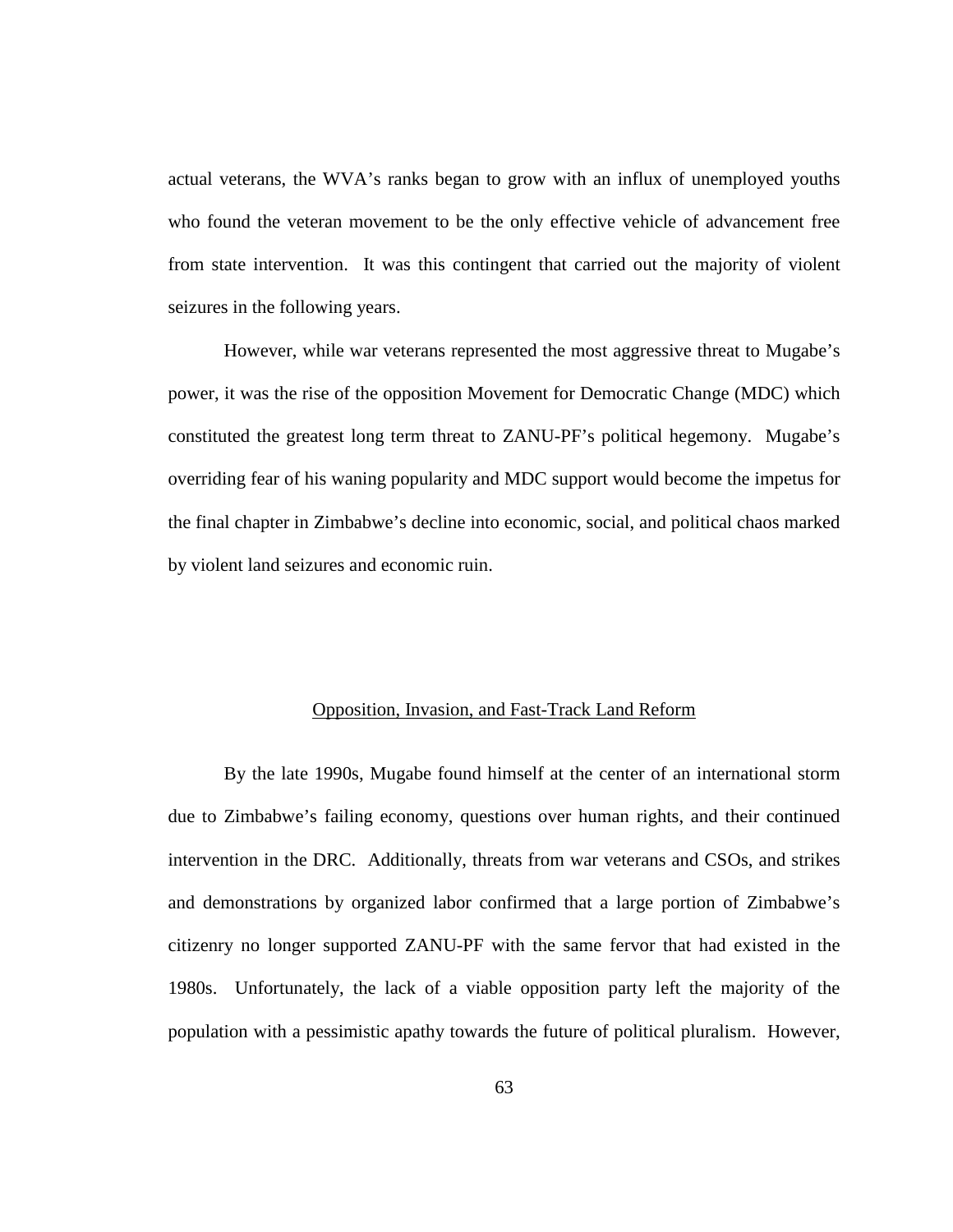in February 1999, in the wake of a withering economy and unchecked land seizures by war veterans and their supporters, the ZCTU approved the formation of the Movement for Democratic Change (MDC).

The MDC's primary objective was to be a viable political party that could successfully contest elections and give the public an alternative option to ZANU-PF. Officially launched in September of 1999 under the leadership of ex-ZCTU secretary general Morgan Tsvangirai, the MDC entered the Zimbabwean political arena during a period of severe national discontent. Much like the NCA, the MDC harnessed a broad spectrum of CSOs into a coalition with the overarching purpose of removing ZANU-PF and Mugabe from power.

Formation of the MDC coincided with another major turning point in the political and social transformation of Zimbabwe. Beginning in early 1999, Mugabe appointed a constitutional reform commission aimed at replacing the 1979 Lancaster House Constitution and quelling pressure from the NCA for democratic reform. After over five thousand meetings, the four hundred person commission delivered a draft constitution to Mugabe in November 1999 that addressed many of the criticisms that had plagued the government since independence, notably human rights and freedom of the press.<sup>[84](#page-73-0)</sup> Additionally, it provided for a Prime Minister and removed the President's power to appoint his thirty members to Parliament. However, the constitution's final draft was not a unanimous decision as twenty commission members found it a poor reflection of the

<span id="page-73-0"></span><sup>&</sup>lt;sup>84</sup> Amnesty International, "Zimbabwe-Constitutional Reform – An Opportunity to Strengthen Human Rights Protection," AI Index AFR46/01/00, January 2000, 2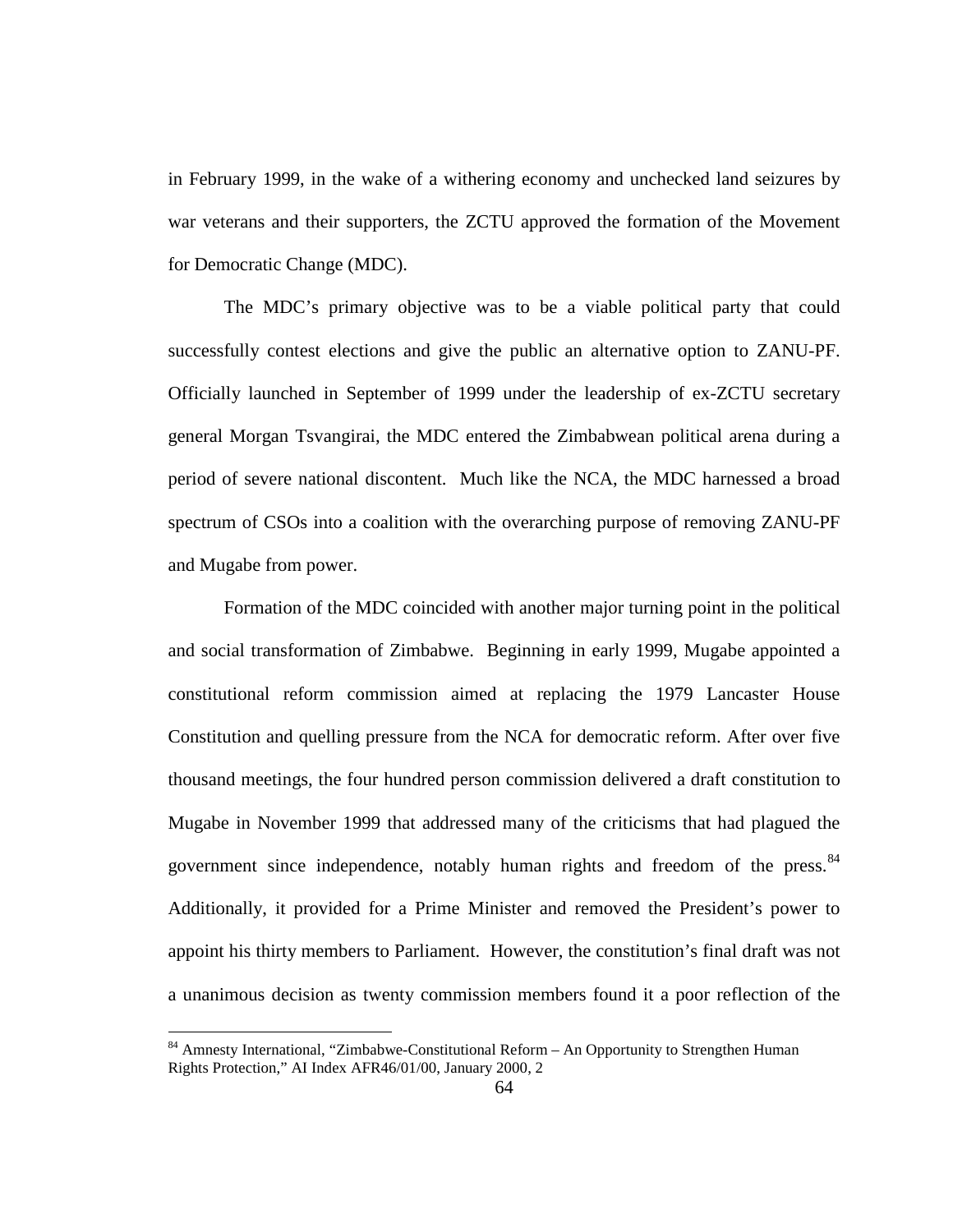peoples' will. Notably, it allowed Mugabe to continue as President for an additional two terms.

At its core, Zimbabwe's constitutional referendum represented an open forum for post-independence grievances concerning abuses of power and the failing economy. NCA and MDC opposition sought to limit presidential and state power, and campaigned vigorously to thwart any attempt by ZANU-PF to prolong their reign by focusing on the country's mass unemployment, increasing poverty, fuel shortages, corruption scandals, and intervention in the DRC. $85$  In a last-minute bid for votes, Mugabe added a clause allowing land seizures by the government without compensation, and demanded that Great Britain, as the former colonial power, provide compensation for seized land.

However, in the face of NCA, MDC, and CSO opposition, the referendum failed in February 2000 57.4 percent to 45.3 percent, cementing the first political defeat for ZANU-PF and the first popular victory for the MDC.<sup>[86](#page-74-1)</sup> In the words of Jocelyn Alexander:

"The constitutional referendum of February 2000 marked a watershed in Zimbabwean politics…The referendum defeat marked the moment when it became clear that the ruling party faced a major electoral challenge in the shape of the Movement for Democratic Change…It forced an immediate and dramatic shift in the strategies of ZANU-PF in which veterans and the land took center stage."<sup>[87](#page-74-2)</sup>

As a result of the referendum's failure, the political and social rhetoric of Mugabe

and ZANU-PF took on a far more racially charged tone. This new message cast white

<span id="page-74-1"></span><span id="page-74-0"></span><sup>&</sup>lt;sup>85</sup> Meredith, Mugabe, 164.<br><sup>86</sup>Report of the Commonwealth Observer Group, *The Parliamentary Elections in Zimbabwe, 24-25 June 2000*, (London: Commonwealth Secretariat, 2000), 7.

<span id="page-74-2"></span><sup>&</sup>lt;sup>87</sup> Alexander, *The Unsettled Land*, 184-185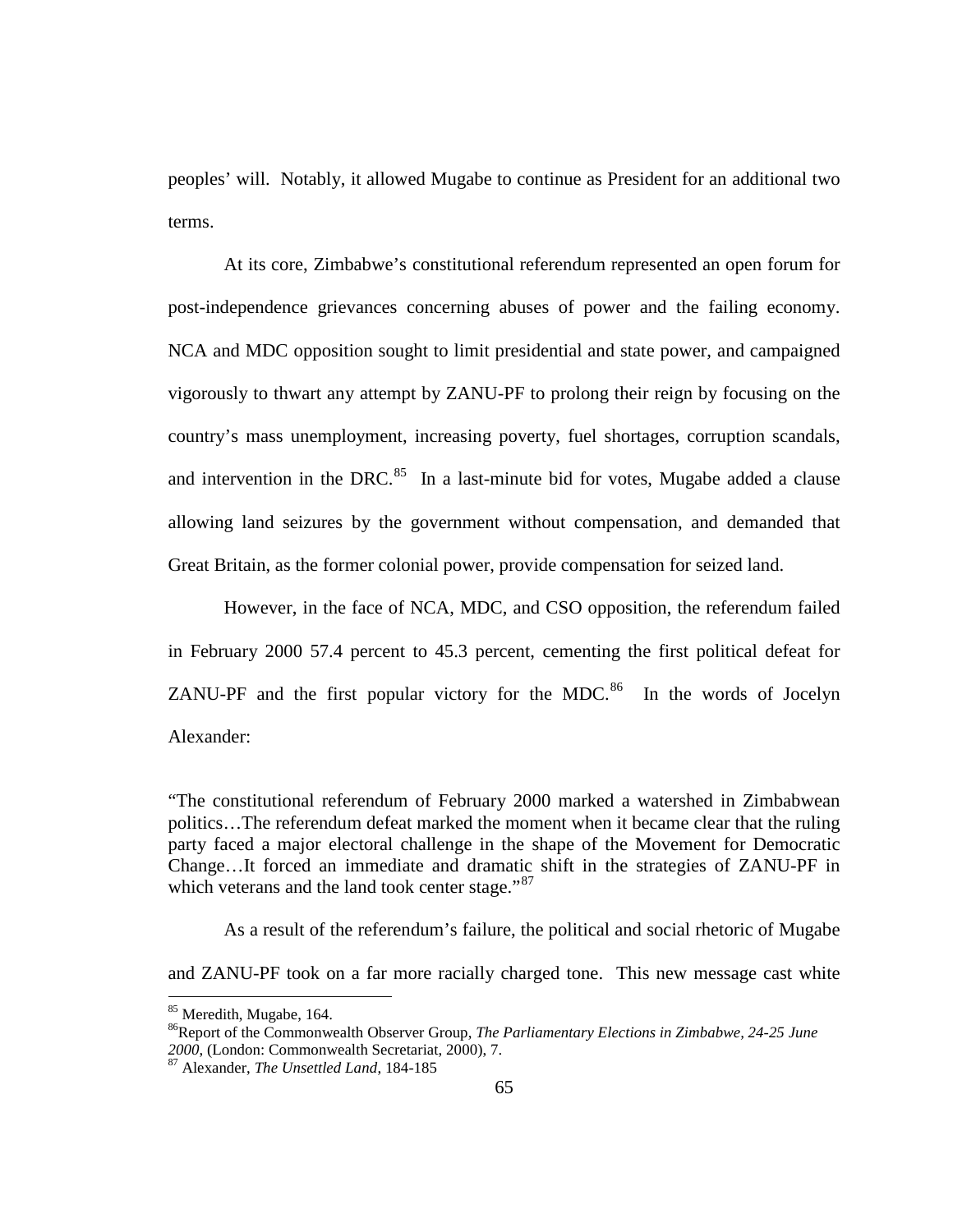Zimbabweans as unrepentant racists who represented the last vestiges of colonial occupation. Veterans, once severe critics of the government, were recast as heroes of Zimbabwe's liberation struggle who now existed to re-exert ZANU-PF's influence in the rural regions it once dominated.

Beginning in late February 2000, veterans began what has been frequently called *jambanja*, a period of chaos and lawlessness. A series of well-coordinated governmentsponsored invasions of white-owned farms left over thirty people dead (mostly MDC supporters) and countless more injured. Known as the Third *Chimurenga,* the invasions represented a desperate attempt to reclaim the revolutionary essence that had defined Mugabe's early successes. Despite rulings that found the seizures to be illegal, the end of constitutional restrictions on acquisition payments left many without a legal leg to stand on. Further eroding the court's authority was the overt aid of government bodies like the CIO, who directed veteran operations and selected specific farms for invasion.

Ultimately, land occupations were designed to set the stage for a political campaign that played to ZANU-PF's large constituency of communal farmers and simultaneously punished supporters of the opposition, namely white farmers and their labor force.<sup>[88](#page-75-0)</sup> As the parliamentary election of 2000 began, veterans became the militant wing of ZANU-PF, waging a campaign of intimidation and violence against the MDC and its supporters while Mugabe and ZANU-PF leaders vilified white farmers, painting

<span id="page-75-0"></span> <sup>88</sup> Ibid., 186.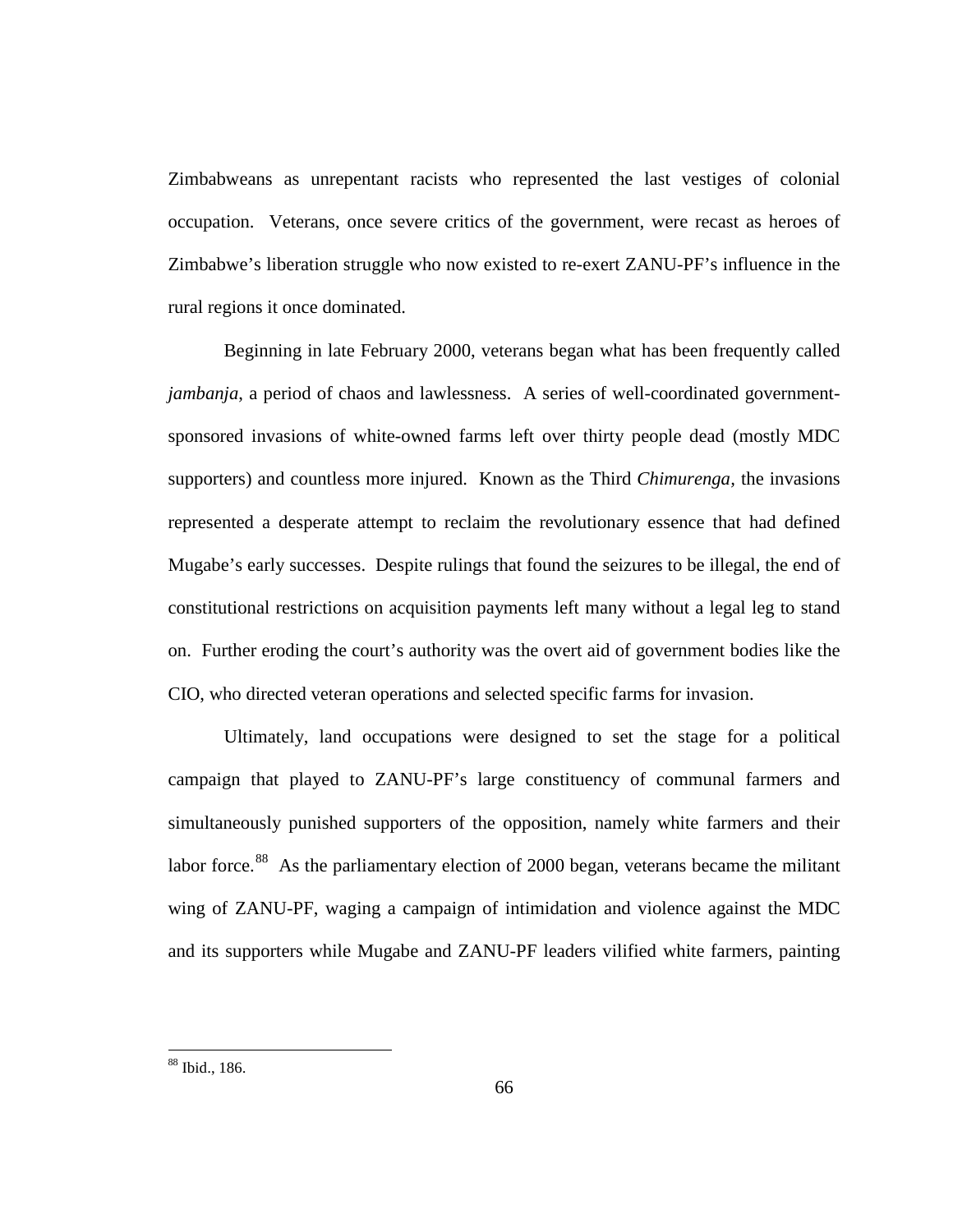them as imperialist cronies.<sup>[89](#page-76-0)</sup> Despite its best efforts, the judiciary was openly undermined and state-owned television and print media were utilized solely by ZANU-PF. In the end, ZANU-PF's violent campaign resulted in a marginal victory that hinged primarily on the terror of rural populations.

| Party          | Votes     | % Votes | <b>Seats</b> | % Seats |
|----------------|-----------|---------|--------------|---------|
| <b>ZANU-PF</b> | 1,205,844 | 48.10   | 62           | 51.7    |
| <b>MDC</b>     | 1,171,167 | 46.72   | 57           | 47.5    |
| ZANU-Ndonga    | 15,766    | 0.63    |              | 0.8     |
| Other          | 114,186   | 4.55    |              | 0.0     |
| Total          | 2,506,973 | 100.0   | 120          | 100.0   |

**Table 4.4. 2000 National Assembly Election Results**

*Source:* Electoral Institute of Southern Africa,

http://www.eisa.org.za/WEP/zimresults2000p.htm (accessed June 1, 2009)

Following ZANU-PF's slim victory, the party intensified its use of *jambanja* to stamp out opposition support before the presidential elections in 2002. In an effort to make the land a focal point over a woeful economy and human rights, veteran groups began a new phase of occupations commonly referred to as "Fast-Track" resettlement that employed two models, A1 and A2. A1 resettlement focused on small-scale farms and villigisation similar to that which took place in the late 1980s. A2 was intended for medium and large scale farms, specifically those which possessed the greatest resources. While ZANU-PF claimed that Fast-Track resettlement would allow for personal self-sufficiency, a cadre of indigenous farmers, and black entrepreneurs, the truth remained that land facilitated little more than ZANU-PF's retention of power. Ultimately, Fast-Track resettlement's greatest

<span id="page-76-0"></span><sup>&</sup>lt;sup>89</sup> Report of the Commonwealth Observer Group, 16-17.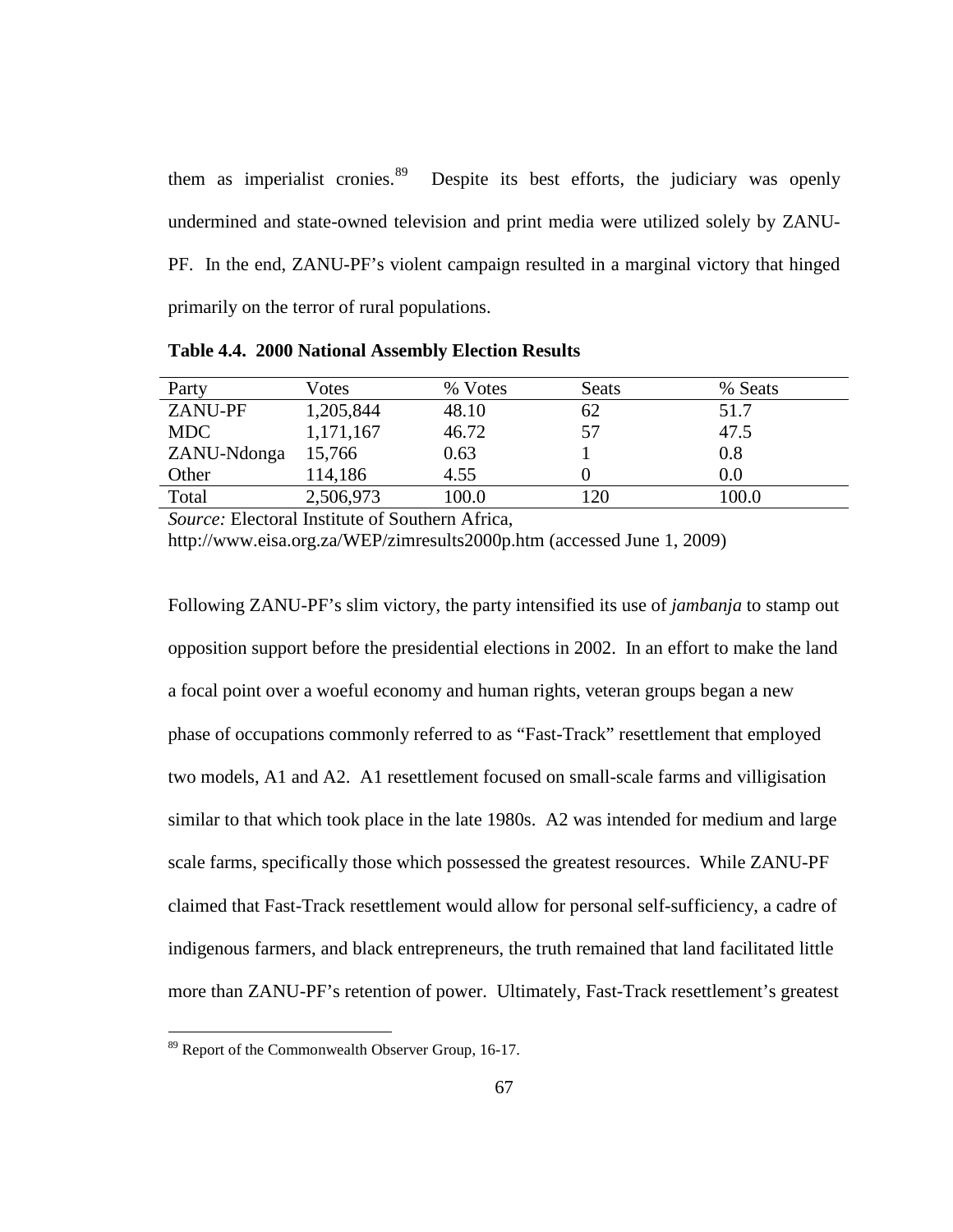flaw was that it paid little or no attention to infrastructure development and instead sought to resettle as many individuals as possible. $^{90}$  $^{90}$  $^{90}$ 

| Date               | November 1997  |            | November 2003  |            |
|--------------------|----------------|------------|----------------|------------|
| Type               | Area (Millions | Percentage | Area (Millions | Percentage |
|                    | Ha)            |            | Ha)            |            |
| A <sub>1</sub>     | N/A            | N/A        | 4.2            | 10.6       |
| A2                 | N/A            | N/A        | 2.2            | 5.6        |
| Old Resettlement   | 3.6            | 9.1        | 3.7            | 9.3        |
| $(1980-1997)$      |                |            |                |            |
| Communal           | 16.4           | 41.4       | 16.4           | 41.4       |
| Large Scale        | 12.4           | 30.5       | 2.6            | 6.6        |
| Commercial         |                |            |                |            |
| National Parks and | 1.4            | 3.5        | 1.4            | 3.5        |
| Urban              |                |            |                |            |
| <b>State Land</b>  | 6.0            | 15.2       | 6.0            | 15.2       |
| Other              | N/A            | N/A        | 2.8            | 7.1        |
| Total              | 39.6           | 100.0      | 39.6           | 100.0      |

**Table 4.5. Land Settlement Patterns Before and After Fast-Track Resettlement**

*Source:* The Herald, October 26, 2003 and Medicine Massiwa, *Land Reform Program in Zimbabwe: Disparity Between Policy Design and Implementation*, Institute for Development Studies, University of Zimbabwe

As white farmers and the CFU attempted to challenge the seizures in court, ZANU-PF and war veteran leaders chastised their attempts and threatened those civil servants who attempted to defend white clients. Fast-Track reform's chaotic nature led to a steep escalation of claims and complaints from organizations ranging from the MDC and CFU to the Indigenous Commercial Farmers Union (ICFU), General Agriculture and Plantation Workers Union of Zimbabwe (GAPWUZ), and the Zimbabwe Farmers Union (ZFU). However, little could stop Fast-Track reform, as it had ceased to be about wealth

<span id="page-77-0"></span> <sup>90</sup> Alexander, *The Unsettled Land*, 188.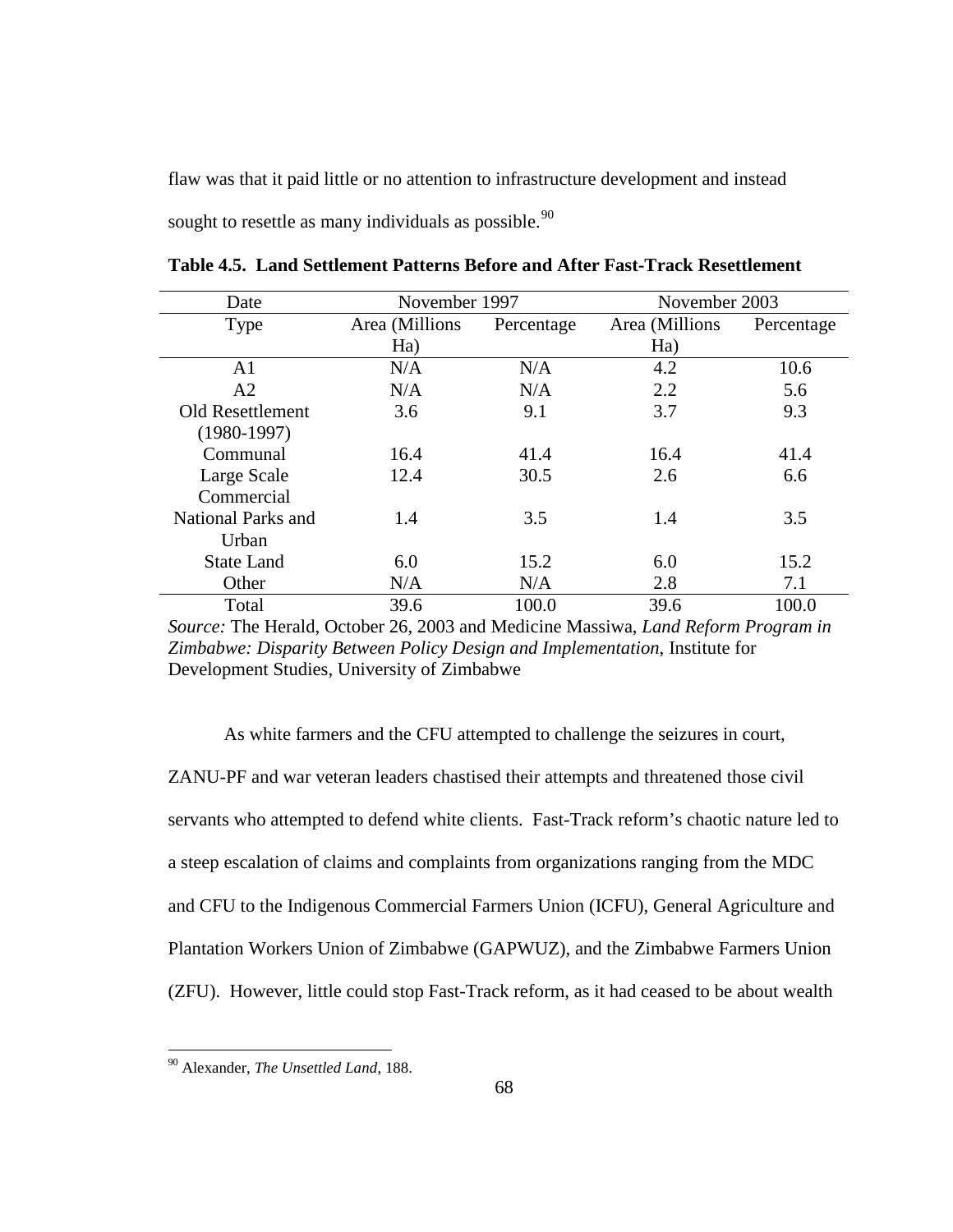redistribution and correcting the injustices of colonialism and instead facilitated little more than ZANU-PF's political survival and land grabs among the elite.

While Mugabe claimed that Fast-Track resettlement had ended as of August 2002, police seizures continued into the next year. Damage caused to Zimbabwe's infrastructure and economy was incalculable. Underutilization of farms, unqualified personnel, mass unemployment, shortages of foreign currency, and severe food shortages compounded the international isolation, drought, and political upheaval that had defined the past five years. Mining and manufacturing fell sharply and agricultural production crashed. Ultimately, unchecked land redistribution was the final nail in Zimbabwe's coffin, plunging the country into utter destitution.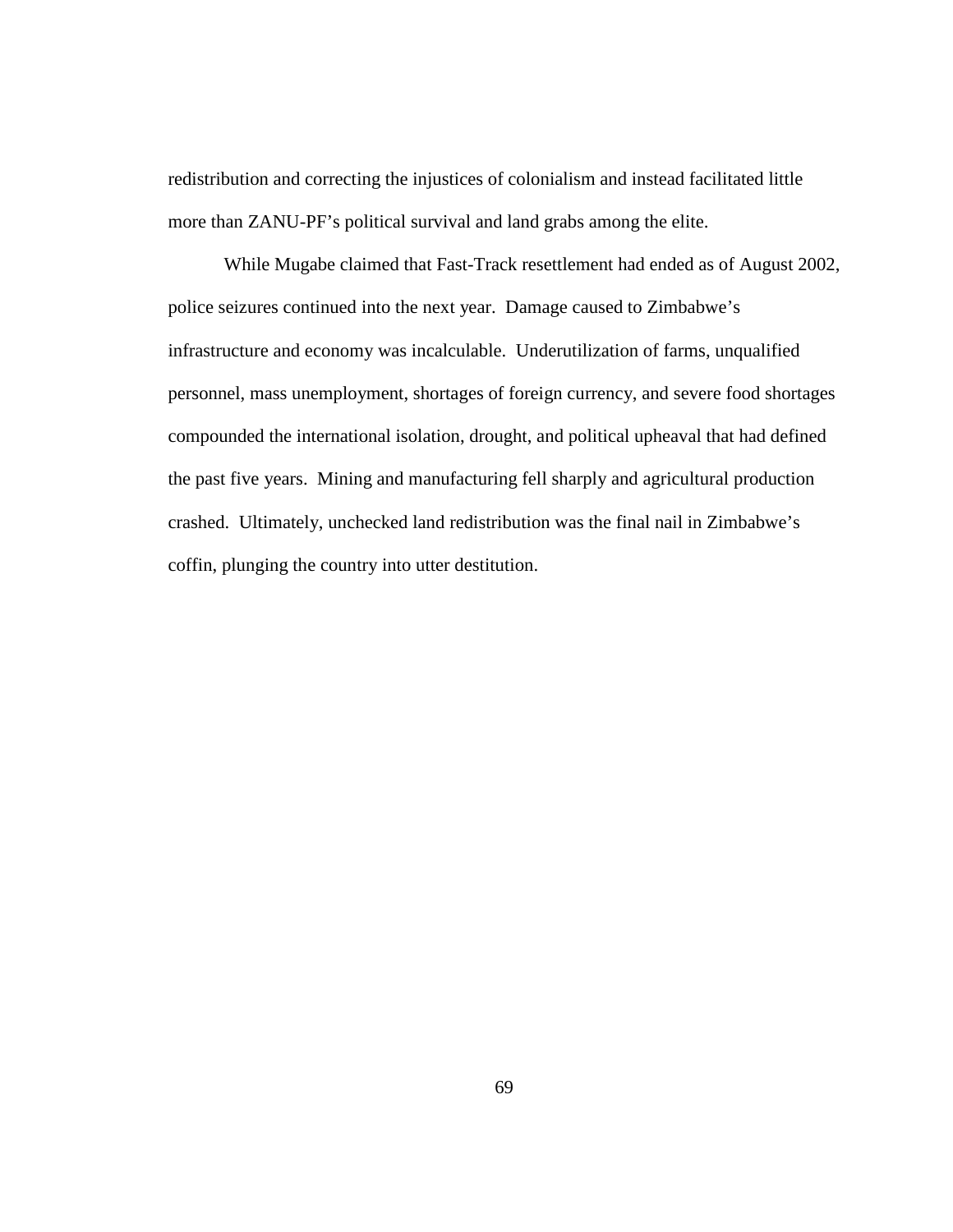# **CHAPTER FIVE: MURAMBATSVINA AND THE AFTERMATH OF FAST-TRACK LAND REFORM**

Mugabe's improbable victory in the 2002 presidential election over MDC leader Morgan Tsvangirai only cemented the belief among international lenders that Zimbabwe had fallen into autocracy and further investment constituted a wasted expenditure.<sup>[91](#page-79-0)</sup> Refusal to permit international observers, gerrymandering of polling stations, and intimidation by the Zimbabwe Republican Police  $(ZRP)^{92}$  $(ZRP)^{92}$  $(ZRP)^{92}$  and youth militias caused the European Union, the United States, and the British Commonwealth to declare the elections unfair.<sup>[93](#page-79-2)</sup> Mugabe simply responded with obstinance, and opposition supporters across the country were imprisoned, beaten, and murdered. Tsvangirai himself was briefly imprisoned and charged with treason. By 2003, Zimbabwe had ceased to have any defining characteristics of a transparent and stable democracy, instead reverting to tyrannical rule.

By 2004, over three million Zimbabweans (roughly one-quarter of the population) had fled to neighboring countries resulting in regional tensions and border disputes. Unemployment had reached 80 percent, 68 percent of the population lived below the

<span id="page-79-0"></span> <sup>91</sup> Electoral Institute of Southern Africa, http://www.eisa.org.za/WEP/zimresults2002.htm (accessed June 1, 2009).

<span id="page-79-1"></span><sup>&</sup>lt;sup>92</sup> Amnesty International Press Release, "Zimbabwe: Local Elections Marred By State-Sponsored Violence," October 1, 2002.

<span id="page-79-2"></span><sup>93</sup> Meredith, *Mugabe: Power and* Plunder, 226.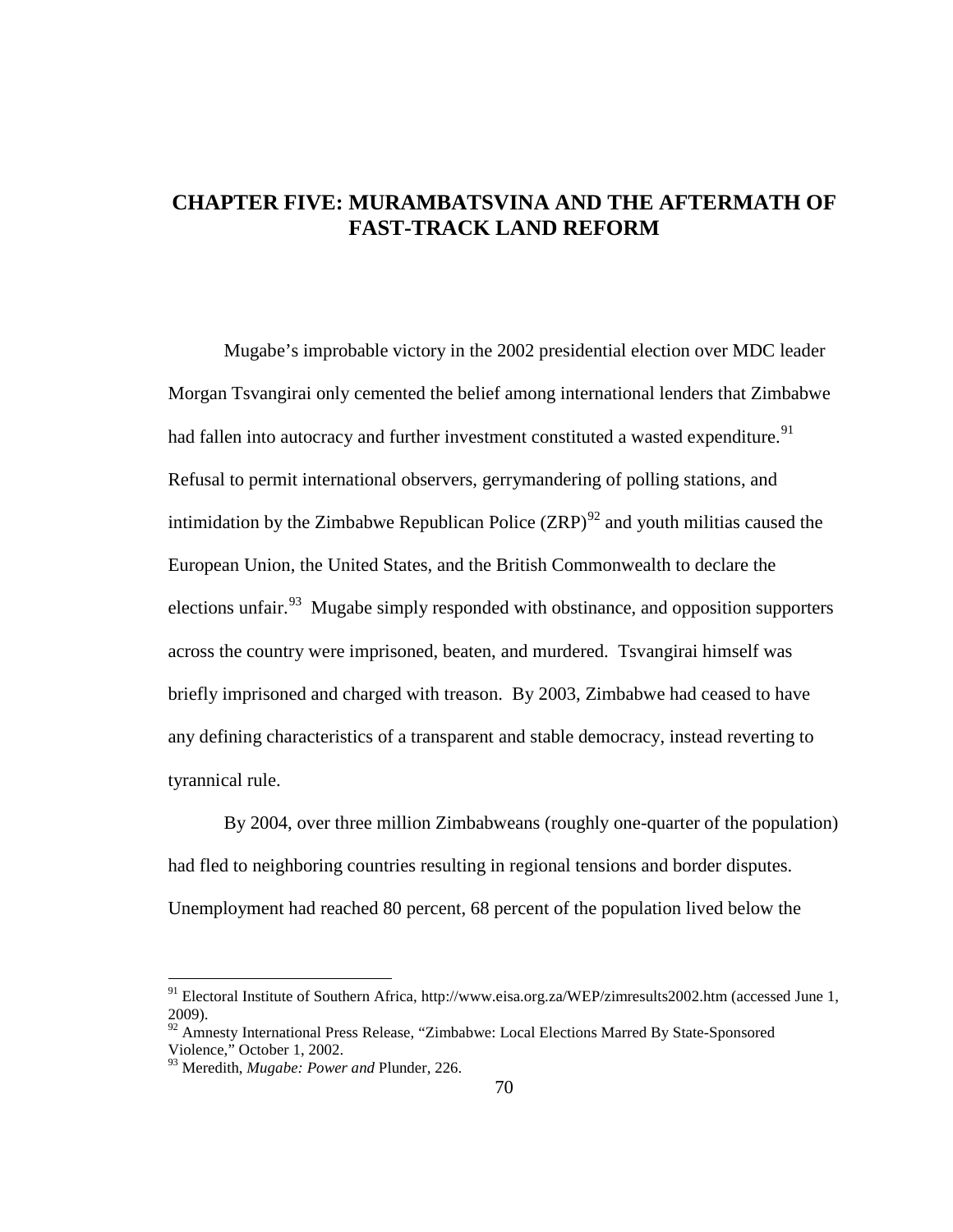poverty line, and food was being used as a political tool.<sup>[94](#page-80-0)</sup> With the 2005 parliamentary elections approaching, few believed that the results would end in anything less than a victory for ZANU-PF. However, in contrast to their previous electoral practices, ZANU-PF utilized mass electoral fraud instead of widespread violence and intimidation. Once the results had been tallied, predictions held true, but likely did not reflect the true voice of Zimbabwe's citizenry.

| Party          | Votes      | % Vote | <b>Seats</b>   | % Seats |
|----------------|------------|--------|----------------|---------|
| <b>ZANU-PF</b> | 1,569,867  | 59.59  | 78             | 65.0    |
| <b>MDC</b>     | 1,041, 292 | 39.52  | 41             | 34.2    |
| Independents   | 16,878     | 0.64   |                | 0.8     |
| ZANU-Ndonga    | 6,608      | 0.25   | $\overline{0}$ | 0.0     |
| Total          | 2,634, 645 | 100.0  | 120            | 100.0   |

**Table 5.1. 2005 House of Assembly Election Results**

*Source*: Electoral Institute of Southern Africa,

http://www.eisa.org.za/WEP/zimresults2005.htm (accessed June 1, 2009).

Despite a solid "victory" for ZANU-PF, an examination of regional election results shows that ZANU-PF's support base still resided primarily within rural sectors, while MDC supporters came from urban centers. In an act of retribution against MDC supporters, and under the pretense of urban renewal and crime prevention, Mugabe

<span id="page-80-0"></span><sup>&</sup>lt;sup>94</sup> Central Intelligence Agency, "Zimbabwe," CIA World Factbook,

http://www.credoreference.com/entry.do?id=7913467 (accessed June 9, 2009).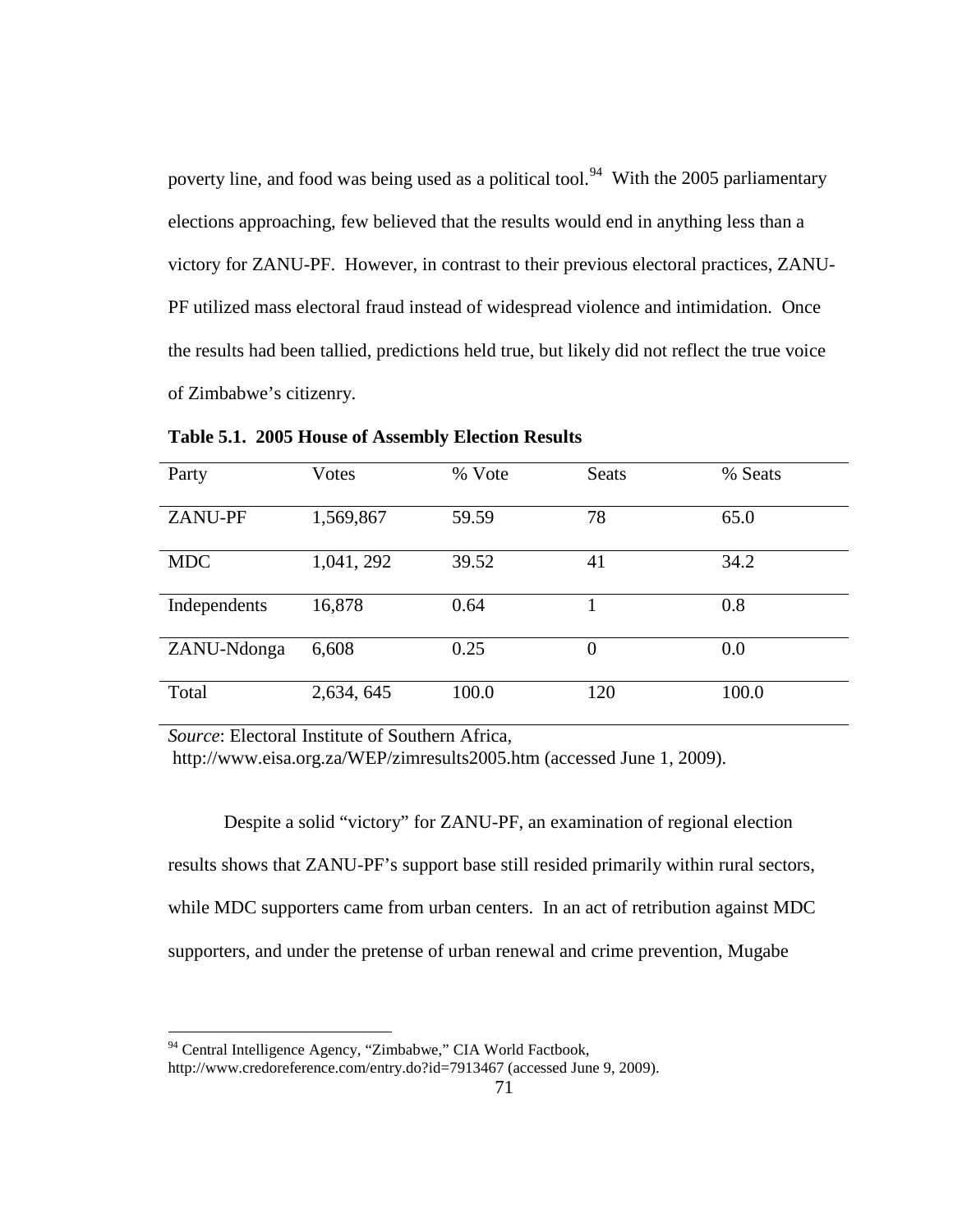instituted the program of *Murambatsvina*<sup>[95](#page-81-0)</sup> on May 18, 2005. While official reasons claimed a need for the "eradication of chaos that currently prevails in the City,"[96](#page-81-1) The operation quickly escalated into "a deliberate nationwide campaign, destroying what the Government termed illegal vending sites, structures, other informal business premises and homes, literally displacing hundreds of thousands of people."<sup>[97](#page-81-2)</sup> Consequently, an estimated five hundred thousand individuals were left homeless while nearly one hundred thousand were left without any source of income. A lack of food, water, shelter, sanitation facilities, and medical care created a humanitarian emergency while church organizations, humanitarian aid agencies, and neighboring governments were overwhelmed by the flood of refugees flocking across Zimbabwe's borders.

In addition to the human toll, *Murambatsvina* caused further deterioration of

Zimbabwe's informal sector and continued harm to a country already facing severe

budget deficits, triple-digit inflation, a chronic shortage of foreign currency, and

desperate need for food and fuel.<sup>[98](#page-81-3)</sup> In the words of the United Nations Special Envoy,

"Operation Restore Order [*Murambatsvina*], while purporting to target illegal dwellings and structures and to clamp down on alleged illicit activities, was carried out in an indiscriminate and unjustified manner, with indifference to human suffering, and, in repeated cases, with disregard to several provisions of national and international legal frameworks."

<sup>&</sup>lt;sup>95</sup> Murambatsvina is a Shona word meaning "drive out the rubbish."

<span id="page-81-1"></span><span id="page-81-0"></span><sup>&</sup>lt;sup>96</sup> "Transcript of Speech by the Chairperson of Harare Commission Cde Sekesai Makwavarara on the occasion of the official launch of "Operation Murambatsvina" at the Town House on 19th May, 2005 at 12 noon," The Herald, May 28, 2005.

<span id="page-81-2"></span><sup>&</sup>lt;sup>97</sup> Anna Kajumulo Tibaijuka, United Nations Special Envoy on Human Settlements Issues in Zimbabwe, "Report of the Fact-Finding Mission to Zimbabwe to Asses the Scope and Impact of Operation Murambatsvina," 2005, 12.

<span id="page-81-3"></span><sup>98</sup> Ibid., 7.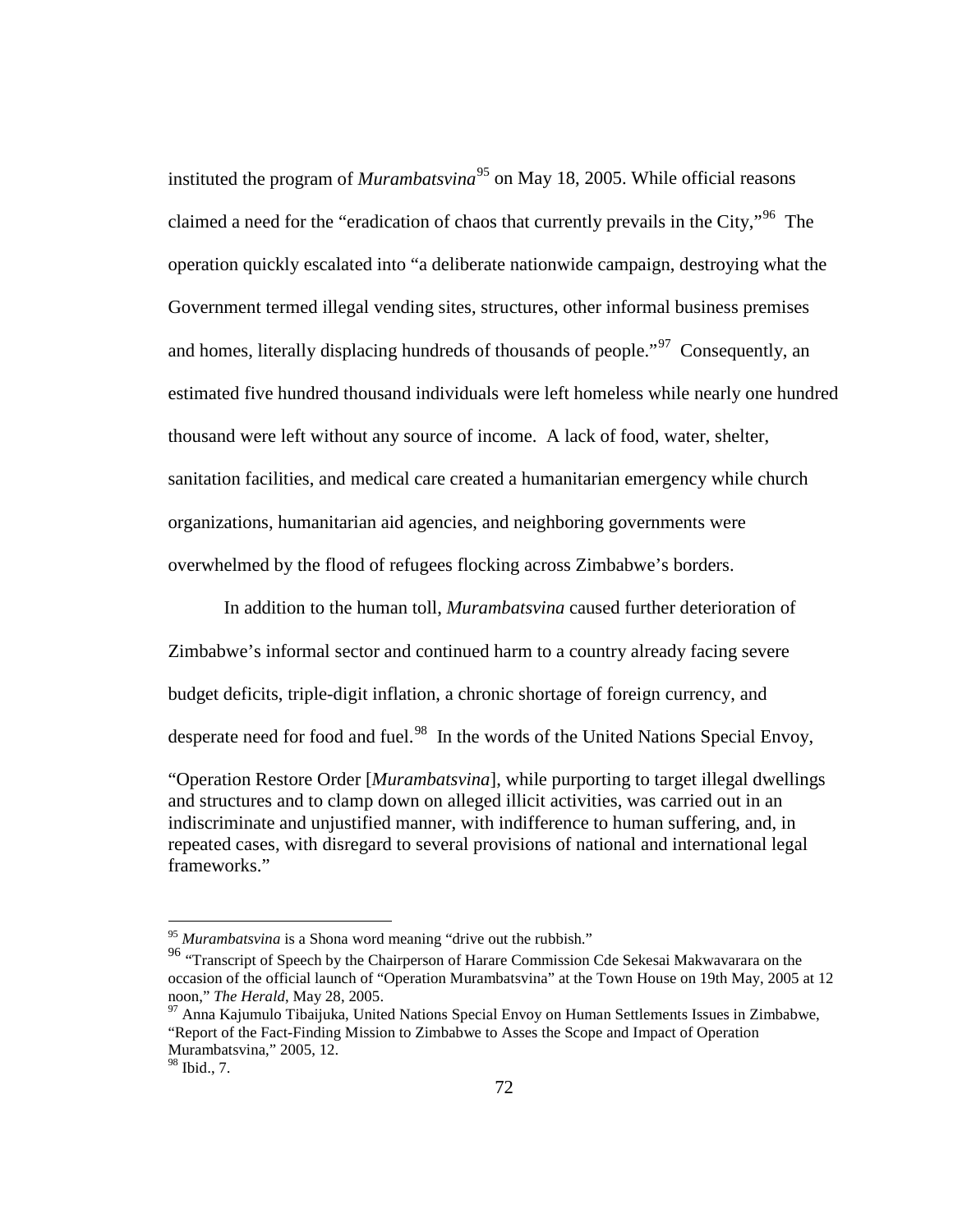Simply put, *Murambatsvina* represented the desperation of Robert Mugabe and ZANU-PF to maintain power, and was the final measure for their complete disregard for democratic institutions, rule of law, and human life.

## Conclusion

This thesis has analyzed the political, economic, and social factors which directly led to Zimbabwe's implementation of Fast-Track land reform and its consequent destruction of peace and prosperity. Specifically, it maintains that while Fast-Track land reform was the significant catalyst propelling Zimbabwe's decline to unforeseen levels, it was not the sole cause. Throughout majority rule, Robert Mugabe and ZANU-PF have steered a ship sinking under the weight of its colonial legacy, the ideals of Mugabe's socialist vision, mismanagement and corruption at every level of government, and the crushing effects of economic liberalization. Desire for political consolidation and onepartyism resulted in the violent repression of human rights and condemnation by an international community that once held Mugabe in the highest regard. Finally, the everpresent specter of land has haunted Zimbabwe since its earliest colonial memories, been the deepest desire of the dispossessed masses, and the most powerful political tool available to a ruling elite facing severe questions of legitimacy.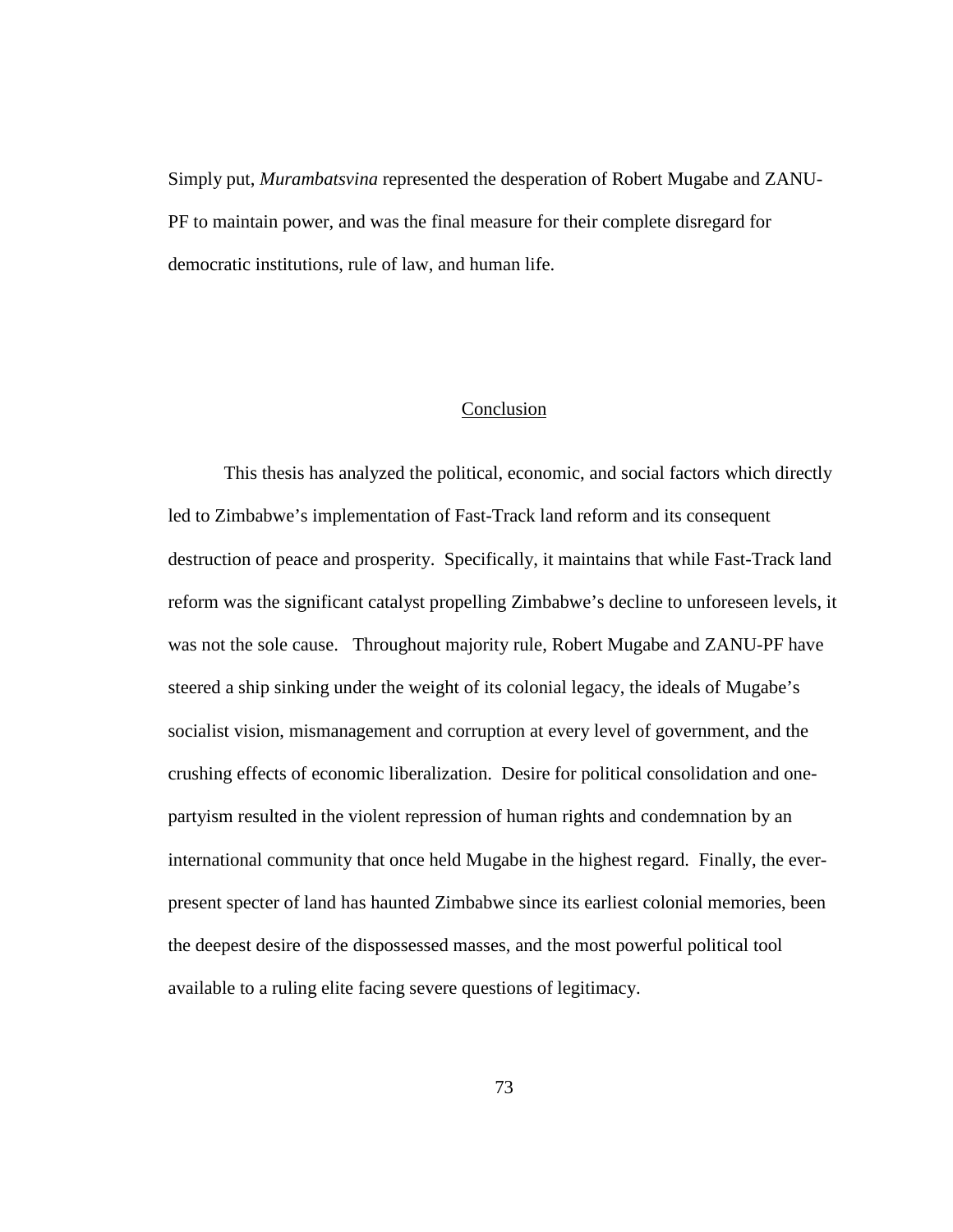Central to Zimbabwe's decline was the loss of political pluralism after only seven years of majority rule. ZANU-PF's consolidation of power marked the end of a democratic culture necessary for political tolerance and the preservation of peace. Additionally, the methods by which Shona-centric ZANU-PF exerted its authority over Ndebele opposition supporters only deepened claims of ethnic favoritism and alienated important constituencies. Finally, the contradictory nature of the resulting Unity Accords, which cemented power in the executive and weakened legislative oversight, only resulted in further divisiveness between the Zimbabwean government and civil society.

Additional strain came from worsening economic conditions. While not comparable to the crippling levels of the following decade, by the late 1980s, Zimbabwe's excessive spending on social programs, coupled with corruption and global economic decline, resulted in rising levels of indebtedness to international financial institutions (IFI's). Increased dependency on IFI's and the need for additional loans necessitated Zimbabwe's acceptance of the IMF and World Bank Economic Structural Adjustment Program in 1991. While economic liberalization was intended to open doors for new business ventures while simultaneously weeding out poorly performing enterprises, ESAP instead resulted in rising unemployment, increased poverty, declining industrial output, and new opportunities for corrupt governance.

As a consequence of increased corruption by government officials, the failure of ESAP, a marginalization of civil society organizations, unrealized promises of land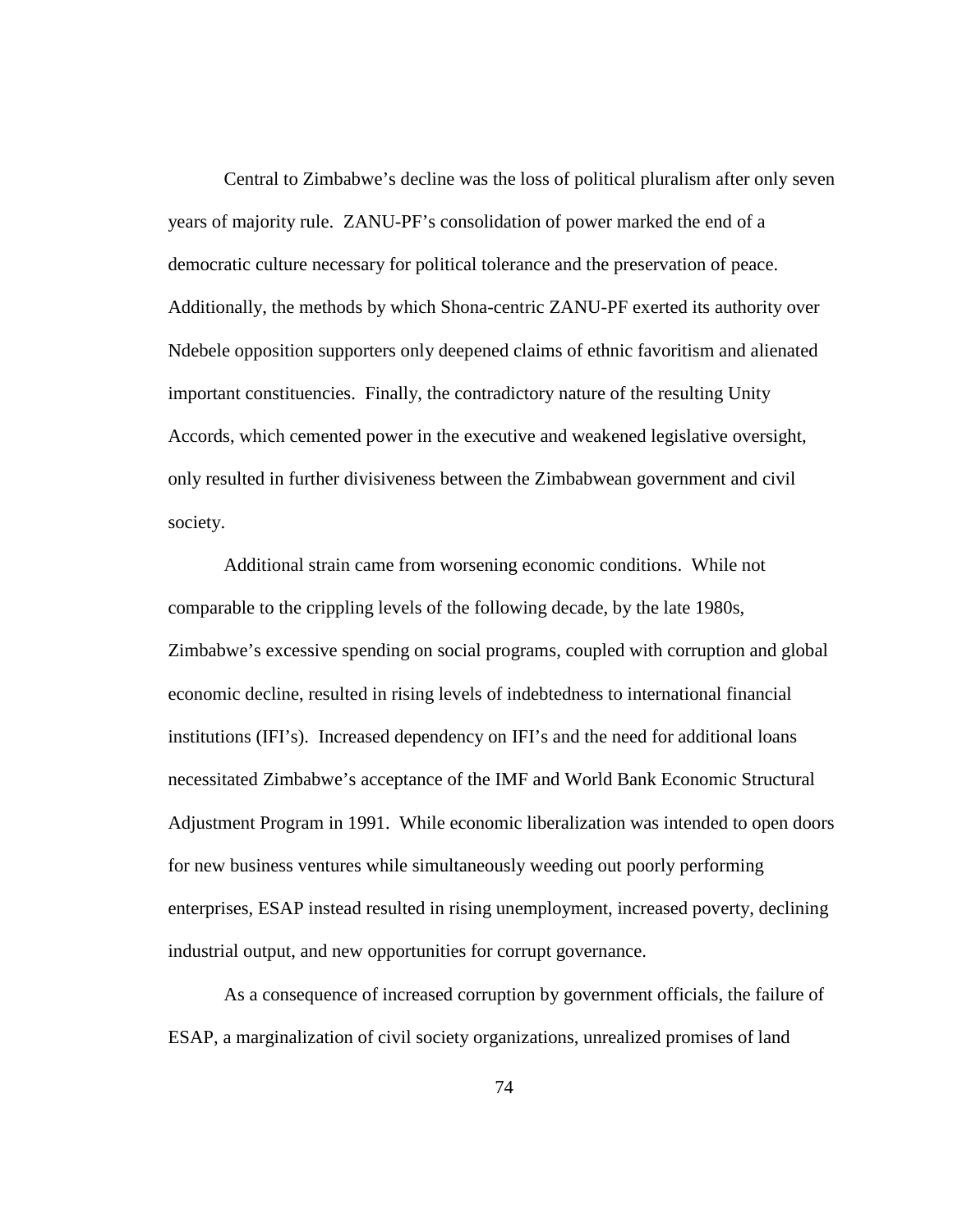resettlement, and their costly military intervention in the Democratic Republic of Congo, ZANU-PF and Robert Mugabe had lost legitimacy with the Zimbabwean people. Successful strikes and demonstrations by labor unions and land seizures by veterans groups only emphasized the rising opposition against the government. With the failure of Mugabe's constitutional referendum -- a final attempt to prolong his term and once again popularize himself with the masses through revolutionary and racist rhetoric -- he was forced to utilize politically expedient methods to shift the national focus to a re-emergent land issue, the only piece of political currency available to him. Land invasions by veteran groups and the consequent expulsion of white farmers led to a period of widespread violence and fear which allowed for ZANU-PF to maintain a slim majority in the National Assembly above the powerful opposition coalition Movement for Democratic Change.

Institution of Fast-Track resettlement the that same year represented the death knell of Zimbabwe's social, economic, and political security. Division and poor management of once prosperous farms left the agrarian base of Zimbabwe's economy shattered and ruined. Additionally, the complete lack of democratic stability, disregard for judicial authority, mass human rights violations, and economic destitution left IFI's reluctant to offer any aid to the one-time breadbasket of Africa.

At present, Zimbabwe is in the throes of a major humanitarian crisis. It has been beleaguered by ever increasing rates of HIV and AIDS, low population growth, acute food shortages, radically decreasing life expectancy, hyperinflation, and insecurity of life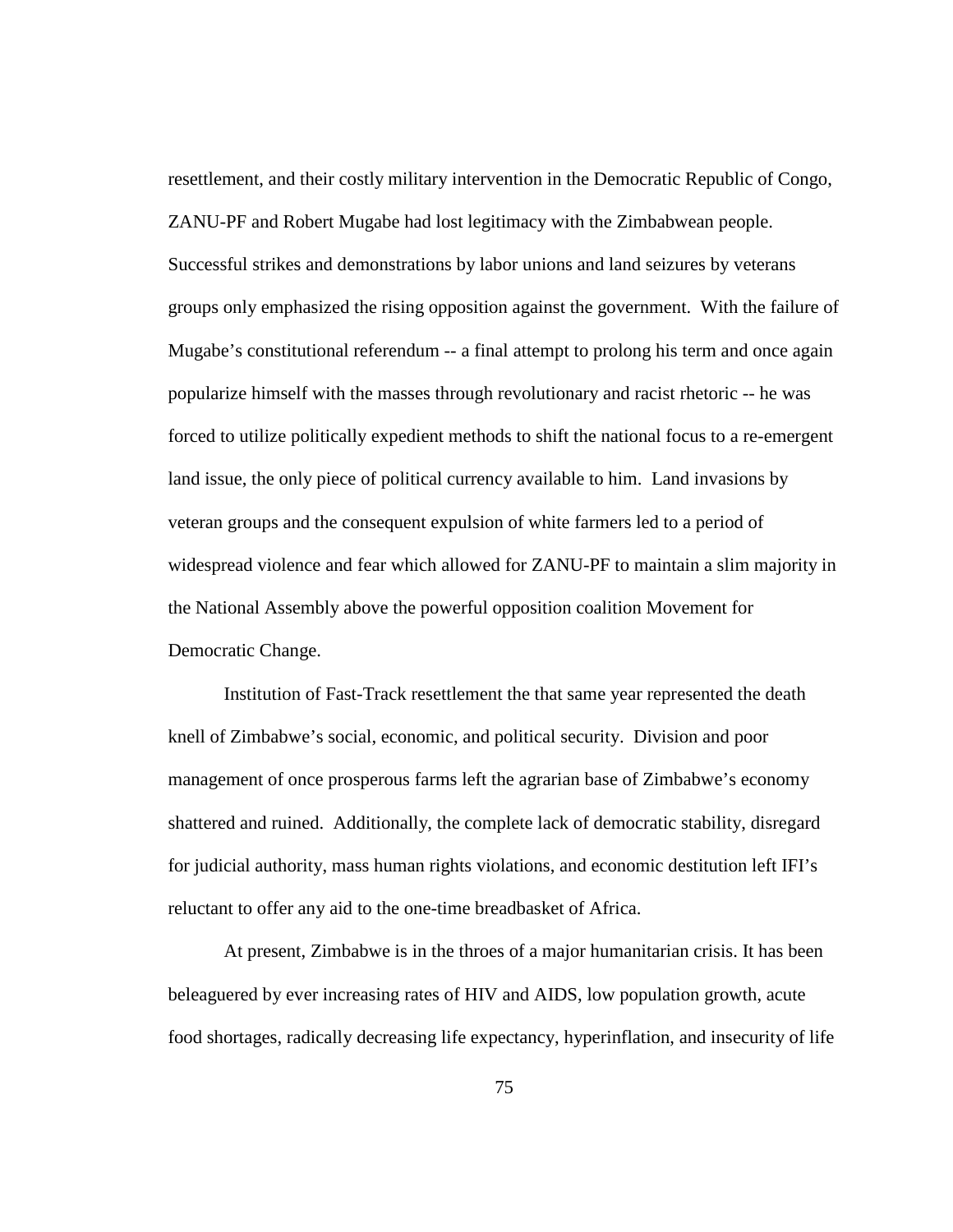and property. Additionally, the growing brutality of political and electoral oppression has engendered significant domestic, regional, and international condemnation. News media, human rights organizations, and foreign governments have all called for the end of Zimbabwe unchecked deterioration at the hands of Robert Mugabe and ZANU-PF.

While it has been less than thirty years since Zimbabwe gained its independence through a prolonged and bloody conflict, it stands as an example of how a nation's colonial legacy, in concert with the realities of the international economic system, can result in the deterioration of peace and prosperity. However, Zimbabwe's unfulfilled promise speaks to not only to its own colonial legacy, but also the aftereffects of colonialism in Sub-Saharan Africa. Racial tensions, in conjunction with the ever-present specter of land, created deep seeded distrust between the new majority government and colonial institutions necessary for economic, political, and social stability. Additionally, the ideological conflict between Mugabe's socialist vision and Western democratic principles resulted in a strained relationship between Zimbabwe and international lenders. Finally, IMF and World Bank structural adjustment represented the continued imposition of Western institutions on the developing world. Ultimately, Zimbabwe illustrates the ability of failed governance, when left unchecked, to be intensified by international intervention, leading to the breakdown of social harmony.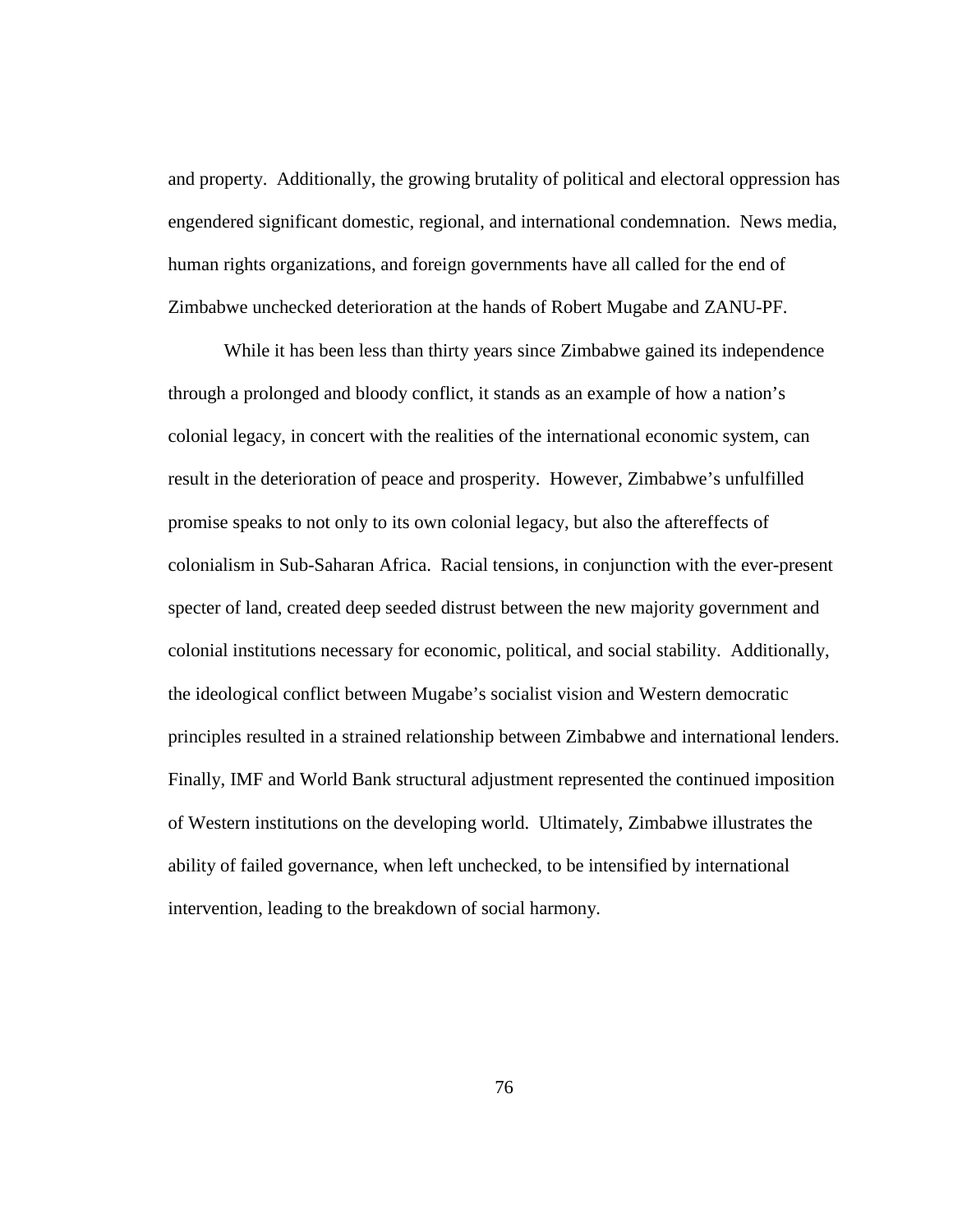# **LIST OF REFERENCES**

#### **Secondary Sources**

- Alexander, Jocelyn. "'Squatters'', Veterans and the State in Zimbabwe." In Zimbabwe's *Unfinished Business: Rethinking Land, State and Nation in the Context of Crisis*, edited by Amanda Hammar, Brian Raftopoulos, and Stig Jensen, 83-119. Harare, Zimbabwe: Weaver Press, 2003.
- \_\_\_\_\_. The *Unsettled Land: State-Making & the Politics of Land in Zimbabwe, 1893-2003*. Athens: Ohio University Press, 2006.
- Bracking, Sarah. "Structural Adjustment: Why It Wasn't Necessary & Why It Did Work," *Review of African Political Economy* 26, no. 80 (June 1999): 207-226.
- Bratton, Michael and Nicholas Van De Walle. *Democratic Experiments in Africa: Regime Transitions in Comparative Perspectives*. New York: Cambridge University Press, 1997.
- Brown, William. "The EU & Structural Adjustment: The Case of Lomé IV & Zimbabwe." *Review of African Political Economy* 26, no. 79 (March 1999).
- Caute, David. *Under the Skin: The Death of White Rhodesia*. Evanston, IL: Northwestern University Press, 1983. Quoted in Ibbo Mandaza, ed. *Zimbabwe: The Political Economy of Transition*. Dakar, Senegal: Codesria, 1986.
- Chan, Stephen. *Robert Mugabe: A Life of Power and Violence*. Ann Arbor: The University of Michigan Press, 2003.

Chikuhwa, Jacob. *A Crisis of Governance: Zimbabwe*. New York: Algora Publishing, 2004.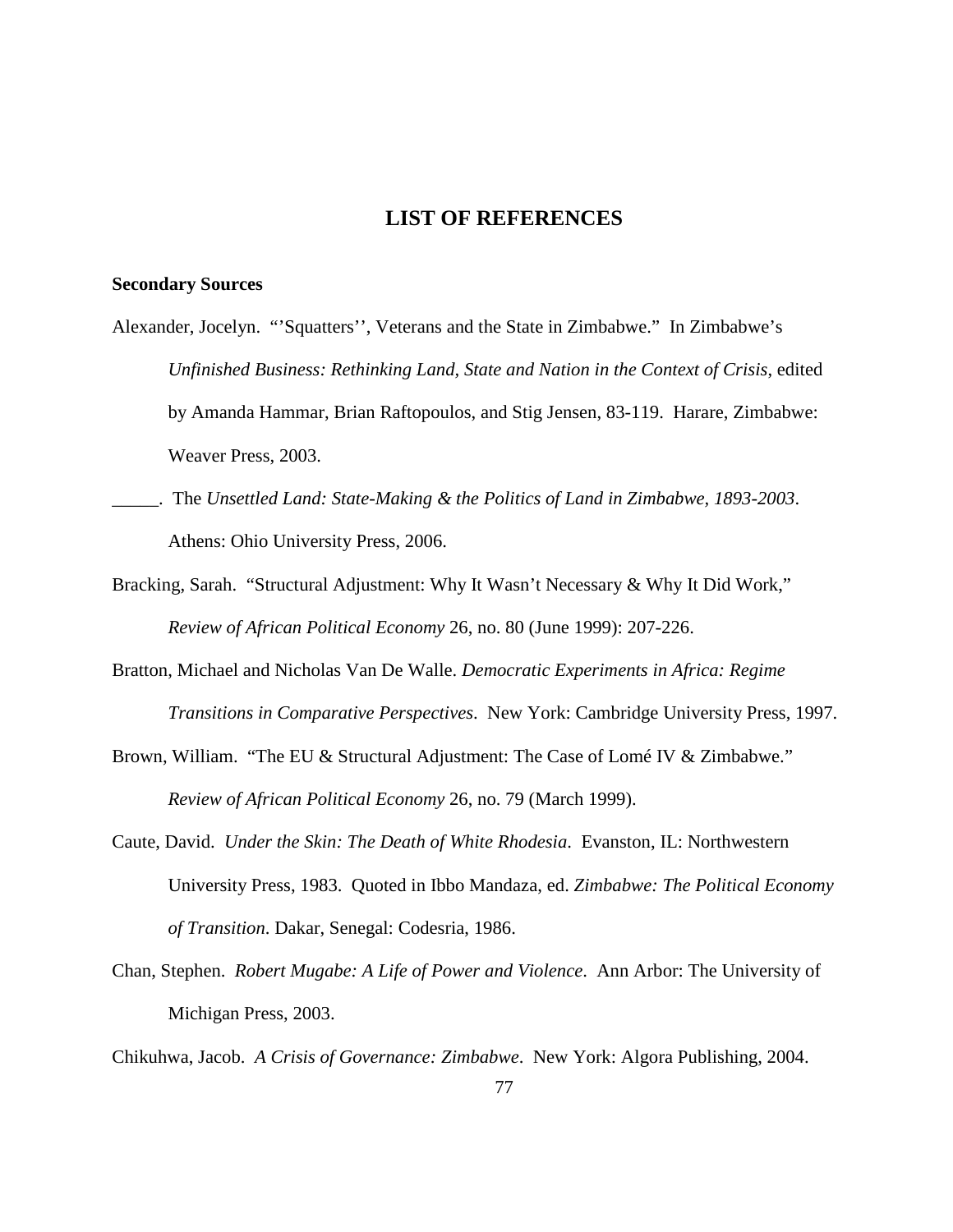- Dashwood, Hevina S. *Zimbabwe: The Political Economy of Transformation*. Toronto: The University of Toronto Press, 2000.
- Davies, Rob. "Memories of Underdevelopment: A Personal Experience of Zimbabwe's Economic Decline," In *Zimbabwe: Injustice and Political Reconciliation*, edited by Brian Raftopoulos and Tyrone Savage, 19-42. Harare: Waver Press, 2004.

Fraser, Robert, ed., *Keesing's Contemporary Archives*. London: Keesing's Ltd., 1979.

Hill, Geoff. *The Battle for Zimbabwe: The Final Countdown*. Cape Town: Zebra Press, 2003.

- Iliffe, John. *Africans: The History of a Continent*. Cambridge: Cambridge University Press, 1995.
- Kanyenze, Godfrey. "Performance of the Zimbabwean Economy, 1980-2000." In *Twenty Years of Independence in Zimbabwe: From Liberation to Authoritarianism*, edited by Staffan Darnold and Liisa Laakso, 34-77. New York: Palgrave MacMillan, 2003.
- \_\_\_\_. "The Zimbabwe Economy 1980-2003: A ZCTU Perspective." In *Zimbabwe: The Past is the Future*, edited by David Harold-Barry, 107-146. Harare, Zimbabwe: Weaver Press, 2004.
- Krieger, Norma. "Zimbabwe's War Veterans and the Ruling Party: Continuities in Political Dynamics." In *Twenty Years of Independence in Zimbabwe: From Liberation to Authoritarianism*, edited by Staffan Darnold and Liisa Laakso, 104-121. New York: Pelgrave MacMillan, 2001.
- Laasko, Liisa. "Opposition Politics in Independent Zimbabwe." *African Studies Quarterly* 7, no.2 & 3 (Spring 2003).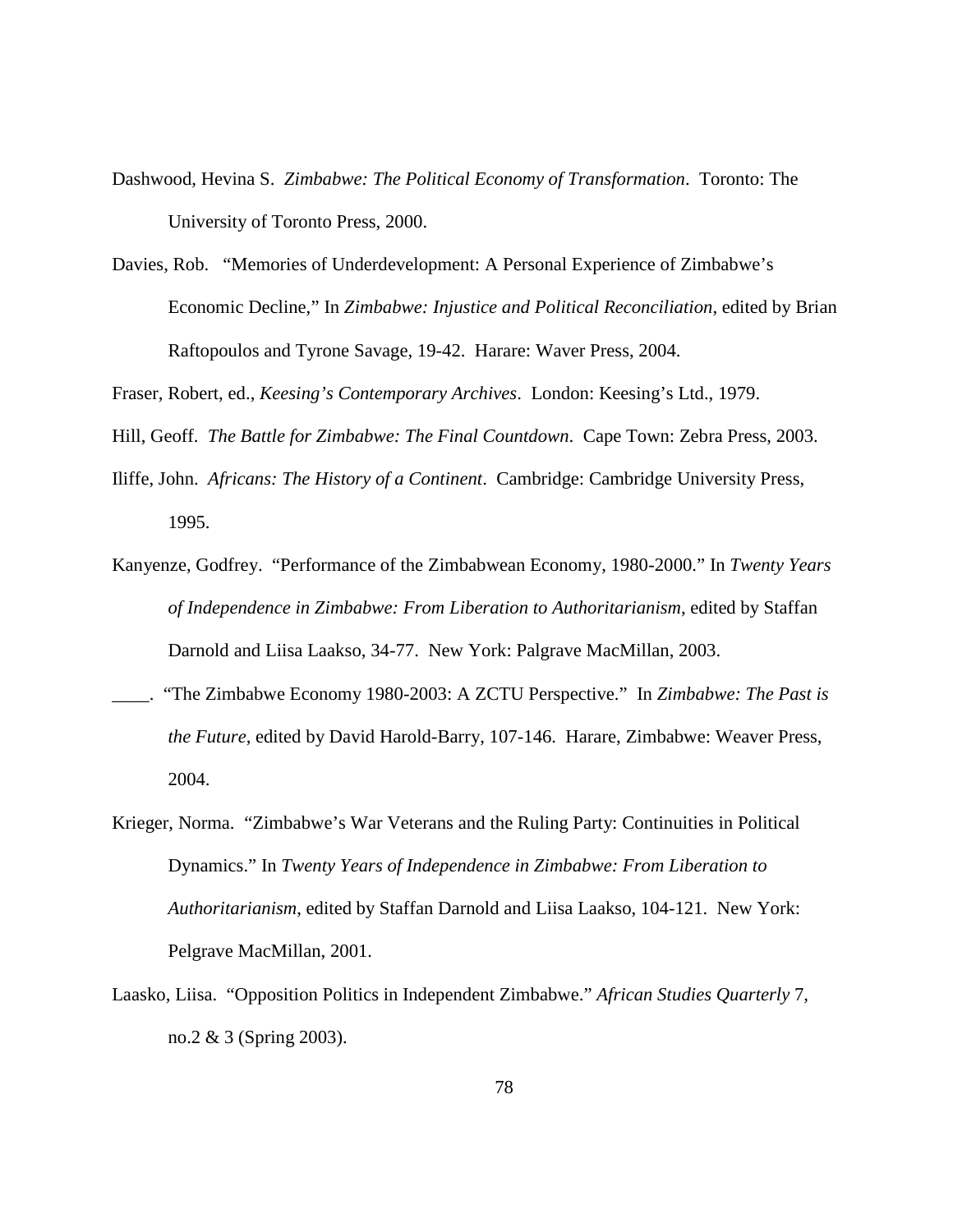- \_\_\_\_. "Research Debates in Zimbabwe: From Analysis to Practice." In *Twenty Years of Independence in Zimbabwe: From Liberation to Authoritarianism*, edited by Staffan Darnold and Liisa Laakso, 1-14. New York: Pelgrave MacMillan, 2001.
- Mandaza, Ibbo, and Lloyd Sachikonye, eds. *The One Party State and Democracy: the Zimbabwe Debate*. Harare, Zimbabwe: SAPES Trust, 1991.
- Meredith, Martin. *Mugabe: Power, Plunder, and the Struggle for Zimbabwe*. New York: PublicAffairs, 2007.
- Moore, John L. *Zimbabwe's Fight to the Finish: The Catalyst of the Free Market*. London: Kegan Paul, 2003.
- Moyo, Sam. "The Land Question." In *Zimbabwe: The Political Economy of Transition*, 1980- 1986, edited by Ibbo Mandaza, yy-yy. Dakar, Senegal: Codesria, 1986.
- \_\_\_\_. "Land Reform and Zimbabwe's Troubled Transition to Democratic Governance." In *Political Liberalization and Democratization in Africa: Lessons from Country Experiences*, edited by Julius Omozuanvbo Ihonvbere and John Mukum Mbaku, 319- 344. Westport, CT: Praeger Publishers, 2003.
- Nelson, Harold D., ed. *Zimbabwe: A Country Study*. Washington, D.C.: Foreign Area Studies, The American University, 1983.
- Nhema, Alfred. *Democracy in Zimbabwe: From Liberation to Liberalization*. Harare, Zimbabwe: University of Zimbabwe Publications, 2002.
- Palmer, Robin. "Land Reform in Zimbabwe, 1980-1990." *African Affairs* 89, no. 355 (April 1990).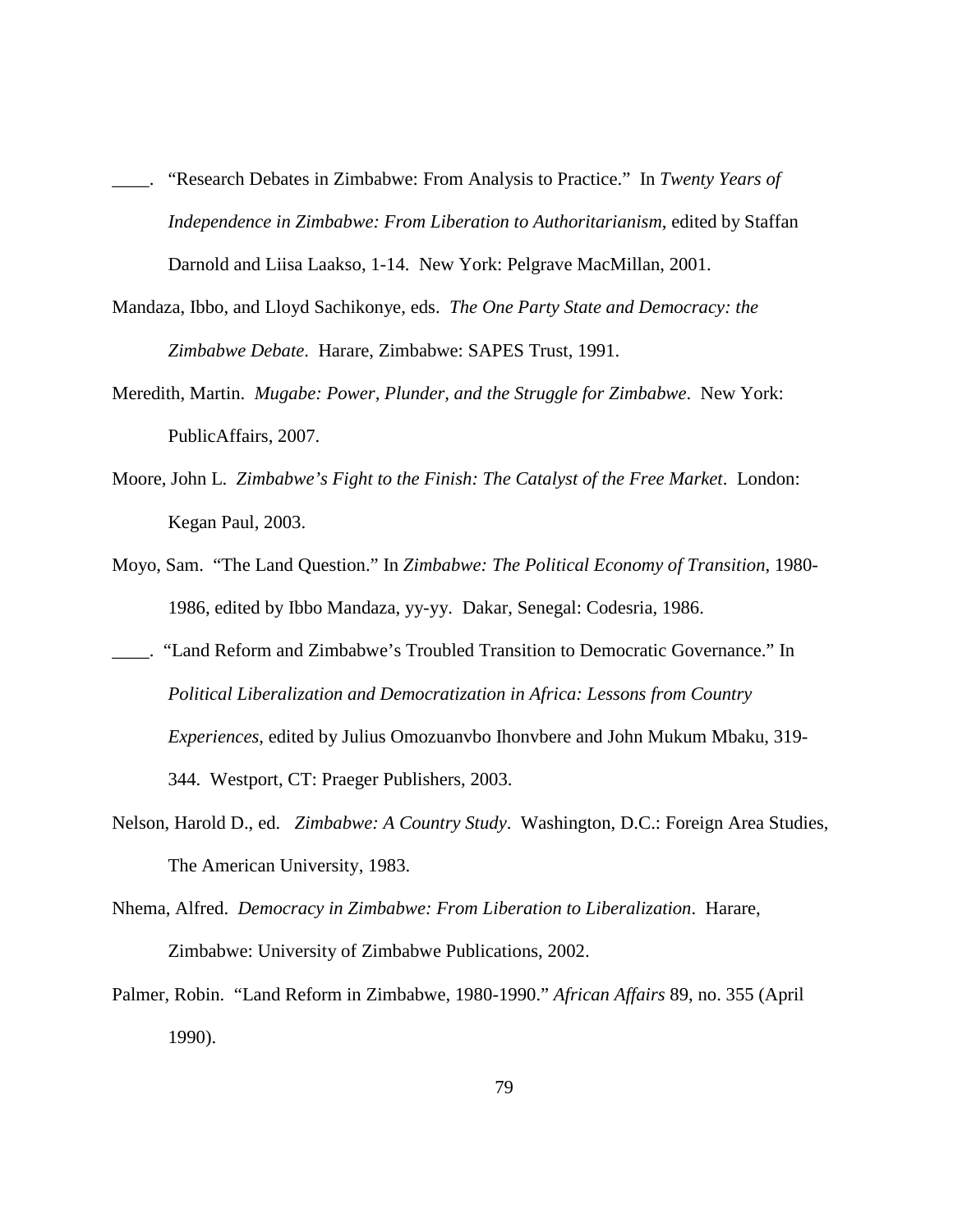Pater, Alan F. *What They Said in 1981*. Beverly Hills, CA: Monitor Books Co., 1982.

- Ranger, Terence. "The Changing of the Old Guard: Robert Mugabe and the Revival of ZANU." *Journal of Southern African Studies* 7, no. 1 (October 1980): 71-90.
- Sachikonye, L.M. "The Institutional Development of Unions in Zimbabwe." In *Striking Back: The Labor Movement and the Post Colonial State in Zimbabwe, 1980-2000*, edited by Brian Raftopoulos & Lloyd Sachikonye, 89-103. Harare: Weaver Press, 2001.
- \_\_\_\_. "Zimbabwe: Drought, Food, and Adjustment." *Review of African Political Economy* no. 53 (March 1992): 88-94.
- Shamuyarira, Nathan M. *Crisis in Rhodesia*. London: A. Deutsch, 1965.
- Sibanda, Eliakim M. *The Zimbabwe African People's Union, 1961-87: A Political History of Insurgency in Southern Rhodesia*. Trenton, NJ: Africa Word Press, Inc., 2005.
- Sithole, Masipula. *Democracy and the One-Party State Debate in Africa: The Case of Zimbabwe*. Harare, Zimbabwe: SAPES Trust, 1992.
- Stiles, Marit. "Zimbabwe land reform: What's goin' on?" *Southern Africa Report* 9, no. 5/10, no. 1 (July 1994).
- Tekere, Moses. "Trade Liberalization Under Economic Structural Adjustment Impact on Social Welfare in Zimbabwe." Paper presented at the Poverty Reduction Forum for the Structural Adjustment Program Review Initiative, Harare, Zimbabwe, April 9-10, 2001.
- Weiner, Dan, Sam Moyo, Barry Munslow, and Phil O'Keefe. "Land Use and Agricultural Productivity in Zimbabwe." *The Journal of Modern African Studies* 23, no. 2 (June 1985): 251-285.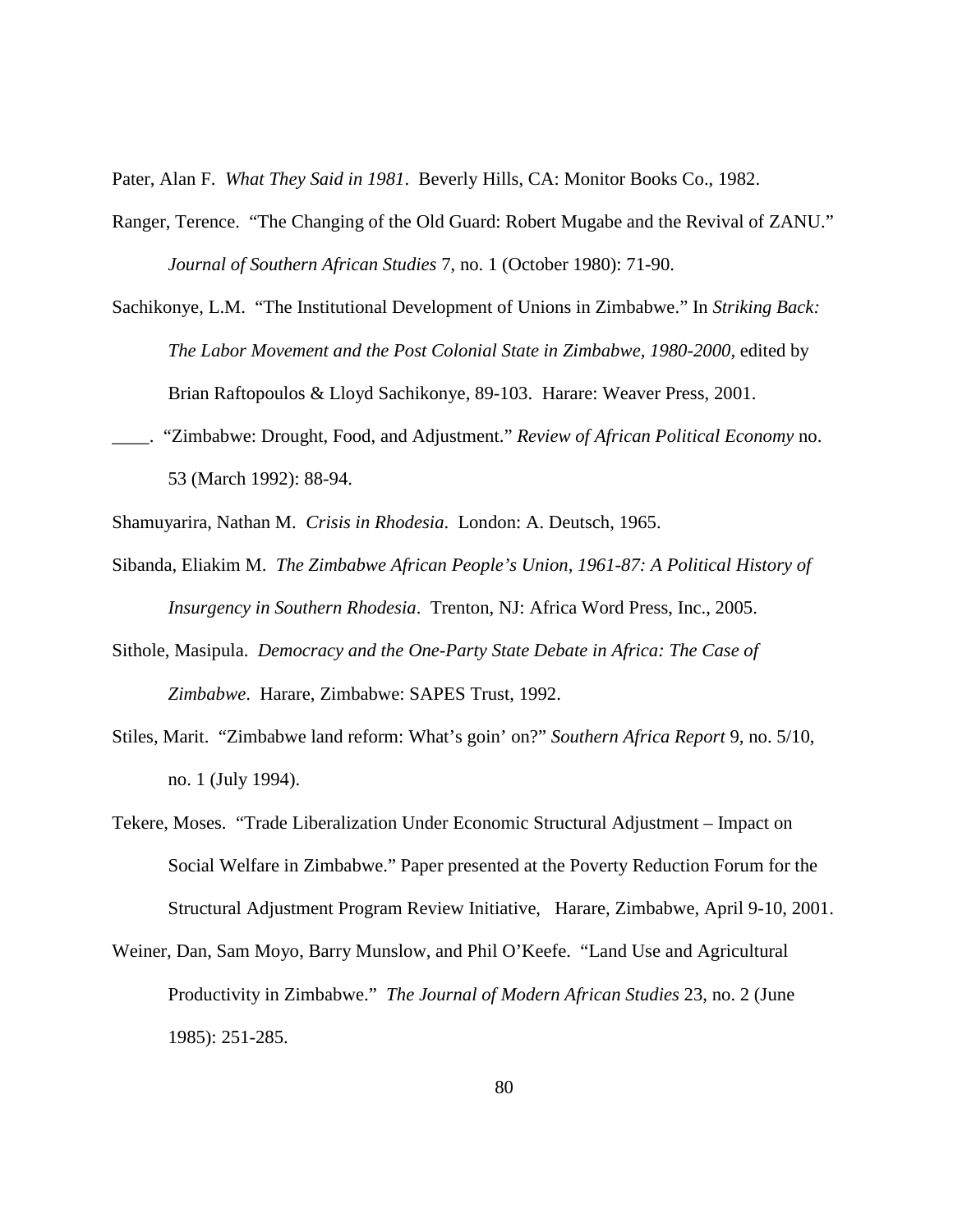Weitzer, Ronald. "In Search of Regime Security: Zimbabwe Since Independence." *The Journal of Modern African Studies* 22, no. 4 (December 1984): 529-557.

## **Primary Resources**

- Amnesty International. *Zimbabwe-Constitutional Reform – An Opportunity to Strengthen Human Rights Protection*. AI Index AFR46/01/00. January 2000.
- \_\_\_\_. *Zimbabwe: Local Elections Marred By State-Sponsored Violence*. AI Index AFR 46/046/2002. October 1, 2002
- Catholic Commission for Justice and Peace, Legal Resources Foundation. *Breaking the Silence, Building True Peace: A Report on the Disturbances in Matabeleland and the Midlands, 1980-1988*. Harare, Zimbabwe: CCJP/LRF, 1999.

Central Intelligence Agency. "Zimbabwe." CIA World Factbook*.* 

http://www.credoreference.com/entry.do?id=7913467 (accessed June 9, 2009).

Commonwealth Observer Group. *The Parliamentary Elections in Zimbabwe, 24-25 June 2000*. London: Commonwealth Secretariat, 2000.

Economist Intelligence Unit. *Quarterly Economic Review*. First Quarter. London, 1978.

- Electoral Institute of Southern Africa. "Zimbabwe: 2000 House of Assembly National Election Results." http://www.eisa.org.za/WEP/zimresults2000p.htm (accessed June 1, 2009).
- \_\_\_\_. "Zimbabwe: 2002 Presidential Election Results." http://www.eisa.org.za/WEP/zimresults2002.htm (accessed June 1, 2009).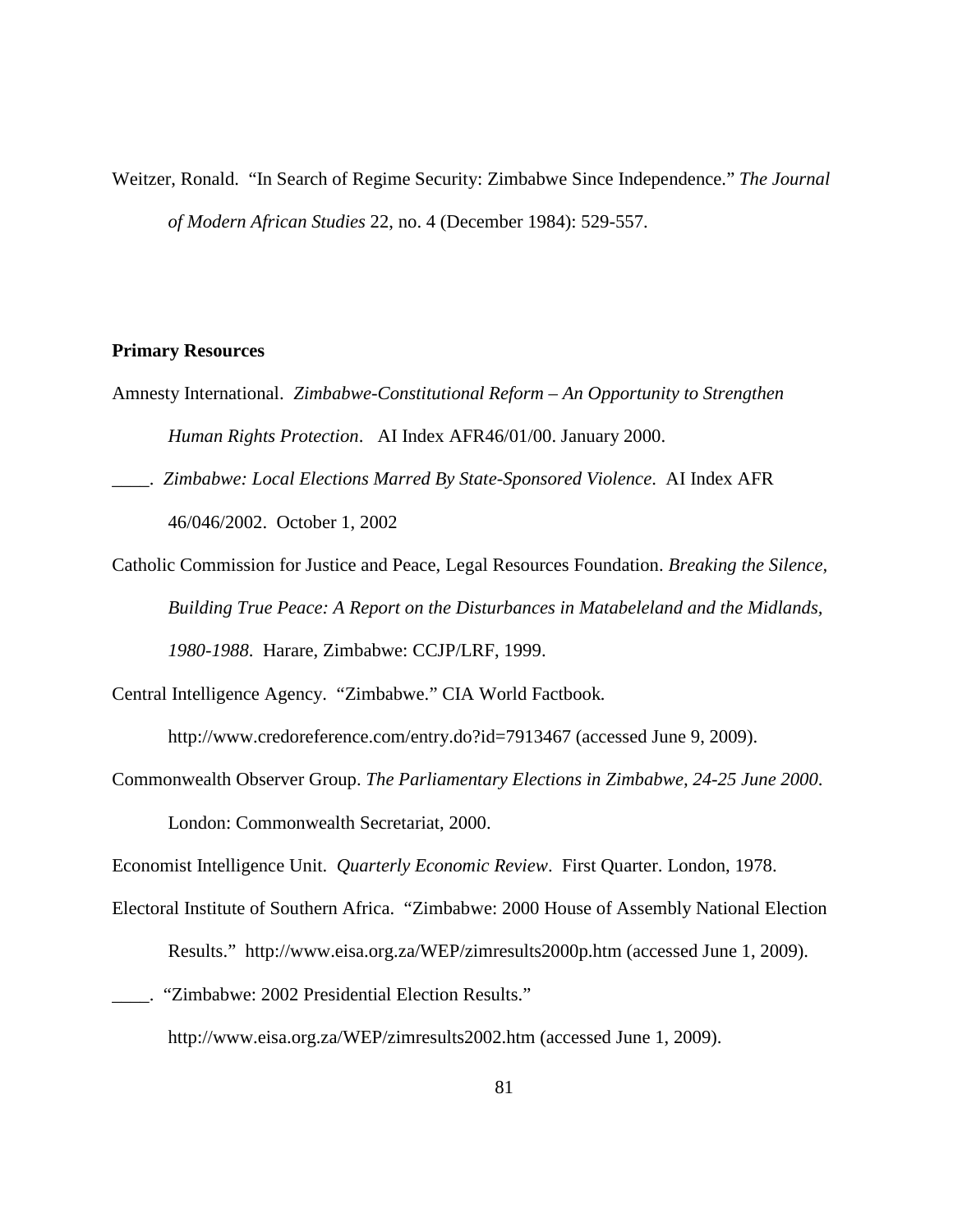- \_\_\_\_. "Zimbabwe: 2005 House of Assembly Results By Party."
	- http://www.eisa.org.za/WEP/zimresults2005.htm (accessed June 1, 2009).
- Government of Zimbabwe. *Growth With Equity: An Economic Policy Statement*. Harare,

Zimbabwe: Government Printer, 1981.

\_\_\_\_. Ministry of Public Service, Labor and Social Welfare. 2001.

\_\_\_\_. *Unity Accord Agreement*. December 22, 1987.

- National Constitutional Assembly. Constitution of the National Constitutional Assembly. 1997.
- Republic of Zimbabwe. *First Five-Year National Development Plan, 1986-1990*. Harare, Zimbabwe: Ministry of Finance, Economic Planning and Development, 1986.
- Tibaijuka, Anna Kajumulo. *Report of the Fact-Finding Mission to Zimbabwe to Asses the Scope and Impact of Operation Murambatsvina*. United Nations Special Envoy on Human Settlements Issues in Zimbabwe. July 18, 2005.
- U.S. Congress. House. Committee on Foreign Relations. *Results of the Recent Elections in Zimbabwe.* 96<sup>th</sup> Cong., 2d sess., 1980.
- The Whitsun Foundation. *Project 3.23 Land Reform in Zimbabwe*. Harare, Zimbabwe: The Whitsun Foundation, 1983.
- World Bank. *Performance Audit Report: Zimbabwe Structural Adjustment Program*. Report no. 14751. June 30, 1995.